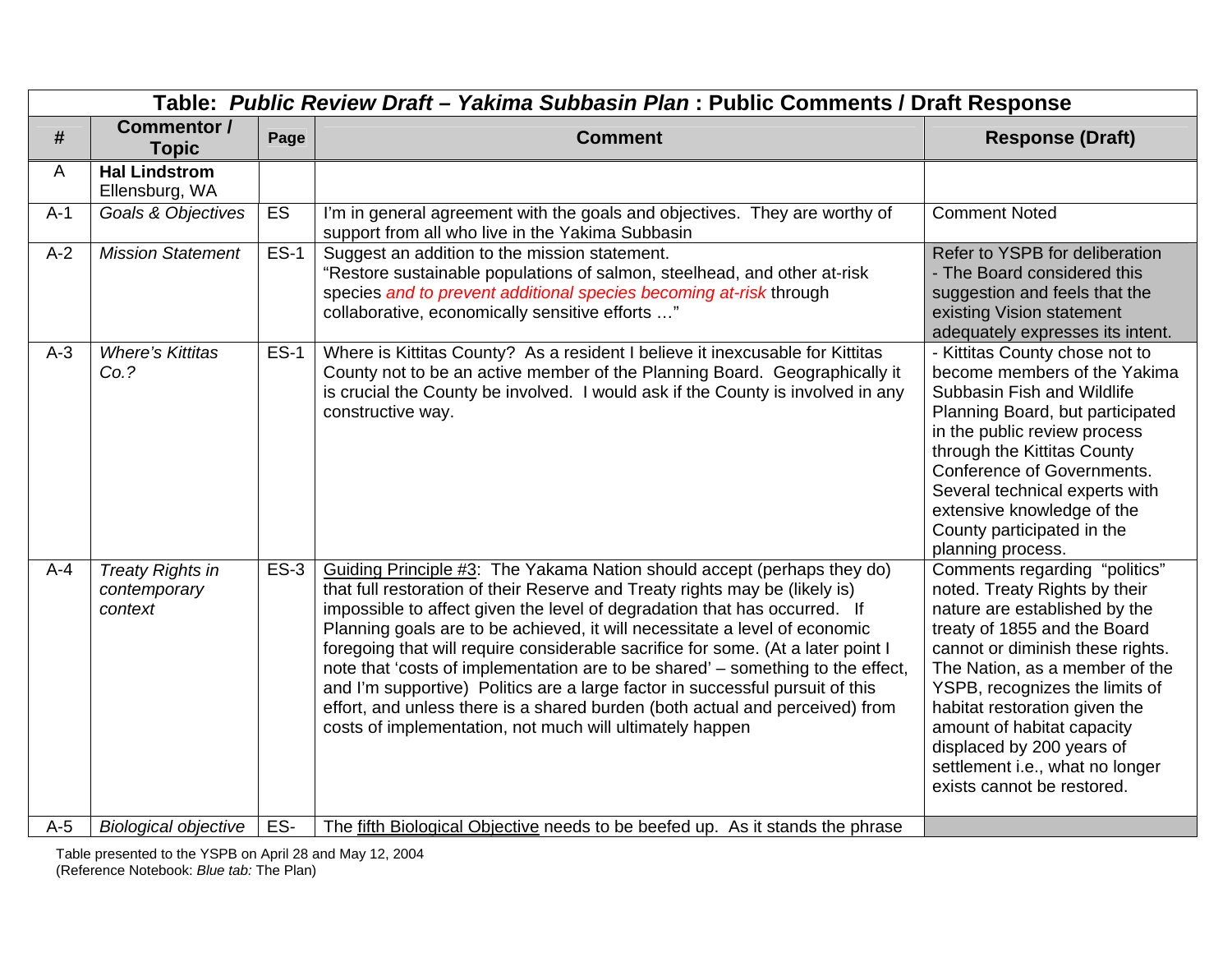|       | Table: Public Review Draft - Yakima Subbasin Plan : Public Comments / Draft Response |             |                                                                                                                                                                                                                                                                                                                                                                                                                                                                                                                                                                                                                                                                                                             |                                                                                                                |  |  |  |
|-------|--------------------------------------------------------------------------------------|-------------|-------------------------------------------------------------------------------------------------------------------------------------------------------------------------------------------------------------------------------------------------------------------------------------------------------------------------------------------------------------------------------------------------------------------------------------------------------------------------------------------------------------------------------------------------------------------------------------------------------------------------------------------------------------------------------------------------------------|----------------------------------------------------------------------------------------------------------------|--|--|--|
| #     | <b>Commentor /</b><br><b>Topic</b>                                                   | Page        | <b>Comment</b>                                                                                                                                                                                                                                                                                                                                                                                                                                                                                                                                                                                                                                                                                              | <b>Response (Draft)</b>                                                                                        |  |  |  |
|       | re ESA                                                                               | 11          | "as fully as possible" at the end of the statement renders it largely<br>meaningless. There should be substantial agreement on a better position<br>regarding collective responsibility for achieving goals of the ESA. Would it<br>help to state it "Strive to be consistent with the ESA recovery goals and<br>Clean Water Act requirements. Periodic assessments to be made that gauge<br>the degree of success toward achieving the objective."                                                                                                                                                                                                                                                         | - Comment noted                                                                                                |  |  |  |
| B     | <b>Scott Woodward</b><br>Richland, WA<br><b>Tapteal Greenway</b><br>Association      |             |                                                                                                                                                                                                                                                                                                                                                                                                                                                                                                                                                                                                                                                                                                             |                                                                                                                |  |  |  |
| $B-1$ | Jet Skis / Salmon<br>life cycles                                                     | $2-$<br>237 | I cannot find any reference in this document about the impact of motorboat<br>traffic on the migrating salmon on the lower Yakima River. In the past few<br>years three things have combined to raise this question;<br>1. Improved clarity of the river has given me direct visual contact with the                                                                                                                                                                                                                                                                                                                                                                                                        | Refer to technical staff<br>Noted as data gap<br>- Do we have data on this issue?<br>Raise this issue as a key |  |  |  |
|       |                                                                                      |             | migrating salmon. In particular with the Fall Chinook because the<br>water is so low and clear. I can actually watch these fish come up the<br>lower section of the Yakima along the Chamna reach.                                                                                                                                                                                                                                                                                                                                                                                                                                                                                                          | uncertainty. Using motorboats<br>during important migration times.<br>We have no data to confirm that          |  |  |  |
|       |                                                                                      |             | 2. More salmon in the past few years have given me more instances to<br>view the fish.                                                                                                                                                                                                                                                                                                                                                                                                                                                                                                                                                                                                                      | there is an effect from boat traffic<br>on Fall Chinook, we are checking                                       |  |  |  |
|       |                                                                                      |             | 3. More boat traffic up the lower section of the Yakima River. The advent<br>of the big jet boats and the increasing number of jet skis has made the<br>Yakima River a very popular place to get away from law enforcement.                                                                                                                                                                                                                                                                                                                                                                                                                                                                                 | with YKFP to monitor these<br>conditions in the late summer.                                                   |  |  |  |
|       |                                                                                      |             | All this has raised a very interesting question about the impact of motorized<br>boats on the migration of the fish. I have watched with great disdain as the<br>salmon attempt to move through the narrow shallow Chamna channel only to<br>be scattered by jet skis or a jet boat skimming over the tops of these fish<br>heading upstream. Needless to say the fish are scattered and I often wonder<br>what impact this harassment has on these fish. I know there are much greater<br>concerns and your plan has addressed these concerns. It has been a huge<br>undertaking that you are all to be congratulated on, however, I needed to add<br>this concern that was not addressed in the document. |                                                                                                                |  |  |  |
| C     | <b>Andy Dittman</b><br><b>NOAA Fisheries</b>                                         |             |                                                                                                                                                                                                                                                                                                                                                                                                                                                                                                                                                                                                                                                                                                             |                                                                                                                |  |  |  |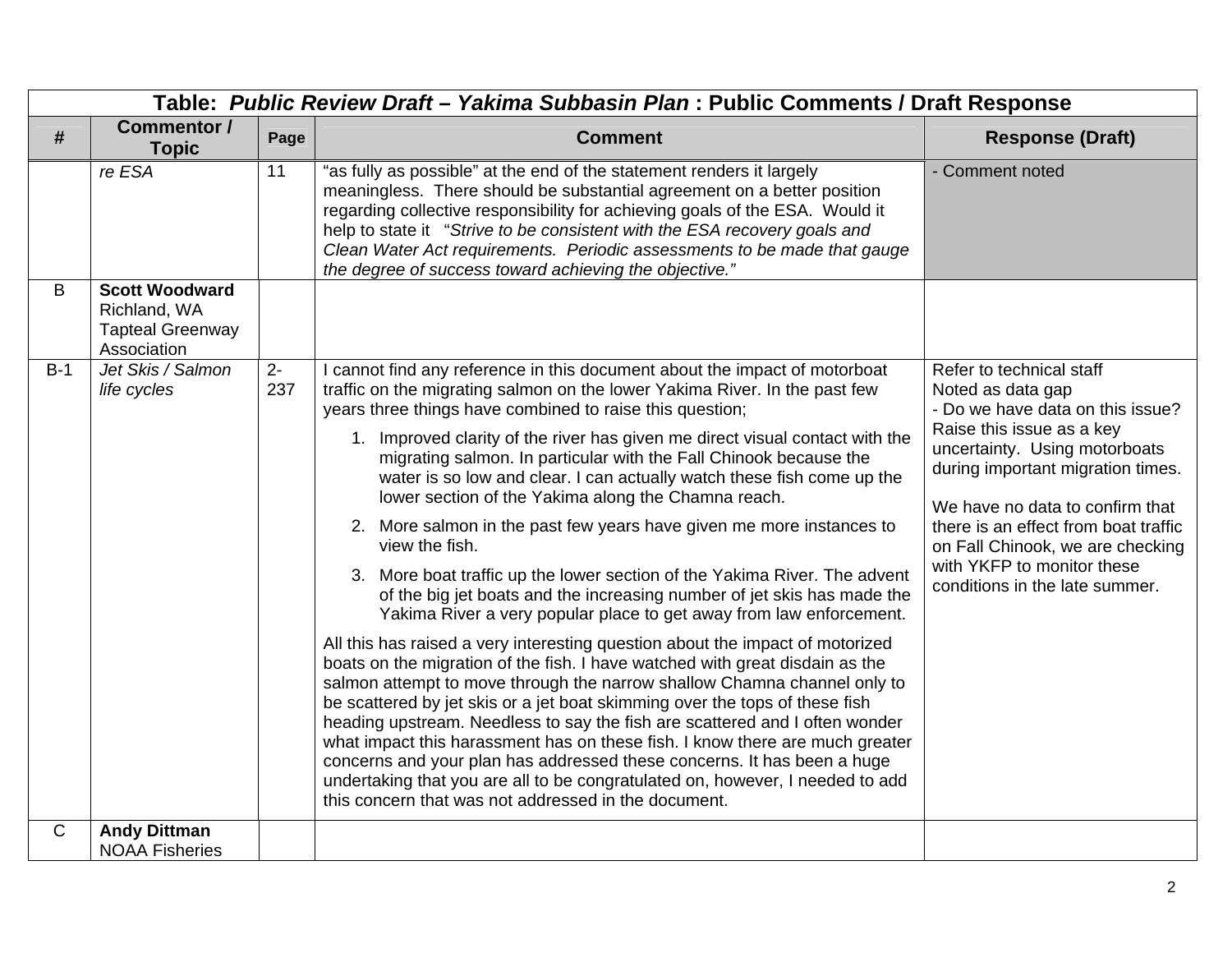|                  | Table: Public Review Draft - Yakima Subbasin Plan : Public Comments / Draft Response |                       |                                                                                                                                                                                                                                                                                                                                                                                                                                                                                                                                                                                           |                                                                                                                                                                                                                                                                                                                                                                                                                                                        |  |  |
|------------------|--------------------------------------------------------------------------------------|-----------------------|-------------------------------------------------------------------------------------------------------------------------------------------------------------------------------------------------------------------------------------------------------------------------------------------------------------------------------------------------------------------------------------------------------------------------------------------------------------------------------------------------------------------------------------------------------------------------------------------|--------------------------------------------------------------------------------------------------------------------------------------------------------------------------------------------------------------------------------------------------------------------------------------------------------------------------------------------------------------------------------------------------------------------------------------------------------|--|--|
| #                | <b>Commentor /</b><br><b>Topic</b>                                                   | Page                  | <b>Comment</b>                                                                                                                                                                                                                                                                                                                                                                                                                                                                                                                                                                            | <b>Response (Draft)</b>                                                                                                                                                                                                                                                                                                                                                                                                                                |  |  |
| $C-1$            | <b>Spring Chinook</b><br><b>Hatcheries</b>                                           | $2-$<br>146           | Include in text: At least three genetically distinct stocks of spring Chinook<br>salmon have been identified in the Yakima River. Increased levels of straying<br>due to hatchery rearing or acclimation/release practices may have negative<br>genetic and ecological impacts on existing wild populations. Furthermore, the<br>success of supplementation efforts for Spring Chinook salmon depends on<br>the efficacy of acclimation in insuring successful imprinting and homing and<br>ultimately reestablishing naturally spawning salmon in underutilized and<br>restored habitat. | The success of supplementation<br>efforts depend on additional<br>factors such as habitat condition,<br>adaptive fitness of the<br>supplemented stock, out of<br>subbasin effects, etc which are<br>recognized in the experimental<br>design for the Cle Elum<br>Supplementation and Research<br>Facility (CESRF). The Plan now<br>contains direct links to those<br>designs and the methods that are<br>being used to resolve those<br>uncertainties. |  |  |
| $\overline{C-2}$ | Key Findings for<br><b>Spring Chinook</b>                                            | $\overline{2}$<br>147 | Include in text: Increased levels of straying due to hatchery rearing or<br>acclimation/release practices may have negative genetic and ecological<br>impacts on existing wild populations. Furthermore, the success of<br>supplementation efforts for Spring Chinook salmon depends on the efficacy of<br>acclimation in insuring successful imprinting and homing and ultimately<br>reestablishing naturally spawning salmon in underutilized and restored<br>habitat.                                                                                                                  | See response to C-1 above.                                                                                                                                                                                                                                                                                                                                                                                                                             |  |  |
| $C-3$            | Table 3-1<br>correction                                                              | $3 - 4$               | "Spatial scales of homing and the efficacy of hatchery acclimation facilities".<br>This NMFS project is pc (partially complete) not c (complete) as indicated in<br>column 5. please correct.                                                                                                                                                                                                                                                                                                                                                                                             | This column in the Draft<br>Subbasin Plan does not refer to<br>the status of the project but the<br>status of the inventory of the<br>project for Subbasin planning.<br>This table on the status of the<br>Inventory (Table 3-1) will not be<br>included in the Final Draft, and<br>will be replaced by a table that<br>summarizes the programs and<br>projects in the Yakima Subbasin.                                                                |  |  |
| $C-4$            | Add as a "Key<br>Finding" to YKFP<br>S <sub>1</sub>                                  | $4 - 25$              | 1.Key Finding YKFP S1 (?)<br>2. Observed effect or phenomenon<br>Increased levels of straying due to hatchery rearing or acclimation/release                                                                                                                                                                                                                                                                                                                                                                                                                                              | Refer to technical staff<br>Go to staff<br>See above.                                                                                                                                                                                                                                                                                                                                                                                                  |  |  |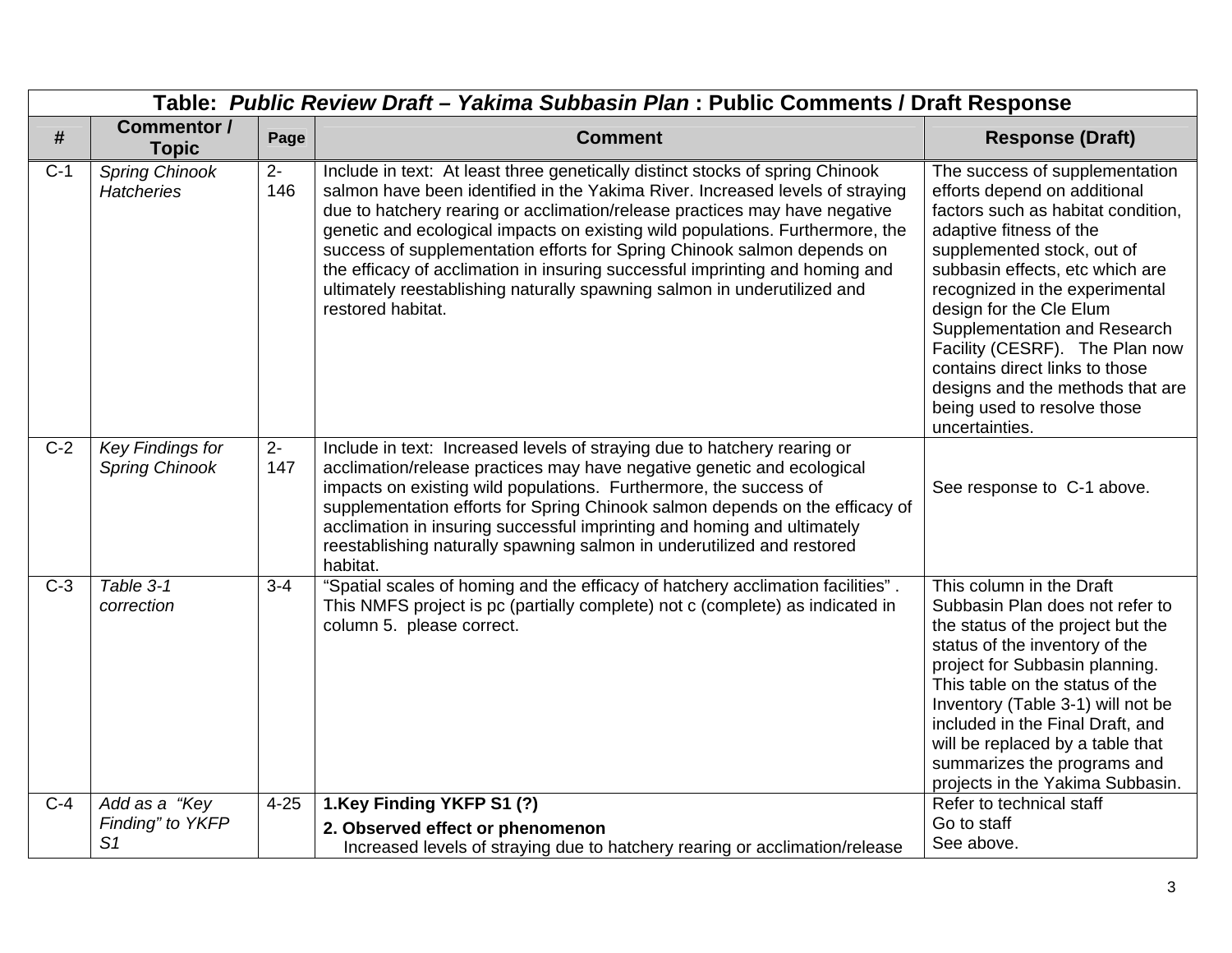|       | Table: Public Review Draft - Yakima Subbasin Plan : Public Comments / Draft Response |          |                                                                                                                                                                                                                                                                                                                                                                                              |                                                                                                                                                                              |  |  |
|-------|--------------------------------------------------------------------------------------|----------|----------------------------------------------------------------------------------------------------------------------------------------------------------------------------------------------------------------------------------------------------------------------------------------------------------------------------------------------------------------------------------------------|------------------------------------------------------------------------------------------------------------------------------------------------------------------------------|--|--|
| #     | Commentor /<br><b>Topic</b>                                                          | Page     | <b>Comment</b>                                                                                                                                                                                                                                                                                                                                                                               | <b>Response (Draft)</b>                                                                                                                                                      |  |  |
|       |                                                                                      |          | practices may have negative genetic and ecological impacts on existing<br>wild populations. Furthermore, the success of supplementation efforts for<br>Spring Chinook salmon depends on the efficacy of acclimation in insuring<br>successful imprinting and homing and ultimately reestablishing naturally<br>spawning salmon in underutilized and restored habitat.<br>3. Cause/Hypothesis | These effects are well<br>documented in the experimental<br>design for the Cle Elum<br>Supplementation and Research                                                          |  |  |
|       |                                                                                      |          | Naturally spawning supplemented Spring Chinook salmon will not impact<br>the migratory behavior and spawning distribution wild fish. Proper<br>acclimation and release strategies results in successful imprinting and<br>homing and can facilitate reestablishment of naturally spawning salmon in<br>underutilized and restored habitat.                                                   | Facility, and there is currently<br>ongoing research on this, and<br>other, potentially negative effects<br>of supplementation on both target<br>and non-target populations. |  |  |
|       |                                                                                      |          | 4. Confidence that effect is actually occurring - High                                                                                                                                                                                                                                                                                                                                       | Actual design of studies to                                                                                                                                                  |  |  |
|       |                                                                                      |          | 5. Level of confidence in causal relationship - High                                                                                                                                                                                                                                                                                                                                         | resolve uncertainties is a function                                                                                                                                          |  |  |
|       |                                                                                      |          | 6. Relative contribution to causal relationship - Medium                                                                                                                                                                                                                                                                                                                                     | of available funding, scale of                                                                                                                                               |  |  |
|       |                                                                                      |          | 7. Level of impact to focal species - 1?                                                                                                                                                                                                                                                                                                                                                     | effect, and available expertise.                                                                                                                                             |  |  |
|       |                                                                                      |          | 8. Level of Impact to Ecosystem or Watershed?                                                                                                                                                                                                                                                                                                                                                | The level of detail here is beyond<br>the scope of the Subbasin plan.                                                                                                        |  |  |
|       |                                                                                      |          | 9. Biological Objective (Reduce/Eliminate Negative Causes,<br><b>Improve/Maintain positive causes)</b><br>Document spatial and temporal scales of homing in wild and supplemented<br>fish and assess the efficacy of acclimation facilities for minimizing straying<br>and contributing to wild salmon recovery.                                                                             |                                                                                                                                                                              |  |  |
|       |                                                                                      |          | 10. Strategy to reduce/eliminate or improve maintain<br>Conduct a series of studies examining the effects of hatchery rearing and<br>release practices on olfactory imprinting and the subsequent patterns of<br>homing and straying in an effort to identify strategies that will minimize<br>straying and negative interactions between wild and hatchery fish.                            |                                                                                                                                                                              |  |  |
|       |                                                                                      |          | 11. Currently Addressed?<br>Partially, under ongoing research by NOAA fisheries but complete studies<br>have been recommended for BPA funding when funds are available under<br>BPA proposal #200301400.                                                                                                                                                                                     |                                                                                                                                                                              |  |  |
|       |                                                                                      |          | 12. Strategy to mitigate effect                                                                                                                                                                                                                                                                                                                                                              |                                                                                                                                                                              |  |  |
| $C-5$ | Add as a "Key<br>Finding" BW &                                                       | $4 - 25$ | 1.Key Finding BW?                                                                                                                                                                                                                                                                                                                                                                            | Refer to technical staff<br>Go to staff                                                                                                                                      |  |  |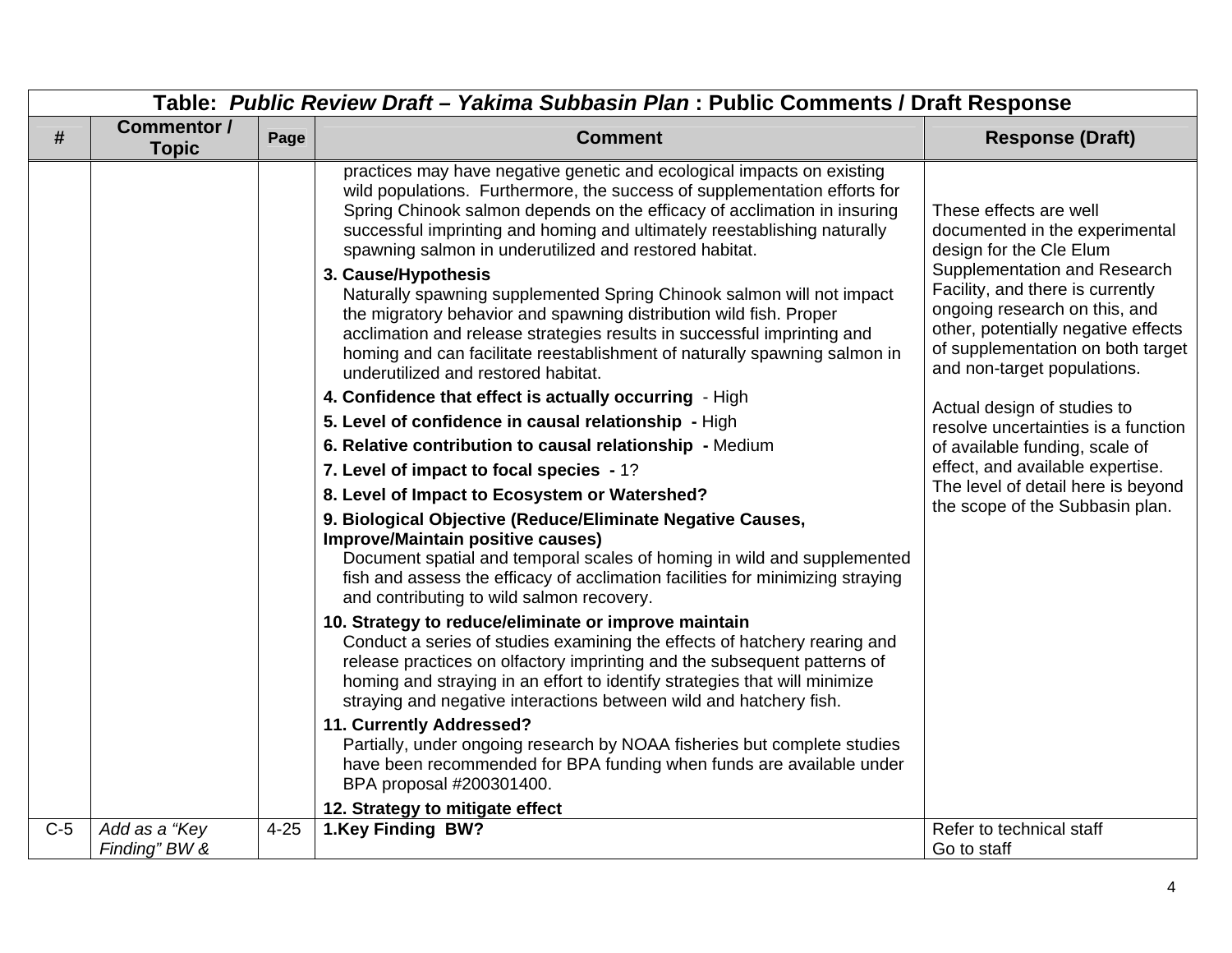|       | Table: Public Review Draft - Yakima Subbasin Plan : Public Comments / Draft Response |           |                                                                                                                                                                                                                                                                                                                  |                                                                                   |  |
|-------|--------------------------------------------------------------------------------------|-----------|------------------------------------------------------------------------------------------------------------------------------------------------------------------------------------------------------------------------------------------------------------------------------------------------------------------|-----------------------------------------------------------------------------------|--|
| #     | <b>Commentor /</b><br><b>Topic</b>                                                   | Page      | <b>Comment</b>                                                                                                                                                                                                                                                                                                   | <b>Response (Draft)</b>                                                           |  |
|       | Ecosystem<br>processes                                                               |           | 2. Observed effect or phenomenon<br>Transfer of water between rivers or tributaries (e.g. Block Rock Project) can<br>result in improper imprinting or straying of in-basin salmon and false<br>attraction of out-of-basin salmon.                                                                                | See above, also chapter 2 was<br>modified to include potential<br>future effects. |  |
|       |                                                                                      |           | 3. Cause/Hypothesis<br>Water transfers and release associated with the Black Rock reservoir<br>project may have critical implications for homing and straying of salmonids<br>in the entire upper Columbia River.                                                                                                | This question is being examined                                                   |  |
|       |                                                                                      |           | 4. Confidence that effect is actually occurring - Low                                                                                                                                                                                                                                                            | by the Black Rock study. As with<br>the previous comment, the level               |  |
|       |                                                                                      |           | 5. Level of confidence in causal relationship - Medium                                                                                                                                                                                                                                                           | of detail here is beyond the scope                                                |  |
|       |                                                                                      |           | 6. Relative contribution to causal relationship - Medium                                                                                                                                                                                                                                                         | of the Subbasin Plan. The plan                                                    |  |
|       |                                                                                      |           | 7. Level of impact to focal species -- 1?                                                                                                                                                                                                                                                                        | does recognize the effects of                                                     |  |
|       |                                                                                      |           | 8. Level of Impact to Ecosystem or Watershed - 1                                                                                                                                                                                                                                                                 | false attraction flows and<br>recommends the control of spill,                    |  |
|       |                                                                                      |           | 9. Biological Objective (Reduce/Eliminate Negative Causes,<br><b>Improve/Maintain positive causes)</b><br>Minimize impacts of Black Rock Project on salmon homing and straying in<br>the upper Columbia River.                                                                                                   | as would be the case with the<br>Black Rock project.                              |  |
|       |                                                                                      |           | 10. Strategy to reduce/eliminate or improve maintain<br>Conduct studies to assess the potential impact of water transfer and<br>release strategies on olfactory imprinting and homing of upper Columbia<br>salmonids in general and specifically the impacts of such water diversions<br>on Yakima River salmon. |                                                                                   |  |
|       |                                                                                      |           | 11. Currently Addressed? -- No                                                                                                                                                                                                                                                                                   |                                                                                   |  |
|       |                                                                                      |           | 12. Strategy to mitigate effect<br>Identify water volumes and release strategies for that minimize negative<br>impacts on salmon homing and identify critical homing cues that impact<br>homing success.                                                                                                         |                                                                                   |  |
|       |                                                                                      |           | 13. Currently Addressed? - No                                                                                                                                                                                                                                                                                    |                                                                                   |  |
| D     | <b>David Mitchell</b><br>Richland, WA                                                |           |                                                                                                                                                                                                                                                                                                                  |                                                                                   |  |
| $D-1$ | General comment<br>on permit approval                                                | <b>NA</b> | Much of the Yakima Sub-basin and Riverfront is owned by the public. My wife<br>and I have been working for over five years now to prevent erosion and                                                                                                                                                            | Comment noted                                                                     |  |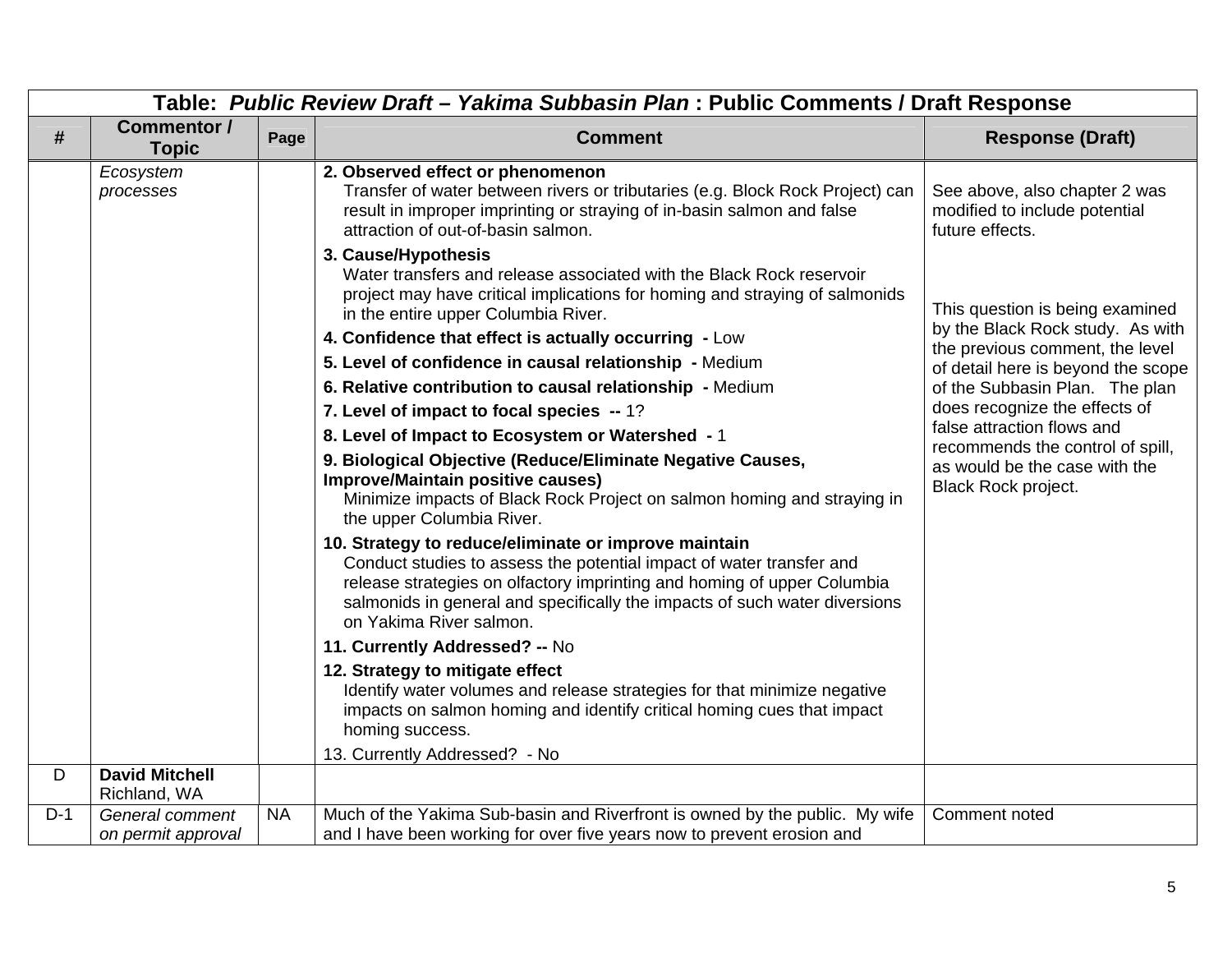| Table: Public Review Draft - Yakima Subbasin Plan: Public Comments / Draft Response<br>Commentor /<br>#<br><b>Topic</b> | Page      | <b>Comment</b>                                                                                                                                                                                                                                                                                                                                                                                                                                                                                                                                                                                                                                                                                                                                                                                                                                                                                                                                                                                                                                                                                                                                                                                                                                                                                                                                                                             | <b>Response (Draft)</b> |
|-------------------------------------------------------------------------------------------------------------------------|-----------|--------------------------------------------------------------------------------------------------------------------------------------------------------------------------------------------------------------------------------------------------------------------------------------------------------------------------------------------------------------------------------------------------------------------------------------------------------------------------------------------------------------------------------------------------------------------------------------------------------------------------------------------------------------------------------------------------------------------------------------------------------------------------------------------------------------------------------------------------------------------------------------------------------------------------------------------------------------------------------------------------------------------------------------------------------------------------------------------------------------------------------------------------------------------------------------------------------------------------------------------------------------------------------------------------------------------------------------------------------------------------------------------|-------------------------|
| process re<br>shoreline                                                                                                 |           | sediment harmful to salmon along our property in Richland on the Yakima<br>River. Our JARPA was filed in 2000, and the various governmental agencies<br>have still not permitted this project which all agencies involved have said is a<br>good idea. The average land owner doesn't have the patience or the<br>thousands of dollars necessary to even get the permits and studies<br>necessary, let alone the construction costs, to help protect their portion of the<br>River or Sub-basin (Our project was funded several years ago by a Dept. of<br>Ecology grant through a Conservation District application and has been in<br>repeated danger of losing this funding because of the years of delays<br>obtaining the necessary permits). Our project has shown all involved,<br>including our governmental agencies, how impossible it is to help protect<br>salmon, habitat, and our land by following the legal steps necessary. I hope<br>you have better luck than we did. It appears when governmental agencies get<br>together, things get done. Highways get built, permits get issued, studies are<br>completed. Until this is made easier for landowners and interested<br>conservation groups, our own governmental system will continue to thwart<br>efforts at restoring sustainable and harvestable populations of salmon,<br>steelhead, and other at-risk species. |                         |
| E<br><b>Dale Landon</b><br>West Richland, WA<br>Richland Rod &<br><b>Gun Club</b>                                       |           |                                                                                                                                                                                                                                                                                                                                                                                                                                                                                                                                                                                                                                                                                                                                                                                                                                                                                                                                                                                                                                                                                                                                                                                                                                                                                                                                                                                            |                         |
| $E-1$<br>Extended<br>Comment period                                                                                     | <b>NA</b> | Thank you for extending the comment period. The Plan is detailed and<br>contains a large amount of information that needs to be considered and<br>digested prior to making comment. Two weeks just wasn't sufficient time to<br>allow for an adequate review.                                                                                                                                                                                                                                                                                                                                                                                                                                                                                                                                                                                                                                                                                                                                                                                                                                                                                                                                                                                                                                                                                                                              | Comment noted           |
| A. Donald Larsen,<br>F.<br>Ph.D.<br><b>NOAA Fisheries</b>                                                               |           |                                                                                                                                                                                                                                                                                                                                                                                                                                                                                                                                                                                                                                                                                                                                                                                                                                                                                                                                                                                                                                                                                                                                                                                                                                                                                                                                                                                            |                         |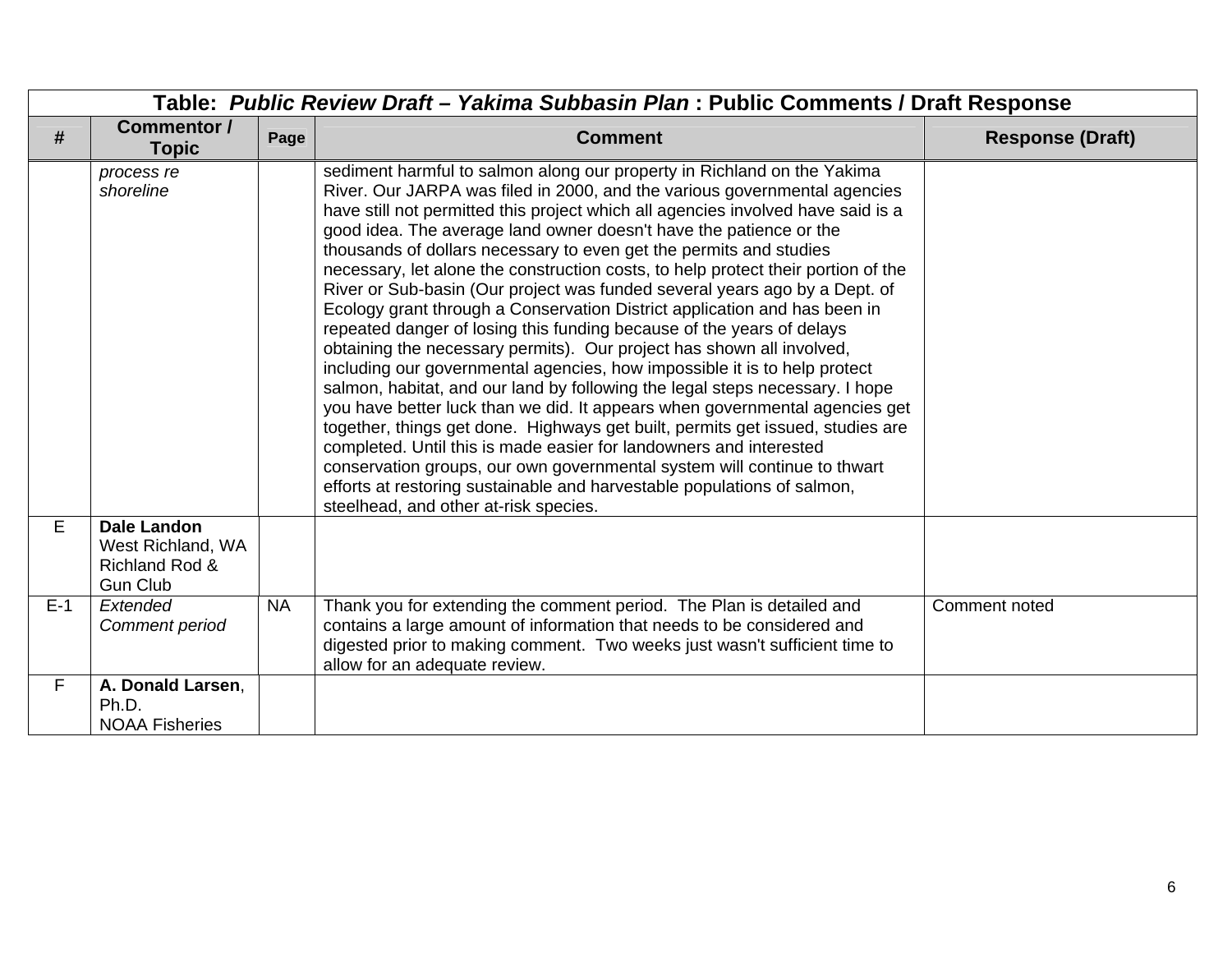|       | Table: Public Review Draft - Yakima Subbasin Plan : Public Comments / Draft Response |              |                                                                                                                                                                                                                                                                                                                                                                                                                                                                                                                                                                                                                                                                                                                                                                                                                                                                                                                                                                                                                                                                                                                                                                                                                                                                                                                                                                                                                                                    |                                                                                                                                                                                                                                                                                                                                                                                                  |  |  |
|-------|--------------------------------------------------------------------------------------|--------------|----------------------------------------------------------------------------------------------------------------------------------------------------------------------------------------------------------------------------------------------------------------------------------------------------------------------------------------------------------------------------------------------------------------------------------------------------------------------------------------------------------------------------------------------------------------------------------------------------------------------------------------------------------------------------------------------------------------------------------------------------------------------------------------------------------------------------------------------------------------------------------------------------------------------------------------------------------------------------------------------------------------------------------------------------------------------------------------------------------------------------------------------------------------------------------------------------------------------------------------------------------------------------------------------------------------------------------------------------------------------------------------------------------------------------------------------------|--------------------------------------------------------------------------------------------------------------------------------------------------------------------------------------------------------------------------------------------------------------------------------------------------------------------------------------------------------------------------------------------------|--|--|
| #     | <b>Commentor /</b><br><b>Topic</b>                                                   | Page         | <b>Comment</b>                                                                                                                                                                                                                                                                                                                                                                                                                                                                                                                                                                                                                                                                                                                                                                                                                                                                                                                                                                                                                                                                                                                                                                                                                                                                                                                                                                                                                                     | <b>Response (Draft)</b>                                                                                                                                                                                                                                                                                                                                                                          |  |  |
| $F-1$ | <b>Spring Chinook</b><br><b>Hatcheries</b>                                           | $2-$<br>146  | Larsen et al. (2004) demonstrated that approximately 40-50% of the hatchery<br>Spring Chinook produced by the Cle Elum Supplementation and Research<br>Facility (CESRF) sexually mature at 2 years of age (otherwise known as<br>"minijacks"). This is approximately 5 times the estimate of early male<br>maturation in wild spring Chinook salmon in the Yakima River. As has been<br>shown in other facilities, the hatchery environment may be potentiating early<br>maturation beyond natural levels. Hundreds of thousands of the early<br>maturing hatchery males may residualize in the basin after release and cause<br>negative genetic and ecological impacts. The ecological concerns include<br>competition for space and food, food depletion and predation on emerging<br>salmonids and other species. Furthermore, early male maturation translates<br>into a 20-25% reduction in anadromous adult production. Laboratory based<br>studies have shown that modulation of growth rate at specific times of the<br>year can reduce the incidence of precocious maturation. Studies are ongoing<br>at the CESRF aimed at developing rearing protocols to produce fish with<br>morphological, physiological, and life-history attributes similar to their naturally<br>reared cohorts.<br>Larsen, D.A., Beckman, B.R., Cooper, K.A., Barrett, D., Johnston, M.,<br>Swanson, P., and Dickhoff, W.W. (2004). Assessment of high rates of | The success of supplementation<br>efforts depend on additional<br>factors such as habitat condition,<br>adaptive fitness of the<br>supplemented stock, out of<br>subbasin effects, etc which are<br>recognized in the experimental<br>design for the CESRF. The Plan<br>now contains direct links to those<br>designs and the methods which<br>are being used to resolve those<br>uncertainties. |  |  |
|       |                                                                                      |              | precocious male maturation in a spring chinook salmon supplementation<br>hatchery program. Transactions of the American Fisheries Society. 133, 98-<br>120.                                                                                                                                                                                                                                                                                                                                                                                                                                                                                                                                                                                                                                                                                                                                                                                                                                                                                                                                                                                                                                                                                                                                                                                                                                                                                        |                                                                                                                                                                                                                                                                                                                                                                                                  |  |  |
| $F-2$ | <b>Add Key Findings</b><br>for Spring Chinook                                        | $2 -$<br>147 | Add: Larsen et al. (2004) has shown that approximately 40% of the male<br>hatchery spring Chinook produced at the Cle Elum Supplementation and<br>Research Facility undergo precocious maturation at age 2 (minijacks) and<br>research is being conducted to reduce these rates using growth rate<br>modulation                                                                                                                                                                                                                                                                                                                                                                                                                                                                                                                                                                                                                                                                                                                                                                                                                                                                                                                                                                                                                                                                                                                                    | See response to F-1 above                                                                                                                                                                                                                                                                                                                                                                        |  |  |
| $F-3$ | Change Table 1-3                                                                     | $3 - 4$      | 2002, 2003 BPA Growth Modulation in Spring Chinook Salmon<br>Supplementation NMFS this project is pc (partially complete) not c (complete)<br>as indicated in column 5. please correct.                                                                                                                                                                                                                                                                                                                                                                                                                                                                                                                                                                                                                                                                                                                                                                                                                                                                                                                                                                                                                                                                                                                                                                                                                                                            | This column in the Draft<br>Subbasin Plan does not refer to<br>the status of the project but the<br>status of the inventory of the<br>project for Subbasin planning.<br>This table on the status of the<br>Inventory (Table 3-1) will not be                                                                                                                                                     |  |  |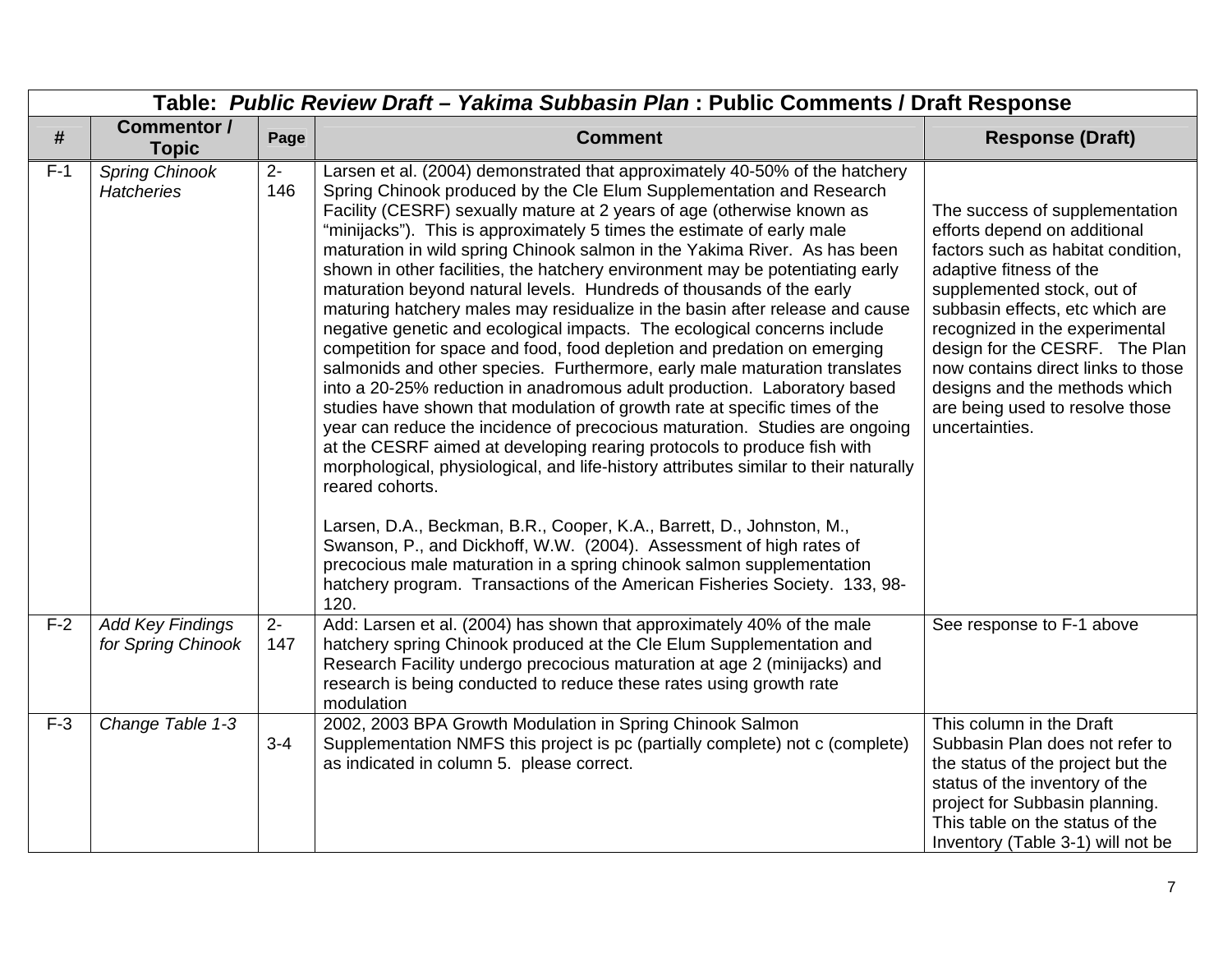|       |                             | Table: Public Review Draft - Yakima Subbasin Plan : Public Comments / Draft Response |                                                                                                                                                                                                                                                                                                                                                                                                                                                                                                                                                                                                                                                                                                                                                                                                                                                                                                                                                                                                                                                                                                                                                                                                                                                                                                                                                                                                                                                                                                                                                                                 |                                                                                                                                                                                                                                                                                                                                                                                                                                                                                                                          |
|-------|-----------------------------|--------------------------------------------------------------------------------------|---------------------------------------------------------------------------------------------------------------------------------------------------------------------------------------------------------------------------------------------------------------------------------------------------------------------------------------------------------------------------------------------------------------------------------------------------------------------------------------------------------------------------------------------------------------------------------------------------------------------------------------------------------------------------------------------------------------------------------------------------------------------------------------------------------------------------------------------------------------------------------------------------------------------------------------------------------------------------------------------------------------------------------------------------------------------------------------------------------------------------------------------------------------------------------------------------------------------------------------------------------------------------------------------------------------------------------------------------------------------------------------------------------------------------------------------------------------------------------------------------------------------------------------------------------------------------------|--------------------------------------------------------------------------------------------------------------------------------------------------------------------------------------------------------------------------------------------------------------------------------------------------------------------------------------------------------------------------------------------------------------------------------------------------------------------------------------------------------------------------|
| #     | Commentor /<br><b>Topic</b> | Page                                                                                 | <b>Comment</b>                                                                                                                                                                                                                                                                                                                                                                                                                                                                                                                                                                                                                                                                                                                                                                                                                                                                                                                                                                                                                                                                                                                                                                                                                                                                                                                                                                                                                                                                                                                                                                  | <b>Response (Draft)</b>                                                                                                                                                                                                                                                                                                                                                                                                                                                                                                  |
|       |                             |                                                                                      |                                                                                                                                                                                                                                                                                                                                                                                                                                                                                                                                                                                                                                                                                                                                                                                                                                                                                                                                                                                                                                                                                                                                                                                                                                                                                                                                                                                                                                                                                                                                                                                 | included in the Final Draft, and<br>will be replaced by a table that<br>summarizes the programs and<br>projects in the Yakima Subbasin.                                                                                                                                                                                                                                                                                                                                                                                  |
| $F-4$ | Add to "Key                 |                                                                                      | Add: 1.Key Finding YKFP S1 (?)                                                                                                                                                                                                                                                                                                                                                                                                                                                                                                                                                                                                                                                                                                                                                                                                                                                                                                                                                                                                                                                                                                                                                                                                                                                                                                                                                                                                                                                                                                                                                  | Refer to technical staff                                                                                                                                                                                                                                                                                                                                                                                                                                                                                                 |
|       | Findings" at<br>YKFPS1      | $4 - 25$                                                                             | 2. Observed effect or phenomenon<br>Larsen et al. (2004) has shown that approximately 40-50% of the male<br>hatchery spring chinook produced at the Cle Elum Supplementation and<br>Research Facility undergo precocious maturation at age 2 (minijacks) and<br>research is being conducted using growth rate modulation stratagies to<br>reduce these rates for this and other supplementation programs.<br>3. Cause/Hypothesis<br>High growth rates at certain times throughout juvenile development and<br>energy rich hatchery diets cause unnaturally high rates of precocious male<br>maturation in Yakima hatchery spring Chinook.<br>4. Confidence that effect is actually occurring - High<br>5. Level of confidence in causal relationship - High<br>6. Relative contribution to causal relationship - Medium<br>7. Level of impact to focal species<br>As high as 25% increase in returning adult spring Chinook to basin<br>8. Level of Impact to Ecosystem or Watershed - ?<br>9. Biological Objective (Reduce/Eliminate Negative Causes,<br><b>Improve/Maintain positive causes)</b><br>Document precocious male maturation rates in the wild stock and reduce<br>levels in hatchery population to a level comparable to that of the wild stock.<br>10. Strategy to reduce/eliminate or improve maintain<br>Conduct a series of studies employing combinations of variation in fry<br>emergence timing, seasonal growth rate modulation, and dietary energy<br>content to regulate the proportion of the male population that undergoes<br>precocious maturation. | These effects are well<br>documented in the experimental<br>design for the Cle Elum<br>Supplementation and Research<br>Facility, and there is currently<br>ongoing research on this, and<br>other, potentially negative effects<br>of supplementation on both target<br>and non-target populations.<br>Actual design of studies to<br>resolve uncertainties is a function<br>of available funding, scale of<br>effect, and available expertise.<br>The level of detail here is beyond<br>the scope of the Subbasin plan. |
|       |                             |                                                                                      | 11. Currently Addressed?<br>Yes, ongoing research under BPA contract #200203100                                                                                                                                                                                                                                                                                                                                                                                                                                                                                                                                                                                                                                                                                                                                                                                                                                                                                                                                                                                                                                                                                                                                                                                                                                                                                                                                                                                                                                                                                                 |                                                                                                                                                                                                                                                                                                                                                                                                                                                                                                                          |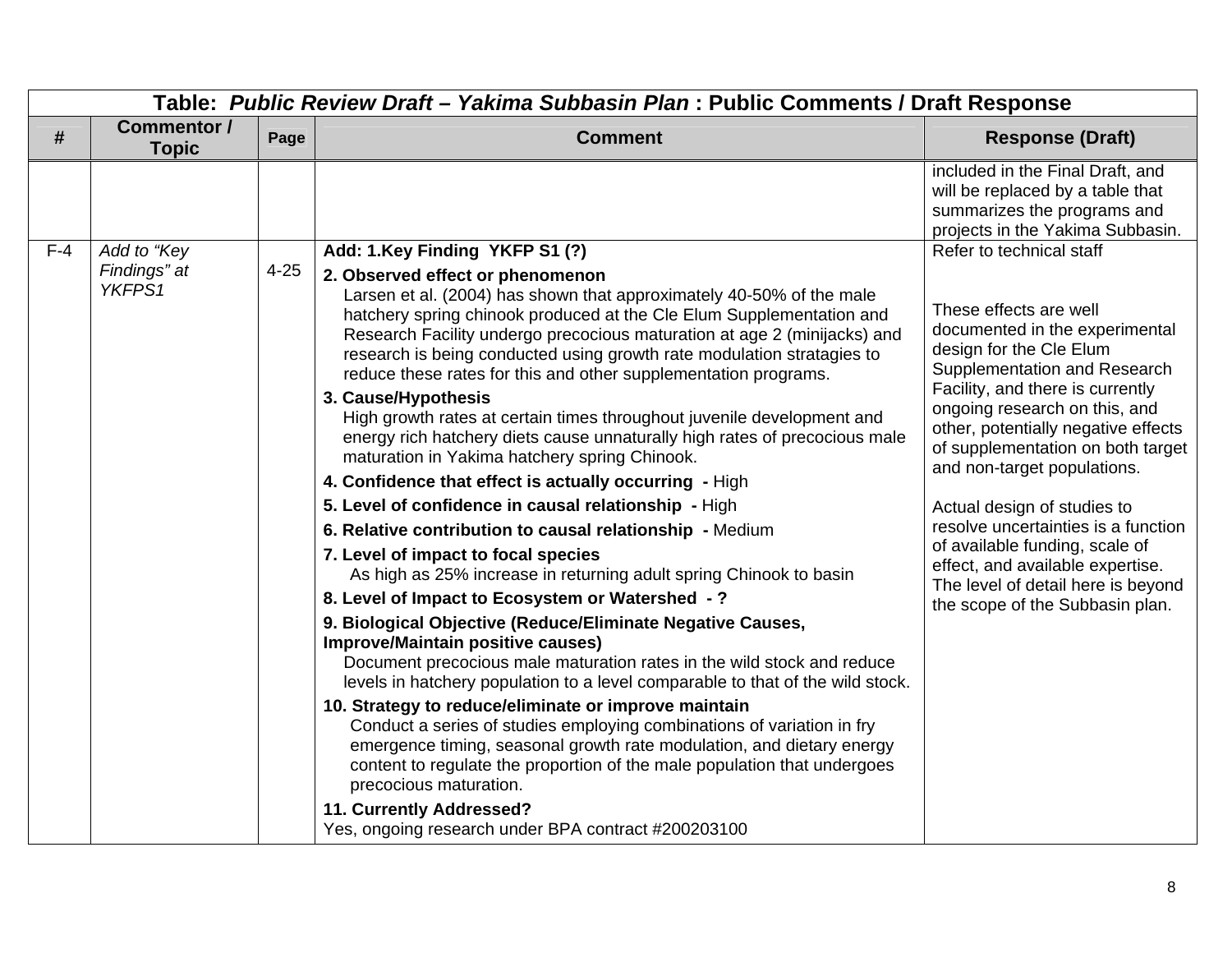|       | Table: Public Review Draft - Yakima Subbasin Plan : Public Comments / Draft Response |      |                                                                                                                                                                                                                                                                                                                                                                                                                                                                                                                                                                                                                                                                                                                                                                                                                                                                                                                                                                                                                                                                                                                                                                                                                                   |                                                                                                                                                                                                                                                                                                                                                                                                                                                                                                                                                                                                                                                                                                                            |  |  |
|-------|--------------------------------------------------------------------------------------|------|-----------------------------------------------------------------------------------------------------------------------------------------------------------------------------------------------------------------------------------------------------------------------------------------------------------------------------------------------------------------------------------------------------------------------------------------------------------------------------------------------------------------------------------------------------------------------------------------------------------------------------------------------------------------------------------------------------------------------------------------------------------------------------------------------------------------------------------------------------------------------------------------------------------------------------------------------------------------------------------------------------------------------------------------------------------------------------------------------------------------------------------------------------------------------------------------------------------------------------------|----------------------------------------------------------------------------------------------------------------------------------------------------------------------------------------------------------------------------------------------------------------------------------------------------------------------------------------------------------------------------------------------------------------------------------------------------------------------------------------------------------------------------------------------------------------------------------------------------------------------------------------------------------------------------------------------------------------------------|--|--|
| #     | <b>Commentor /</b><br><b>Topic</b>                                                   | Page | <b>Comment</b>                                                                                                                                                                                                                                                                                                                                                                                                                                                                                                                                                                                                                                                                                                                                                                                                                                                                                                                                                                                                                                                                                                                                                                                                                    | <b>Response (Draft)</b>                                                                                                                                                                                                                                                                                                                                                                                                                                                                                                                                                                                                                                                                                                    |  |  |
| G     | <b>Mark Naulty</b>                                                                   |      | 12. Strategy to mitigate effect<br>Reduce precocious male maturation levels as low as possible through<br>growth rate modulation techniques without compromising the health and<br>survival of the hatchery spring Chinook population.<br>13. Currently addressed - ?                                                                                                                                                                                                                                                                                                                                                                                                                                                                                                                                                                                                                                                                                                                                                                                                                                                                                                                                                             |                                                                                                                                                                                                                                                                                                                                                                                                                                                                                                                                                                                                                                                                                                                            |  |  |
|       | West Richland, WA<br><b>CRC</b>                                                      |      |                                                                                                                                                                                                                                                                                                                                                                                                                                                                                                                                                                                                                                                                                                                                                                                                                                                                                                                                                                                                                                                                                                                                                                                                                                   |                                                                                                                                                                                                                                                                                                                                                                                                                                                                                                                                                                                                                                                                                                                            |  |  |
| $G-1$ | Draft lacks the<br>specific character-<br>istics of a "Plan"                         | All  | I wouldn't characterize this document as a "plan." It is an excellent<br>assessment.<br>The closest thing to a real plan is Chapter 4, which is essentially the rankings<br>of all the ideas and projects. When I think of a plan, I think of a document that<br>says to the reader; if you give me \$3 million, this is exactly what I'm going to<br>do with it.<br>Chapter 4 tries to do that, but it is so broad with no real hierarchy, the main<br>entity (NWPC) might be bewildered as to exactly what's got priority. I think<br>some specifics have to be laid out ahead of time so that NWPC has<br>reasonable assurance that when they write a check on Monday, the subbasin<br>group will commence work on Tuesday.<br>There is so little construction of a concrete plan here that it leaves the<br>reviewer at a loss. If the reviewer can't see it, it's possible the grantor of<br>monies may not either.<br>I think the argument might be that much of that specificity comes in the<br>salmon recovery phase. I would be careful thinking that. This is the time to lay<br>out your "plan" for what you want the salmon recovery phase to look like.<br>Some specificity and hierarchy is warranted in the plan. | Chapter 4, the Management Plan<br>does present a prioritization of<br>strategies designed to reverse<br>the factors that are reducing or<br>constraining salmonid production<br>(e.g., low/high temp, sediment<br>transport, low/high flow, lack of<br>riparian/floodplain side channel<br>habitat), or to protect areas that<br>are currently or potentially<br>productive. Chapter 4 identifies<br>categories of actions suitable for<br>NWPCC to fund. Other entities<br>will sponsor specific project and<br>non-project actions to fit within<br>those categories, and thus be<br>eligible for BPA funding. See the<br>preamble to the Subbasin Plan<br>for more detail regarding the<br>purpose and uses of the plan |  |  |
| H     | <b>Gene Jenkins</b><br>Selah, WA                                                     |      |                                                                                                                                                                                                                                                                                                                                                                                                                                                                                                                                                                                                                                                                                                                                                                                                                                                                                                                                                                                                                                                                                                                                                                                                                                   |                                                                                                                                                                                                                                                                                                                                                                                                                                                                                                                                                                                                                                                                                                                            |  |  |
| $H-1$ | <b>Public comment</b><br>periods too short,<br>perhaps illegal                       | All  | The public comment period opening on April 6 and closing on April 23 <sup>rd</sup> is too<br>short and may be in violation of state and Federal requirements.                                                                                                                                                                                                                                                                                                                                                                                                                                                                                                                                                                                                                                                                                                                                                                                                                                                                                                                                                                                                                                                                     | In response the public review<br>period for the draft was extended<br>to May 6, 2004 for a total of 31<br>days.                                                                                                                                                                                                                                                                                                                                                                                                                                                                                                                                                                                                            |  |  |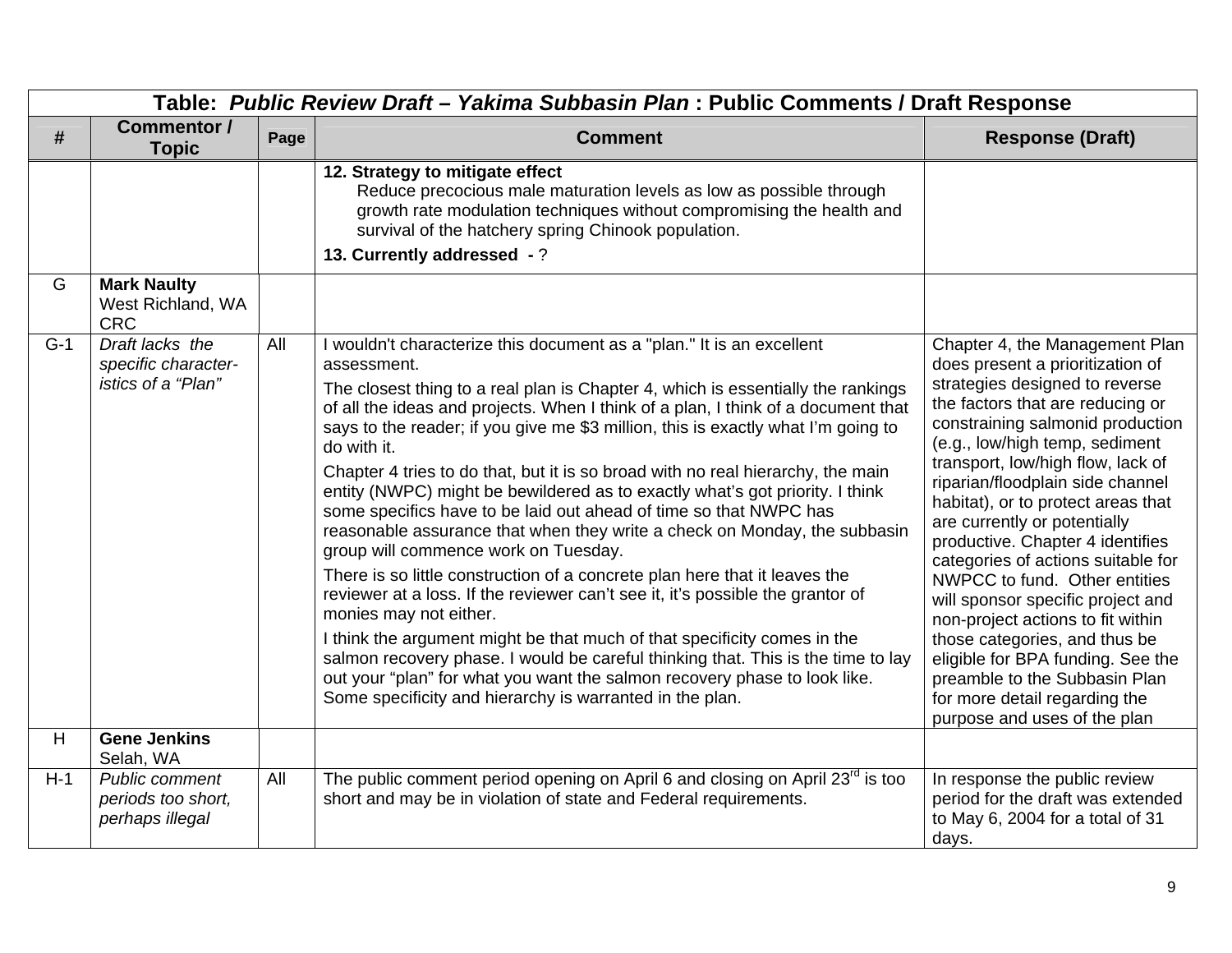|       |                                                 |      | Table: Public Review Draft - Yakima Subbasin Plan : Public Comments / Draft Response                                                                                                                                                                                                                           |                                                                                                                                                                                                                                                                                                                                                                                                                                                                                                                                                                                                                                                                                                                                                                                                                   |
|-------|-------------------------------------------------|------|----------------------------------------------------------------------------------------------------------------------------------------------------------------------------------------------------------------------------------------------------------------------------------------------------------------|-------------------------------------------------------------------------------------------------------------------------------------------------------------------------------------------------------------------------------------------------------------------------------------------------------------------------------------------------------------------------------------------------------------------------------------------------------------------------------------------------------------------------------------------------------------------------------------------------------------------------------------------------------------------------------------------------------------------------------------------------------------------------------------------------------------------|
| #     | <b>Commentor /</b><br><b>Topic</b>              | Page | <b>Comment</b>                                                                                                                                                                                                                                                                                                 | <b>Response (Draft)</b>                                                                                                                                                                                                                                                                                                                                                                                                                                                                                                                                                                                                                                                                                                                                                                                           |
| $H-2$ | Not a Local public<br>process                   | All  | Local input was not sought for the draft plan. It was prepared by bureaucrats<br>and public officials for the government. Local non-governmental input was<br>never actually sought. Myself and others were constantly assured that local<br>input would be sought prior to adoption of the plan by the Board. | Despite the very short schedule<br>for plan preparation, there have<br>been over 30 public Board<br>meetings, 8 public presentations<br>of the process, 3 Board Public<br>Hearings on the draft, a Citizens<br>Review Committee, a<br><b>Management Plan Advisory</b><br>Committee, an aquatic and a<br>technical advisory committee,<br>each of which have met<br>numerous times, a newsletter, an<br>interactive website, and a staff<br>presentations program. The<br>Board is currently reviewing<br>public comments to date on the<br>draft.<br>The Board does not "approve"<br>the plan, but is responsible for<br>delivering a plan to the NPCC<br>which has been developed<br>according to it to their<br>specifications The NPCC will<br>review the plan and hold a public<br>review process of its own. |
| $H-3$ | Additional storage                              |      | The plan is hard to read and difficult to follow. Its only redeeming point is that<br>there is finally some recognition that a new storage facility is needed,<br>especially if any signinfc9iant progress is to be made toward returning the<br>basin to normative flows.                                     | The draft is a complex document<br>assembled in little time. Its<br>readability is being improved.<br>Comment noted on storage.                                                                                                                                                                                                                                                                                                                                                                                                                                                                                                                                                                                                                                                                                   |
| $H-4$ | Planning Board is<br>missing Kittitas<br>County |      | It is interesting that this group has written a Sub-basin Plan without any input<br>from a principal governmental entity, the Kittitas County Board of<br>Commissioners. The plan should note that, as well as the fact that it could be<br>of value to Kittitas County residents.                             | See response to A-3 regarding<br>the participation of - Kittitas<br>County.                                                                                                                                                                                                                                                                                                                                                                                                                                                                                                                                                                                                                                                                                                                                       |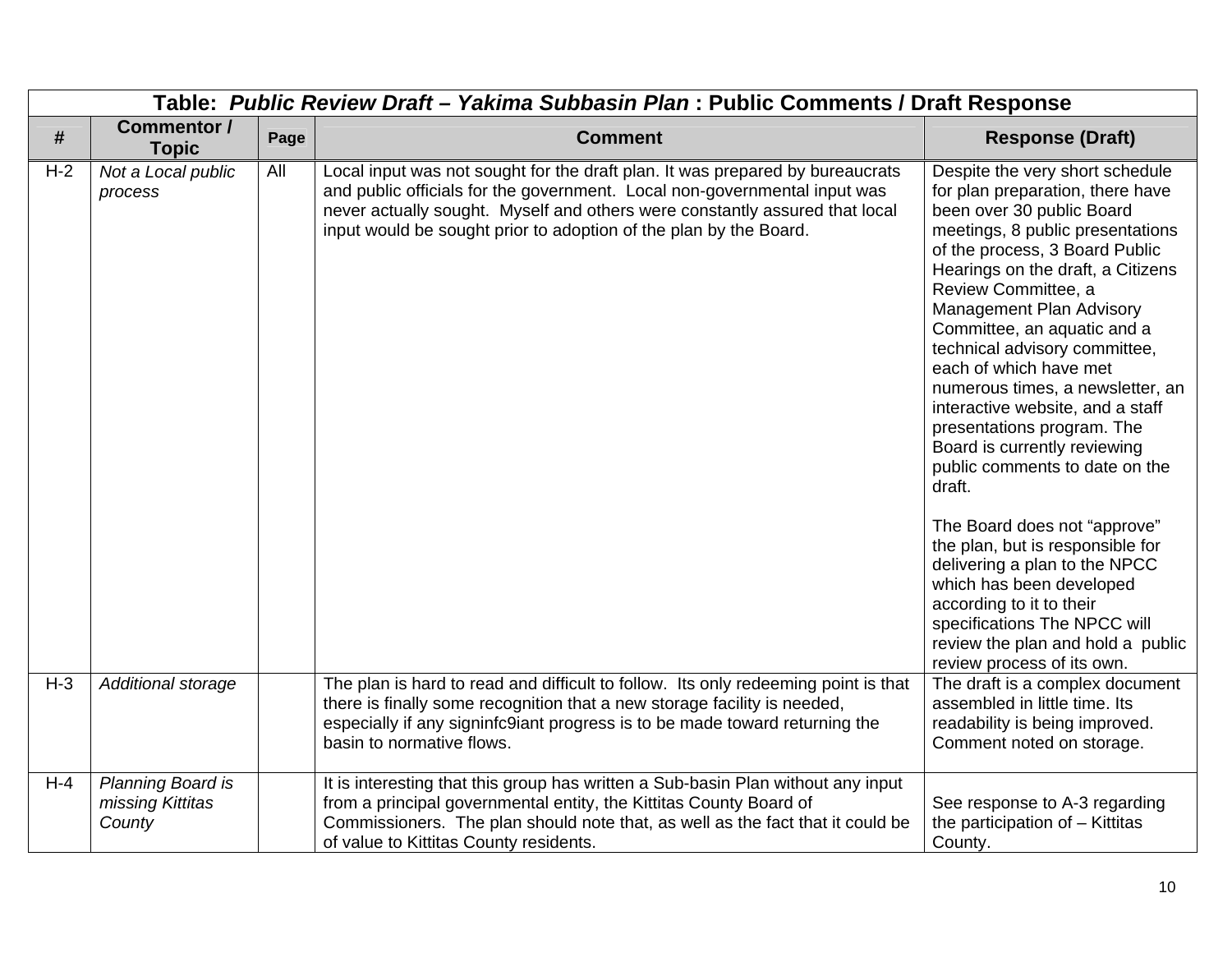|       | Table: Public Review Draft - Yakima Subbasin Plan : Public Comments / Draft Response |      |                                                                                                                                                                                                                                                                                                                                                                                                                   |                                                                                                                                                                                                                                                                                                                                                                                                                                                                                                                                                                                                                                                                                                                                                                                                                                                                        |  |  |
|-------|--------------------------------------------------------------------------------------|------|-------------------------------------------------------------------------------------------------------------------------------------------------------------------------------------------------------------------------------------------------------------------------------------------------------------------------------------------------------------------------------------------------------------------|------------------------------------------------------------------------------------------------------------------------------------------------------------------------------------------------------------------------------------------------------------------------------------------------------------------------------------------------------------------------------------------------------------------------------------------------------------------------------------------------------------------------------------------------------------------------------------------------------------------------------------------------------------------------------------------------------------------------------------------------------------------------------------------------------------------------------------------------------------------------|--|--|
| #     | <b>Commentor /</b><br><b>Topic</b>                                                   | Page | <b>Comment</b>                                                                                                                                                                                                                                                                                                                                                                                                    | <b>Response (Draft)</b>                                                                                                                                                                                                                                                                                                                                                                                                                                                                                                                                                                                                                                                                                                                                                                                                                                                |  |  |
| $H-5$ | Institutional<br>arrogance                                                           |      | It is insulting to have any governmental agency or bureaucrat tell any member<br>of the public that you are in effect ignorant, you need to be educated.                                                                                                                                                                                                                                                          | Comment noted                                                                                                                                                                                                                                                                                                                                                                                                                                                                                                                                                                                                                                                                                                                                                                                                                                                          |  |  |
| $H-6$ | Pre-settlement<br>conditions                                                         |      | I find it interesting the all-consuming desire to take things back to the pre-<br>settlement conditions. In Yakima county alone you have 200,000 people, for<br>good or bad the population is here and a realistic way to assist the<br>interactions must be sought. What this plan seems to be advocating is the<br>removal of the population and population activities in all areas that may have<br>conflicts. | The term "pre-settlement"<br>conditions are a useful "reference<br>condition" to understand the life<br>cycle habitat requirements of<br>indigenous fish and wildlife, so<br>that restoration and protection<br>strategies are "scientifically" the<br>right actions to take. The<br>Conceptual Foundation of the<br>draft plan (Chap 2) clearly states<br>that the basin is an ever-<br>changing natural and cultural<br>environment, and will always be<br>so. The YSPB's Vision statement<br>(ES-2), recognizes the fact of<br>existing customs, cultures, and<br>economies within the basin and<br>commits to their enhancement.<br>The term pre-settlement is being<br>replaced in the final Subbasin<br>Plan by the term pre-1850, and<br>will be more thouroughly defined<br>and discussed in the plan to<br>clarify its meaning and the reason<br>for its use. |  |  |
| $H-7$ | <b>Benefits to wildlife</b><br>and fish from<br>farming and<br>grazing               |      | It is a biologic fact that farming and grazing and in some case logging have<br>had positive impacts to the amount and diversity of wildlife and fish.<br>Agriculture has committed time, energy and money to enhance environments<br>for fish and wildlife  I see no evidence in the document that these efforts<br>have been taken into account or acknowledged.                                                | the contributions of agriculture to<br>reverse or mitigate human<br>alterations of the basin's natural<br>ecosystem are considerable and<br>laudable, though not always<br>directed at, or beneficial to,<br>indigenous species.<br>Refer to the Inventory of projects                                                                                                                                                                                                                                                                                                                                                                                                                                                                                                                                                                                                 |  |  |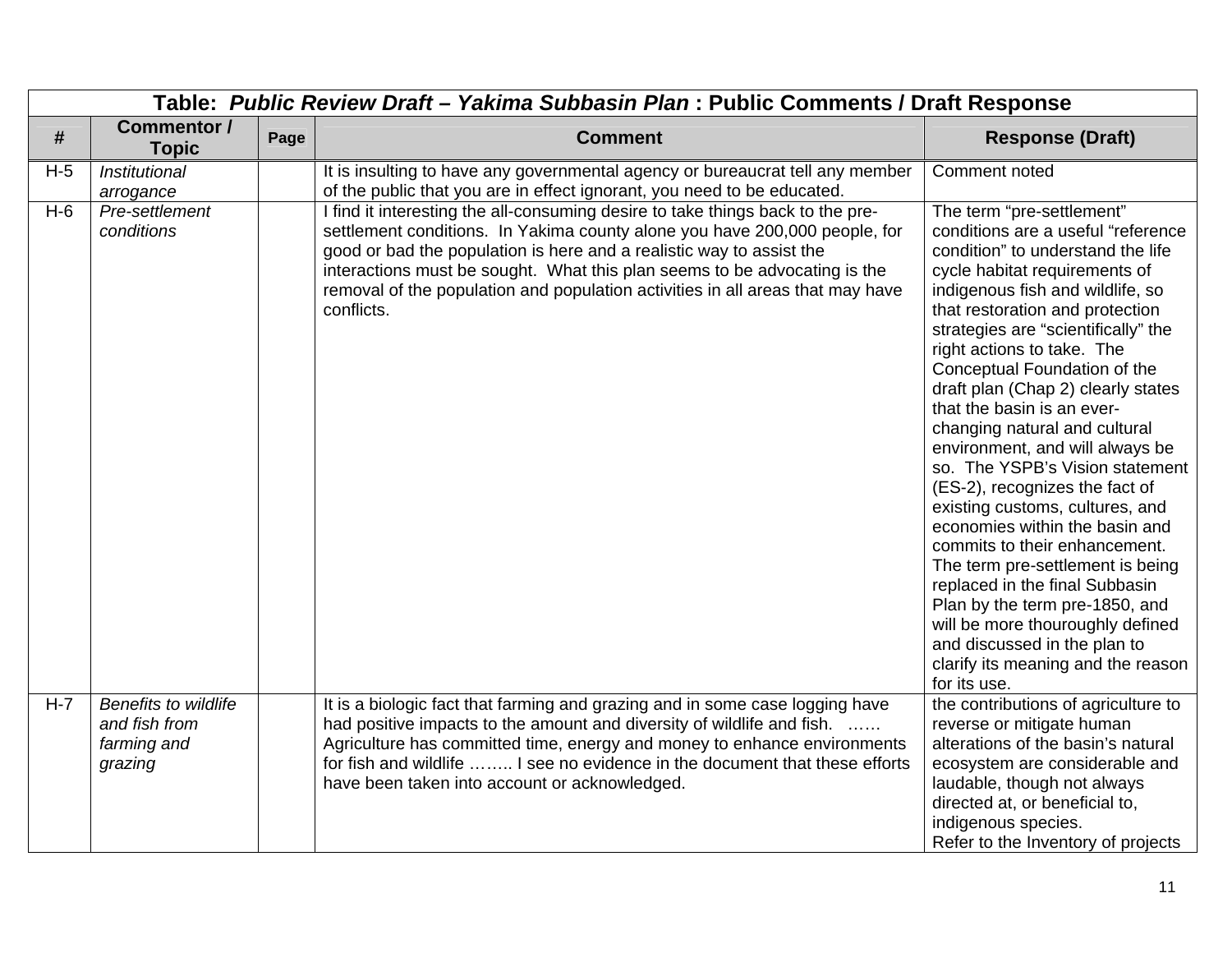|        | Table: Public Review Draft - Yakima Subbasin Plan: Public Comments / Draft Response |      |                                                                                                                                                                                                                                                                                                                                                                                                                                                                                                                                                                                                                                                                                                                                                                   |                                                                                                                                                                                                                           |  |  |
|--------|-------------------------------------------------------------------------------------|------|-------------------------------------------------------------------------------------------------------------------------------------------------------------------------------------------------------------------------------------------------------------------------------------------------------------------------------------------------------------------------------------------------------------------------------------------------------------------------------------------------------------------------------------------------------------------------------------------------------------------------------------------------------------------------------------------------------------------------------------------------------------------|---------------------------------------------------------------------------------------------------------------------------------------------------------------------------------------------------------------------------|--|--|
| #      | <b>Commentor /</b><br><b>Topic</b>                                                  | Page | <b>Comment</b>                                                                                                                                                                                                                                                                                                                                                                                                                                                                                                                                                                                                                                                                                                                                                    | <b>Response (Draft)</b>                                                                                                                                                                                                   |  |  |
|        |                                                                                     |      |                                                                                                                                                                                                                                                                                                                                                                                                                                                                                                                                                                                                                                                                                                                                                                   | and programs in Chapter 3.                                                                                                                                                                                                |  |  |
| $H-8$  | <b>Restricting grazing</b>                                                          |      | References regarding restricting grazing on 90% of government lands are<br>disturbing, especially when you take into consideration that there is no grazing<br>on large tracks of government land at the present time.  You may find<br>that 90% of government owned lands are not being grazed. The Plan should<br>be looking at the possibility of implementing prescriptive on all government<br>owned lands to imitate what the plan references as prescriptive burns.                                                                                                                                                                                                                                                                                        | This objective has been clarified<br>to reflect lands that are currently<br>grazed.                                                                                                                                       |  |  |
| $H-9$  | Tax impacts of<br>restricting grazing<br>on private lands                           |      | The plan seems to be calling for the restriction of grazing on private lands by<br>50% by 2015. Does the Board intend to reduce the economic input and tax<br>base that agriculture contributes in the basin?  Agriculture and livestock is<br>a significant economic engine that generates considerable tax income for<br>various local governmental al entities.                                                                                                                                                                                                                                                                                                                                                                                                | Language in the plan has been<br>changed to better reflect the<br>intent of improving grazing<br>management.                                                                                                              |  |  |
| $H-10$ | Negative impacts of<br>conservation                                                 |      | This document makes a number of suggestions concerning irrigation and<br>irrigation practices. Including the removal of diversion structures, head works<br>and other in-stream structures. The piping of ditches and headwork outlets<br>etc. I would suggest that you take a serious look at what occurred in the<br>Yakima Tieton Irrigation District when they piped their entire system and the<br>effects of that conservation activity on the entire YTID service area. The<br>man made wet lands disappeared. The flow in Cowiche Creek was<br>significantly reduced because of the elimination of a portion of the return<br>flows. Conservation can be advantageous however it does have a down side<br>and those down sides need to be presented also. | Comment noted. Such impacts<br>are acknowledged, but these<br>project consequences are in the<br>direction of the pre-1850<br>condition, e.g., water conserved<br>by such projects stays in its<br>watercourse of origin. |  |  |
| $H-11$ | Use of reference<br>materials that have<br>not been peer<br>reviewed.               |      | There seems to be an ever-increasing problem in using documents that have<br>not gone through a scientific review process. In order for science to be<br>science it has to be repeatable. What concerns me most is that without peer<br>review we may never know if a majority of the reference material is valid. This<br>should concern everyone who is associated with this project.                                                                                                                                                                                                                                                                                                                                                                           | The technical committees<br>evaluated the quality of the<br>information used in the plan. The<br><b>Independent Science Review</b><br>Panel of the NPCC will also<br>examine the adequacy of the<br>science in the draft. |  |  |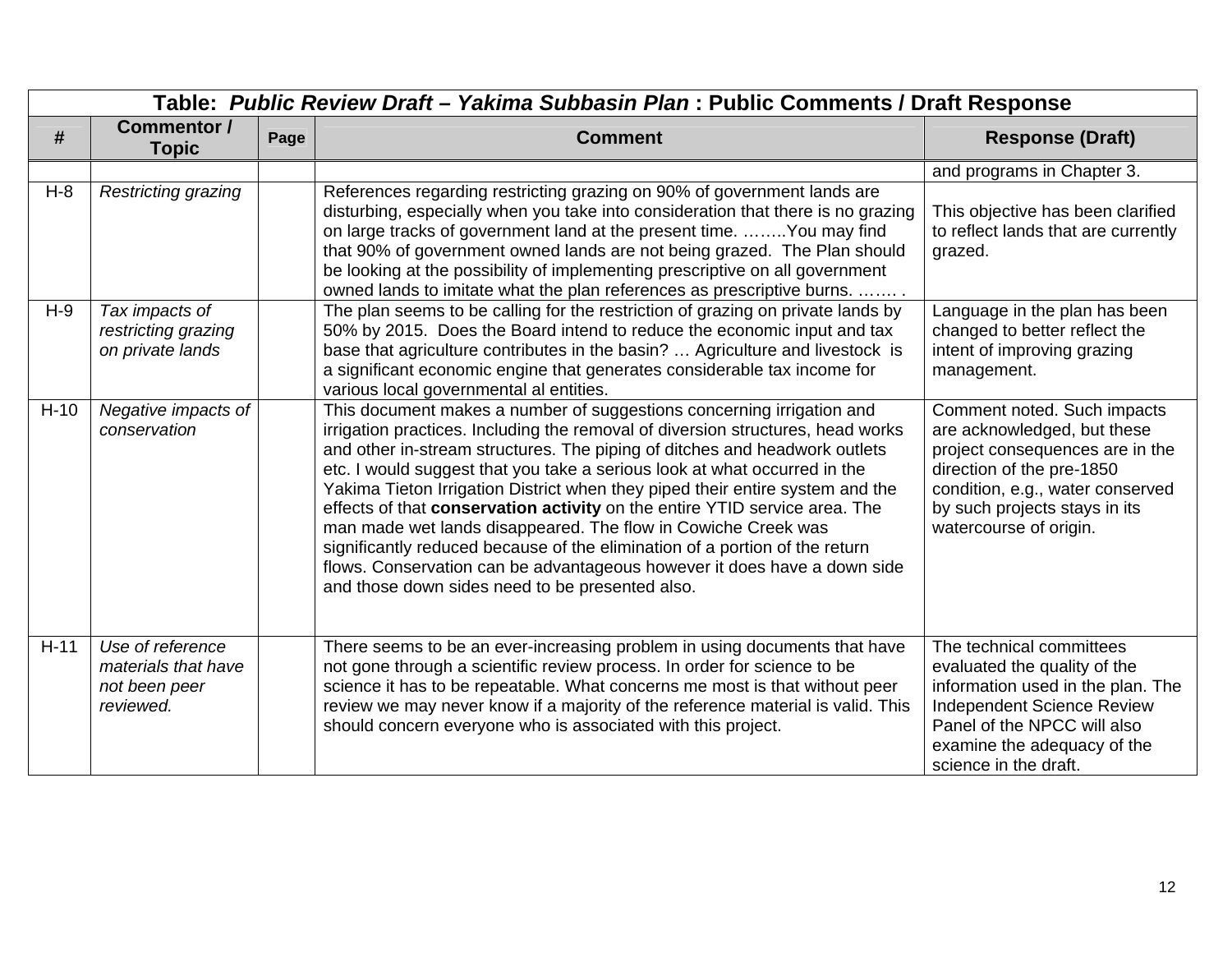|        | Table: Public Review Draft - Yakima Subbasin Plan : Public Comments / Draft Response       |      |                                                                                                                                                                                                                                                                                                                                                                                                                                                                                                                                                                                                                                                                                                                                                                                                                                                                                                                                                                                                                                                                                                                                                                                                                                                                                                                                                                                                                                                                                                                                                                                                                                                                                                                                                                                                                                                                                                                                                                                                                                                                                                                                                                                  |                                                                                                                                                                                                                                                                                                                                                                                                                                                                                                                                                                                                                                                                                                                                          |  |
|--------|--------------------------------------------------------------------------------------------|------|----------------------------------------------------------------------------------------------------------------------------------------------------------------------------------------------------------------------------------------------------------------------------------------------------------------------------------------------------------------------------------------------------------------------------------------------------------------------------------------------------------------------------------------------------------------------------------------------------------------------------------------------------------------------------------------------------------------------------------------------------------------------------------------------------------------------------------------------------------------------------------------------------------------------------------------------------------------------------------------------------------------------------------------------------------------------------------------------------------------------------------------------------------------------------------------------------------------------------------------------------------------------------------------------------------------------------------------------------------------------------------------------------------------------------------------------------------------------------------------------------------------------------------------------------------------------------------------------------------------------------------------------------------------------------------------------------------------------------------------------------------------------------------------------------------------------------------------------------------------------------------------------------------------------------------------------------------------------------------------------------------------------------------------------------------------------------------------------------------------------------------------------------------------------------------|------------------------------------------------------------------------------------------------------------------------------------------------------------------------------------------------------------------------------------------------------------------------------------------------------------------------------------------------------------------------------------------------------------------------------------------------------------------------------------------------------------------------------------------------------------------------------------------------------------------------------------------------------------------------------------------------------------------------------------------|--|
| #      | <b>Commentor /</b><br><b>Topic</b>                                                         | Page | <b>Comment</b>                                                                                                                                                                                                                                                                                                                                                                                                                                                                                                                                                                                                                                                                                                                                                                                                                                                                                                                                                                                                                                                                                                                                                                                                                                                                                                                                                                                                                                                                                                                                                                                                                                                                                                                                                                                                                                                                                                                                                                                                                                                                                                                                                                   | <b>Response (Draft)</b>                                                                                                                                                                                                                                                                                                                                                                                                                                                                                                                                                                                                                                                                                                                  |  |
| $H-12$ | Co. Tax base                                                                               |      | Buying property for restoration and enhancement reduces the tax base of the<br>county                                                                                                                                                                                                                                                                                                                                                                                                                                                                                                                                                                                                                                                                                                                                                                                                                                                                                                                                                                                                                                                                                                                                                                                                                                                                                                                                                                                                                                                                                                                                                                                                                                                                                                                                                                                                                                                                                                                                                                                                                                                                                            | Comment noted                                                                                                                                                                                                                                                                                                                                                                                                                                                                                                                                                                                                                                                                                                                            |  |
|        | <b>Kale Gullet</b><br><b>NOAA Fisheries</b>                                                |      |                                                                                                                                                                                                                                                                                                                                                                                                                                                                                                                                                                                                                                                                                                                                                                                                                                                                                                                                                                                                                                                                                                                                                                                                                                                                                                                                                                                                                                                                                                                                                                                                                                                                                                                                                                                                                                                                                                                                                                                                                                                                                                                                                                                  |                                                                                                                                                                                                                                                                                                                                                                                                                                                                                                                                                                                                                                                                                                                                          |  |
| $I-2$  | Main-stem<br>aggradation above<br><b>Wapato Dam</b><br>disconnects side<br>channel habitat |      | In other areas (i.e. upstream of Wapato Dam), aggradation of the channel has<br>resulted in the mainstem channel becoming "perched" above the floodplain<br>(i.e. the main channel is no longer the low point in the floodplain), which turns<br>the surficial aquifer into "dead storage" or a static head level throughout the<br>year. The "perched" channel also results in disconnection of side channels<br>during low flow times of year (winter in the Union Gap reach) as illustrated<br>below."--below is a picture of Spring Creek (a spring fed side channel of the<br>Yakima River) unable to return to main channel because of sediment<br>aggradation and bar formation at the Creek mouth.<br>I don't doubt that Wapato dam forces localized aggradation a few hundreds of<br>feet above the dam itself. However, I do doubt that the backwater effect of<br>wapato dam extends far enough upstream to the point where slackwater<br>bedload accumulations have plugged spring creek's confluence with the<br>Yakima River. I think that the Union Gap anticline would have a much greater<br>damming influence (wrt groundwater as well) on the Yakima River at high<br>stage than Wapato dam, especially during geomorphically competent<br>streamflow events-I don't think Wapato dam is in play--its 1/2 a mile<br>downstream from the contraction point and only raises the low water surface<br>elevation about 8 feet. Throw into the equation a railroad, interstate highway<br>(the I-82 bridge upstream catches a significant amount of crap), state<br>highway, an abandoned highway, a trailer park or two (complete with<br>revetments) and I think you have the variables to predict why Spring creek<br>may be plugged. Alterations to floodplain, channel, and hyporheos habitats<br>are most likely cumulatively attributable to sediment transport imbalances<br>along both the Naches and Yakima Rivers upstream of this locale, significant<br>flow regulation, and floodplain revetments (among other problems)<br>Wapato dam is but a small voice in a choir of bigger problems that are<br>affecting the lower end of the Union Gap reach | We have examined the flood<br>profiles and the width of Union<br>Gap, I-82 bridge, and the dam<br>and conclude that the Wapato<br>Dam does act as the control point<br>for this portion of the valley.<br>The plan does recognize all of<br>the other influences on sediment<br>transport, and the need to better<br>characterize sediment dynamics<br>of the system to reduce<br>uncertainty regarding the effects<br>of structures such as Wapato<br>Dam, levees and other<br>infrastructure that acts as levees,<br>increase sediment inputs, etc.<br>The document has also been<br>altered to make more clear the<br>relatively low level of effect that<br>changes in sediment transport<br>currently have on fish<br>productivity. |  |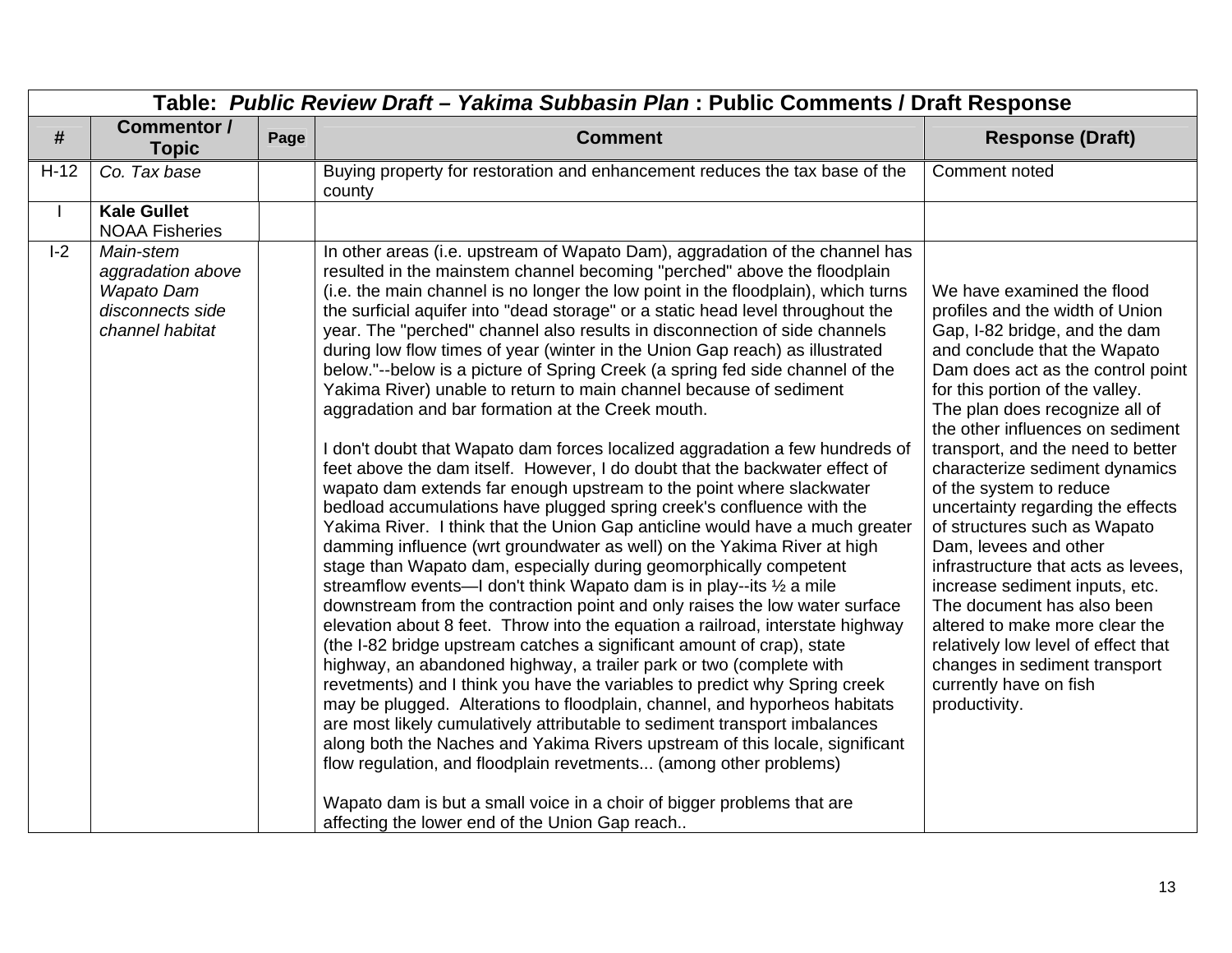|       | Table: Public Review Draft - Yakima Subbasin Plan : Public Comments / Draft Response |      |                                                                                                                                                                                                                                                                                                                                                                                                                                                                                                                                                                                                                                                  |                                                                                                                                                                                                                                                                                                           |  |
|-------|--------------------------------------------------------------------------------------|------|--------------------------------------------------------------------------------------------------------------------------------------------------------------------------------------------------------------------------------------------------------------------------------------------------------------------------------------------------------------------------------------------------------------------------------------------------------------------------------------------------------------------------------------------------------------------------------------------------------------------------------------------------|-----------------------------------------------------------------------------------------------------------------------------------------------------------------------------------------------------------------------------------------------------------------------------------------------------------|--|
| #     | <b>Commentor /</b><br><b>Topic</b>                                                   | Page | <b>Comment</b>                                                                                                                                                                                                                                                                                                                                                                                                                                                                                                                                                                                                                                   | <b>Response (Draft)</b>                                                                                                                                                                                                                                                                                   |  |
| J     | <b>Victoria Clark</b><br>Kennewick, WA                                               |      |                                                                                                                                                                                                                                                                                                                                                                                                                                                                                                                                                                                                                                                  |                                                                                                                                                                                                                                                                                                           |  |
| $J-1$ | Don't reduce<br>recreational access                                                  |      | The Management plan proposes eliminating access to mountain wetlands -<br>will these recreational places be replaced? Will restricting access be a<br>preferred restoration method? Request that recreational access to protected<br>areas be maintained. Want continued recreational access to floodplain<br>restoration areas. Will funding be provided to pay for restricting grazing in<br>protected areas?                                                                                                                                                                                                                                  | In most cases, managing access<br>and educating users of an area is<br>preferable to restricting access.                                                                                                                                                                                                  |  |
| $J-2$ | What is the<br>duration of the Plan<br>and implementation                            |      | What is the duration of the project? Will funds be available after the 20 years<br>in the Vision ? The quality of riparian areas is getting worse. Will there be<br>resources left to work with in 9-13 years? Not sure the water will be available.<br>Would like to see the plan for 50 years or more.                                                                                                                                                                                                                                                                                                                                         | The current plan is for 10-15<br>years, and it is difficult to plan<br>much further than that. The Plan<br>will likely be revisited and<br>amended over a longer period of<br>time as the NPCC is committed<br>to fund environmental mitigation<br>under the Northwest Power<br><b>Planning Act</b>       |  |
| $J-3$ | What are the<br>numerical<br>benchmarks?                                             |      | What is the benchmark? What is the goal for number of fish? It would be<br>good to address that. Everyone needs to share the responsibility. Great the<br>some progress has been made places but want to make sure that it is carried<br>through with prime habitat left in Simcoe-Toppenish. How many of the fish in<br>the plan will come from our area? How much are we doing?                                                                                                                                                                                                                                                                | At the broadest scale, the<br>benchmarks are viability and<br>harvestability of the salmon<br>stocks in the basin. Specific<br>objectives are not laid out in the<br>plan due to the lack of verifiable<br>relationships between habitat<br>protection and enhancement and<br>actual population response. |  |
| $J-4$ | <b>Benefits of</b><br>cooperation                                                    |      | I support the Yakima Subbasin plan and would like to thank the members of<br>the board for working together to develop solutions to protect a wonderful<br>resource. I appreciate the fact that the board had the vision to look at the<br>problems and address each individual issue that affects the basin as an entire<br>eco-system. A balance can be reached that will benefit all those that depend<br>on the Yakima river. The fish, wildlife, habitat and people as well as the health<br>of the river itself will improve as each solution is implemented. Thank you for<br>working together to develop a workable plan for the region. | <b>Comment Noted</b>                                                                                                                                                                                                                                                                                      |  |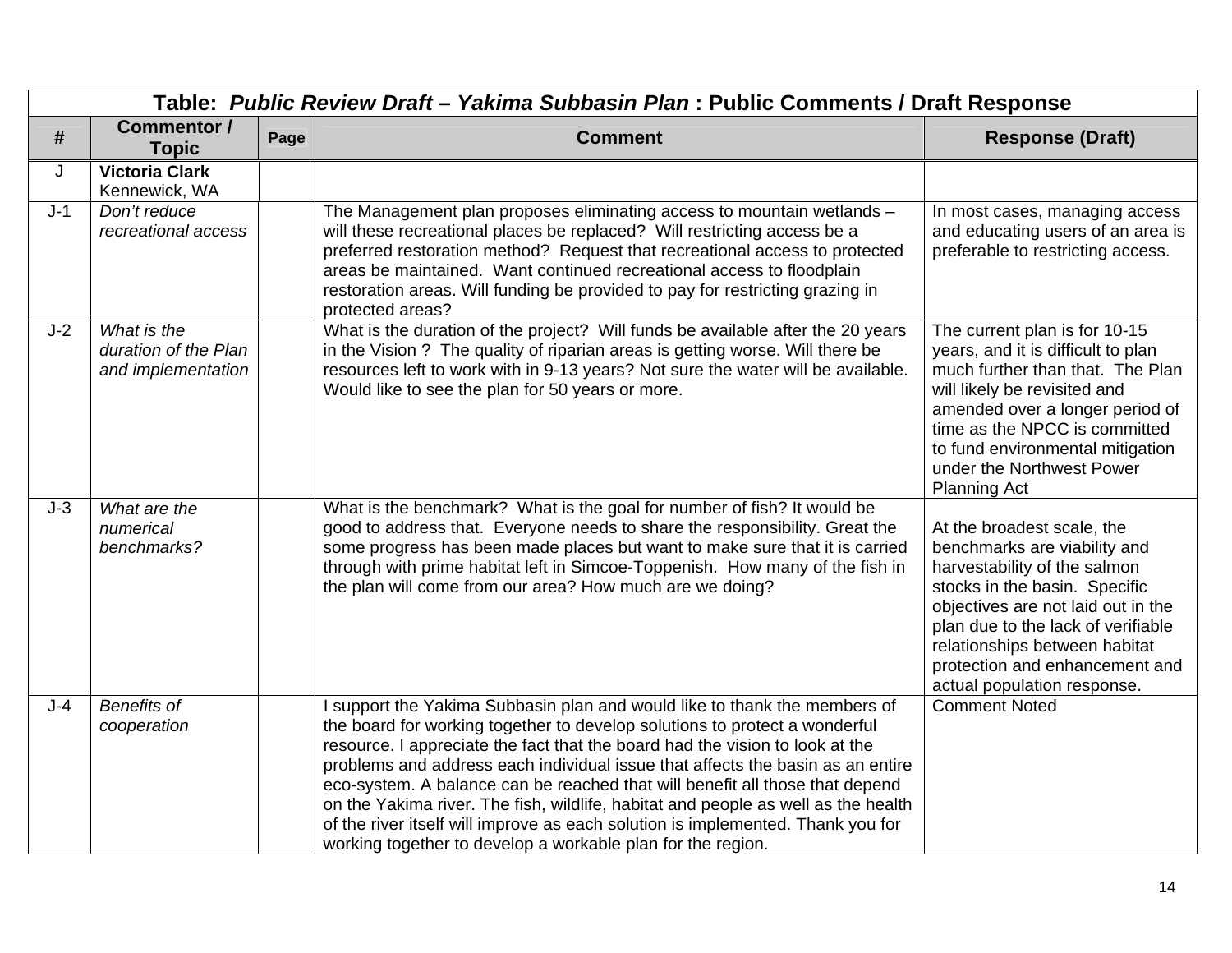|            | Table: Public Review Draft - Yakima Subbasin Plan : Public Comments / Draft Response                |      |                                                                                                                                                                                                                                                                                                                          |                                                                                                                                                                                                                                                                                                                                                                                                                  |  |  |
|------------|-----------------------------------------------------------------------------------------------------|------|--------------------------------------------------------------------------------------------------------------------------------------------------------------------------------------------------------------------------------------------------------------------------------------------------------------------------|------------------------------------------------------------------------------------------------------------------------------------------------------------------------------------------------------------------------------------------------------------------------------------------------------------------------------------------------------------------------------------------------------------------|--|--|
| #          | <b>Commentor /</b><br><b>Topic</b>                                                                  | Page | <b>Comment</b>                                                                                                                                                                                                                                                                                                           | <b>Response (Draft)</b>                                                                                                                                                                                                                                                                                                                                                                                          |  |  |
| Κ          | <b>Captain Eneas</b><br>White Swan, WA                                                              |      |                                                                                                                                                                                                                                                                                                                          |                                                                                                                                                                                                                                                                                                                                                                                                                  |  |  |
| $K-1$      | What's the duration<br>of gov funding for<br>fencing off<br>shoreline?                              |      | How long will funding be available to property owners who volunteer for<br>fencing off land? Worried that he will lose the funding for setting aside land for<br>fish and wildlife. Worried that funding will run out and leave property owners<br>with no compensation                                                  | See the response to J-2 above.<br>Any contract should define the<br>duration of the commitment and<br>compensation.                                                                                                                                                                                                                                                                                              |  |  |
|            | Is plan voluntary?                                                                                  |      | What happens is you own property on a major fish way, will the<br>recommendations in the plan still be voluntary?                                                                                                                                                                                                        | The SBP in not a regulatory<br>document. It is a guide for<br>funding projects of willing<br>applicants.                                                                                                                                                                                                                                                                                                         |  |  |
| $K-2$      | Water rights                                                                                        |      | Some water rights have already been taken from owners - without water<br>rights the land is worthless                                                                                                                                                                                                                    | Comment noted . The SBP cannot<br>"take" water rights.                                                                                                                                                                                                                                                                                                                                                           |  |  |
| $K-3$      | Out of basin effects                                                                                |      | How many salmon get caught by the Asian market? If they catch the fish they<br>should have to pay for restoration                                                                                                                                                                                                        | These issues are addressed in<br>the Pacific Salmon Treaty. While<br>there are undoubtedly violations<br>of the treaties, government<br>signatories are subject to<br>economic sanctions and forfeit of<br>the catch and vessels if they are<br>in violation. The US coast guard<br>does have high seas patrols to<br>enforce the treaty and has<br>confiscated numerous vessels<br>over the last several years. |  |  |
| L          | <b>Heath Mellotte</b><br><b>West Richland</b>                                                       |      |                                                                                                                                                                                                                                                                                                                          |                                                                                                                                                                                                                                                                                                                                                                                                                  |  |  |
| $L-1$<br>M | Will program<br>monies be<br>available for<br>sewage plant<br>upgrades ?<br><b>Wendall Hannigan</b> |      | The guiding principles state that flow and quality of water are key indicators.<br>Will this program have funds for improving water treatment? For example, the<br>West Richland water treatment plant has class B effluent, not usable for<br>irrigation. Will this program have money available to improve to Class A. | Unlikely. Such projects are<br>usually funded by the federal<br>government grants under the<br>Clean Water Act.                                                                                                                                                                                                                                                                                                  |  |  |
|            | White Swan, WA                                                                                      |      |                                                                                                                                                                                                                                                                                                                          |                                                                                                                                                                                                                                                                                                                                                                                                                  |  |  |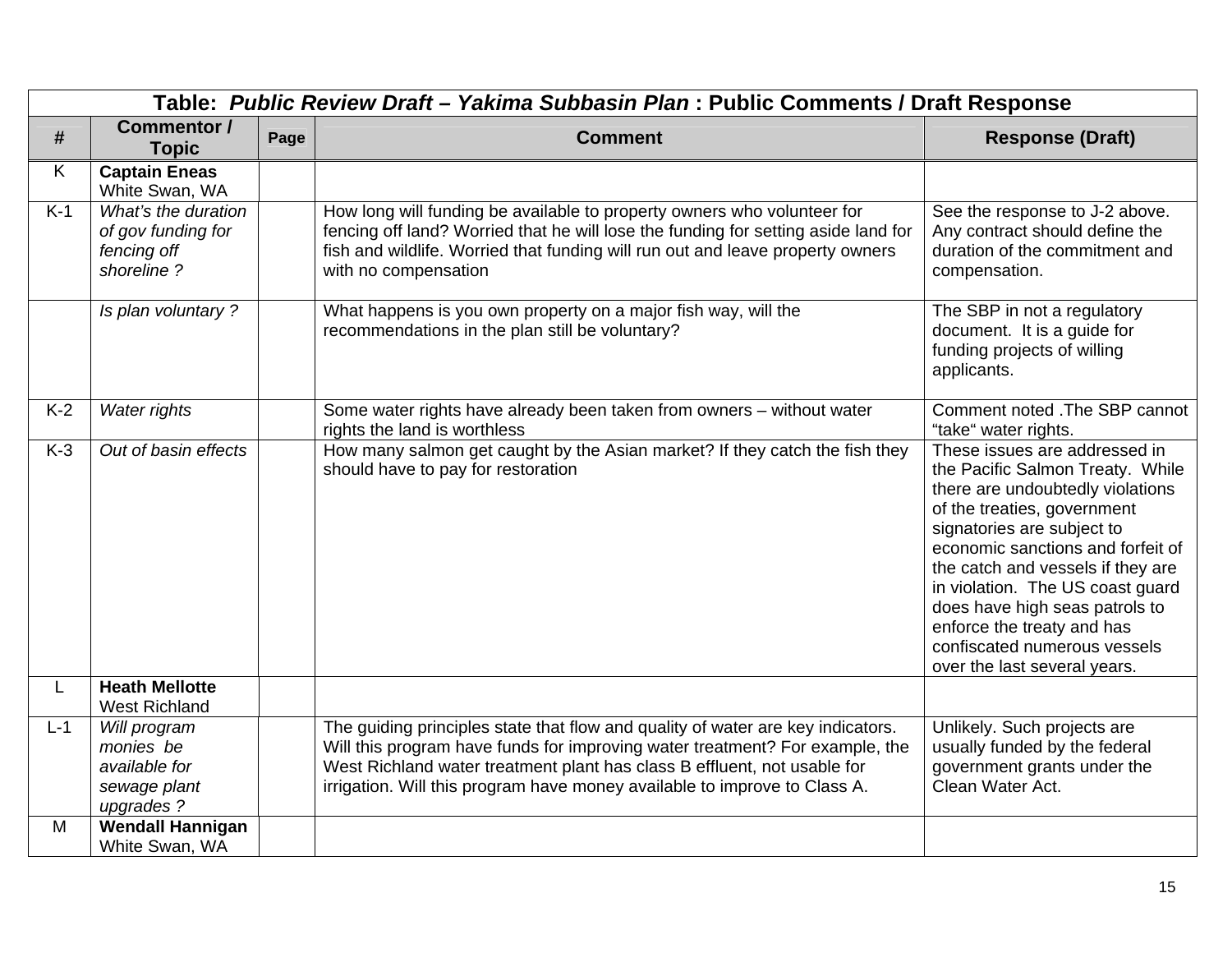|       | Table: Public Review Draft - Yakima Subbasin Plan : Public Comments / Draft Response |         |                                                                                                                                                                                                                                                                                                                                                                                                                                                                                                                        |                                                                                                                                                                                                                                                                                                                                                                                                                                        |  |  |
|-------|--------------------------------------------------------------------------------------|---------|------------------------------------------------------------------------------------------------------------------------------------------------------------------------------------------------------------------------------------------------------------------------------------------------------------------------------------------------------------------------------------------------------------------------------------------------------------------------------------------------------------------------|----------------------------------------------------------------------------------------------------------------------------------------------------------------------------------------------------------------------------------------------------------------------------------------------------------------------------------------------------------------------------------------------------------------------------------------|--|--|
| #     | Commentor /<br><b>Topic</b>                                                          | Page    | <b>Comment</b>                                                                                                                                                                                                                                                                                                                                                                                                                                                                                                         | <b>Response (Draft)</b>                                                                                                                                                                                                                                                                                                                                                                                                                |  |  |
| $M-1$ | <b>Improve Quality</b><br>and flow of water                                          | $4 - 4$ | Guiding principle #2, hope that we do improve the quality and flow of the<br>water                                                                                                                                                                                                                                                                                                                                                                                                                                     | Comment noted<br>See page                                                                                                                                                                                                                                                                                                                                                                                                              |  |  |
| $M-2$ | Two reference<br>conditions for the<br>Hydrograph                                    |         | There are two reference conditions for the hydrograph, before and after the<br>dams were built.<br>Once received a letter from the Forest Service stating the logging did not<br>affect the hydrograph                                                                                                                                                                                                                                                                                                                 | Comments noted<br>See page                                                                                                                                                                                                                                                                                                                                                                                                             |  |  |
| $M-3$ | <b>Amend Guiding</b><br>Principles                                                   |         | Principle #3 needs to include economic concerns of the Yakama Nation, such<br>as irrigated agriculture, in addition to natural resources.<br>Principle #4 that the plan is based on voluntary actions, allow parties of the<br>TFW agreement to go back on their commitments<br>Principle #6 that costs be related to benefits. Through the years there was no<br>mention of cost/benefits for big dams and projects the government wanted.<br>Cost /benefit leaves out too many things that have value or importance. | Principle #3 - The Board<br>determined that this concern was<br>included within the principles<br>already<br>Principle #4 - Funded projects<br>include contractual commitments<br>Principle #6 - BPA rate funding<br>pays for projects and programs.<br>This principle has been amended<br>in the final Subbasin Plan                                                                                                                  |  |  |
| $M-4$ | Out of basin<br>implications/effects                                                 |         | Urge the Board to consider the survival of the fish in the main-stem Columbia,<br>or work done in the basin will not matter                                                                                                                                                                                                                                                                                                                                                                                            | These matters are not within the<br>jurisdiction of the Yakima<br>Subbasin Fish and Wildlife<br>Planning Board, but the final<br>subbasin plan will contain<br>sections discussing out-of-<br>subbasin effects on fish numbers<br>and productivity. The Subbasin<br>plan will be converted into<br>amendments to the NPCC's 2000<br>Fish and Wildlife Program, which<br>will have the responsibility for the<br>entire Columbia Basin. |  |  |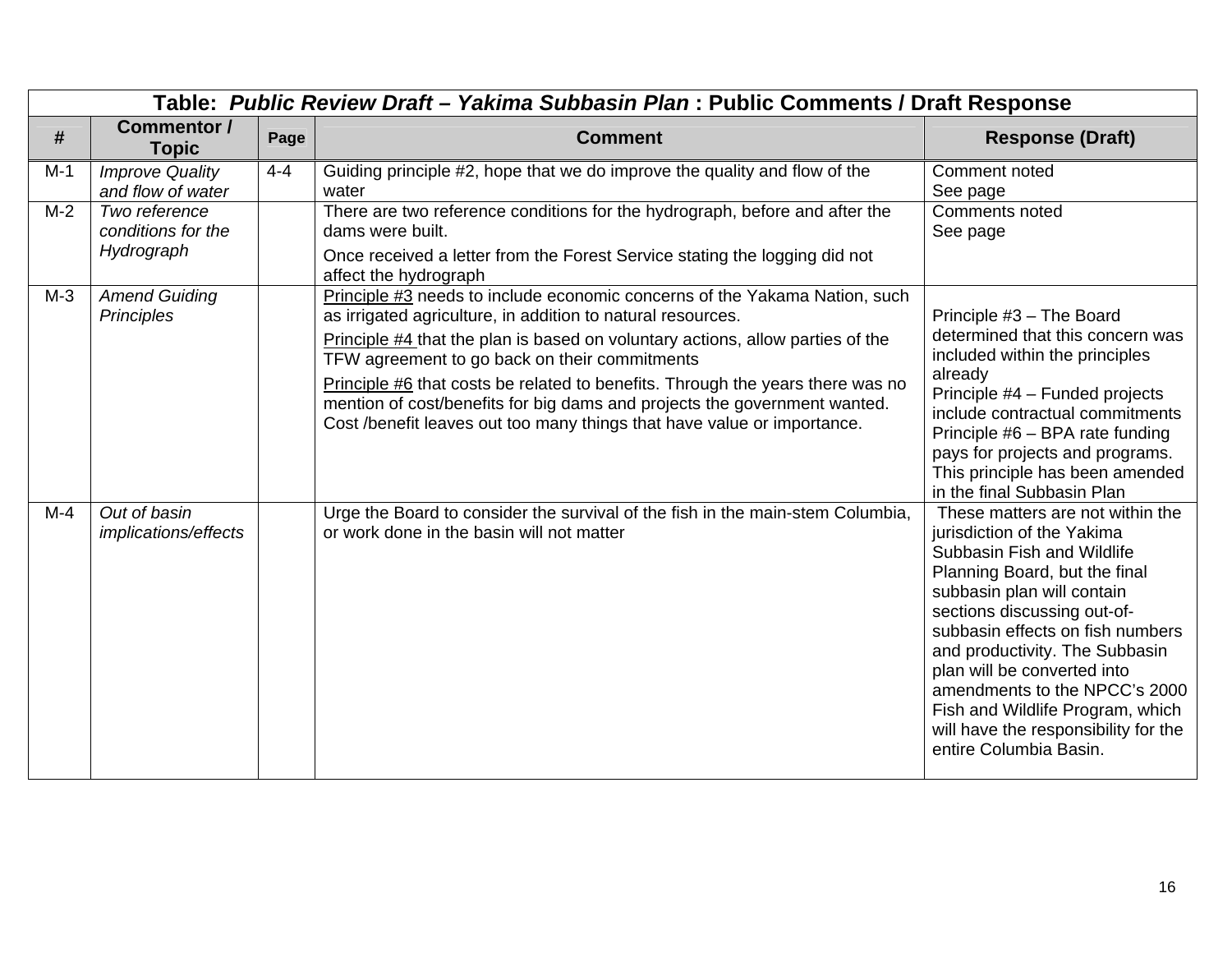|       | Table: Public Review Draft - Yakima Subbasin Plan : Public Comments / Draft Response                      |      |                                                                                                                                                                                                                                                                     |                                                                                                                                                                                                                                                                                                                                                                                                                                                                                                                                                                  |  |  |
|-------|-----------------------------------------------------------------------------------------------------------|------|---------------------------------------------------------------------------------------------------------------------------------------------------------------------------------------------------------------------------------------------------------------------|------------------------------------------------------------------------------------------------------------------------------------------------------------------------------------------------------------------------------------------------------------------------------------------------------------------------------------------------------------------------------------------------------------------------------------------------------------------------------------------------------------------------------------------------------------------|--|--|
| #     | <b>Commentor /</b><br><b>Topic</b>                                                                        | Page | <b>Comment</b>                                                                                                                                                                                                                                                      | <b>Response (Draft)</b>                                                                                                                                                                                                                                                                                                                                                                                                                                                                                                                                          |  |  |
| $M-5$ | Science and the<br><b>ISRP</b>                                                                            |      | Do not trust science, the ISRP is not really independent, there is no such<br>thing. For example, with spring chinook when they go out into the Ocean<br>scientists do not know where they go.                                                                      | Comment noted                                                                                                                                                                                                                                                                                                                                                                                                                                                                                                                                                    |  |  |
| $M-6$ | <b>Public Input</b>                                                                                       |      | Told Commissioner Lewis 6 years ago that it was easier to go to Washington<br>DC and talk to senator and congressmen than to talk to the county<br>commissioners. This still seem to be the case.                                                                   | Comment noted                                                                                                                                                                                                                                                                                                                                                                                                                                                                                                                                                    |  |  |
| N.    | <b>Clifford</b><br><b>Casseseka</b><br>Toppenish, WA                                                      |      |                                                                                                                                                                                                                                                                     |                                                                                                                                                                                                                                                                                                                                                                                                                                                                                                                                                                  |  |  |
| $N-1$ | Concerns re<br><b>Yakama Nation</b><br>participation                                                      |      | Have concerns about this plan in regard to Yakama Nation participation                                                                                                                                                                                              | <b>Refer to YSPB</b>                                                                                                                                                                                                                                                                                                                                                                                                                                                                                                                                             |  |  |
| $N-2$ | <b>Yakama Nation</b><br>ceded lands,<br>participation in<br>YKFP, and the NW<br><b>Power Planning Act</b> |      | Why is the Yakama Nation being limited to this plan when they have ceded<br>lands all along the east of the Cascades?<br>Only the Yakama Nation is responding to the ESA, with the YKFP.<br>Why are Yakama Nation interests limited to satisfying the NW Power Act? | The Yakama Nation is<br>participating in other Subbasin<br>Plans outside the Yakima<br>Watershed. For more detail<br>please contact Yakama Nation<br>Fish and Wildlife programs.<br>The Co-managers (The Yakama<br>Nation and WDFW) invited the<br>members of the Board to the<br>table to conduct Subbasin<br>Planning. It is the Board's intent<br>to be consistent with ESA in this<br>planning effort.<br>We can not address your<br>question "Why are Yakama<br>Nation interest limited to<br>satisfying the NW Power Act?"<br>Please contact Yakama Nation |  |  |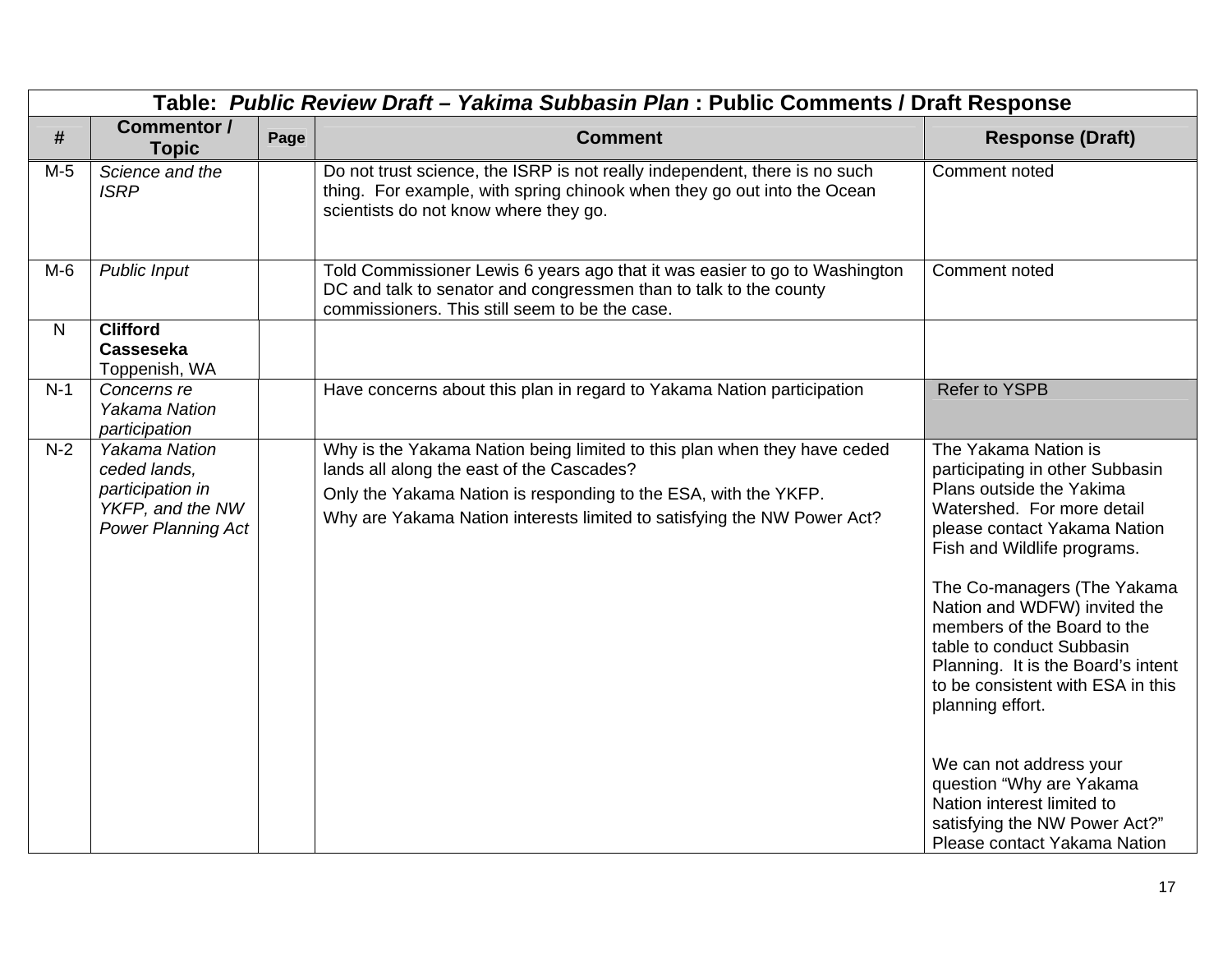|         | Table: Public Review Draft - Yakima Subbasin Plan : Public Comments / Draft Response                                                                                               |      |                                                                                                                                                                                                                                                                                                                                                                                                         |                                                                                                                                                                                                                                                                                                                                                                       |  |
|---------|------------------------------------------------------------------------------------------------------------------------------------------------------------------------------------|------|---------------------------------------------------------------------------------------------------------------------------------------------------------------------------------------------------------------------------------------------------------------------------------------------------------------------------------------------------------------------------------------------------------|-----------------------------------------------------------------------------------------------------------------------------------------------------------------------------------------------------------------------------------------------------------------------------------------------------------------------------------------------------------------------|--|
| #       | <b>Commentor /</b><br><b>Topic</b>                                                                                                                                                 | Page | <b>Comment</b>                                                                                                                                                                                                                                                                                                                                                                                          | <b>Response (Draft)</b>                                                                                                                                                                                                                                                                                                                                               |  |
|         |                                                                                                                                                                                    |      |                                                                                                                                                                                                                                                                                                                                                                                                         | Fish and Wildlife programs or<br>your Council Members.                                                                                                                                                                                                                                                                                                                |  |
| $N-3$   | Non-indian<br>land/water use re<br>water quality on the<br>Yakama<br>reservation                                                                                                   |      | Concerns about water quality. Non-Indians with land within the reservation<br>reject Yakama Nation jurisdiction, let their cattle walk in the stream and leave<br>their waste. There is much sediment in the water because of irrigation<br>practices. What is the plan going to do about these practices?                                                                                              | The plan has identified<br>unmanaged grazing impacts as<br>limiting habitat function and<br>population productions for both<br>fish and wildlife species.<br>Therefore, actions to address<br>these impacts may qualify for<br>funding from BPA mitigation and<br>enhancement funds.                                                                                  |  |
| $N-4$   | Concern re mining<br>practices/well water                                                                                                                                          |      | Concerned about gravel mining and mining practices. Contamination of<br>aquifers so that people cannot drink their well water.                                                                                                                                                                                                                                                                          | Comment noted. The plan does<br>call for development of physical<br>models to restore gravel mines to<br>the functioning floodplain.                                                                                                                                                                                                                                  |  |
| $N-5$   | Yakama Nation has<br>only one seat on<br>the YSB                                                                                                                                   |      | The Board has many counties and cities but only one seat for the Yakama<br>Nation. How does the Board make decisions? Consensus decision making<br>sounds good, but it never works. The economic interests always win out.<br>Toppenish, WA                                                                                                                                                             | One seat representation is<br>sufficient when consensus<br>decision-making is the standard.                                                                                                                                                                                                                                                                           |  |
|         | Yakama peoples<br>not available to<br>participate right<br>now; plan language<br>needs to be in<br>"layman"; what you<br>hear tonight may<br>differ from what<br>policy people say |      | The room would be full but this is the gathering season, people are up in the<br>woods.<br>The tribal elders cannot understand the vocabulary in the plan, it need to be<br>put plan text in layman's language.<br>Disagrees with science, it is just another religion<br>Listen to what the Yakama Nation people say tonight. Because you will get<br>another view when you talk to the policy people. | There will be other public<br>participation opportunities for the<br>Plan; readability problems in a<br>science based document are<br>always problematic, but we are<br>working to lessen that problem;<br>comment noted re science and<br>religion; the Yakama Nation<br>representative on the Board<br>functions as, and represents the<br>Nations "policy people." |  |
| $N-6$   | <b>Forest Service not</b><br>on the Board?                                                                                                                                         |      | Why isn't the US Forest Service on the Board?                                                                                                                                                                                                                                                                                                                                                           | Members of the Board are<br>elected representatives of<br>general purpose governments.<br>The USFS is a public agency.                                                                                                                                                                                                                                                |  |
| $\circ$ | <b>Casey Barney</b>                                                                                                                                                                |      |                                                                                                                                                                                                                                                                                                                                                                                                         |                                                                                                                                                                                                                                                                                                                                                                       |  |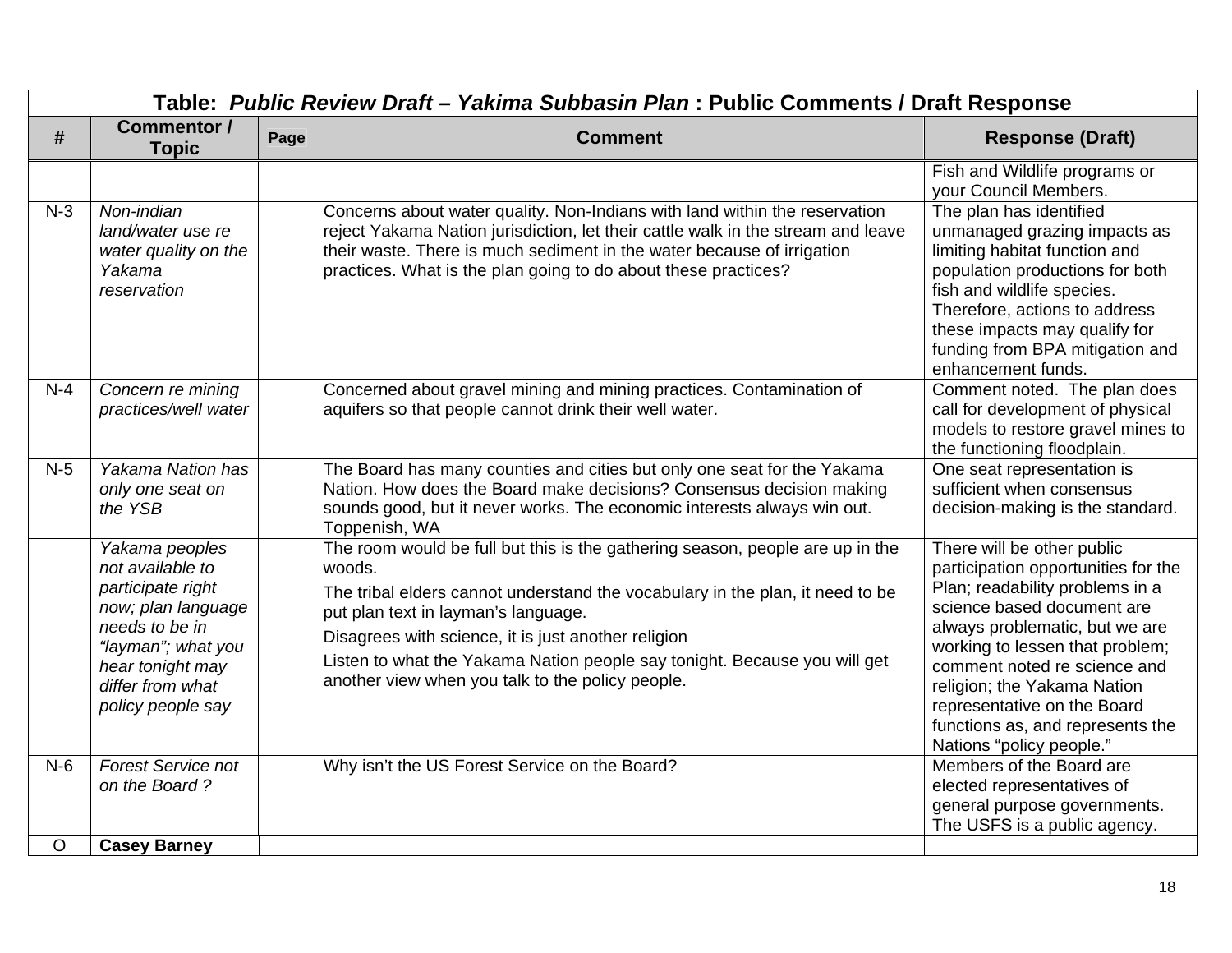|       | Table: Public Review Draft - Yakima Subbasin Plan : Public Comments / Draft Response                                                |      |                                                                                                                                                                |                                                                                                                                                                                                                                                                                                                                                                                                                                                                                          |  |  |
|-------|-------------------------------------------------------------------------------------------------------------------------------------|------|----------------------------------------------------------------------------------------------------------------------------------------------------------------|------------------------------------------------------------------------------------------------------------------------------------------------------------------------------------------------------------------------------------------------------------------------------------------------------------------------------------------------------------------------------------------------------------------------------------------------------------------------------------------|--|--|
| #     | <b>Commentor /</b><br><b>Topic</b>                                                                                                  | Page | <b>Comment</b>                                                                                                                                                 | <b>Response (Draft)</b>                                                                                                                                                                                                                                                                                                                                                                                                                                                                  |  |  |
|       | Toppenish, WA                                                                                                                       |      |                                                                                                                                                                |                                                                                                                                                                                                                                                                                                                                                                                                                                                                                          |  |  |
| $O-1$ | Plan should involve<br><b>Yakama Nation</b><br>forests                                                                              |      | The plan should involve Yakama Nation forests, not just water                                                                                                  | The Subbasin Plan does consider<br>Yakama Nation forests in its<br>evaluation. For more information<br>please contact Yakama Nation<br>Fish and Wildlife programs.                                                                                                                                                                                                                                                                                                                       |  |  |
| $O-2$ | Subbasin planners<br>have no connection<br>or authority, relative<br>those persons,<br>facilities that<br>caused fish to<br>decline |      | Why has ESA come about - because of the people whose dams and<br>management caused the fish to decline. Not these same people want to do<br>this subbasin plan | The causes of fish decline are<br>numerous and pervasive and<br>occur at sea, on land, and in<br>rivers, streams and estuaries.<br>They started with European<br>settlement and commercial<br>harvests in the late 19 <sup>th</sup> and early<br>20 <sup>th</sup> centuries before dams were<br>built and managers came on the<br>scene. The Subbasin Plan<br>contains strategies to apply<br>restoration funding to effectively<br>reverse declines and restore<br>healthy populations. |  |  |
| $O-3$ | <b>Yakama Nation</b><br><b>Cultural Program</b><br>should be involved                                                               |      | Don't see anything about cultural resources in the plan, the cultural resources<br>program should have been involved in the planning process                   | A Yakama cultural programs<br>representative has been involved<br>in the public participation<br>process.                                                                                                                                                                                                                                                                                                                                                                                |  |  |
| $O-4$ | Forest is a key                                                                                                                     |      | The forest is our supermarket and drugstore                                                                                                                    | Comments noted                                                                                                                                                                                                                                                                                                                                                                                                                                                                           |  |  |
|       | tribal resource;                                                                                                                    |      | Concerned that elected tribal officials not hear tonight                                                                                                       |                                                                                                                                                                                                                                                                                                                                                                                                                                                                                          |  |  |
|       | elected tribal<br>officials not at<br>public meetings;<br>Tribal elder<br>expertise needed                                          |      | Expertise of tribal elders should be used in the plan                                                                                                          |                                                                                                                                                                                                                                                                                                                                                                                                                                                                                          |  |  |
| $O-5$ | Nation should be<br>lead entity in the<br>plan                                                                                      |      | The treaty is not mentioned in the plan, because of it the Nation should be<br>one of the lead entities in this plan to save the fish                          | The Nation, along with the<br>WDFW, is a Co-manager of the<br>fisheries and therefore lead entity<br>on the Subbasin Plan. The Co-                                                                                                                                                                                                                                                                                                                                                       |  |  |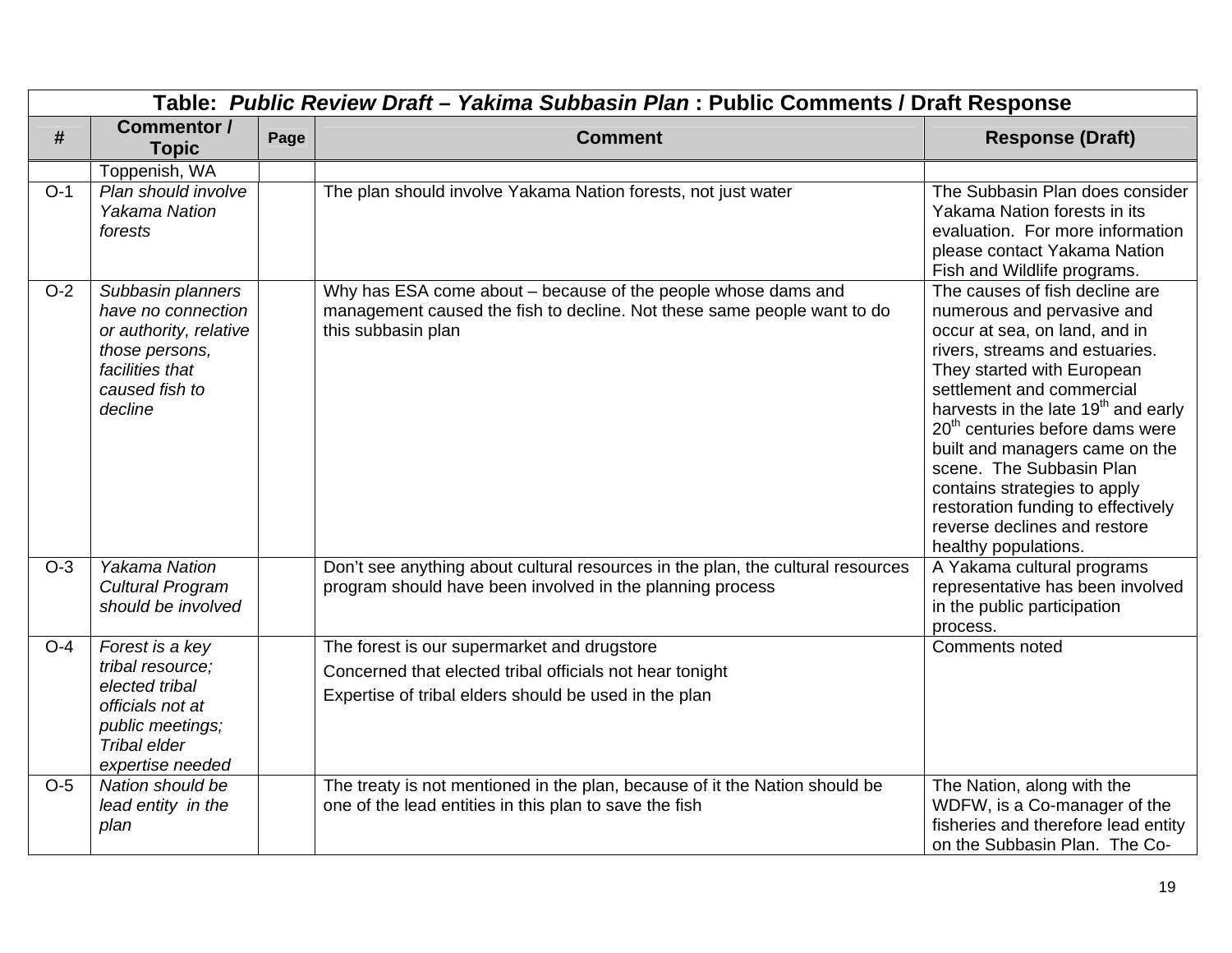|              | Table: Public Review Draft - Yakima Subbasin Plan : Public Comments / Draft Response     |      |                                                                                                                                                                                                                                                                                                                                                                                                                                                                                                        |                                                                                                                                                                               |  |
|--------------|------------------------------------------------------------------------------------------|------|--------------------------------------------------------------------------------------------------------------------------------------------------------------------------------------------------------------------------------------------------------------------------------------------------------------------------------------------------------------------------------------------------------------------------------------------------------------------------------------------------------|-------------------------------------------------------------------------------------------------------------------------------------------------------------------------------|--|
| #            | <b>Commentor /</b><br><b>Topic</b>                                                       | Page | <b>Comment</b>                                                                                                                                                                                                                                                                                                                                                                                                                                                                                         | <b>Response (Draft)</b>                                                                                                                                                       |  |
|              |                                                                                          |      |                                                                                                                                                                                                                                                                                                                                                                                                                                                                                                        | managers do have primary<br>responsibility for the plan and<br>have enlisted the participation of<br>the YSPB to give the plan local<br>knowledge, support and<br>legitimacy. |  |
| $O-6$        | Will the Plan be<br>amended?                                                             |      | Will there be a process for amending the plan in the future?                                                                                                                                                                                                                                                                                                                                                                                                                                           | It is likely the plan will have a<br>process for amendment over time<br>to reflect changing conditions and<br>new scientific findings.                                        |  |
| P            | <b>Joanna Meninick</b><br>Toppenish, WA                                                  |      | Spoke in Yakama language, summary may be provided                                                                                                                                                                                                                                                                                                                                                                                                                                                      | Await translation for inclusion<br>within the comment/response<br>record                                                                                                      |  |
| Q            | <b>Hal Lindstrom</b><br>Ellensburg WA                                                    |      |                                                                                                                                                                                                                                                                                                                                                                                                                                                                                                        |                                                                                                                                                                               |  |
| $Q-1$        | Kittitas Co. role ?                                                                      |      | What roles has Kittitas County taken in this process? Yakima County and<br>Benton County are listed as part of the Board, but why not Kittitas Co.?                                                                                                                                                                                                                                                                                                                                                    | See Perry Huston comments<br>below and response to A-3<br>above.                                                                                                              |  |
| $\mathsf{R}$ | <b>Perry Houston</b><br>Ellensburg, WA<br><b>Kittitas County</b><br>Commissioner         |      |                                                                                                                                                                                                                                                                                                                                                                                                                                                                                                        |                                                                                                                                                                               |  |
| $R-1$        | In response to Mr.<br>Purcell's question<br>(above)                                      |      | Outlined the history of Kittitas County's involvement in Subbasin Planning and<br>the Yakima Subbasin Fish and Wildlife Planning Board.<br>Kittitas County chose not to be a part of the board and wanted to participate in<br>other ways, including the 2514 Watershed Plan.<br>Kittitas County also helped to provide a forum for WDFW and the Yakama<br>Nation (Co-Managers) to present the Draft Subbasin Plan and receive public<br>comment through the Kittitas County Conference of Governments |                                                                                                                                                                               |  |
| S            | <b>Carol Ready</b><br>Ellensburg, WA<br><b>Kittitas County</b><br><b>Water Purveyors</b> |      |                                                                                                                                                                                                                                                                                                                                                                                                                                                                                                        |                                                                                                                                                                               |  |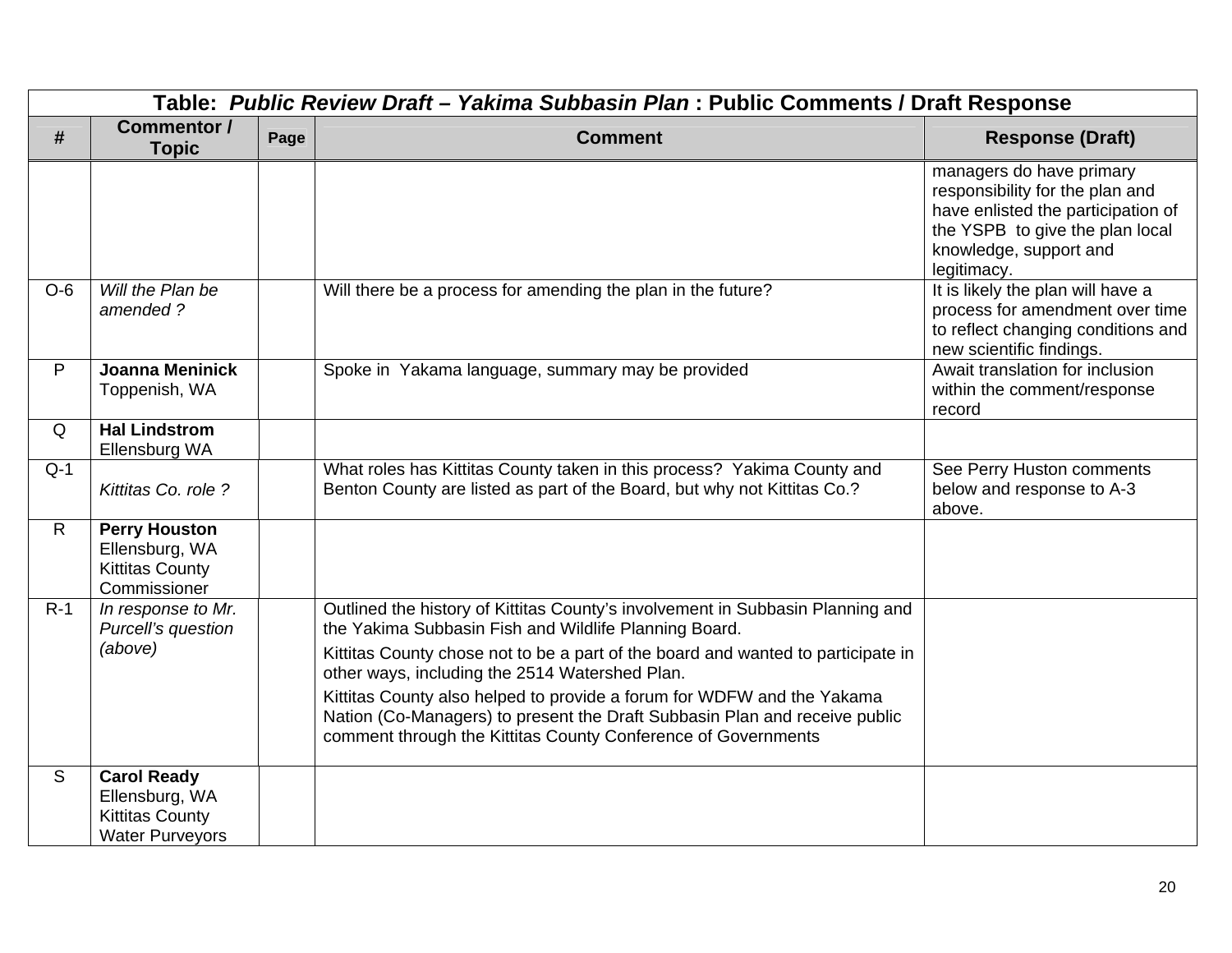|              | Table: Public Review Draft - Yakima Subbasin Plan : Public Comments / Draft Response     |      |                                                                                                                                                                                                                                                                                                                                                                                                                                                                                                                                           |                                                                                                                                                                                                                                                                                                                                                                                                                                                                                                                                                                                |  |  |
|--------------|------------------------------------------------------------------------------------------|------|-------------------------------------------------------------------------------------------------------------------------------------------------------------------------------------------------------------------------------------------------------------------------------------------------------------------------------------------------------------------------------------------------------------------------------------------------------------------------------------------------------------------------------------------|--------------------------------------------------------------------------------------------------------------------------------------------------------------------------------------------------------------------------------------------------------------------------------------------------------------------------------------------------------------------------------------------------------------------------------------------------------------------------------------------------------------------------------------------------------------------------------|--|--|
| #            | <b>Commentor /</b><br><b>Topic</b>                                                       | Page | <b>Comment</b>                                                                                                                                                                                                                                                                                                                                                                                                                                                                                                                            | <b>Response (Draft)</b>                                                                                                                                                                                                                                                                                                                                                                                                                                                                                                                                                        |  |  |
| $S-1$        | Subbasin Plan is<br>redundant to the<br>Watershed Plan-<br>but does provide a<br>benefit |      | The plan is unnecessary because of the presence of the Watershed Plan.<br>Does believe however that the Subbasin Plan does a good job of helping<br>synthesize all of the projects/plans information. The Plan pulls it all together.                                                                                                                                                                                                                                                                                                     | The Yakima Watershed Plan<br>(2514) is not a functional<br>equivalent to the Subbasin Plan.<br>Its primary purpose (water<br>resources supply and<br>management) is different than the<br>Subbasin Plan (fish and wildlife<br>mitigation for impacts of the<br>Columbia Basin Hydo-system).<br>The Watershed Plan does not<br>address fish and wildlife<br>protection and restoration in any<br>direct sense, nor does it include<br>or reference a coherent body of<br>science on the life cycle needs of<br>fish and wildlife based upon an<br>examination of focal species. |  |  |
| $S-2$        | No impositions on<br>land owners                                                         |      | Wants to insure that landowners are not imposed on in this process.                                                                                                                                                                                                                                                                                                                                                                                                                                                                       | Sub-plan involves willing<br>applicants for restoration project<br>funding                                                                                                                                                                                                                                                                                                                                                                                                                                                                                                     |  |  |
| $\mathsf{T}$ | <b>M. Janet Nelson</b><br>Easton, WA                                                     |      |                                                                                                                                                                                                                                                                                                                                                                                                                                                                                                                                           |                                                                                                                                                                                                                                                                                                                                                                                                                                                                                                                                                                                |  |  |
| $T-1$        | Chapter 1                                                                                | 17   | There was no discussion of the sources of DDT (a banned pesticide since<br>1970's) or what is currently being done to reduce or eliminate pesticides in<br>water. The part about the solids in the water was not clear. (Found this later<br>in Chapter 4 page 31. Should have been in the discussion above also. The<br>info. Was much more succinct and understandable in chapter4)                                                                                                                                                     | Comment noted Information has<br>been added to chapter 1.                                                                                                                                                                                                                                                                                                                                                                                                                                                                                                                      |  |  |
| $T-2$        | Chapter 4                                                                                | 9    | A major way that beaver are lost is when they plug up culverts on roads and<br>become a nuisance to private landowners and county road people. They are<br>eventually trapped, killed or removed and the wetlands they create are<br>diminished. I would like to see studies done on ways to circumvent the<br>plugging. I know that beaver pipes have been used in some places and<br>wonder if there is potential for some innovative culvert design. Landowners<br>and county governments need some education and help in dealing with | Comment noted.                                                                                                                                                                                                                                                                                                                                                                                                                                                                                                                                                                 |  |  |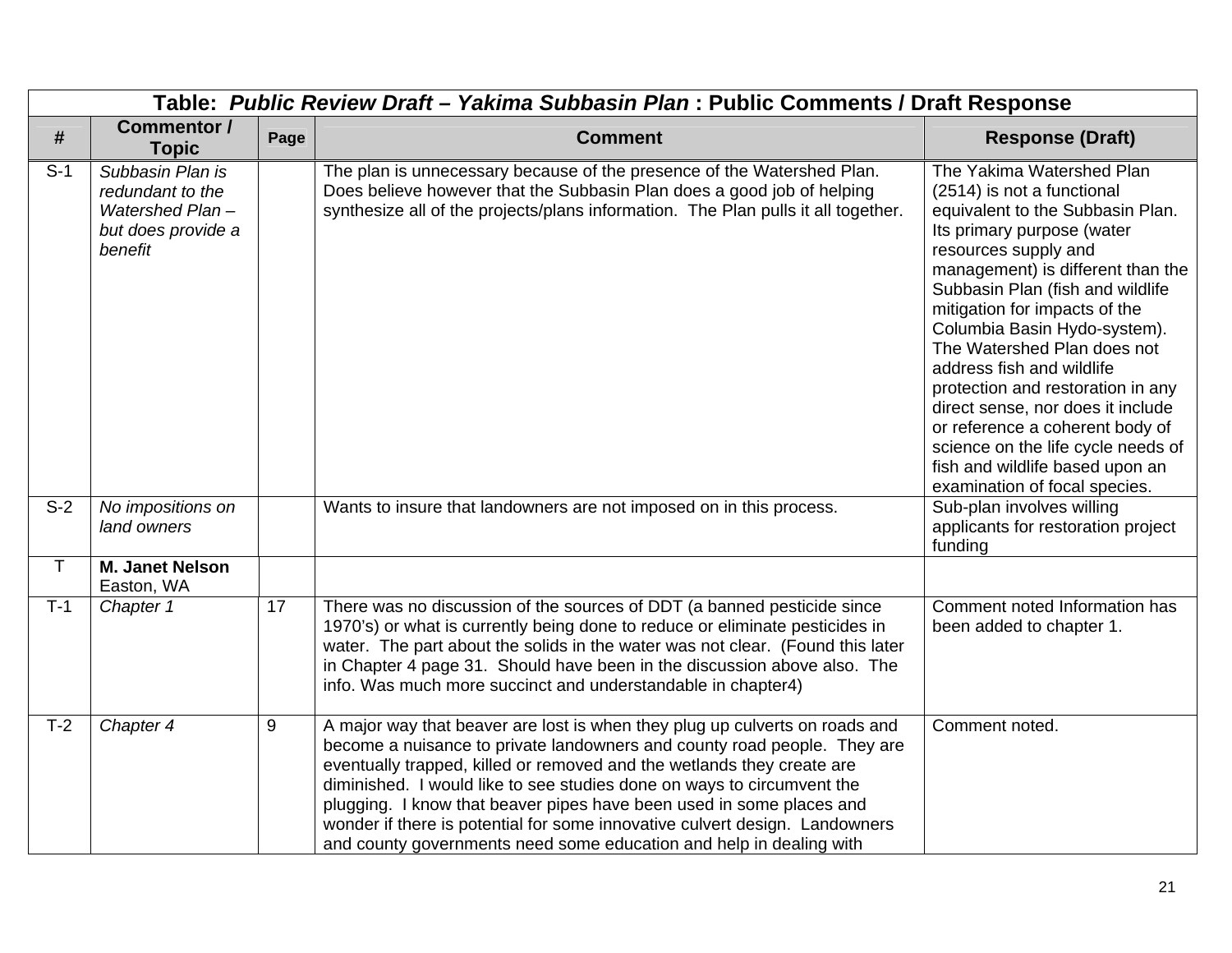|       |                             | Table: Public Review Draft - Yakima Subbasin Plan : Public Comments / Draft Response |                                                                                                                                                                                                                                                                                                                                                                                                                                                                                                                                                                                                                                                                                                                                                                                                                                                                                                                                                                                                                                                                                                                                                                                                                                                                                                                                                                                                                                                     |                                                                              |
|-------|-----------------------------|--------------------------------------------------------------------------------------|-----------------------------------------------------------------------------------------------------------------------------------------------------------------------------------------------------------------------------------------------------------------------------------------------------------------------------------------------------------------------------------------------------------------------------------------------------------------------------------------------------------------------------------------------------------------------------------------------------------------------------------------------------------------------------------------------------------------------------------------------------------------------------------------------------------------------------------------------------------------------------------------------------------------------------------------------------------------------------------------------------------------------------------------------------------------------------------------------------------------------------------------------------------------------------------------------------------------------------------------------------------------------------------------------------------------------------------------------------------------------------------------------------------------------------------------------------|------------------------------------------------------------------------------|
| #     | Commentor /<br><b>Topic</b> | Page                                                                                 | <b>Comment</b>                                                                                                                                                                                                                                                                                                                                                                                                                                                                                                                                                                                                                                                                                                                                                                                                                                                                                                                                                                                                                                                                                                                                                                                                                                                                                                                                                                                                                                      | <b>Response (Draft)</b>                                                      |
|       |                             |                                                                                      | beaver problems. Maybe a program to address this should be developed.<br>I personally have been fighting this battle for years at Kachess Ridge<br>Community. Most of the Lodge Creek drainage is within our community and<br>we have significant wetlands in our 200 acre community forest. The stream<br>goes under Via Kachess from community property through a culvert onto my<br>property. Beaver have settled in the drainae several times in the years I have<br>been here. They built up tremendous dams (I have seen as many as 5 or 6),<br>enhancing the fishing, and wildlife in general, perhaps raised the water table?,<br>and then they start to plug up the culvert. The county road crew cleaned out<br>the culvert periodically until winter when they had the beaver trapped out.<br>Once a long time ago, at my suggestion, they put in a screen in front of the<br>culvert which worked but they still had the beaver trapped out. (In past years I<br>have gotten literature from various sources on handling the problem which I<br>have the County Road Dept.) After the beaver are gone the dams break down<br>gradually until the stream is back to its meandering self. There were beaver<br>in the stream again last summer and they built a dam but haven't seen any<br>"beaverdence" so far this spring. Anyway a program to help maintain and<br>manage beavers would go a long way to helping wetlands in general. |                                                                              |
| $T-3$ | Chapter 4                   | 11                                                                                   | Not being familiar with Black Rock Reservoir: Where would it be located?<br>Why are conservationists against it when fish and wildlife biologists and he<br>Yakama's support it? Sounds like this is an important part of fish restoration.                                                                                                                                                                                                                                                                                                                                                                                                                                                                                                                                                                                                                                                                                                                                                                                                                                                                                                                                                                                                                                                                                                                                                                                                         | Additional information has been<br>supplied about the Black Rock<br>project. |
| $T-4$ | Chapter 4                   | 32                                                                                   | Encouraging the use of Phosphorous free fertilize by homeowners would help<br>with algae problems and perhaps could be used by farmers as well?<br>ALSO: There are some agricultural programs in which Spelt is grown over<br>winter and used as a winter forage for cattle. The spelt reaches down into the<br>deep root area that most crops miss and uses up the fertilizers that have<br>escaped toward the water table, helping reduce pollution and bringing the<br>nutrients back to the surface to be recycled. This is being done on a farm<br>near Othello by on organic beef farmer. (saw in on a tour of the area at the<br>Othello Sandhill Crane Festival.)                                                                                                                                                                                                                                                                                                                                                                                                                                                                                                                                                                                                                                                                                                                                                                           | Comment noted.                                                               |
| $T-5$ | Chapter 4                   | 48                                                                                   | From what I have seen, Beaver enhance the retention of snowmelt and spring<br>water I the area behind their dams. We have year around springs, which feed<br>the ponds the beaver create. The water is more gradually released into Lake<br>Kachess.                                                                                                                                                                                                                                                                                                                                                                                                                                                                                                                                                                                                                                                                                                                                                                                                                                                                                                                                                                                                                                                                                                                                                                                                | Comment noted.                                                               |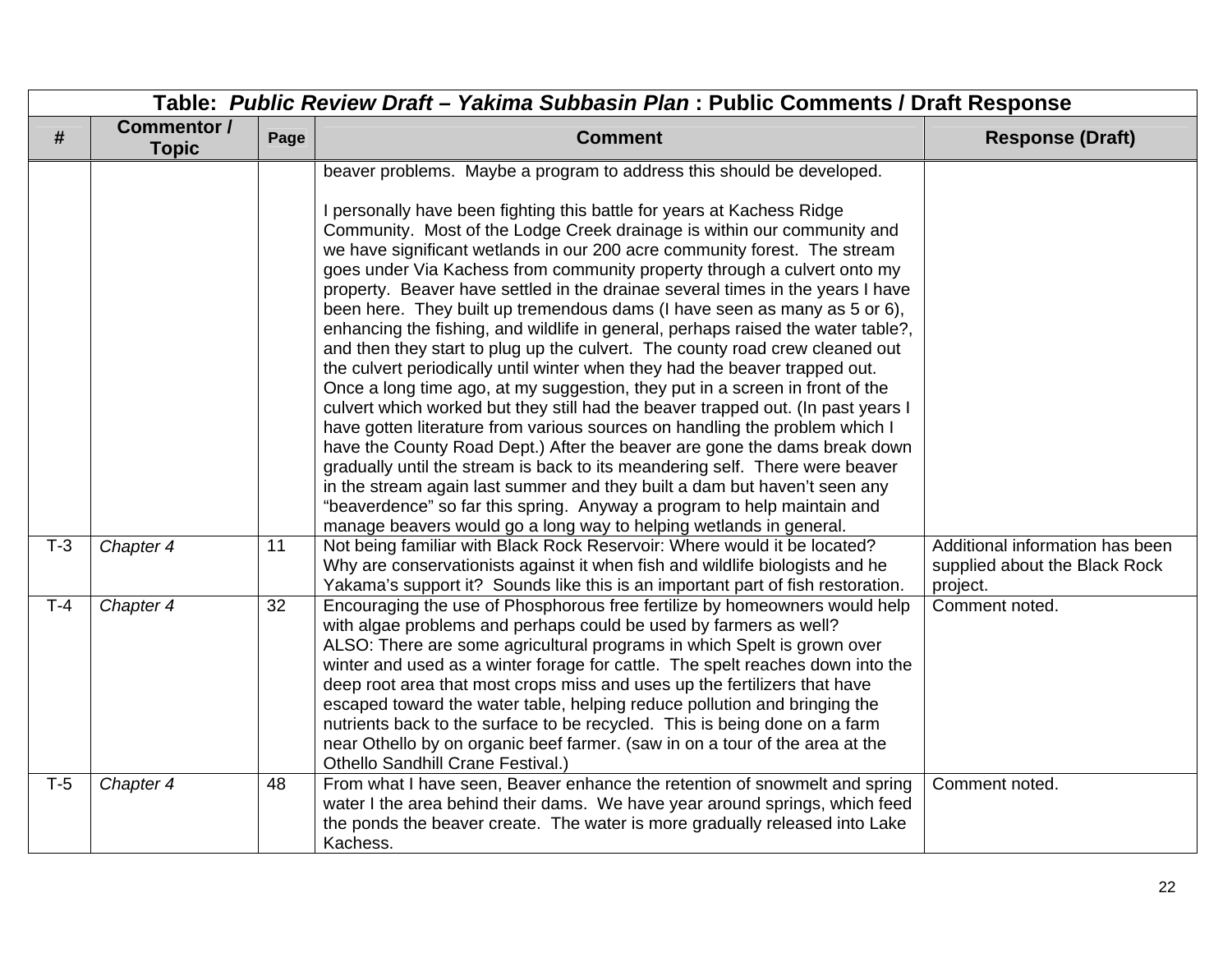|       |                                                                                | Table: Public Review Draft - Yakima Subbasin Plan : Public Comments / Draft Response |                                                                                                                                                                                                                                                                                                                                                                                                                                                                                                                                                                                                                                                                                                                                                                                                                                                                                                                                                                                                                                                                                                                                                                                                                                                                                                                                                                                                               |                                                                                                                                                                                                                               |
|-------|--------------------------------------------------------------------------------|--------------------------------------------------------------------------------------|---------------------------------------------------------------------------------------------------------------------------------------------------------------------------------------------------------------------------------------------------------------------------------------------------------------------------------------------------------------------------------------------------------------------------------------------------------------------------------------------------------------------------------------------------------------------------------------------------------------------------------------------------------------------------------------------------------------------------------------------------------------------------------------------------------------------------------------------------------------------------------------------------------------------------------------------------------------------------------------------------------------------------------------------------------------------------------------------------------------------------------------------------------------------------------------------------------------------------------------------------------------------------------------------------------------------------------------------------------------------------------------------------------------|-------------------------------------------------------------------------------------------------------------------------------------------------------------------------------------------------------------------------------|
| #     | <b>Commentor /</b><br><b>Topic</b>                                             | Page                                                                                 | <b>Comment</b>                                                                                                                                                                                                                                                                                                                                                                                                                                                                                                                                                                                                                                                                                                                                                                                                                                                                                                                                                                                                                                                                                                                                                                                                                                                                                                                                                                                                | <b>Response (Draft)</b>                                                                                                                                                                                                       |
| $T-6$ | Chapter 4                                                                      | 49                                                                                   | Brook Trout flourish in Lodge Creek when the beaver ponds are functioning.<br>Perhaps other fish could utilize the stream also if reintroduced and Kachess<br>Dam is made more accessible for fish. Silvers spawn there in the fall.<br>ALSO: I would like to think there is the possibility of working with private<br>landowners in the area to improve habitat. There is also a small dam and<br>pond on Swamp Creek which goes into the Yakima River from Swamp Lake.<br>It is private property and the owners may be amenable to working to enhance<br>the habitat there.                                                                                                                                                                                                                                                                                                                                                                                                                                                                                                                                                                                                                                                                                                                                                                                                                                | Comment noted.                                                                                                                                                                                                                |
| $T-7$ | In General                                                                     |                                                                                      | I enjoyed reading the Draft Plan. It is full of interesting information and the<br>management plans seem logical. It also had information helpful for<br>understanding the SageBrush steppe and Sage Grouse better in reviewing<br>the Wild Horse Windfarm Plan.                                                                                                                                                                                                                                                                                                                                                                                                                                                                                                                                                                                                                                                                                                                                                                                                                                                                                                                                                                                                                                                                                                                                              | Comment noted. Thank you.                                                                                                                                                                                                     |
| U     | Dave Burgess and<br><b>Matt Polacek</b><br>Large Lakes<br><b>Research Team</b> |                                                                                      |                                                                                                                                                                                                                                                                                                                                                                                                                                                                                                                                                                                                                                                                                                                                                                                                                                                                                                                                                                                                                                                                                                                                                                                                                                                                                                                                                                                                               |                                                                                                                                                                                                                               |
| $U-1$ | In General (Upper<br>Yakima Reservoirs)                                        |                                                                                      | Matt Polacek and myself attended the presentation of the Yakima Subbasin<br>Plan in Cle Elum on the $8th$ of April 2004. One aspect of the plan, which we<br>feel needs more attention, is that of the Upper Yakima Reservoirs (Cle Elum,<br>Kachees, Kachelus, Easton, Bumping and Rimrock). We feel that it is<br>important to include these reservoirs in the Subbasin Plan to be considered<br>for future funding when the need arises. As development encroaches,<br>reservoir use increases and more fish species are introduced there will most<br>definitely be a need for future projects on the reservoirs of the Yakima Basin.<br>Such projects are especially important if listed species or species of concern<br>(bull trout, cutthroat trout, steelhead to name a few) associated with the<br>operation of the Upper Yakima Reservoirs could possible affected via direct or<br>indirect interactions.<br>Such projects may be required sooner rather than late if we wish to remain<br>complaint with the current version of the Wild Salmonid Policy with respect to<br>ecological interactions. This statement is made in reference to the potential<br>introduction of coho salmon and the proposed fish passage to be added to the<br>Cle Elum Reservoir. Should these actions be approved and executed, it is<br>imperative we ascertain some level of baseline data, which would permit | Not voicing their comments to<br>Kittitas County but to forward to<br>the YSPB<br>Refer to pages in the Plan<br>Comment noted. Management<br>plan recommends similar<br>projects. See RM&E section of<br>the management plan. |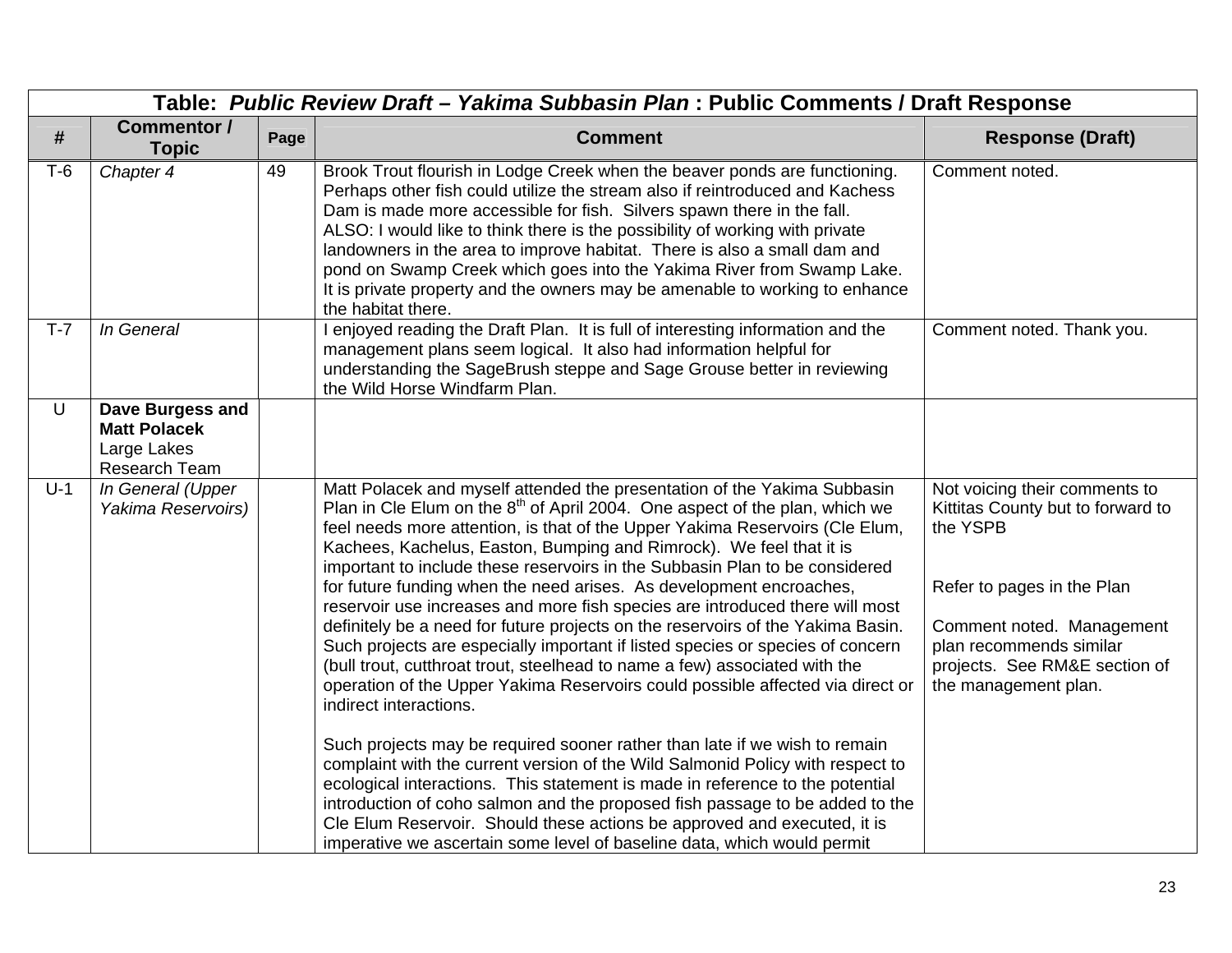|        | Table: Public Review Draft - Yakima Subbasin Plan : Public Comments / Draft Response |      |                                                                                                                                                                                                                                                                                                                                                                                                                                                                                                                                                                                                                                                                                                                                                                                                                                                                                                                                                                                                                                                                                                                                                                                             |                         |  |
|--------|--------------------------------------------------------------------------------------|------|---------------------------------------------------------------------------------------------------------------------------------------------------------------------------------------------------------------------------------------------------------------------------------------------------------------------------------------------------------------------------------------------------------------------------------------------------------------------------------------------------------------------------------------------------------------------------------------------------------------------------------------------------------------------------------------------------------------------------------------------------------------------------------------------------------------------------------------------------------------------------------------------------------------------------------------------------------------------------------------------------------------------------------------------------------------------------------------------------------------------------------------------------------------------------------------------|-------------------------|--|
| #      | Commentor /<br><b>Topic</b>                                                          | Page | <b>Comment</b>                                                                                                                                                                                                                                                                                                                                                                                                                                                                                                                                                                                                                                                                                                                                                                                                                                                                                                                                                                                                                                                                                                                                                                              | <b>Response (Draft)</b> |  |
|        |                                                                                      |      | future evaluations of said actions and determine if there has been a<br>detectable impact on the aquatic community.<br>Due to the current uncertainties in Bonneville Power Administration (BPA)<br>Projects, funding for such projects may not be a priority. However, it is still<br>necessary to include potential areas of study within the plan should the<br>current fiscal status of BPA change. Furthermore, having included the upper<br>Yakima Reservoirs within the Subbasin Plan demonstrates our commitment to<br>these systems and that it is not merely an afterthought which will lend support<br>when pursuing alternative funding sources such as the United States Bureau<br>of Reclamation (USBOR).<br>If you require anymore input regarding reservoir/large lake systems please<br>contact us and we'd be happy to assist wherever needed. We have also sent<br>this letter to John Easterbrooks regarding our interest in pursuing funds for<br>projects in the Upper Yakima Basin as well as the capabilities of the Large<br>Lakes Research Team. Once again please feel free to contact us should you<br>have any questions or comments. Thank you for your time. |                         |  |
| $\vee$ | <b>Chuck</b><br><b>DeJournette</b><br>Yakima, WA                                     |      |                                                                                                                                                                                                                                                                                                                                                                                                                                                                                                                                                                                                                                                                                                                                                                                                                                                                                                                                                                                                                                                                                                                                                                                             |                         |  |
| $V-1$  | In general                                                                           |      | I would like to speak briefly about protective listing of salmon on West U.S.<br>Coastal areas and inland tributaries. The basic decision positions seem to<br>range from eliminating the Endangered Species Act to listing all migratory<br>fishes. The effort to resolve the issue has proliferated on the West Coast for<br>over fifty years. Historically, an early legal question was settled in Colonial<br>times with the Great Pond Decision about public access to waters of fifty<br>acres in size. The allowance was given to conduct business on the water or<br>beach and to catch fish therein.<br>More recently in California, with the endangered listing of Winter Run<br>population of salmon, the court was asked on one hand to wait until all<br>Populations of Oncorhynchus Tschawitscha, King Salmon, were closer to<br>Extinction of list on Winter Run. The latter prevailed and from a low count of<br>191, the hatchery production at a new experimental station in Shasta Dam,                                                                                                                                                                                  | Comments noted.         |  |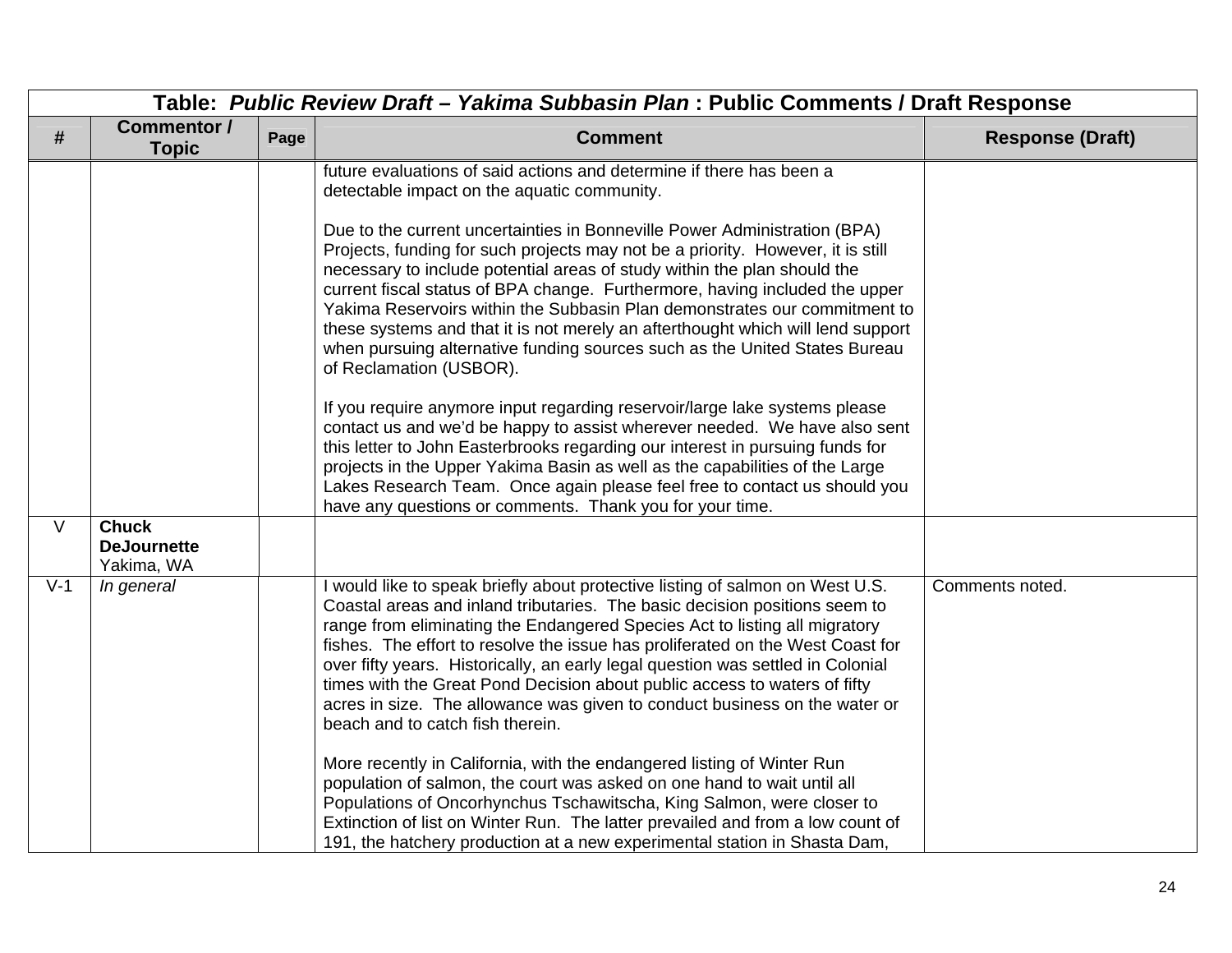|                         | Table: Public Review Draft - Yakima Subbasin Plan : Public Comments / Draft Response                        |      |                                                                                                                                                                                                                                                                                                                                                                                                                                                                                                                                                                                                                                                                                                                                                                                                                                                                                                                                                                                                                                                                                                                                                                                                                                                                                                                                                                                 |                                                                                                                                                                                                                         |  |  |
|-------------------------|-------------------------------------------------------------------------------------------------------------|------|---------------------------------------------------------------------------------------------------------------------------------------------------------------------------------------------------------------------------------------------------------------------------------------------------------------------------------------------------------------------------------------------------------------------------------------------------------------------------------------------------------------------------------------------------------------------------------------------------------------------------------------------------------------------------------------------------------------------------------------------------------------------------------------------------------------------------------------------------------------------------------------------------------------------------------------------------------------------------------------------------------------------------------------------------------------------------------------------------------------------------------------------------------------------------------------------------------------------------------------------------------------------------------------------------------------------------------------------------------------------------------|-------------------------------------------------------------------------------------------------------------------------------------------------------------------------------------------------------------------------|--|--|
| #                       | <b>Commentor /</b><br><b>Topic</b>                                                                          | Page | <b>Comment</b>                                                                                                                                                                                                                                                                                                                                                                                                                                                                                                                                                                                                                                                                                                                                                                                                                                                                                                                                                                                                                                                                                                                                                                                                                                                                                                                                                                  | <b>Response (Draft)</b>                                                                                                                                                                                                 |  |  |
|                         |                                                                                                             |      | Ca. area to over 5, 000 returning adults. The Hatchery is the Livingston Stone<br>facility.<br>A somewhat similar resolution rests between the Washington Bldg. Industry<br>Association and NOAA. With the position of the Bldg. Association, one might<br>see the foxes put in charge of the management of the chicken coop. In any<br>case, the ESU or Evolutionary Significant Units are of importance. Since<br>there are some who believe that hybrids and hatchery fish are not as reliable<br>or successful in their evolutionary cycle, I prefer a definition for ESU as<br>Ecologically Sustainable Unit which could contain populations of fish, riparian<br>habitat, water units such as Esturarian, ocean, or spawning, including<br>combinations of these. It is clear and obvious that all factors must be<br>compatible and beneficial to the migratory fish or they will surely perish.<br>Addendum: In the Columbia River, the Summer Spill should not be called a<br>spill which indicates a loss, but a beneficial use. It is a flushing flow to aid<br>downstream juveniles to complete their restricted journey to the sea. We<br>should start to consider a decision to try to maintain a viable indicator species<br>and salmon food and recreation resource, or forget migratory fish problems.<br>The latter seems to be the preferred long term plan. |                                                                                                                                                                                                                         |  |  |
|                         |                                                                                                             |      | Respectfully, Chuck DeJournette                                                                                                                                                                                                                                                                                                                                                                                                                                                                                                                                                                                                                                                                                                                                                                                                                                                                                                                                                                                                                                                                                                                                                                                                                                                                                                                                                 |                                                                                                                                                                                                                         |  |  |
| $\overline{\mathsf{W}}$ | <b>Steven E. George</b><br>Moxee, WA<br>Hop Growers of<br>Washington<br><b>WA State Dairy</b><br>Federation |      |                                                                                                                                                                                                                                                                                                                                                                                                                                                                                                                                                                                                                                                                                                                                                                                                                                                                                                                                                                                                                                                                                                                                                                                                                                                                                                                                                                                 |                                                                                                                                                                                                                         |  |  |
| $W-1$                   | <b>Natural River flow</b>                                                                                   |      | - Two concerns: A) The plan does not state how the river can be returned to<br>natural flow conditions while maintaining our current water delivery structure.<br>It should state that additional water supply combined with new management<br>operations could create an opportunity for more natural type flows, but that<br>this cannot happen without significant water supply augmentation. B) I have<br>not seen detailed information that a so-called "natural" flow state will produce<br>more fish than the current water flow management. It also depends on the                                                                                                                                                                                                                                                                                                                                                                                                                                                                                                                                                                                                                                                                                                                                                                                                      | A) We anticipate we will need to<br>improve the existing water<br>delivery infrastructure to<br>reduce conveyance loss,<br>especially in the lower river<br>and on the tributaries. We<br>expect that this is a stepped |  |  |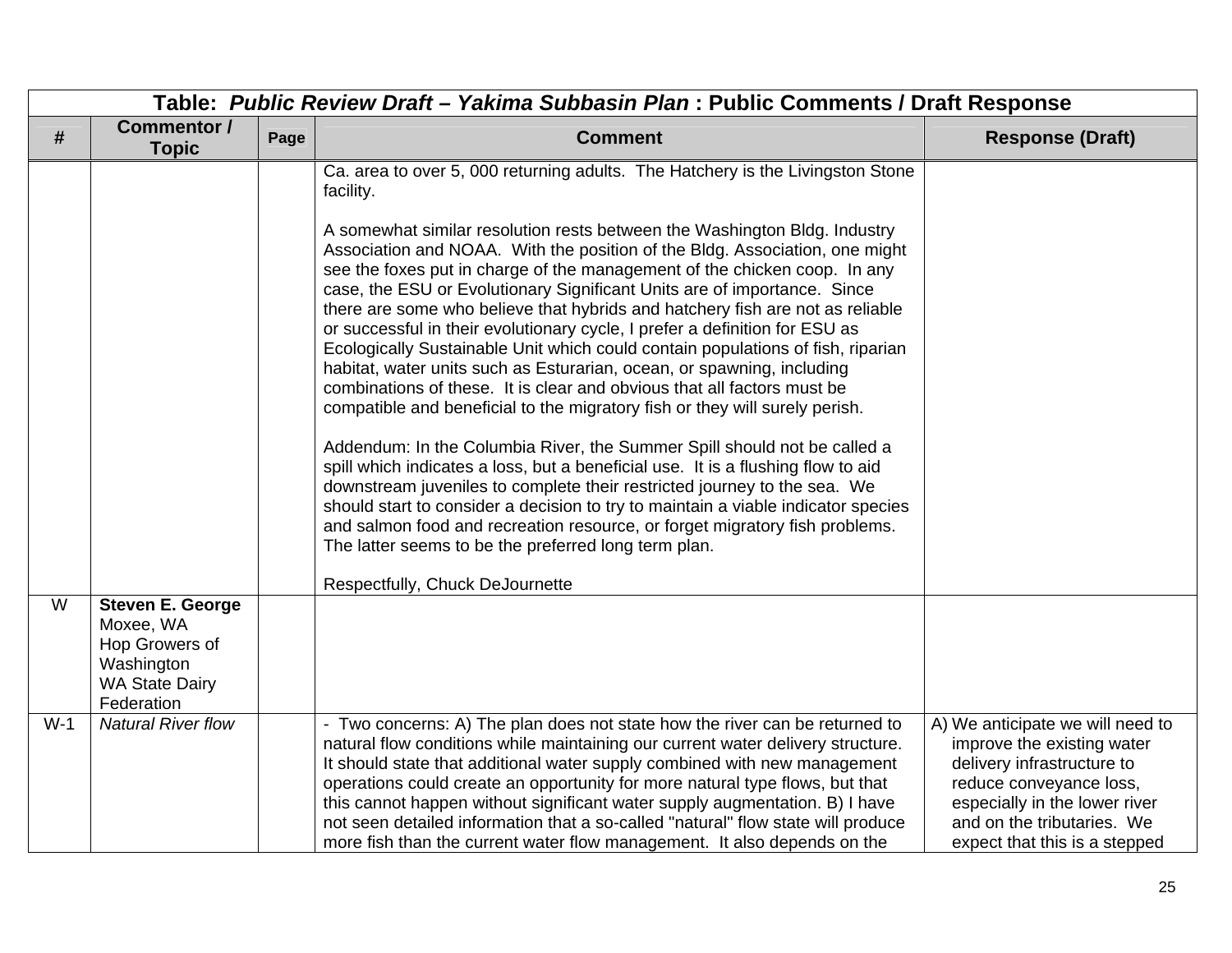|       | Table: Public Review Draft - Yakima Subbasin Plan: Public Comments / Draft Response |      |                                                                                                                                                                                                                                                                                                                                                                      |                                                                                                                                                                                                                                                                                                                                                                                                                                                                                                                                                                                                                                                                                                            |  |
|-------|-------------------------------------------------------------------------------------|------|----------------------------------------------------------------------------------------------------------------------------------------------------------------------------------------------------------------------------------------------------------------------------------------------------------------------------------------------------------------------|------------------------------------------------------------------------------------------------------------------------------------------------------------------------------------------------------------------------------------------------------------------------------------------------------------------------------------------------------------------------------------------------------------------------------------------------------------------------------------------------------------------------------------------------------------------------------------------------------------------------------------------------------------------------------------------------------------|--|
| #     | Commentor /<br><b>Topic</b>                                                         | Page | <b>Comment</b>                                                                                                                                                                                                                                                                                                                                                       | <b>Response (Draft)</b>                                                                                                                                                                                                                                                                                                                                                                                                                                                                                                                                                                                                                                                                                    |  |
|       |                                                                                     |      | type of fish being produced. Our current management flow may be the best<br>for our renowned trout fishery. While changing may enhance anadromous<br>type fish, it could have a negative affect on those fish currently in the system.                                                                                                                               | process items for each time<br>frame) 1) Short term actions<br>such as purchase and transfer<br>2) Medium term actions such<br>as improved efficiency of the<br>irrigation districts and<br>management of flow with<br>automated system 3) Long<br>term such as improved natural<br>and artificial storage or<br>development of out-of-<br>subbasin supplies<br>B) Historic (natural flow)<br>conditions supported a large,<br>self-sustaining, population,<br>therefore as we move in that<br>direction we expect to see<br>higher production in the<br>Yakima Subbasin. Changing<br>conditions that will enhance<br>anadromous fish may or may<br>not negatively or positively<br>impact resident forms. |  |
| $W-2$ | <b>Basin Water Supply</b>                                                           |      | - This document should be more proactive on supporting additional water<br>augmentation for our basin. The watershed plan supports this as the major<br>element for moving us into the future. Additional water supply is the only<br>element that will allow river operations to be significantly modified, and it has<br>wide public support throughout the basin. | As pointed out in the document<br>the watershed plan whereas<br>this plan is more focused on fish<br>and wildlife issues and how<br>augmentation could be beneficial<br>for fish and wildlife production if<br>managed for this purpose.                                                                                                                                                                                                                                                                                                                                                                                                                                                                   |  |
| $W-3$ | Pre-development<br>Conditions<br>(ie. 1850)                                         |      | - While I understand this term is a bench mark for what is considered a habitat<br>recovery goal, there are some concerns surrounding it. This statement is<br>perceived as recommending doing away with all civilized structure and<br>moving everyone out of the basin. I would recommend that it be replaced with                                                 | We recommend that we need to<br>establish an agreed upon<br>benchmark that we are certain<br>that supported large self                                                                                                                                                                                                                                                                                                                                                                                                                                                                                                                                                                                     |  |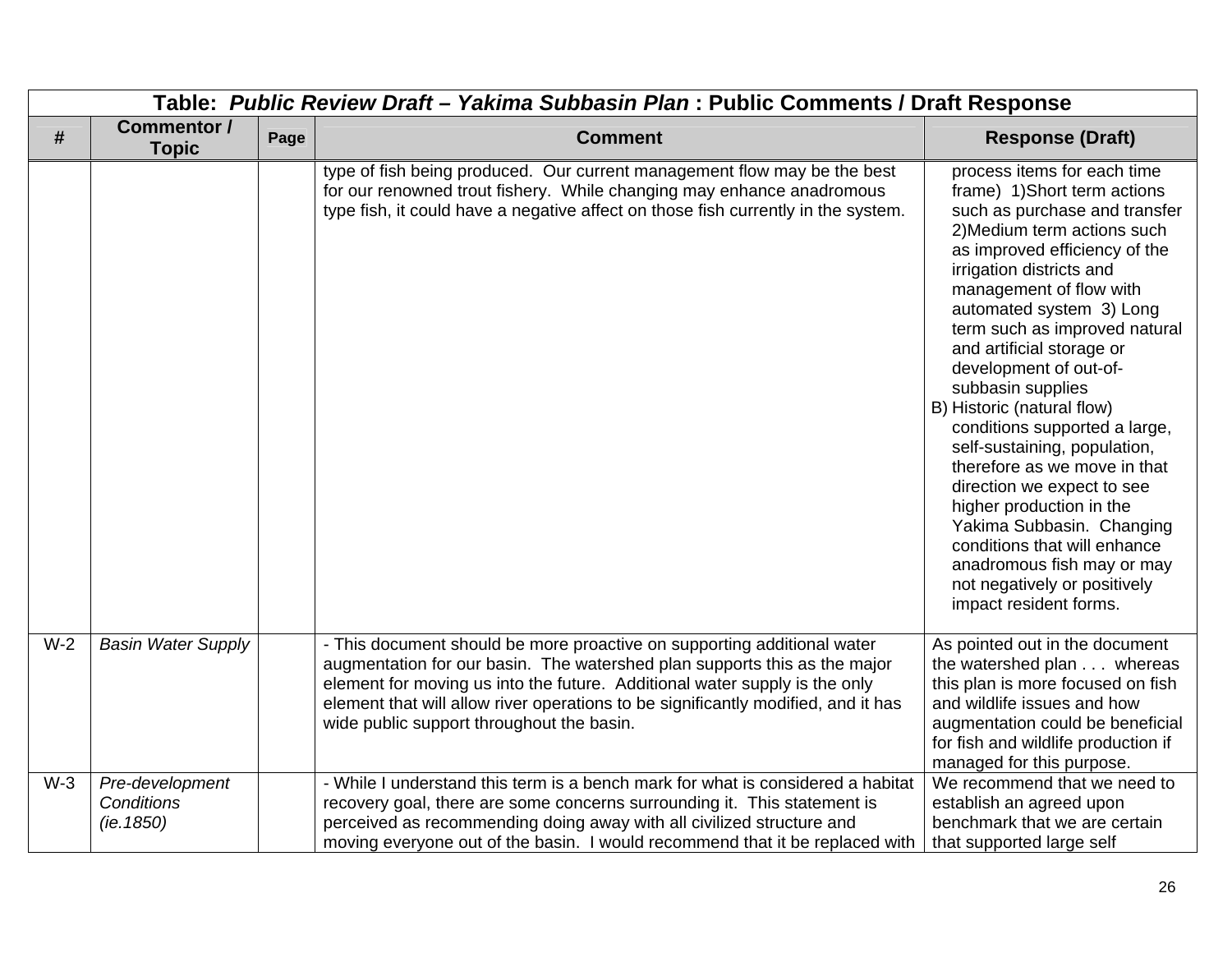|       | Table: Public Review Draft - Yakima Subbasin Plan: Public Comments / Draft Response |              |                                                                                                                                                                                                                                                                                                                                                                                                                                                                                                  |                                                                                                                                                                                                                                                                                                                                                                                                                                   |  |
|-------|-------------------------------------------------------------------------------------|--------------|--------------------------------------------------------------------------------------------------------------------------------------------------------------------------------------------------------------------------------------------------------------------------------------------------------------------------------------------------------------------------------------------------------------------------------------------------------------------------------------------------|-----------------------------------------------------------------------------------------------------------------------------------------------------------------------------------------------------------------------------------------------------------------------------------------------------------------------------------------------------------------------------------------------------------------------------------|--|
| #     | <b>Commentor /</b><br><b>Topic</b>                                                  | Page         | <b>Comment</b>                                                                                                                                                                                                                                                                                                                                                                                                                                                                                   | <b>Response (Draft)</b>                                                                                                                                                                                                                                                                                                                                                                                                           |  |
|       |                                                                                     |              | different terminology.                                                                                                                                                                                                                                                                                                                                                                                                                                                                           | supporting populations of fish and<br>wildlife, predevelopment<br>conditions as used in the YSB is<br>such a benchmark. and that we<br>should establish achievable goals<br>based on the benchmark and<br>with existing limitations in mind.<br>And that this benchmark is or<br>should be used in determining<br>whether BPA funds for fish and<br>wildlife enhancement should be<br>expended on a given project or<br>strategy. |  |
| X     | <b>David Morgan</b><br><b>USFWS</b>                                                 |              |                                                                                                                                                                                                                                                                                                                                                                                                                                                                                                  |                                                                                                                                                                                                                                                                                                                                                                                                                                   |  |
| $X-1$ |                                                                                     | ES-<br>13    | See para about passage; it only mentions 4 of 5 reservoirs re: passage<br>barriers; ought to include Rimrock too (for BT, not sockeye)                                                                                                                                                                                                                                                                                                                                                           | Document will be amended to<br>reflect this comment.                                                                                                                                                                                                                                                                                                                                                                              |  |
| $X-2$ | <b>Bull trout siting</b>                                                            | $2 -$<br>170 | 2 <sup>nd</sup> para; don't say "anadromous form of BT not found"; instead: "the current<br>status of anadromy in BT in the Yak B is unknown"; WDFW (Andersen) has<br>recently seen a bull t that (based on morphological features) appeared to be<br>smolting in Ahtanum Cr                                                                                                                                                                                                                     | Document will be amended to<br>reflect this comment.                                                                                                                                                                                                                                                                                                                                                                              |  |
| $X-3$ | <b>B</b> T abundance<br>and local pop.                                              | $2 -$<br>171 | New Recovery Criteria (not in draft BT Rec Plan) based on 2/18/04 BT<br>Recovery Team meeting (will be in final Rec Plan, currently on hold): there<br>are 17 (not 12) local populations in the Yak B; the estimated abundance<br>among all local pops for migratory adults is 3500 (not bet 2550 and 3050).                                                                                                                                                                                     | Document will be amended to<br>reflect this comment.                                                                                                                                                                                                                                                                                                                                                                              |  |
| $X-4$ | Update B T data                                                                     | $2 -$<br>173 | Please note that the BT stocks, as originally written in 1998 when BT were<br>listed, do not reflect the most up-to-date info, and thus this page might<br>confuse readers, esp since p 172 has the current info but does not name all<br>17 local pops (see previous comment). Ex: Table 2-10 has 13 pops; the 4<br>missing ones are: NF Tieton, Waptus L, Taenum, and Deep Cr (a local pop,<br>not merely a tributary); also, under Teanaway R it should say "N and W fork"<br>under core area | Document will be amended to<br>reflect this comment. However,<br>need further evidence on<br>population in Taneum to include.                                                                                                                                                                                                                                                                                                     |  |
| $X-5$ | Edit: BT locations                                                                  | $2-$<br>178  | 3 <sup>rd</sup> bullet- please insert " in areas such as" after the word high (b/c there may<br>be other locations where this applies, and these are merely the two obvious<br>examples).                                                                                                                                                                                                                                                                                                        | Document will be amended to<br>reflect this comment.                                                                                                                                                                                                                                                                                                                                                                              |  |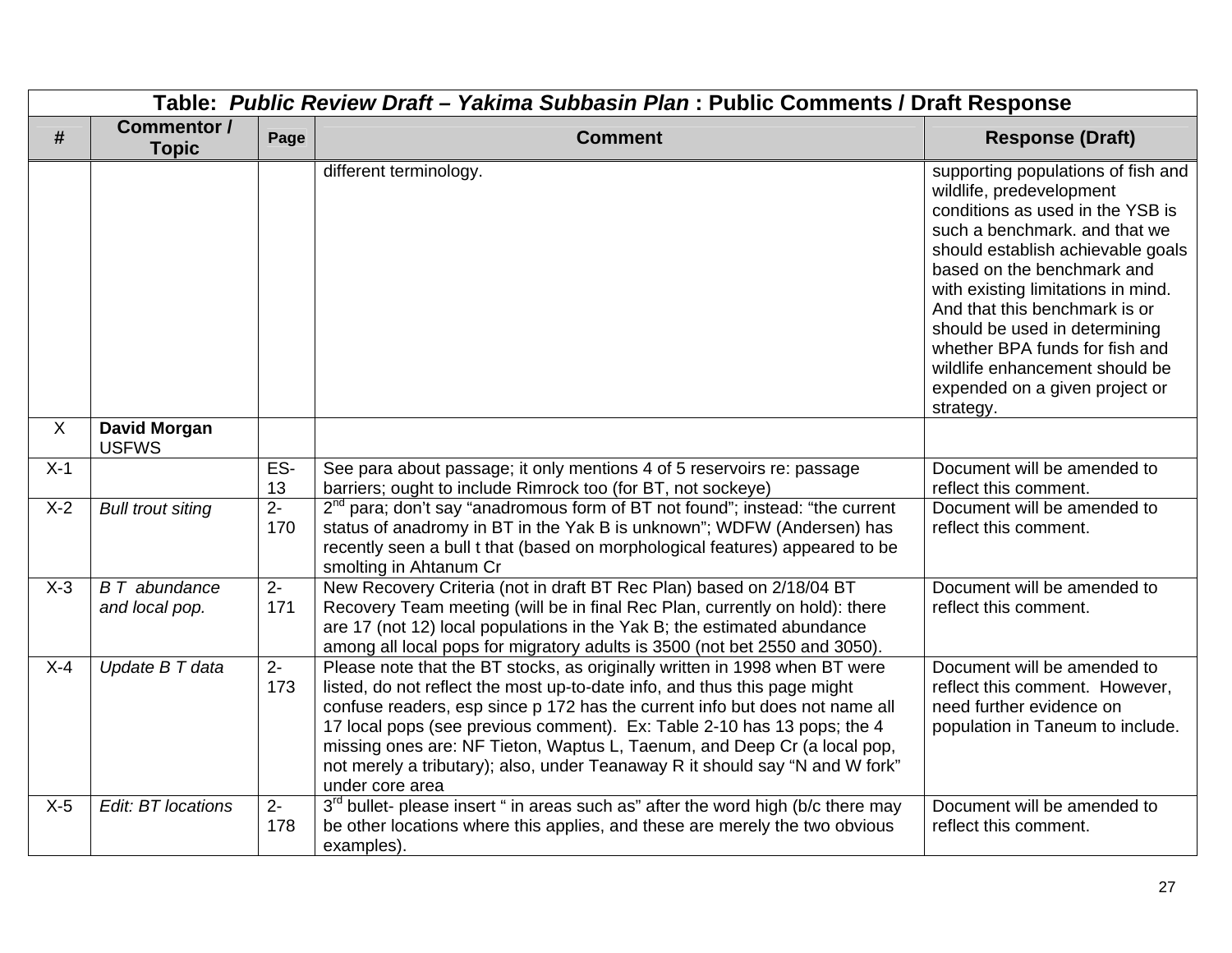|         | Table: Public Review Draft - Yakima Subbasin Plan: Public Comments / Draft Response |                             |                                                                                                                                                                                                                                                                                                                                                                                                                                                                                                                                                                                          |                                                                                                                                                                             |  |  |
|---------|-------------------------------------------------------------------------------------|-----------------------------|------------------------------------------------------------------------------------------------------------------------------------------------------------------------------------------------------------------------------------------------------------------------------------------------------------------------------------------------------------------------------------------------------------------------------------------------------------------------------------------------------------------------------------------------------------------------------------------|-----------------------------------------------------------------------------------------------------------------------------------------------------------------------------|--|--|
| #       | <b>Commentor /</b><br><b>Topic</b>                                                  | Page                        | <b>Comment</b>                                                                                                                                                                                                                                                                                                                                                                                                                                                                                                                                                                           | <b>Response (Draft)</b>                                                                                                                                                     |  |  |
| $X-6$   | <b>Edit BT locations</b><br><b>Reservoirs</b>                                       |                             | 3 <sup>rd</sup> bullet- please insert " in areas such as" after the word high (b/c there may<br>be other locations where this applies, and these are merely the two obvious<br>examples).<br>6 <sup>th</sup> bullet- this comment applies to all 5 reservoirs (no passage)                                                                                                                                                                                                                                                                                                               | Document will be amended to<br>reflect this comment.                                                                                                                        |  |  |
| $X - 7$ | <b>BT</b> edits                                                                     | $2-$<br>205                 | 1 <sup>st</sup> bullet- lack of passage has harmed BT too, so add a line about that<br>13 <sup>th</sup> bullet- specifically, this applies to BT<br>Last bullet- dewatered "seasonally"                                                                                                                                                                                                                                                                                                                                                                                                  | Document will be amended to<br>reflect this comment.                                                                                                                        |  |  |
| $X-8$   | <b>BT</b> siting at Prosser                                                         | 227                         | There was a BT sighting near Prosser w/in the last few years (not sure by<br>whom); might want to change language                                                                                                                                                                                                                                                                                                                                                                                                                                                                        | Document will be amended to<br>reflect this comment.                                                                                                                        |  |  |
| $X-9$   |                                                                                     | 242                         | <b>Ditto</b>                                                                                                                                                                                                                                                                                                                                                                                                                                                                                                                                                                             | Document will be amended to<br>reflect this comment.                                                                                                                        |  |  |
| $X-10$  | 1SD of HRV                                                                          | $4 - 15$                    | Regarding the HRV approach, I like it; but you might want to spell out that in<br>some instances managing w/in +/- 1SD of HRV might not cut it biologically<br>(ex: for parameters that are near biological limits)                                                                                                                                                                                                                                                                                                                                                                      | Identification of +/- 1 Standard<br>Deviation (SD) will not be an<br>objective of the plan. This<br>objective is being changed.                                             |  |  |
| $X-11$  | <b>Black Rock Res</b>                                                               | $4 - 17$                    | Black Rock Res: I would not endorse this (yet); it might be a very good idea,<br>or a disaster; more analysis needed- I think you should write something to that<br>effect                                                                                                                                                                                                                                                                                                                                                                                                               | Document will be amended to<br>reflect this comment.                                                                                                                        |  |  |
| $X-12$  | Harm to BT                                                                          | $4 - 47$<br>HE <sub>1</sub> | Has harmed BT too                                                                                                                                                                                                                                                                                                                                                                                                                                                                                                                                                                        | Document will be amended to<br>reflect this comment.                                                                                                                        |  |  |
| $X-13$  | Harm to Bt                                                                          | $4 - 55$<br>BT <sub>2</sub> | Has harmed BT too                                                                                                                                                                                                                                                                                                                                                                                                                                                                                                                                                                        | Comment noted.                                                                                                                                                              |  |  |
| Y       | <b>Jim Fitch</b><br><b>MPAC</b>                                                     |                             |                                                                                                                                                                                                                                                                                                                                                                                                                                                                                                                                                                                          |                                                                                                                                                                             |  |  |
| $Y-1$   | Edit Principle #6                                                                   | <b>ES-5</b>                 | on #6 in the Guiding Principles list (page ES-3 and elsewhere in the main<br>report), which says:<br>"6) That the cost of plan actions be estimated in relation to benefits.<br>Alternatives that achieve the highest benefit/cost ratio are preferred. Costs of<br>habitat/species restoration should be mitigated and distributed equitably;"<br>The second sentence is technically not correct. You can only derive a ratio if<br>you can express benefits and costs in the same measurement units.<br>Normally, we measure costs in dollars and we try to measure benefits in dollar | At their May 12 meeting the<br><b>Board amended Guiding Principle</b><br>#6 to replace the term " highest<br>cost/benefit ratio" to "highest<br>benefits relative to costs" |  |  |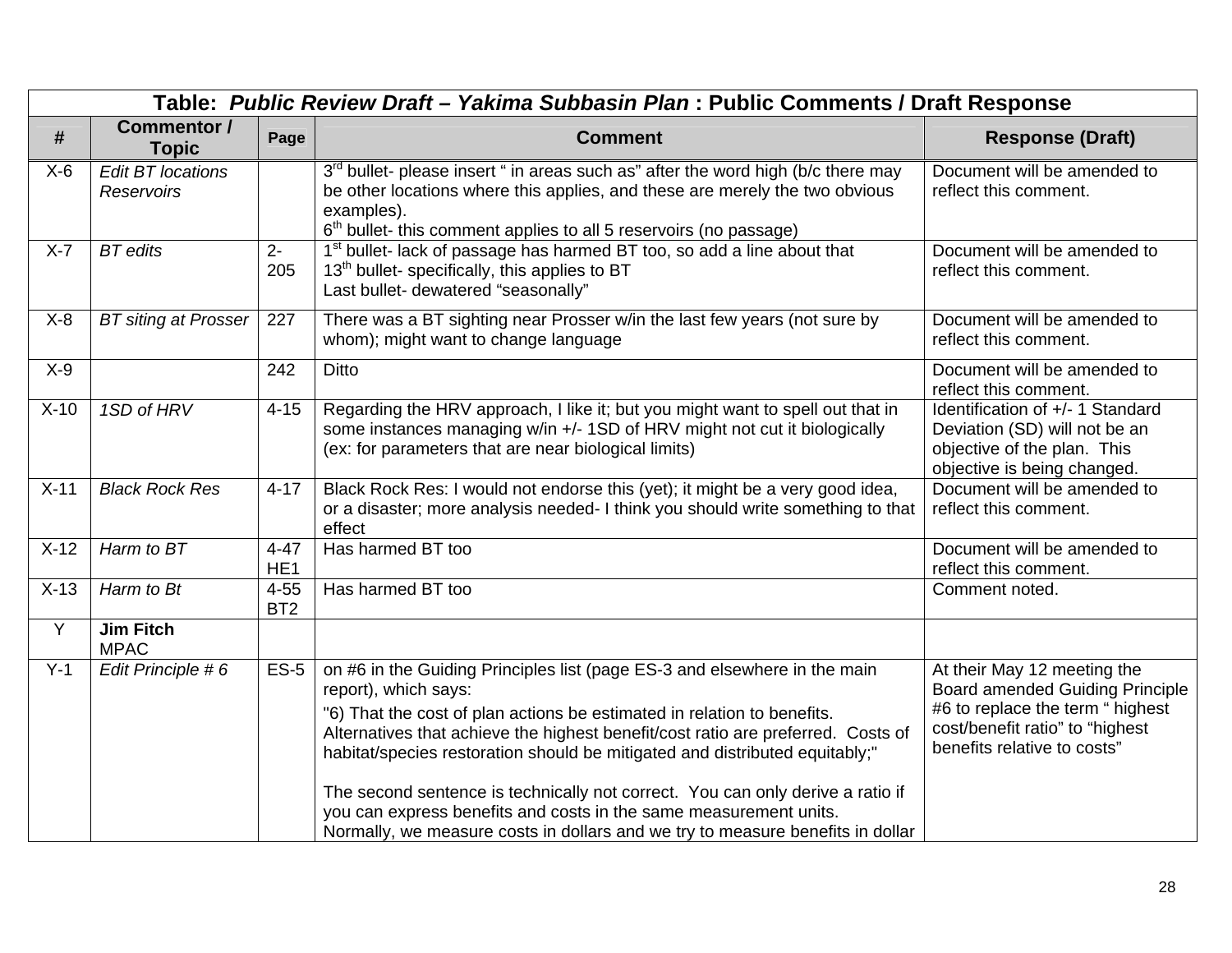|       | Table: Public Review Draft - Yakima Subbasin Plan : Public Comments / Draft Response                                                          |                              |                                                                                                                                                                                                                                                                                                                                                                                                                                                                                                                                                                                                                                                                                                                                                                                                                                                                                                                                                                                                                                                                                                                                                                                                                                                                                                                                                                                                                                                                                                                                                                                                                                                                                                                                                                                                                                                                                                                                                                                                                                                                                                                                             |                                                      |  |  |
|-------|-----------------------------------------------------------------------------------------------------------------------------------------------|------------------------------|---------------------------------------------------------------------------------------------------------------------------------------------------------------------------------------------------------------------------------------------------------------------------------------------------------------------------------------------------------------------------------------------------------------------------------------------------------------------------------------------------------------------------------------------------------------------------------------------------------------------------------------------------------------------------------------------------------------------------------------------------------------------------------------------------------------------------------------------------------------------------------------------------------------------------------------------------------------------------------------------------------------------------------------------------------------------------------------------------------------------------------------------------------------------------------------------------------------------------------------------------------------------------------------------------------------------------------------------------------------------------------------------------------------------------------------------------------------------------------------------------------------------------------------------------------------------------------------------------------------------------------------------------------------------------------------------------------------------------------------------------------------------------------------------------------------------------------------------------------------------------------------------------------------------------------------------------------------------------------------------------------------------------------------------------------------------------------------------------------------------------------------------|------------------------------------------------------|--|--|
| #     | <b>Commentor /</b><br><b>Topic</b>                                                                                                            | Page                         | <b>Comment</b>                                                                                                                                                                                                                                                                                                                                                                                                                                                                                                                                                                                                                                                                                                                                                                                                                                                                                                                                                                                                                                                                                                                                                                                                                                                                                                                                                                                                                                                                                                                                                                                                                                                                                                                                                                                                                                                                                                                                                                                                                                                                                                                              | <b>Response (Draft)</b>                              |  |  |
| $Y-2$ | Clarify what is<br>"strategy" and what<br>is "findings" -<br>consistency of<br>terms refer to<br>Wildlife (ES15 & 16)<br>for a way to clarify | ES-<br>12<br>To<br>ES-<br>16 | terms. However, when it comes to environmental and habitat improvements,<br>not all of the benefits (and perhaps not all of the costs) can be measured in<br>dollar terms. [Technically, you might be able to place a dollar value on<br>improved habitat if, for example, you could attribute so many additional fish to<br>run per year, and then assign a dollar value to each additional fish. But we<br>can seldom say how many additional fish would result, and placing a dollar<br>value on each one is difficult because they are not necessarily going to be<br>harvested or consumed.] Anyhow, I think you see the problem.<br>Suggest modifying the second sentence in #6 to read as follows:<br>"While it is recognized that it is often difficult to place a dollar value on<br>improvements in ecosystems and in fish and wildlife habitat, the plan will<br>strive to choose those alternatives that provide the greatest benefits for the<br>least cost."<br>The Key Findings and Management Strategies presented on pages ES-12 to<br>ES-16 of the draft are, to my thinking, the most important pages in the report.<br>I know that you took a long time in boiling down lengthy and detailed analyses<br>in the main report to these five pages. In particular, as a reader I find that I do<br>not always understand what is finding and what is strategy. Sometimes, the<br>term "it is recommended" is used, rather than stating that something is a<br>strategy or objective. And in some places the term "should be" is used, which<br>leaves the feeling that something is preferable but perhaps not that important.<br>The wording and phraseology in the wildlife section (ES-15&16) read<br>somewhat differently from that in the fisheries section. In the wildlife part, the<br>progression from finding to related objectives and strategies stands out more<br>distinctly than it does in the fisheries section, and this enhances<br>understanding. For uniformity, I recommend that pages ES-12-13-14 be re-<br>worked to follow the same type of phraseology that is seen in the wildlife<br>write-up. | Document will be amended to<br>reflect this comment. |  |  |
| Z     | <b>Jack Clark, YSPB</b><br>City of Kennewick                                                                                                  |                              |                                                                                                                                                                                                                                                                                                                                                                                                                                                                                                                                                                                                                                                                                                                                                                                                                                                                                                                                                                                                                                                                                                                                                                                                                                                                                                                                                                                                                                                                                                                                                                                                                                                                                                                                                                                                                                                                                                                                                                                                                                                                                                                                             |                                                      |  |  |
| $Z-1$ | Key concepts need<br>more prominence                                                                                                          |                              | Introducing some of the key concepts in the plan seems to be hidden and not<br>strategically placed for instance "pre-settlement conditions" or "flip flop"                                                                                                                                                                                                                                                                                                                                                                                                                                                                                                                                                                                                                                                                                                                                                                                                                                                                                                                                                                                                                                                                                                                                                                                                                                                                                                                                                                                                                                                                                                                                                                                                                                                                                                                                                                                                                                                                                                                                                                                 | Document will be amended to<br>reflect this comment. |  |  |
| $Z-2$ | Change Table                                                                                                                                  | $1 - 12$                     | Table 1-3 - This table should be changed in column 5 (% Change 1990-2020)<br>because all of the percentages reflect 1990 to 2020! There is a small area of                                                                                                                                                                                                                                                                                                                                                                                                                                                                                                                                                                                                                                                                                                                                                                                                                                                                                                                                                                                                                                                                                                                                                                                                                                                                                                                                                                                                                                                                                                                                                                                                                                                                                                                                                                                                                                                                                                                                                                                  | Document will be amended to<br>reflect this comment. |  |  |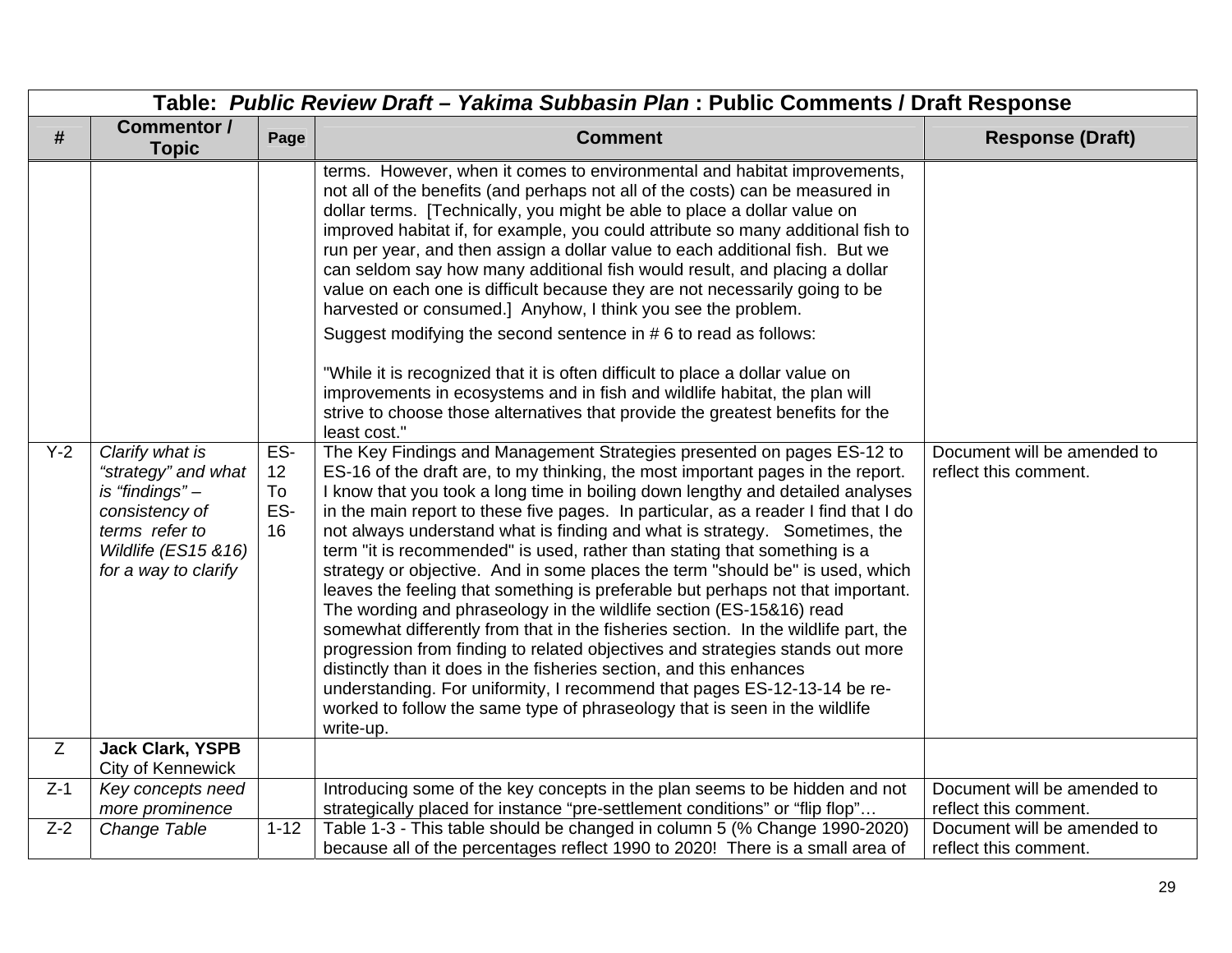|         | Table: Public Review Draft - Yakima Subbasin Plan : Public Comments / Draft Response |                  |                                                                                                                                                                                                                                                                                                                                                                                                                                                                                                                        |                                                                                                                                                       |  |  |
|---------|--------------------------------------------------------------------------------------|------------------|------------------------------------------------------------------------------------------------------------------------------------------------------------------------------------------------------------------------------------------------------------------------------------------------------------------------------------------------------------------------------------------------------------------------------------------------------------------------------------------------------------------------|-------------------------------------------------------------------------------------------------------------------------------------------------------|--|--|
| #       | <b>Commentor /</b><br><b>Topic</b>                                                   | Page             | <b>Comment</b>                                                                                                                                                                                                                                                                                                                                                                                                                                                                                                         | <b>Response (Draft)</b>                                                                                                                               |  |  |
|         |                                                                                      |                  | the City of Kennewick within the Yakima subbasin. There is development of<br>residential and commercial areas ongoing and will continue.                                                                                                                                                                                                                                                                                                                                                                               |                                                                                                                                                       |  |  |
| $Z-3$   | re levy in W.<br><b>Richland</b>                                                     | $1 - 21$         | Floodplains and Flood Control - There is a levee built by USACOE in West<br>Richland for flood controlcould also be expanded in this area to reflect lower<br>Yakima flood plain delta                                                                                                                                                                                                                                                                                                                                 | Levees and not specifically<br>detailed relative to their location.                                                                                   |  |  |
| $Z-4$   | Side-stream<br>habitats have been<br><i>ignored in plan</i>                          | $1 - 26$         | Fish Resources - It should be noted that there are sidestreams (irrigation<br>wasteways or ephemeral streams) from upland irrigation practices or other<br>sources that enter the Yakima River system. These provide habitat for<br>spawning, rearing and refuge. (Looks good in the management plan in<br>Chapter 4) For the most part these particular water systems have been<br>ignored but provide excellent habitat. There should be more information<br>presented on this particular aspect of the river basin. | See chapter 2 (assessment).<br>There are key uncertainties to<br>these streams and waterways.                                                         |  |  |
| $Z-5$   | Explain "flip Flop"                                                                  | $1 - 18$<br>& 23 | "flip flop" - This is the first time in the plan that this term is introducedit<br>becomes important in Chapter 2 (Fish Assessment) and Chapter 4<br>(Management Plan). It should have a better definition developed within the<br>Chapter to acquaint the reader with its meaning                                                                                                                                                                                                                                     | See definition section or definition<br>found in chapter 2 (assessment).                                                                              |  |  |
| $Z-6$   | Incomplete para.                                                                     | $4 - 16$         | Page 16, I think I can begin to understand the concept of "Water conservation<br>for reliability versus fish habitat."the first paragraph under this heading<br>needs completion                                                                                                                                                                                                                                                                                                                                       | Document will be amended to<br>reflect this comment.                                                                                                  |  |  |
| $Z - 7$ | <b>Black Rock</b>                                                                    |                  | Black Rock Reservoir should not sound like an endorsement but conceptually<br>say what its purpose and objective are!<br>Yakima River Basin Watershed Plan did note the Black Rock Reservoir, it did<br>look at increasing storage capacity by increasing reservoir capacity at the high<br>elevations and some consideration of Aquifer Storage Recovery (ASR)<br>systems for municipal drinking water.                                                                                                               | Document will be amended to<br>reflect this comment. Refer to<br>response to Steve G. comments                                                        |  |  |
| $Z-8$   | "pre-settlement"<br>explain and expand<br>$on$ - ifto be used<br>as a baseline       | $\overline{4}$   | "pre-settlement conditions" - this term is first introduced in Chapter 2 (Fish<br>Assessment page 81)from this readers perspective the term needs more<br>attention in this section of the document if it is going to be used as any type<br>of baseline indicator or starting pointalso this concept if valued should also<br>deal with wildlife side of the document.                                                                                                                                                | See response H-6. The term<br>presettlement will be replaced by<br>pre-1850 and will be defined<br>more throroughly in the<br>documents and preamble. |  |  |
| AA      | <b>Jim Person</b><br>Selah, WA                                                       |                  |                                                                                                                                                                                                                                                                                                                                                                                                                                                                                                                        |                                                                                                                                                       |  |  |
| $AA-1$  |                                                                                      |                  | Lives in Wenas area<br>Hears that salmon recovery will affect every stream, keep use<br>$\bullet$<br>hundreds of feet away from stream                                                                                                                                                                                                                                                                                                                                                                                 | The Yakima Subbasin plan is<br>non-regulatory. Comment is<br>noted on taxes.                                                                          |  |  |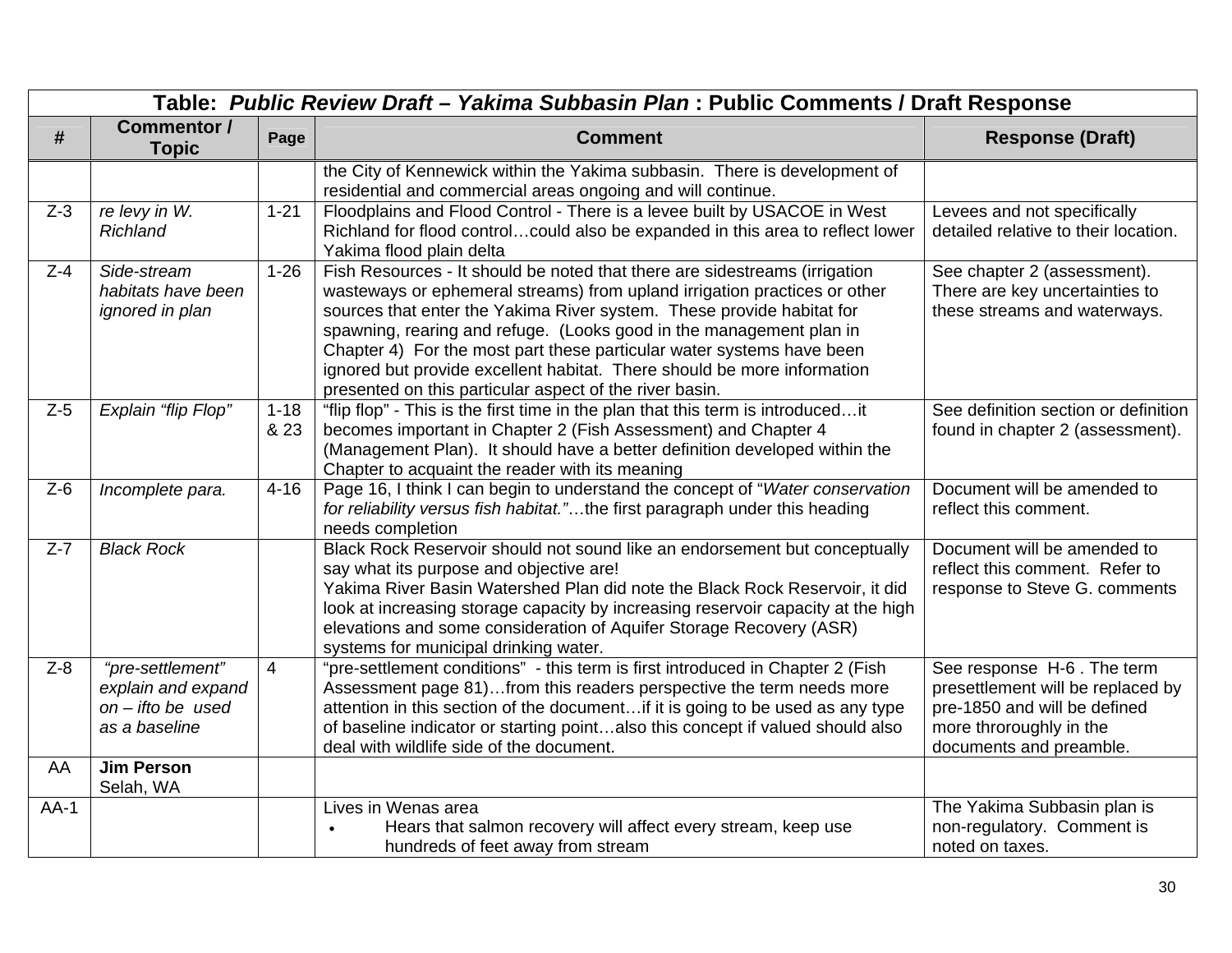|             | Table: Public Review Draft - Yakima Subbasin Plan : Public Comments / Draft Response |      |                                                                                                                                                                                                                                                                                                                                                                                                                                                                                                                                                                                                                                                                                                                                                                                                                                                          |                                                                                                                                                                                                                                                                                                 |  |  |
|-------------|--------------------------------------------------------------------------------------|------|----------------------------------------------------------------------------------------------------------------------------------------------------------------------------------------------------------------------------------------------------------------------------------------------------------------------------------------------------------------------------------------------------------------------------------------------------------------------------------------------------------------------------------------------------------------------------------------------------------------------------------------------------------------------------------------------------------------------------------------------------------------------------------------------------------------------------------------------------------|-------------------------------------------------------------------------------------------------------------------------------------------------------------------------------------------------------------------------------------------------------------------------------------------------|--|--|
| #           | <b>Commentor /</b><br><b>Topic</b>                                                   | Page | <b>Comment</b>                                                                                                                                                                                                                                                                                                                                                                                                                                                                                                                                                                                                                                                                                                                                                                                                                                           | <b>Response (Draft)</b>                                                                                                                                                                                                                                                                         |  |  |
| <b>BB</b>   | <b>Frank Wesselius</b>                                                               |      | His taxes are up 68% because the county tax base has been reduced<br>$\bullet$<br>by land taken off the rolls<br>Don't know how subbasin plan relates to Critical Areas Ordinance,<br>$\bullet$<br>there always seems to be something pushing on him                                                                                                                                                                                                                                                                                                                                                                                                                                                                                                                                                                                                     |                                                                                                                                                                                                                                                                                                 |  |  |
|             | Yakima, WA                                                                           |      |                                                                                                                                                                                                                                                                                                                                                                                                                                                                                                                                                                                                                                                                                                                                                                                                                                                          |                                                                                                                                                                                                                                                                                                 |  |  |
| <b>BB-1</b> | Gov. needs to allow<br>property owners to<br>channelize rivers                       |      | Concerned about lack of government action and maintenance where it is<br>needed<br>Salts and silt are getting the rivers because of government inaction<br>$\bullet$<br>Property owners are unable to channel the rivers now, which is<br>$\bullet$<br>necessary because of the dams. When the state made property<br>owners stop channelling it caused floods. Note the Naches is 3⁄4 mile<br>wide where it used to be 1/8 wide, causing more dirt and soil to move<br>down the river<br>Headgates have to be moved back<br>$\bullet$<br>Now there is mud in the lower Yakima because of this erosion<br>$\bullet$<br>The ranch he rented when he was 14 to raise cattle was once 112<br>$\bullet$<br>usable acres, now only 16 left<br>Advise the Board to look at government inaction, flawed science,<br>$\bullet$<br>personal and political agendas | The Subbasin plan addresses<br>concerns regarding erosion and<br>streambank stability (i.e.<br>cottonwood recruitment etc.),<br>and recommends strategies to<br>reverse these problems.                                                                                                         |  |  |
| <b>BB-2</b> | <b>Frank Hendrix</b><br><b>Scientist with WSE</b>                                    |      |                                                                                                                                                                                                                                                                                                                                                                                                                                                                                                                                                                                                                                                                                                                                                                                                                                                          |                                                                                                                                                                                                                                                                                                 |  |  |
| BB-3        | Disagree with<br>stated impacts of<br>grazing on wildlife                            |      | The plan is based on non-scientific references<br>The plan says habitat is reduced by grazing. This may have been true<br>in then past but not now. Scientific data says managed grazing is<br>actually beneficial for wildlife<br>The recommendation to reduce grazing as a goal of the plan would<br>casue of loss of \$10 million in sales tax and should not happen                                                                                                                                                                                                                                                                                                                                                                                                                                                                                  | The ISRP will review the science<br>used in the plan. Highly<br>managed grazing can be<br>compatible with fish and wildlife<br>production if it is designed for that<br>purpose. The plan does not call<br>for reductions in grazing. The<br>plan recommends improved<br>management of grazing. |  |  |
| CC          | <b>Betsy Bloomfield</b><br>Ellensburg, WA                                            |      |                                                                                                                                                                                                                                                                                                                                                                                                                                                                                                                                                                                                                                                                                                                                                                                                                                                          |                                                                                                                                                                                                                                                                                                 |  |  |
| $CC-1$      | Compliment on                                                                        |      | Was part of the request for input on the plan, participated in the work. The                                                                                                                                                                                                                                                                                                                                                                                                                                                                                                                                                                                                                                                                                                                                                                             | Comment Noted. Thank you.                                                                                                                                                                                                                                                                       |  |  |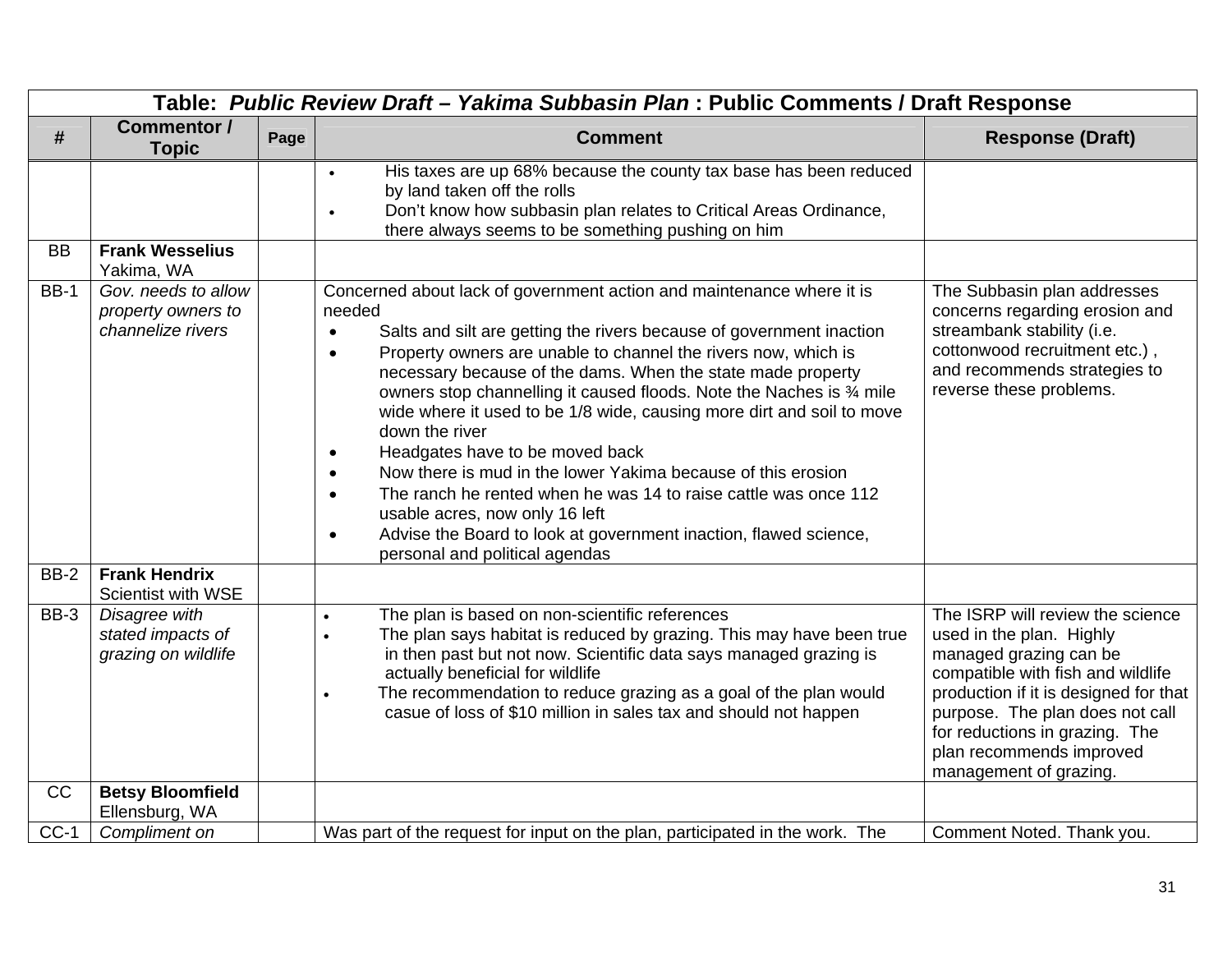|           | Table: Public Review Draft - Yakima Subbasin Plan : Public Comments / Draft Response                              |                |                                                                                                                                                                                                                                                                                                                                                                                                                                                                                                                                                                                                                                                                                                                                                                                                                                                                                                                                                                                |                                                                                                                                                                                                                                                                              |  |  |
|-----------|-------------------------------------------------------------------------------------------------------------------|----------------|--------------------------------------------------------------------------------------------------------------------------------------------------------------------------------------------------------------------------------------------------------------------------------------------------------------------------------------------------------------------------------------------------------------------------------------------------------------------------------------------------------------------------------------------------------------------------------------------------------------------------------------------------------------------------------------------------------------------------------------------------------------------------------------------------------------------------------------------------------------------------------------------------------------------------------------------------------------------------------|------------------------------------------------------------------------------------------------------------------------------------------------------------------------------------------------------------------------------------------------------------------------------|--|--|
| #         | <b>Commentor /</b><br><b>Topic</b>                                                                                | Page           | <b>Comment</b>                                                                                                                                                                                                                                                                                                                                                                                                                                                                                                                                                                                                                                                                                                                                                                                                                                                                                                                                                                 | <b>Response (Draft)</b>                                                                                                                                                                                                                                                      |  |  |
|           | draft                                                                                                             |                | people who created the plan did a huge job very well.                                                                                                                                                                                                                                                                                                                                                                                                                                                                                                                                                                                                                                                                                                                                                                                                                                                                                                                          |                                                                                                                                                                                                                                                                              |  |  |
| <b>DD</b> | <b>Cindi Confer</b><br><b>WDFW</b>                                                                                |                |                                                                                                                                                                                                                                                                                                                                                                                                                                                                                                                                                                                                                                                                                                                                                                                                                                                                                                                                                                                |                                                                                                                                                                                                                                                                              |  |  |
| $DD-1$    | Limiting factor"<br>"poor regulation of<br>domestic livestock<br>grazing Source:.                                 | $4 - 8$        | Two comments on the Objectives:<br>Objective 6 - Initiate restoration should be the first objective under this source.<br>Objective #4 - to me reads that we are going to have grazing on 90% of<br>public lands to improve degraded shrub steppe habitat. I assume that the<br>objective is saying that where you do currently, or in the future, have grazing,<br>that 90% of that grazing should be done in a way that improves habitat<br>condition. I certainly don't expect our agency to start grazing our lands again<br>to try and improve habitat. Also, grazing done to improve habitat is much<br>more labor intensive than the type of grazing we have had in the past - both<br>for the permittee and for the agency. Bottom line, this objective needs to be<br>clarified and then looked at to see if it is realistic to achieve.                                                                                                                              | This objective has been clarified.                                                                                                                                                                                                                                           |  |  |
|           |                                                                                                                   |                |                                                                                                                                                                                                                                                                                                                                                                                                                                                                                                                                                                                                                                                                                                                                                                                                                                                                                                                                                                                |                                                                                                                                                                                                                                                                              |  |  |
| <b>FF</b> | <b>Dale Landon</b><br>Richland Rod &<br><b>Gun Club</b>                                                           |                |                                                                                                                                                                                                                                                                                                                                                                                                                                                                                                                                                                                                                                                                                                                                                                                                                                                                                                                                                                                |                                                                                                                                                                                                                                                                              |  |  |
| $FF-1$    | general                                                                                                           |                | It is obvious that much time and effort has been expended on the Plan. The<br>plan appears to be complete and comprehensive. Although, as evident from<br>the acknowledged holes in the document, some portions will still require<br>revision.                                                                                                                                                                                                                                                                                                                                                                                                                                                                                                                                                                                                                                                                                                                                | <b>Comment Noted</b>                                                                                                                                                                                                                                                         |  |  |
| $FF-2$    | Plan lacks identi-<br>fication of short<br>term mitigations to<br>the effects of the<br>non-natural<br>hydrograph | $\overline{4}$ | It appears that many biological and habitat problems identified in the Plan<br>stem from the non-natural hydrograph that most reaches of the Yakima<br>experience. The mitigation of these impacts and possible return of the stream<br>to more natural flow conditions is heavily weighted on the improvement of<br>irrigation management practices, and for some portions of the subbasin an<br>out-of-basin water source. This will be the key to recovery efforts and most<br>likely the most difficult and costly. Unfortunately, there is little provided in the<br>tables in Section 4 on specific methods to, in the short term, mitigate impacts.<br>Such things as reducing leakage from water transfer structures (canals) and<br>better irrigation practices that reduce water usage and runoff can improve<br>stream flow and water quality. Adding specific proposed mitigation measures<br>in these instances would provide for a more easily implemented plan, | Plan identifies strategies that can<br>be used to address this issue.<br>Refer to the new preamble, which<br>explains that that the prupose of<br>this plan is to identify general<br>strategies rather thanto be<br>specific actions. See response to<br>comment G-1 above. |  |  |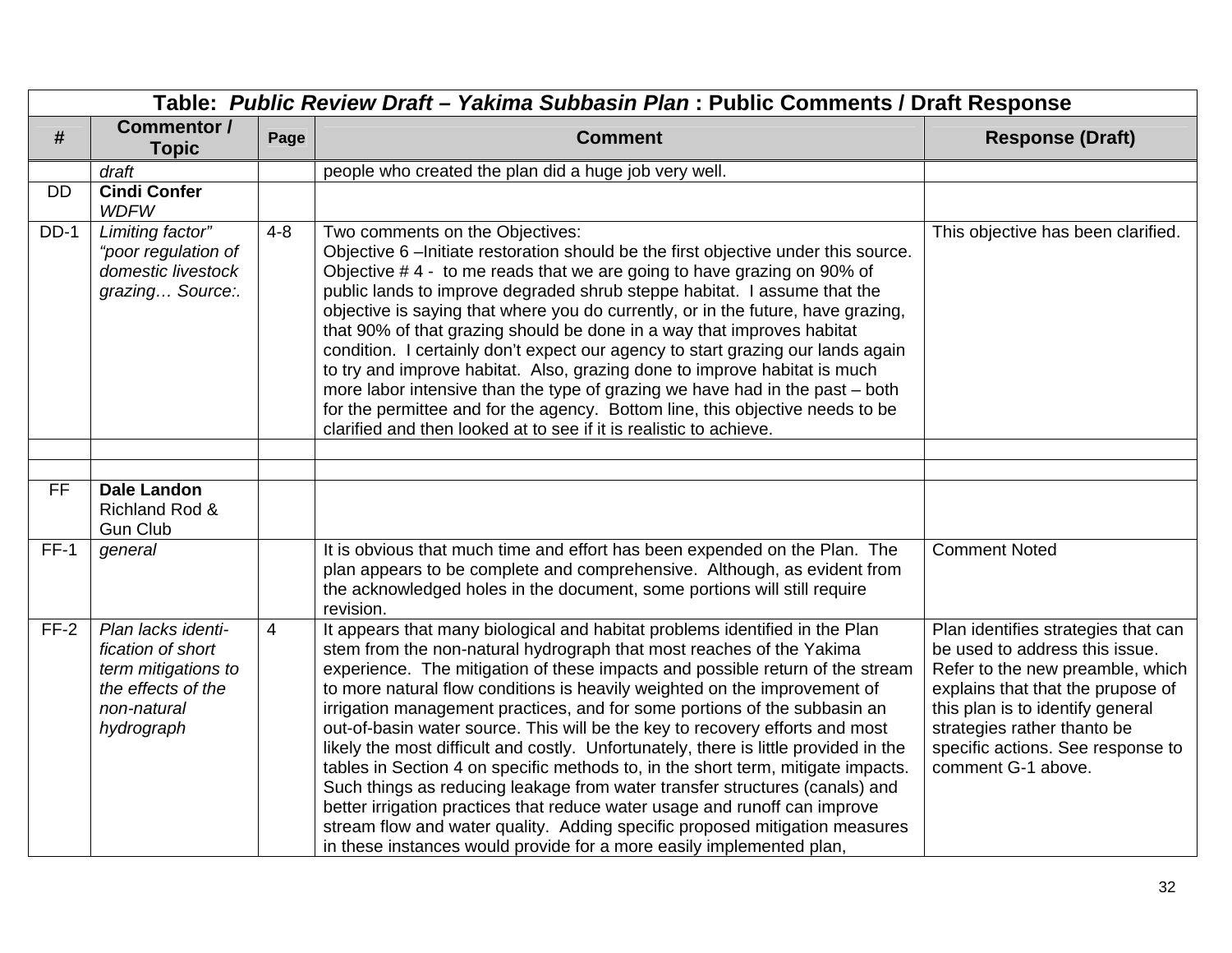|             | Table: Public Review Draft - Yakima Subbasin Plan : Public Comments / Draft Response                                               |                                                                                           |                                                                                                                                                                                                                                                                                                                                                                                                                                                                                                                                                                                                                                                                                                                                                                              |                                                                                                                                                                                                                                                                                                                                          |  |  |
|-------------|------------------------------------------------------------------------------------------------------------------------------------|-------------------------------------------------------------------------------------------|------------------------------------------------------------------------------------------------------------------------------------------------------------------------------------------------------------------------------------------------------------------------------------------------------------------------------------------------------------------------------------------------------------------------------------------------------------------------------------------------------------------------------------------------------------------------------------------------------------------------------------------------------------------------------------------------------------------------------------------------------------------------------|------------------------------------------------------------------------------------------------------------------------------------------------------------------------------------------------------------------------------------------------------------------------------------------------------------------------------------------|--|--|
| #           | <b>Commentor /</b><br><b>Topic</b>                                                                                                 | Page                                                                                      | <b>Comment</b>                                                                                                                                                                                                                                                                                                                                                                                                                                                                                                                                                                                                                                                                                                                                                               | <b>Response (Draft)</b>                                                                                                                                                                                                                                                                                                                  |  |  |
|             |                                                                                                                                    |                                                                                           | although it is acknowledge that the plan likely will become more politically<br>sensitive if specific mitigation measures were implemented.                                                                                                                                                                                                                                                                                                                                                                                                                                                                                                                                                                                                                                  |                                                                                                                                                                                                                                                                                                                                          |  |  |
| $FF-3$      | Given conflicting<br>objectives, the Plan<br>needs a clearer<br>direction toward<br>improving the<br>viability of the<br>ecosystem | $4 - 16$                                                                                  | It is pointed out that on Page 4-16 that the benefit of water conservation is<br>viewed differently if one looks at reliability for irrigation needs vs. protection of<br>fish and the entire ecosystem. It is recognized that this Plan has some<br>conflicting objectives. One is to help in the economic viability of the subbasin<br>the other is to protect and restore the system to a viable self-sustaining<br>ecosystem. A clearer direction is needed in the Plan to focus efforts toward<br>improving the viability of the ecosystem and this may require some hard<br>decisions and money to improve flows on the River. Otherwise, the decision<br>likely will be left in the hands of the courts, which is the one thing that this<br>Plan is trying to avoid. | The purpose of the plan is to<br>provide direction to BPA for<br>spending mitigation dollars. The<br>discussion referred to points out<br>that BPA should only spend<br>dollars on actions that conserve<br>water for fish.                                                                                                              |  |  |
| $FF-4$      |                                                                                                                                    | $4 - 34$<br><b>PR</b><br>D <sub>1</sub> a<br>nd 4-<br>40<br><b>PR</b><br>D <sub>1</sub> A | Predation from bird populations. Predation from birds, specifically from<br>cormorants and pelicans is having impacts to fish survival. Casual<br>observation and from studies conducted by the Yakima-Klickitat Fisheries<br>Project indicate that predation is significant. Currently both of these birds are<br>protected either under state or federal protected species actions. A<br>reassessment of protection for these birds is warranted. In particular, if<br>population growth in the birds out numbers that for salmon. It seems counter<br>productive to spend money on increased salmonid populations when there is<br>an increasing population of these predatory species.                                                                                   | This is a non-regulatory<br>document and it will not reassess<br>ESA listings and other state and<br>federal laws. Studies will<br>continue to determine the level of<br>impact and strategies to address<br>the level of impact For example,<br>information to date indicates that<br>higher flows reduces the success<br>of predators. |  |  |
| GG          | <b>Board</b><br>South Yakima<br><b>Conserv District</b>                                                                            |                                                                                           |                                                                                                                                                                                                                                                                                                                                                                                                                                                                                                                                                                                                                                                                                                                                                                              |                                                                                                                                                                                                                                                                                                                                          |  |  |
| <b>GG-1</b> | General                                                                                                                            |                                                                                           | Thank you for the opportunity to provide input on the 2004 Yakima Subbasin<br>Plan. It is apparent that you have spent a great deal of effort in a very short<br>time to develop the plan. Given the importance of salmon and other wildlife<br>resources to the Yakima basin and the financial resources invested in their<br>recovery, conducting restoration efforts in a comprehensive, systematic,<br>prioritized manner makes a great deal of sense.<br>Yet the plan still needs a great deal of effort before it could become a viable<br>strategy. The plan could be significantly strengthened by incorporating a<br>balanced perspective instead of only one viewpoint, by more carefully basing                                                                   | Refer to preamble to be added to<br>Chapter 1.                                                                                                                                                                                                                                                                                           |  |  |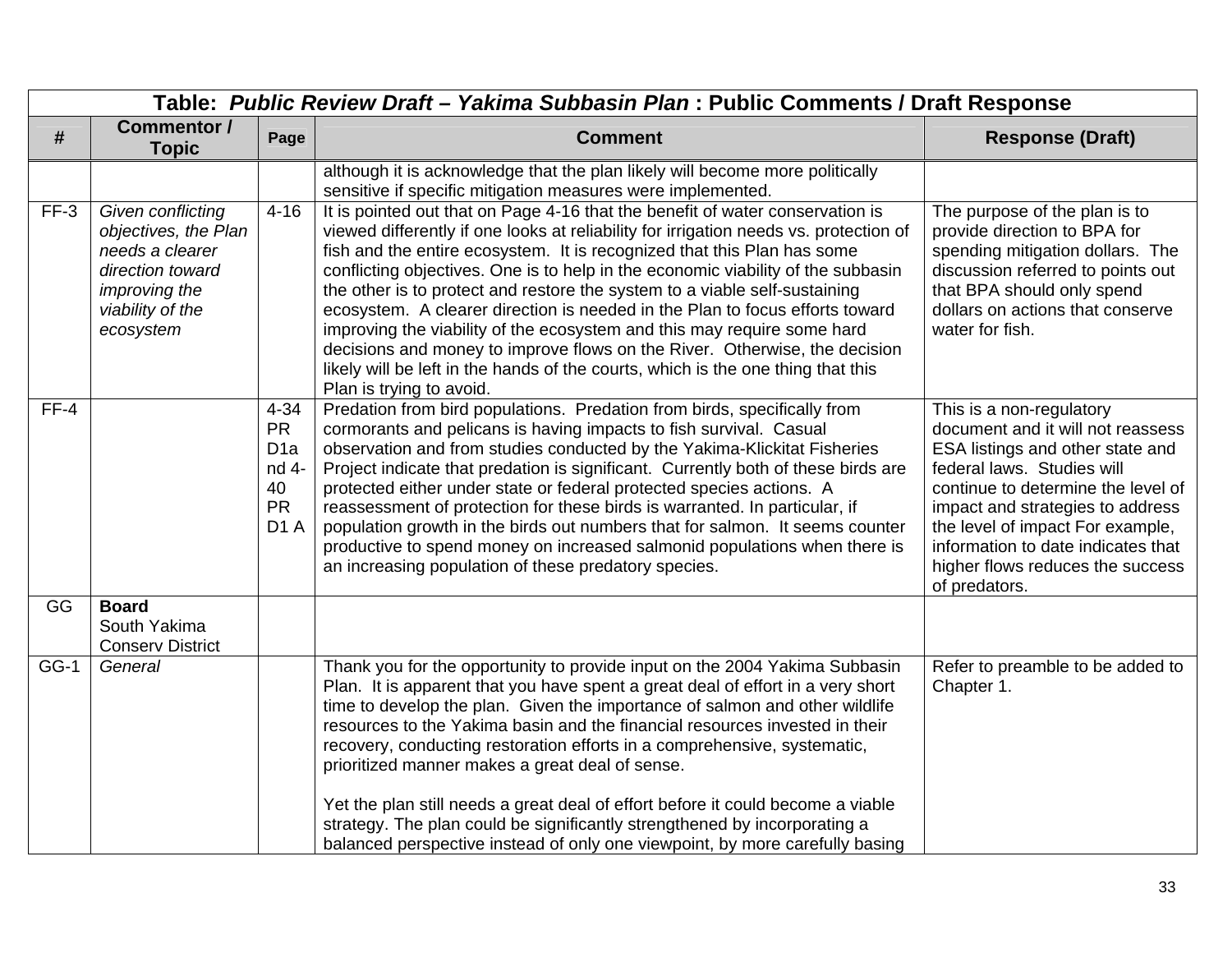|   | Table: Public Review Draft - Yakima Subbasin Plan : Public Comments / Draft Response |      |                                                                                                                                                                                                                                                                                                                                                                                                                                                                                                                                                                                                                                                                                                                                                                                                                                                                                                                                                                                                                                                                                                                                                                                                                                                                                                                                                                                                                                                                                                                                                                                                                                                                                                                                                                                                                   |                                                                                                                                                                                                                                                                                                                                |  |
|---|--------------------------------------------------------------------------------------|------|-------------------------------------------------------------------------------------------------------------------------------------------------------------------------------------------------------------------------------------------------------------------------------------------------------------------------------------------------------------------------------------------------------------------------------------------------------------------------------------------------------------------------------------------------------------------------------------------------------------------------------------------------------------------------------------------------------------------------------------------------------------------------------------------------------------------------------------------------------------------------------------------------------------------------------------------------------------------------------------------------------------------------------------------------------------------------------------------------------------------------------------------------------------------------------------------------------------------------------------------------------------------------------------------------------------------------------------------------------------------------------------------------------------------------------------------------------------------------------------------------------------------------------------------------------------------------------------------------------------------------------------------------------------------------------------------------------------------------------------------------------------------------------------------------------------------|--------------------------------------------------------------------------------------------------------------------------------------------------------------------------------------------------------------------------------------------------------------------------------------------------------------------------------|--|
| # | <b>Commentor /</b><br><b>Topic</b>                                                   | Page | <b>Comment</b>                                                                                                                                                                                                                                                                                                                                                                                                                                                                                                                                                                                                                                                                                                                                                                                                                                                                                                                                                                                                                                                                                                                                                                                                                                                                                                                                                                                                                                                                                                                                                                                                                                                                                                                                                                                                    | <b>Response (Draft)</b>                                                                                                                                                                                                                                                                                                        |  |
|   |                                                                                      |      | objectives on available data, and following your own guiding principle of<br>estimating costs in relation to benefits.<br>Need for balanced perspective. In the initial draft plan reviewed by our staff, it<br>appears that the plan was written solely by individuals focused only on<br>protecting fish and wildlife regardless of consequences for human uses of our<br>natural resources. This single-focus has resulted in a lack of the complex<br>balancing act that is essential when we discuss any natural resource issues --<br>especially when we discuss water resources in the semi-arid portions of the<br>basin. For example, the plan does not discuss how to balance current water<br>uses against the amount of water needed for fish. The plan's<br>recommendation is to "restore the normative hydrograph" rather than "restore<br>the normative hydrograph in the Yakima River as much as possible without<br>reducing water availability to current holders of water rights." Another<br>example: The section on shrub-steppe habitat discusses the 60% habitat<br>losses that have occurred since the 1800's - without explaining that increased<br>human settlement and crop production were the causes of these habitat<br>losses and, further, that as long as people choose to live and work in the<br>basin, the percent of shrub-steppe habitat will remain low. After reading the<br>plan, one gets the impression the authors would prefer to return to pre-<br>settlement conditions, if we could just remove the humans that disrupt so<br>much of the fish and wildlife habitat. Indeed, the frequent references to pre-<br>settlement conditions throughout the document suggests that "return to pre-<br>settlement conditions" is an unstated goal and value of the Board. |                                                                                                                                                                                                                                                                                                                                |  |
|   | The plan objectives<br>do not appear to be<br>consistent with the<br>data presented. |      | Objectives not based on data. The plan objectives do not appear to be<br>consistent with the data presented. For example, while one of the key<br>recommendations of the plan is to reduce temperatures in the Yakima River<br>by increasing flows, no data are provided in the plan supporting this objective.<br>Instead, the plan includes three references suggesting that increasing flows<br>would not effectively decrease temperatures: (1) Mary Lilga's research found<br>no relationship between temperature and flow. Instead, 70% of the variability<br>in water temperature was explained by air temperature. (2) The temperature<br>simulations conducted by the U.S. Geological Survey found that temperatures<br>were lower in four different regulated scenarios than simulated natural                                                                                                                                                                                                                                                                                                                                                                                                                                                                                                                                                                                                                                                                                                                                                                                                                                                                                                                                                                                                          | The strategies in the plan are<br>intended to move the<br>temperatures back to a natural<br>regime. The studies you point<br>out recognize that the intensity<br>and timing of temperature<br>alterations of temperature<br>patterns have been dramatically<br>altered by regulation of flow and<br>associated infrastructure. |  |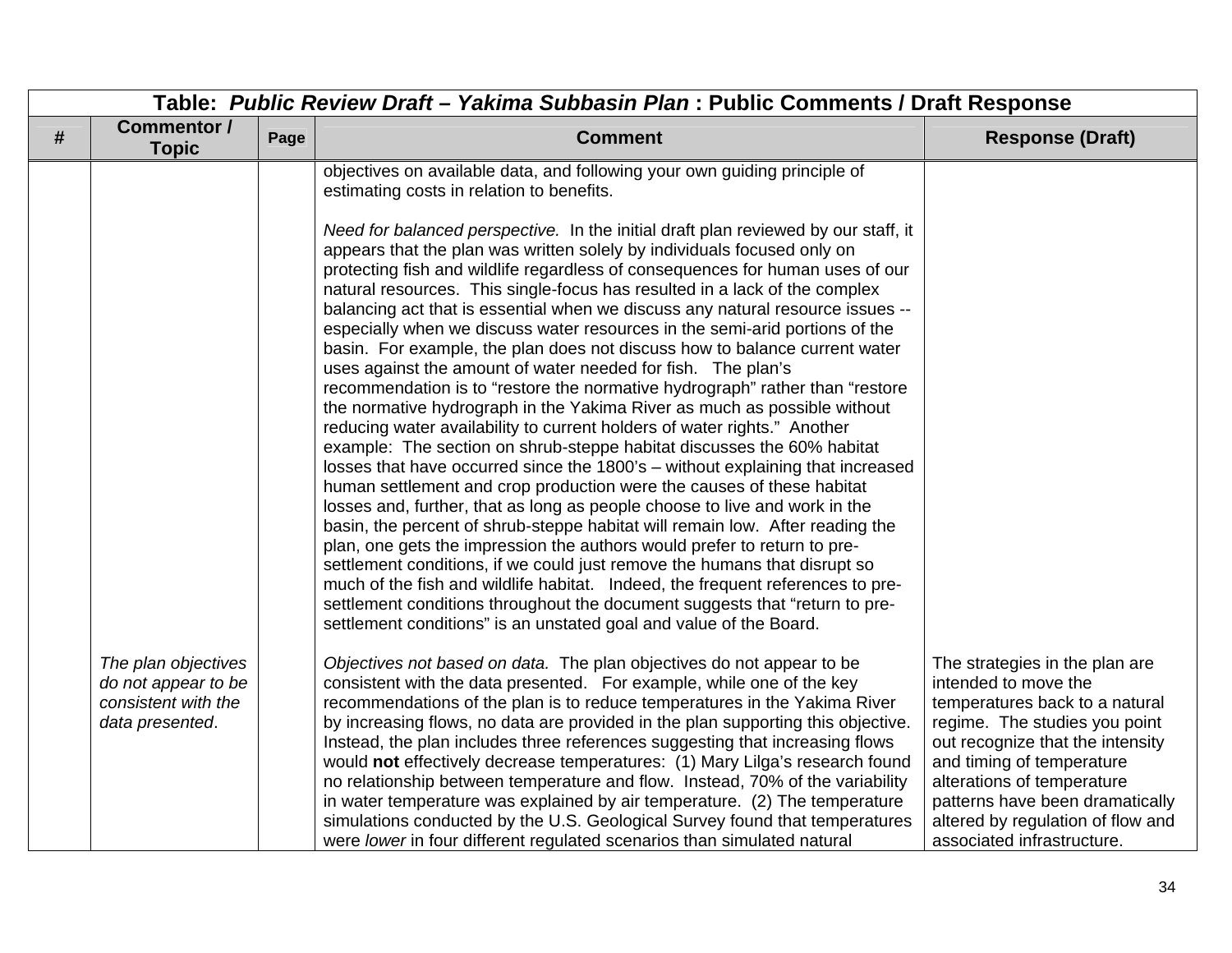|   | Table: Public Review Draft - Yakima Subbasin Plan : Public Comments / Draft Response                                                  |      |                                                                                                                                                                                                                                                                                                                                                                                                                                                                                                                                                                                                                                                                                                                                                                                                                                                                                                                                                                                                                                                                                                                                                                                                                                                                                                                                                                                                                                                                                                                                                                                                                                                                                                                                                                                                                                                                                                                                                                                                                                                                                                                                                                                                       |                                                                                                                                                                                                                                                                                                                                                                                                                                                                                                                                                                                                                                                                                                                                                                                 |  |
|---|---------------------------------------------------------------------------------------------------------------------------------------|------|-------------------------------------------------------------------------------------------------------------------------------------------------------------------------------------------------------------------------------------------------------------------------------------------------------------------------------------------------------------------------------------------------------------------------------------------------------------------------------------------------------------------------------------------------------------------------------------------------------------------------------------------------------------------------------------------------------------------------------------------------------------------------------------------------------------------------------------------------------------------------------------------------------------------------------------------------------------------------------------------------------------------------------------------------------------------------------------------------------------------------------------------------------------------------------------------------------------------------------------------------------------------------------------------------------------------------------------------------------------------------------------------------------------------------------------------------------------------------------------------------------------------------------------------------------------------------------------------------------------------------------------------------------------------------------------------------------------------------------------------------------------------------------------------------------------------------------------------------------------------------------------------------------------------------------------------------------------------------------------------------------------------------------------------------------------------------------------------------------------------------------------------------------------------------------------------------------|---------------------------------------------------------------------------------------------------------------------------------------------------------------------------------------------------------------------------------------------------------------------------------------------------------------------------------------------------------------------------------------------------------------------------------------------------------------------------------------------------------------------------------------------------------------------------------------------------------------------------------------------------------------------------------------------------------------------------------------------------------------------------------|--|
| # | <b>Commentor /</b><br><b>Topic</b>                                                                                                    | Page | <b>Comment</b>                                                                                                                                                                                                                                                                                                                                                                                                                                                                                                                                                                                                                                                                                                                                                                                                                                                                                                                                                                                                                                                                                                                                                                                                                                                                                                                                                                                                                                                                                                                                                                                                                                                                                                                                                                                                                                                                                                                                                                                                                                                                                                                                                                                        | <b>Response (Draft)</b>                                                                                                                                                                                                                                                                                                                                                                                                                                                                                                                                                                                                                                                                                                                                                         |  |
|   | it is unclear to us<br>how much of the<br>information<br>presented as<br>"science" is simply<br>one perspective on<br>a complex issue |      | conditions in August. While the plan mentions that mean temperatures<br>throughout the entire irrigation season were higher at Prosser and Kiona in<br>simulated 1981 conditions than under simulated natural conditions, the plan<br>did not include what seems an important detail - the decrease in temperature<br>even if all uses of the reservoirs were entirely eliminated would be only<br>approximately 1-1 1/2 °C (Simulation of Streamflow Temperatures in the<br>Yakima River Basin, Washington, April-October 1981, John J. Vaccaro, U.S.<br>Geological Survey WRIR 85-4232, 1986, page 70). (3) Finally, page 4-18<br>acknowledges that "Obviously, in the pre-settlement environment the<br>Subbasin was able to produce large amounts of salmon from these same<br>geographic areas that had less than optimal temperatures." All of these<br>support a hypothesis that increasing flows per se will not decrease<br>temperature.<br>The plan reaches the conclusion on page 4-18 that one key difference<br>between pre-settlement conditions and current temperature conditions is the<br>lack of side channel habitat, yet we were unable to find data in the plan<br>demonstrating that existing side channel habitat in the Yakima River is cooler<br>than the mainstem.<br>After reading the plan, it is unclear to us how much of the information<br>presented as "science" is simply one perspective on a complex issue.<br>Certainly broad statements like "Suitable ecosystem attributes can be<br>achieved by managing human interference in the natural habitat forming<br>processes and by use of technology to support these process" (which we<br>translate to mean there is enough water to meet both human and fish needs)<br>sound more like an assumption and a hope rather than a statement of fact.<br>Lack of economic costs/benefits. The plan did not include the economic costs<br>and benefits as stated in the plan's guiding principles. How could the Board<br>have decided which management alternatives were most appropriate without<br>data on costs and benefits?<br>We realize that in the short timeframe in which you were given to develop this | The plan does recognize that<br>there were high temperature<br>issues prior to water<br>development, but that these<br>conditions were largely mitigated<br>by high degree of habitat and<br>thermal diversity.<br>See Stanford and Snyder<br><b>Reaches Report</b><br>The quoted statement applies to<br>many aspects of ecosystem<br>management. For example<br>SYCD's use of technology to<br>reduce sediment loading in the<br>lower Yakima.<br>Both the YSB and the BPA<br>recognize that the plan would be<br>greatly improved by formal<br>economic analysis. BPA will<br>perform further economic<br>analysis during the Columbia<br>Basin Fish and Wildlife Program<br>amendment process and<br>economic analysis will also occur<br>during future BPA project funding |  |
|   |                                                                                                                                       |      | complex, detailed plan, there was simply not enough time to include everyone                                                                                                                                                                                                                                                                                                                                                                                                                                                                                                                                                                                                                                                                                                                                                                                                                                                                                                                                                                                                                                                                                                                                                                                                                                                                                                                                                                                                                                                                                                                                                                                                                                                                                                                                                                                                                                                                                                                                                                                                                                                                                                                          | cycles.                                                                                                                                                                                                                                                                                                                                                                                                                                                                                                                                                                                                                                                                                                                                                                         |  |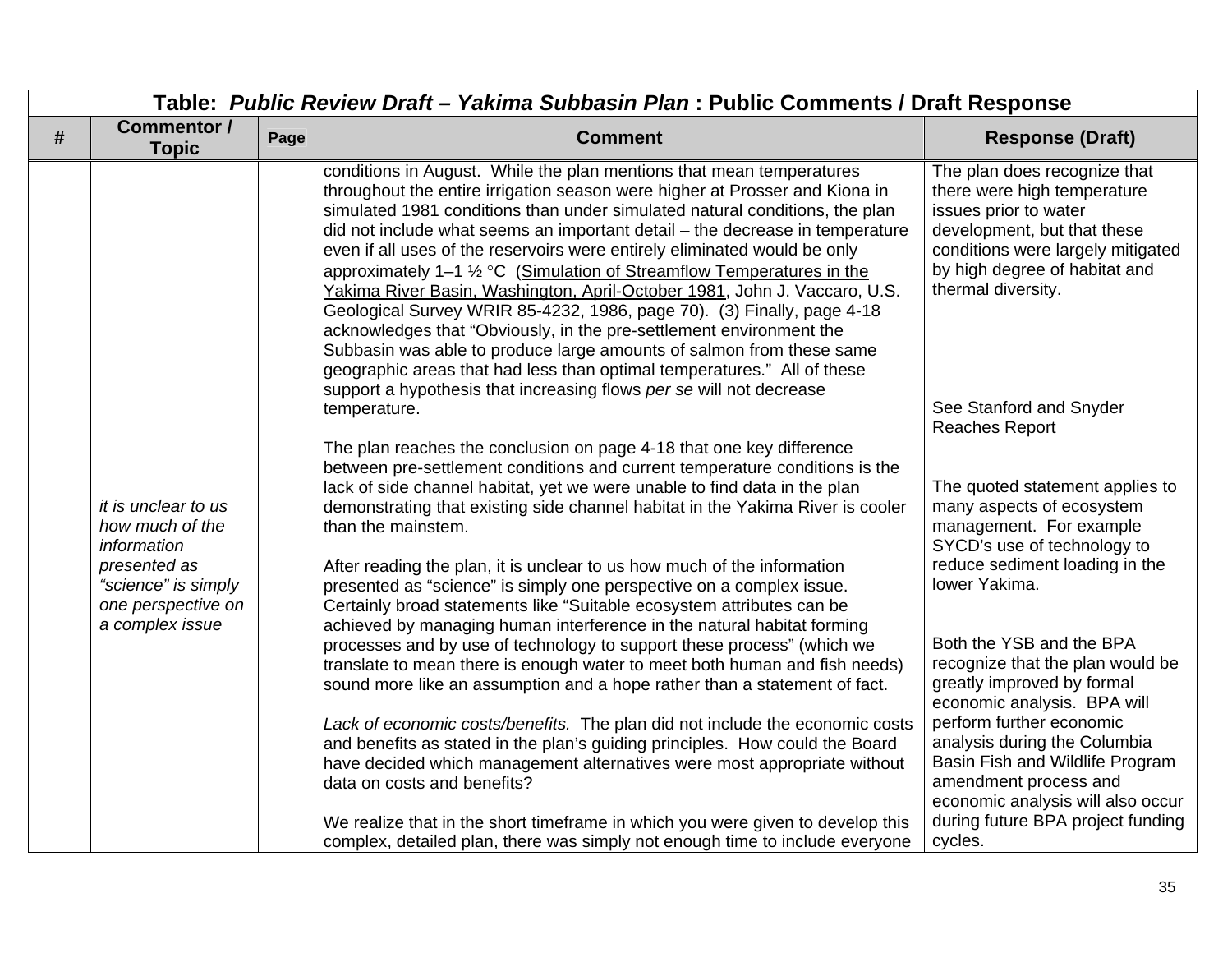| Table: Public Review Draft - Yakima Subbasin Plan : Public Comments / Draft Response |                                                                                           |        |                                                                                                                                                                                                                                                                                                                                                                                                                                                                                                                                                                                                           |                                                                                                                       |
|--------------------------------------------------------------------------------------|-------------------------------------------------------------------------------------------|--------|-----------------------------------------------------------------------------------------------------------------------------------------------------------------------------------------------------------------------------------------------------------------------------------------------------------------------------------------------------------------------------------------------------------------------------------------------------------------------------------------------------------------------------------------------------------------------------------------------------------|-----------------------------------------------------------------------------------------------------------------------|
| #                                                                                    | <b>Commentor /</b><br><b>Topic</b>                                                        | Page   | <b>Comment</b>                                                                                                                                                                                                                                                                                                                                                                                                                                                                                                                                                                                            | <b>Response (Draft)</b>                                                                                               |
| $GG-2$                                                                               | What will be                                                                              | $ES-3$ | in the draft planning process. We hope you will see our comments as they<br>are intended – constructive ways to strengthen your plan.<br>Attached are additional, specific comments for your consideration. If you<br>have questions about the comments, please feel free to contact Marie<br>Zuroske of our staff at 837-79<br>p. ES-3 "The underlying premise of the YSPB's Mission and Vision is to                                                                                                                                                                                                    | The YSPB's objective is to                                                                                            |
|                                                                                      | balanced?                                                                                 |        | prepare and implement a balanced plan of action" To what balance does<br>this refer? The balance between competing uses of resources (e.g., water<br>supply needed for salmonids versus water supply needed for residential,<br>commercial, and agricultural uses)? The balance between short-term costs<br>versus long-term benefits? Or some other balance?                                                                                                                                                                                                                                             | restore fish and wildlife resources<br>while protecting existing customs<br>and cultures within the basin.            |
|                                                                                      | Define "normative<br>hydrograph"                                                          |        | p. ES-3 "That the quality of water and a near natural timing and quantity of<br>water flow (normative hydrograph) are principle indicators of a healthy river<br>ecosystem." The term "normative hydrograph" means different things to<br>different people. Because "normative hydrograph" is a key concept on which<br>several major recommendations of the plan are based, it would be helpful to<br>define exactly what "normative hydrograph" means to you, especially as it<br>relates to the mainstem of the Yakima River.                                                                          | The sentence referred to does<br>define what "normative<br>hydrograph" means relative to the<br>Yakima Subbasin Plan. |
|                                                                                      | We are especially<br>interested in how<br>you propose to<br>distribute costs<br>equitably |        | p. ES-3 "That the costs of plan actions be estimated in relation to benefits."<br>And "Costs of habitat/species restoration should be mitigated and distributed<br>equitably." These are excellent guiding principles. The costs/benefits<br>analysis was not included in the public review draft plan but is such an<br>important element of the plan that the analysis should be completed and the<br>draft plan re-released for public review prior to submittal to the Northwest<br>Power and Conservation Council. We are especially interested in how you<br>propose to distribute costs equitably. | See response above regarding<br>BPA economic analysis and<br>funding cycles.                                          |
|                                                                                      | What kind of<br>productivity is                                                           |        | p. ES-3 "That balanced sustainable resources management recognizes these<br>basic precepts: a) that the physical and biological environments are<br>functionally interdependent relative to productivity;" What kind of<br>productivity? Salmonid productivity? Overall ecosystem productivity?<br>Agricultural productivity?                                                                                                                                                                                                                                                                             | Yes, productivity in its broadest<br>sense.                                                                           |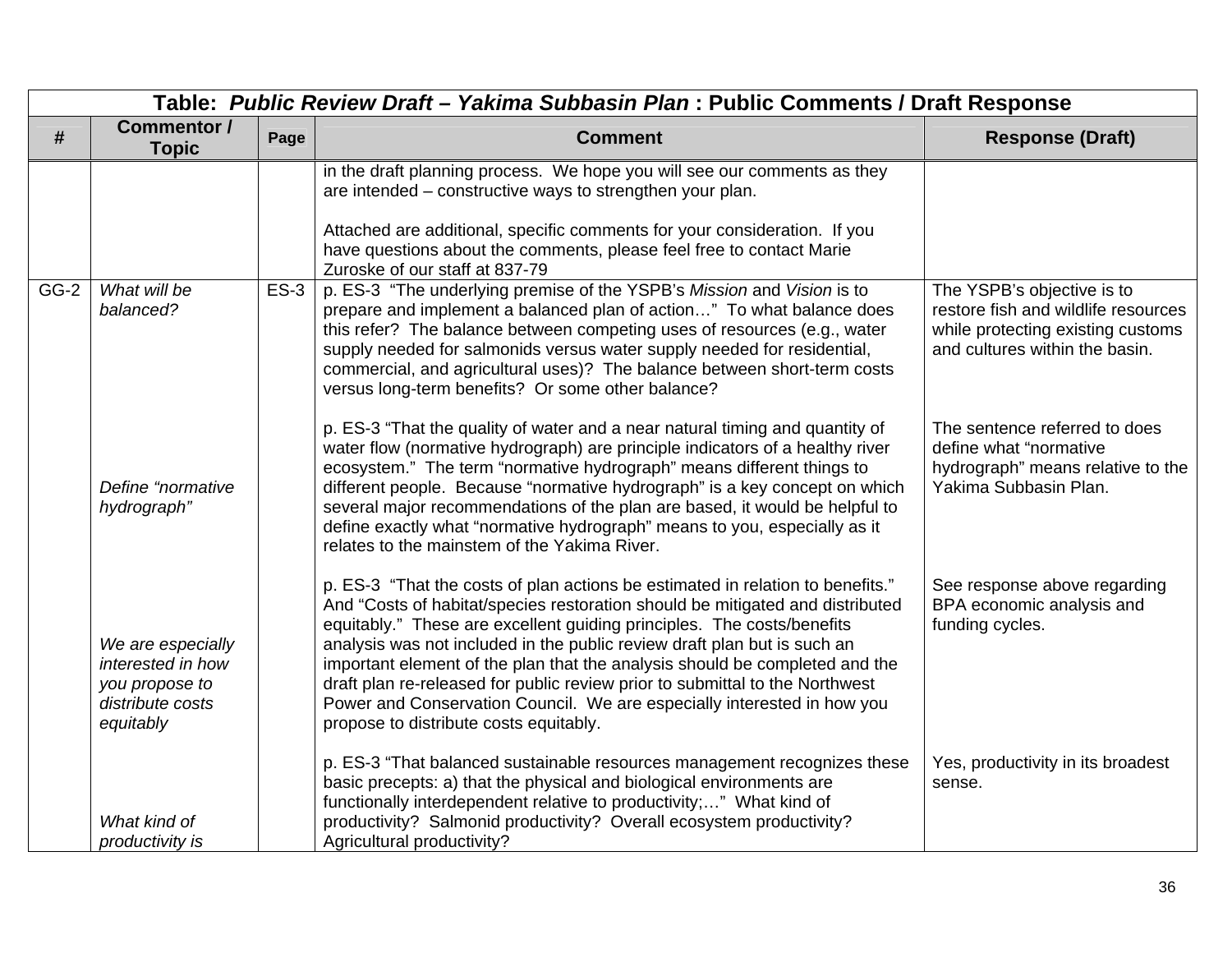|        | Table: Public Review Draft - Yakima Subbasin Plan : Public Comments / Draft Response                                                                                                                  |            |                                                                                                                                                                                                                                                                                                                                                                                                                                                                                                                                                                                                                                                                                                                                                                                                                                                                   |                                                                                                                                                                                                                                                                                                                                                                                           |  |
|--------|-------------------------------------------------------------------------------------------------------------------------------------------------------------------------------------------------------|------------|-------------------------------------------------------------------------------------------------------------------------------------------------------------------------------------------------------------------------------------------------------------------------------------------------------------------------------------------------------------------------------------------------------------------------------------------------------------------------------------------------------------------------------------------------------------------------------------------------------------------------------------------------------------------------------------------------------------------------------------------------------------------------------------------------------------------------------------------------------------------|-------------------------------------------------------------------------------------------------------------------------------------------------------------------------------------------------------------------------------------------------------------------------------------------------------------------------------------------------------------------------------------------|--|
| #      | Commentor /<br><b>Topic</b>                                                                                                                                                                           | Page       | <b>Comment</b>                                                                                                                                                                                                                                                                                                                                                                                                                                                                                                                                                                                                                                                                                                                                                                                                                                                    | <b>Response (Draft)</b>                                                                                                                                                                                                                                                                                                                                                                   |  |
|        | referred to?                                                                                                                                                                                          |            |                                                                                                                                                                                                                                                                                                                                                                                                                                                                                                                                                                                                                                                                                                                                                                                                                                                                   |                                                                                                                                                                                                                                                                                                                                                                                           |  |
|        | The record<br>numbers of<br>returning salmon<br>suggest that this<br>scientific principle<br>$(\#4)$ is more a<br>value statement<br>than science.                                                    |            | p. ES-5 "Viable native fish and wildlife populations are dependent upon the<br>natural environment and the natural processes that sustain them." If the<br>record salmon and steelhead runs in the last few years were to continue,<br>would this constitute a viable fish population? If so, the fish have managed to<br>succeed even without normative flows, interconnected floodplains, extensive<br>over-stories of cottonwoods, and the other key elements described in the plan<br>as being essential to recovery efforts. The record numbers of returning<br>salmon suggest that this scientific principle (#4) is more a value statement<br>than science.                                                                                                                                                                                                | The current returns show a<br>rebound largely because of the<br>very normative flow conditions<br>that occurred during the years<br>1996-97, and 1998 (because of<br>the hold over flows in the<br>reservoirs), and the more recent<br>favorable ocean conditions. It<br>should be noted the recent high<br>returns are less than 10 percent<br>of estimated historic average<br>returns. |  |
| $GG-3$ | <b>Existing agricultural</b><br>irrigation practices<br>provide the same<br>hydrological<br>functions as natural<br>flow conditions                                                                   | ES-<br>7,8 | p. ES-7-8 "Under pre-development conditions, vast alluvial flood plains were<br>connected to complex webs of braids and distributory channels. These large<br>hydrological buffers spread and diminished peak flows, promoting infiltration<br>of cold water into the underlying gravels." Under the current cultural practices<br>of our agricultural-based society, are not two of the same essential functions<br>occurring via irrigation practices? Peak flows are diminished because water is<br>held in the reservoirs for later, widespread distribution. Water is percolated<br>through the ground to shallow aquifers, which slowly discharge to the Yakima<br>River. The differences in function appear to be less side-channel habitat and<br>the temperature of the incoming groundwater – not diminished peak flows and<br>a shrinking flood plain. | The current irrigation return<br>regime does not mimic the<br>natural hydrograph relative to<br>timing. In addition, in the lower<br>river there have been dramatic<br>(over 50 percent) reductions in<br>the quantity of flow on a yearly<br>basis.                                                                                                                                      |  |
| GG-4   | Regarding<br>restoration of<br>natural flow regime:<br>again this seems a<br>statement of hope<br>rather than a<br>calculated estimate<br>based on actual<br>experience of water<br>management in the | ES-<br>12  | p. ES-12 "Restoration of natural flow regime." It is our understanding that to<br>restore the natural flow regime in the Yakima River, two changes would be<br>required: (1) the storage of water in reservoirs would have to be eliminated or<br>severely reduced and (2) the Yakima River would have to be allowed to flood.<br>Yet on page ES-14, the plan states that "restoration of a normative flow<br>regime can be accomplished by the purchase, transfer, or lease of water<br>rights; changes in flow management, conservation; and increased natural and<br>artificial storage." Where are the estimates of how much water can be saved<br>by each of these activities? Again, this seems a statement of hope rather than<br>a calculated estimate based on actual experience of water management in the                                              | The plan does not recommend<br>elimination of reservoirs or<br>actions that would increase flood<br>risks. It recommends strategies<br>that can move towards normative<br>flows without increasing flood<br>hazard and impacting TWSA.<br>Floodplain property owners are<br>currently subjected to major flood<br>events as occurred in 1996.                                             |  |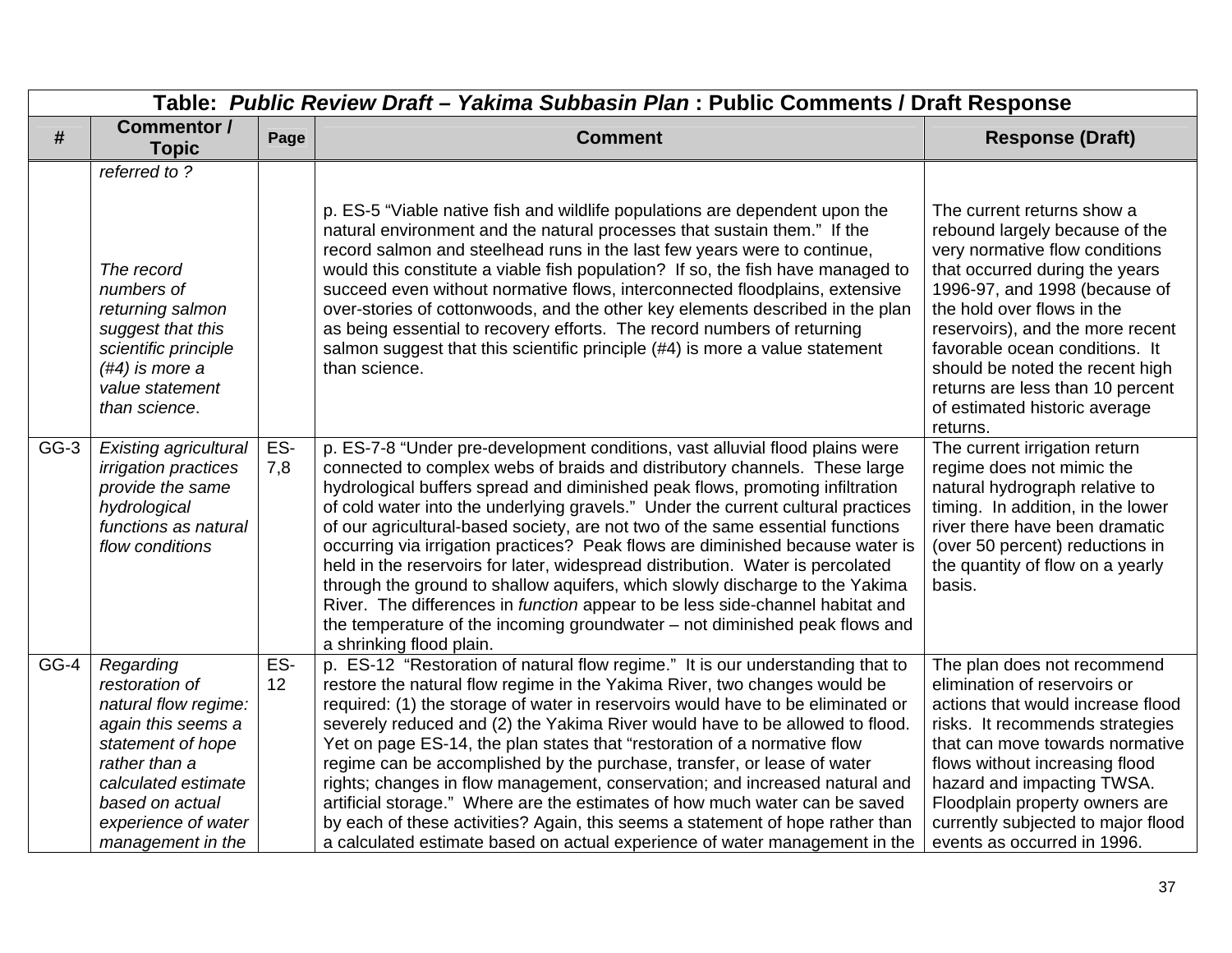|        | Table: Public Review Draft - Yakima Subbasin Plan: Public Comments / Draft Response                                                                                              |           |                                                                                                                                                                                                                                                                                                                                    |                                                                                                                                                                                                                                                                                                                                                                                                                                                                                                                                          |  |
|--------|----------------------------------------------------------------------------------------------------------------------------------------------------------------------------------|-----------|------------------------------------------------------------------------------------------------------------------------------------------------------------------------------------------------------------------------------------------------------------------------------------------------------------------------------------|------------------------------------------------------------------------------------------------------------------------------------------------------------------------------------------------------------------------------------------------------------------------------------------------------------------------------------------------------------------------------------------------------------------------------------------------------------------------------------------------------------------------------------------|--|
| #      | Commentor /<br><b>Topic</b>                                                                                                                                                      | Page      | <b>Comment</b>                                                                                                                                                                                                                                                                                                                     | <b>Response (Draft)</b>                                                                                                                                                                                                                                                                                                                                                                                                                                                                                                                  |  |
|        | basin.                                                                                                                                                                           |           | basin. On what basis do you believe people living and working in the<br>floodplains will support return to "natural" flows (i.e., massive, destructive<br>floods resulting in millions of dollars of damages)?                                                                                                                     | Restoration of floodplains will<br>reduce flood risks to these<br>residents.                                                                                                                                                                                                                                                                                                                                                                                                                                                             |  |
|        | no data was<br>included in the plan<br>supporting the<br>hypothesis that the<br>glacial lakes could<br>have a measurable<br>effect on the<br>temperature of the<br>Yakima River. |           | ES-12 The plan dismisses the Bureau of Reclamation's RiverWare model as<br>inadequate because the model does not include the effects from the glacial<br>lakes. Yet no data was included in the plan supporting the hypothesis that the<br>glacial lakes could have a measurable effect on the temperature of the<br>Yakima River. | The Riverware model is not<br>dismissed relative to its<br>usefulness for the BOR's unique<br>purposes. But it has its<br>limitiations relative to the<br>purposes of the Subbasin Plan.<br>It is not designed to model or<br>incorporate water quality<br>parameters such as temperature.<br>It is well understood that lakes<br>have dramatic effects on<br>downstream water temperatures.<br>The lack of information on this<br>effect in the Yakima Subbasin is<br>listed as a Key Uncertainty that<br>should receive further study. |  |
| $GG-5$ | Explain what would<br>changing reservoir<br>manage-ment<br>levels would do re<br>humans?                                                                                         | ES-<br>14 | p. ES-14 Changing management of reservoir levels. It would be helpful to<br>include an explanation of what effect this recommendation would have on the<br>amount of water available for human uses.                                                                                                                               | This questions is another Key<br>Uncertainty that should receive<br>further study. The comment<br>implies that managing reservoir<br>flows with greater consideration<br>to fish survivability and<br>production is not a human use,<br>when in fact the YSB's Vision and<br>Mission is to enhance local<br>economies by restoring the<br>fishery resource, a decidedly<br>human use objective. Such<br>management would not<br>involuntarily alter BOR contracts                                                                        |  |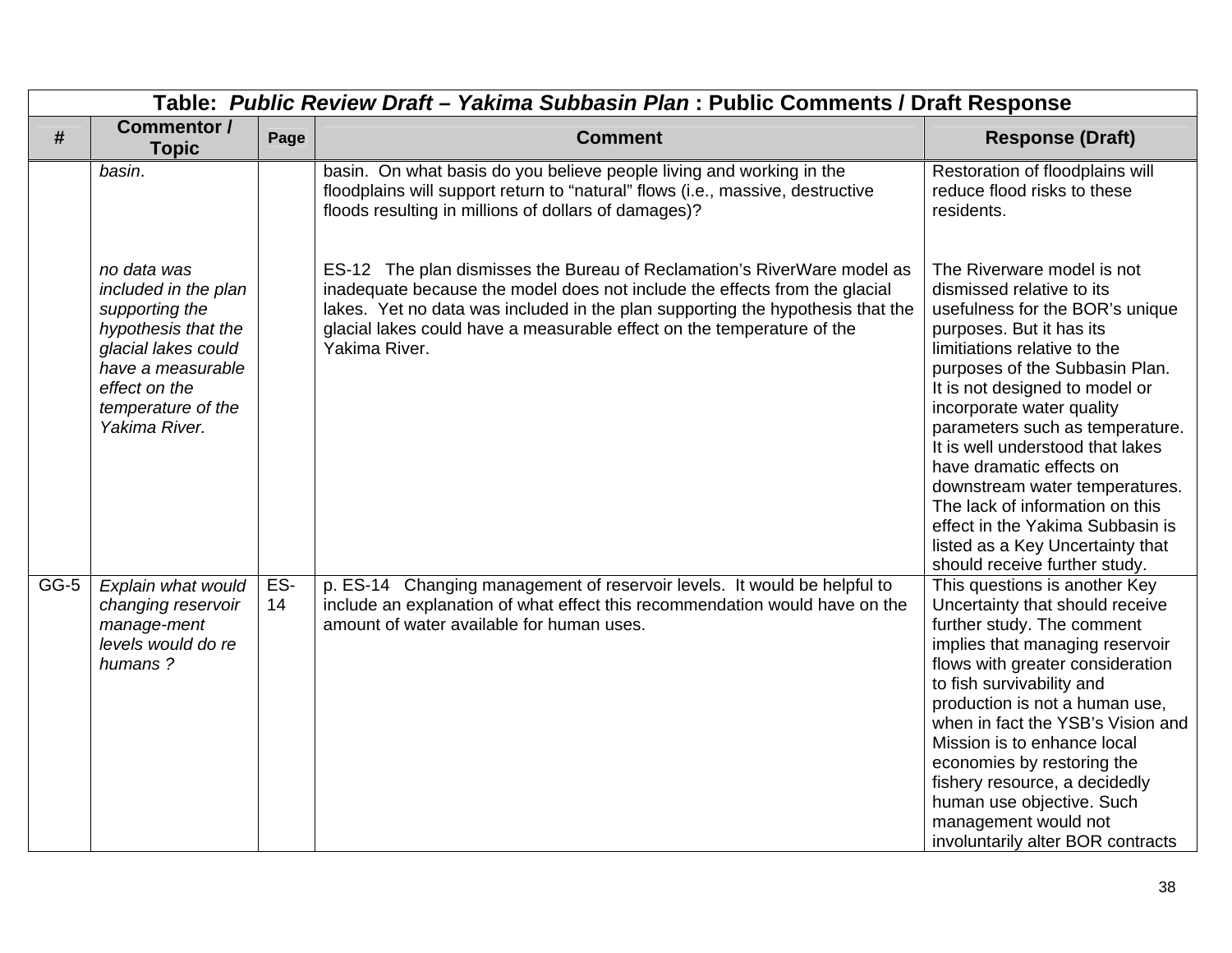|        | Table: Public Review Draft - Yakima Subbasin Plan : Public Comments / Draft Response                    |                 |                                                                                                                                                                                                                                                                                                                                                                                                                                                                                                                                                                                                                                                                                                                                                                                                                                                                                                                                                                                                                                                                                                                                                                |                                                                                                                                 |  |
|--------|---------------------------------------------------------------------------------------------------------|-----------------|----------------------------------------------------------------------------------------------------------------------------------------------------------------------------------------------------------------------------------------------------------------------------------------------------------------------------------------------------------------------------------------------------------------------------------------------------------------------------------------------------------------------------------------------------------------------------------------------------------------------------------------------------------------------------------------------------------------------------------------------------------------------------------------------------------------------------------------------------------------------------------------------------------------------------------------------------------------------------------------------------------------------------------------------------------------------------------------------------------------------------------------------------------------|---------------------------------------------------------------------------------------------------------------------------------|--|
| #      | Commentor /<br><b>Topic</b>                                                                             | Page            | <b>Comment</b>                                                                                                                                                                                                                                                                                                                                                                                                                                                                                                                                                                                                                                                                                                                                                                                                                                                                                                                                                                                                                                                                                                                                                 | <b>Response (Draft)</b>                                                                                                         |  |
|        |                                                                                                         |                 |                                                                                                                                                                                                                                                                                                                                                                                                                                                                                                                                                                                                                                                                                                                                                                                                                                                                                                                                                                                                                                                                                                                                                                | for delivery of water, but could<br>engender changes in water levels<br>for recreation and other acitvites                      |  |
| GG-6   | How many enrolled<br>tribal members                                                                     | $1 - 11$        | p. 1-11 It would be more informative to include the actual numbers of<br>enrolled tribal members in 1990 and 2000 instead of simply stating that the<br>numbers grew.                                                                                                                                                                                                                                                                                                                                                                                                                                                                                                                                                                                                                                                                                                                                                                                                                                                                                                                                                                                          | We will request this information<br>from the YN and if it is provided<br>we will incorporate this<br>information into the plan. |  |
| $GG-7$ | NTU's to<br>Nephelometic                                                                                | $1 - 17$<br>,18 | The reference to NTUs (national turbidity units) should be (Nephelometric<br>turbidity unit).                                                                                                                                                                                                                                                                                                                                                                                                                                                                                                                                                                                                                                                                                                                                                                                                                                                                                                                                                                                                                                                                  | This will be fixed.                                                                                                             |  |
|        | Need to update:<br>DDT levels in the<br>Yakima have<br>improved,<br>reductions in TMDL<br>have occurred |                 | p. 1-17 and 1-18 The data included on DDT and suspended sediment in the<br>Yakima River are outdated and give the reader a false impression of actual<br>conditions in the Yakima River. When the U.S. Geological Survey conducted<br>its 1999 synoptic survey under the National Water-Quality Assessment<br>Program, overall they found fewer detections and lower concentrations of<br>DDT and its metabolites throughout the Yakima Basin. In the mainstem of the<br>Yakima River, only one sample was detected at 0.001 ug/L. (USGS<br>presentation to NAWQA Liason Committee, May 10, 2001; data not yet<br>published).<br>The reductions called for in the TMDL for suspended sediment have largely<br>occurred. Ecology sampled the Yakima River during the irrigation season of<br>2003 and found 85% and 78% reductions in suspended sediment loads from<br>Sulphur Creek Wasteway and Granger Drain, respectively. The Roza-<br>Sunnyside Board of Joint Control has sampled the two largest sources of<br>suspended sediment identified in the TMDL since 1997 and also found<br>significant reductions in loads (see http://www.svid.org/wcwq.htm | We are seeking an update on<br>TMDLs from the Washington<br><b>State Department of Ecology</b><br>Same as above                 |  |
| GG-8   | Change from metric                                                                                      | $1 - 20$        | It would be helpful to change the units for flow from cubic meters per second<br>to the more commonly used cubic feet per second.                                                                                                                                                                                                                                                                                                                                                                                                                                                                                                                                                                                                                                                                                                                                                                                                                                                                                                                                                                                                                              | We will attempt to use consistent<br>units in the final plan.                                                                   |  |
| GG-9   | Disagree that                                                                                           |                 | The conclusion that "The result has been a reduction in the frequency,                                                                                                                                                                                                                                                                                                                                                                                                                                                                                                                                                                                                                                                                                                                                                                                                                                                                                                                                                                                                                                                                                         | Appling irrigation to areas that                                                                                                |  |
|        | reservoir storage<br>has reduced the                                                                    |                 | magnitude and duration of flood plain inundation because of reservoir                                                                                                                                                                                                                                                                                                                                                                                                                                                                                                                                                                                                                                                                                                                                                                                                                                                                                                                                                                                                                                                                                          | were not, and currently are not<br>floodplain, does not mimic normal                                                            |  |
|        | frequency, magni-                                                                                       |                 | storage" doesn't make sense. By applying roughly three acre-feet of irrigation<br>water from April to October to hundreds of thousands of acres of irrigated                                                                                                                                                                                                                                                                                                                                                                                                                                                                                                                                                                                                                                                                                                                                                                                                                                                                                                                                                                                                   | floodplain function or the                                                                                                      |  |
|        | tude and duration                                                                                       |                 | cropland, water is applied over a larger area and for a longer duration than                                                                                                                                                                                                                                                                                                                                                                                                                                                                                                                                                                                                                                                                                                                                                                                                                                                                                                                                                                                                                                                                                   | ecological role of flooding in the                                                                                              |  |
|        | of floodplain                                                                                           |                 | during pre-settlement floods.                                                                                                                                                                                                                                                                                                                                                                                                                                                                                                                                                                                                                                                                                                                                                                                                                                                                                                                                                                                                                                                                                                                                  | natural formation and                                                                                                           |  |
|        | inundation                                                                                              |                 |                                                                                                                                                                                                                                                                                                                                                                                                                                                                                                                                                                                                                                                                                                                                                                                                                                                                                                                                                                                                                                                                                                                                                                | maintenance of fish and wildlife                                                                                                |  |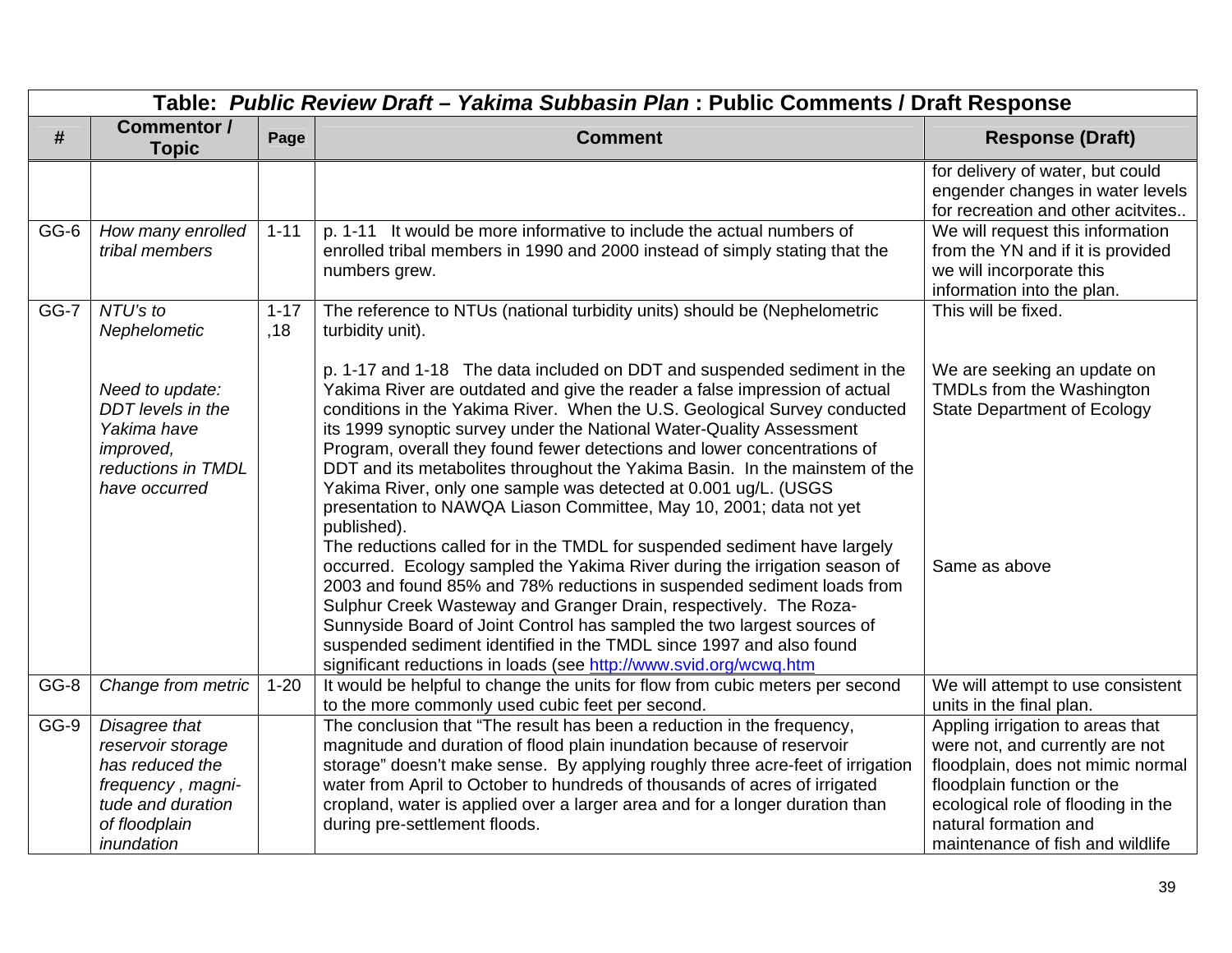| Table: Public Review Draft - Yakima Subbasin Plan : Public Comments / Draft Response |                                                                                                            |                  |                                                                                                                                                                                                                                                                                                                                                                                                                                                                                                                  |                                                                                                                                                                                                                                                                                                                                                                                                                                              |  |
|--------------------------------------------------------------------------------------|------------------------------------------------------------------------------------------------------------|------------------|------------------------------------------------------------------------------------------------------------------------------------------------------------------------------------------------------------------------------------------------------------------------------------------------------------------------------------------------------------------------------------------------------------------------------------------------------------------------------------------------------------------|----------------------------------------------------------------------------------------------------------------------------------------------------------------------------------------------------------------------------------------------------------------------------------------------------------------------------------------------------------------------------------------------------------------------------------------------|--|
| #                                                                                    | Commentor /<br><b>Topic</b>                                                                                | Page             | <b>Comment</b>                                                                                                                                                                                                                                                                                                                                                                                                                                                                                                   | <b>Response (Draft)</b>                                                                                                                                                                                                                                                                                                                                                                                                                      |  |
|                                                                                      |                                                                                                            |                  |                                                                                                                                                                                                                                                                                                                                                                                                                                                                                                                  | habitat.                                                                                                                                                                                                                                                                                                                                                                                                                                     |  |
| GG-<br>10                                                                            | No obvious balance<br>between improved<br>eco-system<br>function and<br>protection of life<br>and property | $1 - 22$         | "As important as floods are to bioproduction and properly functioning riverine<br>ecosystems, they can cause damage to man-built structures and features, as<br>well as pose a threat to human safety." While the plan includes a brief<br>description of the damage floods can cause, in the plan's objectives related to<br>flooding there appears to be no balancing act between the competing<br>objectives of (1) improved ecosystem function versus (2) improved protection<br>of human life and property. | <b>Comment Noted. Improving</b><br>ecosystem functions and<br>protecting life and property from<br>flooding are not competing<br>objectives. Actually improving<br>ecosystem function as regards<br>riverine processes will generally,<br>improve the protection of life and<br>property by such effects as<br>moderating flood characteristics,<br>restoring shoreline stability,<br>improving natural flood water<br>retention capacity. . |  |
| GG-<br>11                                                                            | We are unaware of<br>any data supporting<br>this statement.                                                | $2 -$<br>243     | "During the summer months, a massive growth of aquatic vegetation occurs in<br>the entire length of the mainstem in this assessment unit." We are unaware of<br>any data supporting this statement. We have anecdotal information on the<br>extent of growth in different reaches of the lower river but nothing detailed<br>enough to support this statement."                                                                                                                                                  | Yes, there is no published<br>document regarding this recent<br>phenomena. However, increasing<br>aquatic vegetation growth has<br>been repeatedly and<br>independently observed by lower<br>valley residents and numerous<br>agency personnel, including the<br>SYCD.                                                                                                                                                                       |  |
| GG-<br>12                                                                            | This was probably<br>true ten years ago,<br>but is it still<br>accurate?                                   | $2 -$<br>246     | "Other water quality problems in the reach includepesticide concentrations<br>among the highest in the United States." This was probably true ten years<br>ago, but is it still accurate? If you have recent data supporting this statement,<br>it would be helpful to include the reference.                                                                                                                                                                                                                    | We lack recent data that<br>documents water quality<br>improvements since this date<br>was published. We will consider<br>any refernces that can be<br>provided?                                                                                                                                                                                                                                                                             |  |
| GG-<br>13<br>GG-                                                                     | Need to update<br>inventory data here<br>Please improve the                                                | $3-5$<br>$4 - 8$ | The reference to NRCS's "Wildlife Incentives Improvement Program" should<br>be "Wildlife Habitat Improvement Program" and its status is partially complete<br>("on-going" would be more accurate) rather than "not yet started." Similarly,<br>NRCS' Environmental Quality Incentives Program and WSCC's Conservation<br>Reserve Enhancement Program are on-going rather than "not yet started<br>"Promote the management recommendations made by Connelly et al (2000)                                          | <b>Comments Noted.</b><br>All references are now included.                                                                                                                                                                                                                                                                                                                                                                                   |  |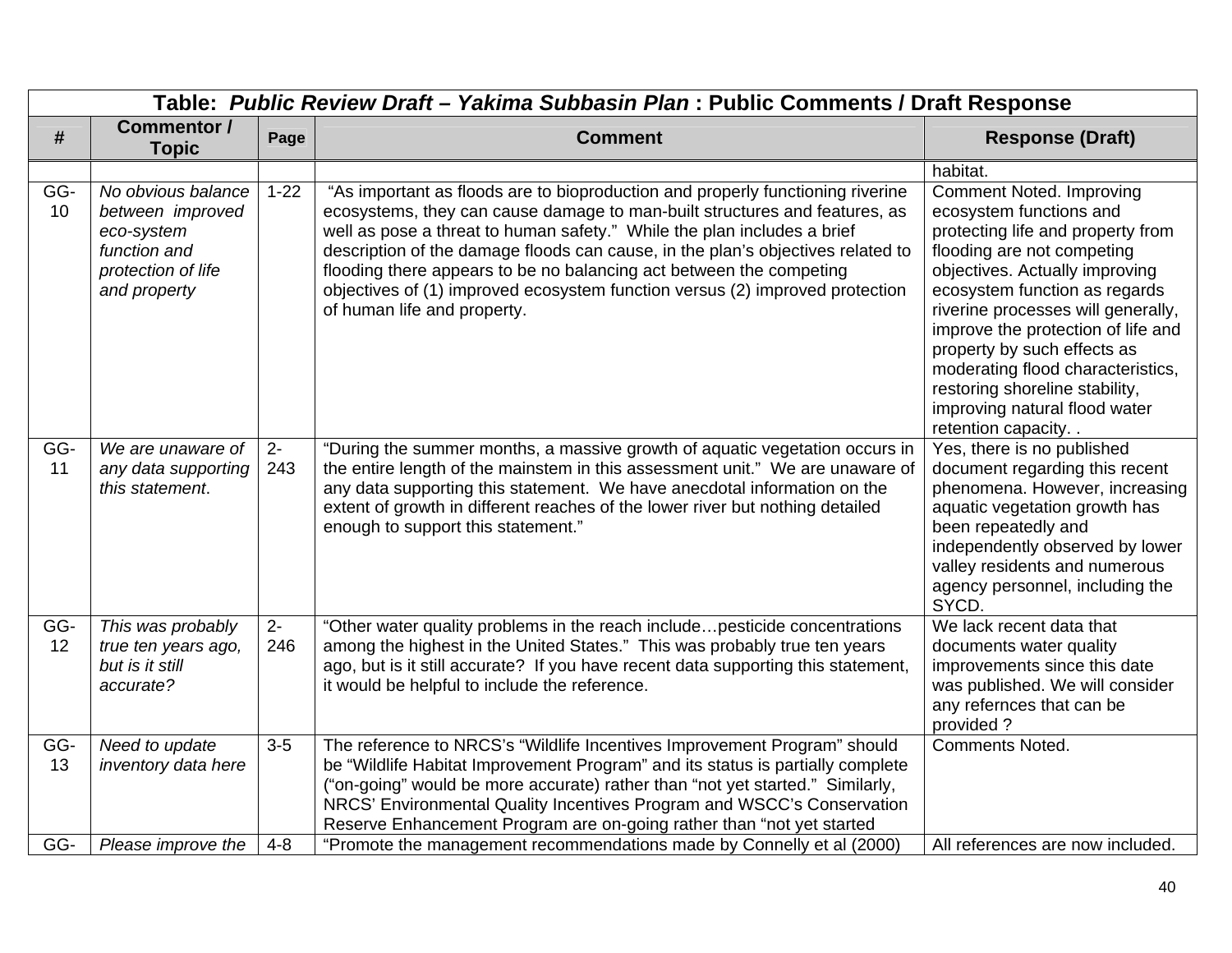|           | Table: Public Review Draft - Yakima Subbasin Plan : Public Comments / Draft Response                                                     |          |                                                                                                                                                                                                                                                                                                                                                                                                                                                                                                                                                                                                                                                                                                                                      |                                                                                                                                |  |
|-----------|------------------------------------------------------------------------------------------------------------------------------------------|----------|--------------------------------------------------------------------------------------------------------------------------------------------------------------------------------------------------------------------------------------------------------------------------------------------------------------------------------------------------------------------------------------------------------------------------------------------------------------------------------------------------------------------------------------------------------------------------------------------------------------------------------------------------------------------------------------------------------------------------------------|--------------------------------------------------------------------------------------------------------------------------------|--|
| #         | <b>Commentor /</b><br><b>Topic</b>                                                                                                       | Page     | <b>Comment</b>                                                                                                                                                                                                                                                                                                                                                                                                                                                                                                                                                                                                                                                                                                                       | <b>Response (Draft)</b>                                                                                                        |  |
| 14        | reference or<br>include a summary<br>of the report                                                                                       |          | for livestock grazing in sage grouse habitats." Please either include the<br>complete reference in the list of references, or even better, include a summary<br>of Connelly's recommendations.                                                                                                                                                                                                                                                                                                                                                                                                                                                                                                                                       |                                                                                                                                |  |
| GG-<br>15 | On what basis do<br>you believe it is<br>possible to improve<br>grazing practices of<br>50% of all private<br>lands by 2015? Or<br>ever? |          | "Implement livestock grazing practices that improve habitat condition for all<br>focal species on 50% of private lands by 2015." On what basis do you believe<br>it is possible to improve grazing practices of 50% of all private lands by 2015?<br>Or ever? Even with over \$13 million of cost-share and loan money invested<br>from 1997-2002 in the lower valley, the highest participation rate of<br>government-funded BMPs in watersheds receiving intense scrutiny and<br>funding was only 11% of the irrigated acres of the watershed (draft<br>"Conservation Practices and Water Quality Trends in Sulphur Creek<br>Wasteway and Granger Drain Watersheds, 1997-2002, South Yakima<br>Conservation District, March 2004). | This objective has been revised.<br>See Key Findings Table.                                                                    |  |
| GG-<br>16 | What adequate<br>hydrology?                                                                                                              | $4 - 9$  | p. 4-9 "Provide adequate hydrology to reconnect habitats in the regulated<br>tributary and mainstem floodplain areas by 2015." Exactly what is "adequate<br>hydrology?" A certain amount of water? Timing of water availability? It<br>would be helpful to include an objective measure by which you intend to<br>measure "adequate."                                                                                                                                                                                                                                                                                                                                                                                                | Yes, both amount of water and<br>timing adequate to support life<br>history needs of the species<br>using these focal habitat. |  |
| GG-<br>17 | Basis for 50%<br>restoration of<br>floodplain<br>conditions?                                                                             | $4 - 10$ | p. 4-10 On what basis was the 50% goal chosen for restoring<br>floodplain/riparian wetland conditions? Where are the data suggesting that<br>50% is needed rather than 35% or 75% or some other number entirely?                                                                                                                                                                                                                                                                                                                                                                                                                                                                                                                     | This objective has been revised.                                                                                               |  |
| GG-<br>18 | cottonwood stands<br>?                                                                                                                   | $4 - 11$ | p. 4-11 Why establish new cottonwood stands in all potential riparian<br>locations? What data suggests that all locations are necessary to restore<br>function?                                                                                                                                                                                                                                                                                                                                                                                                                                                                                                                                                                      | This objective has been revised.                                                                                               |  |
| GG-<br>19 | Within 1 SD of what<br>temperature?                                                                                                      | $4 - 15$ | What temperature are you assigning to pre-settlement conditions? Without<br>identifying the temperature during pre-settlement conditions, this becomes a<br>meaningless objective.                                                                                                                                                                                                                                                                                                                                                                                                                                                                                                                                                   | This objective has been revised.<br>The Plan Will no longer utilize 1<br><b>Standard Deviation.</b>                            |  |
| GG-<br>20 | Plan should<br>recommend<br>removal of the<br>"use it or lose it"                                                                        | $4 - 16$ | It has been our experience that water conservation efforts will likely have little<br>effectiveness until water laws are changed to remove the "use it or lose it"<br>provisions. Perhaps consider adding a strategy to the recommendations to<br>assist water uses in their legislative efforts to change what amounts to a                                                                                                                                                                                                                                                                                                                                                                                                         | This issue is outside the scope of<br>this planning effort.                                                                    |  |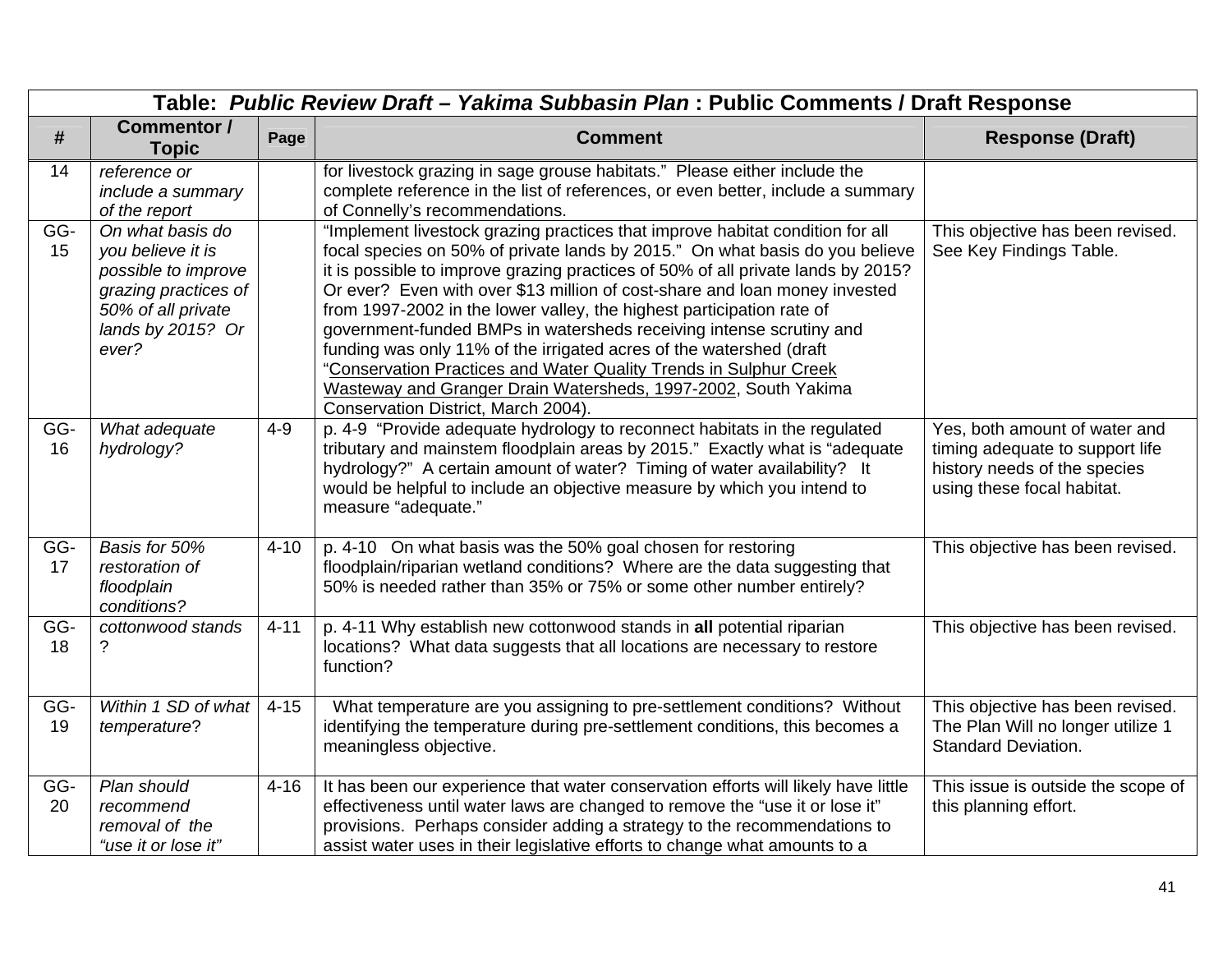|           | Table: Public Review Draft - Yakima Subbasin Plan : Public Comments / Draft Response             |             |                                                                                                                                                                                                                                                                                                                                                                                                                           |                                                                                                                                                                                                                              |  |  |
|-----------|--------------------------------------------------------------------------------------------------|-------------|---------------------------------------------------------------------------------------------------------------------------------------------------------------------------------------------------------------------------------------------------------------------------------------------------------------------------------------------------------------------------------------------------------------------------|------------------------------------------------------------------------------------------------------------------------------------------------------------------------------------------------------------------------------|--|--|
| #         | <b>Commentor /</b><br><b>Topic</b>                                                               | Page        | <b>Comment</b>                                                                                                                                                                                                                                                                                                                                                                                                            | <b>Response (Draft)</b>                                                                                                                                                                                                      |  |  |
|           | provisions in law<br>(i.e.,<br>relinquishment).                                                  |             | crippling provision.                                                                                                                                                                                                                                                                                                                                                                                                      |                                                                                                                                                                                                                              |  |  |
| GG-<br>21 | If the Wapato reach<br>is good to excellent<br>fish habitat- why<br>does it need<br>restoration? | $4 - 16$    | "This is especially true given the low temperatures of the water that pass over<br>Wapato and Sunnyside Dam and could provide an even larger area of near<br>normative thermal environments in this area of good to excellent habitat<br>conditions." If the Wapato Reach is currently considered good to excellent<br>habitat, why is this reach singled out as a high priority for restoration efforts on<br>page 4-10? | The Wapato reach has good to<br>excellent structural integrity as<br>habitat (i.e. low amount of<br>development, few levees, etc.)<br>but there is loss of habitat area<br>due to low flows and blockage of<br>side channels |  |  |
| HH        | <b>Anna Lael</b><br>Ellensburg, WA<br><b>Kittitas County</b><br>Conservation<br><b>District</b>  |             |                                                                                                                                                                                                                                                                                                                                                                                                                           |                                                                                                                                                                                                                              |  |  |
| $HH-1$    | Correction (?)<br>diversion dams                                                                 | $1 - 20$    | Line 11- Something is wrong with this sentence. The diversion dams on the<br>Yakima River are not "maintaining screening structures that were installed in<br>order to prevent upstream migration of adults" They are allowing upstream<br>migration and preventing entrainment.                                                                                                                                          | The document will be changed to<br>reflect this comment.                                                                                                                                                                     |  |  |
| $HH-2$    | Coleman and<br>Caribou creeks are<br>referenced as<br>historic habitat                           | $2-$<br>158 | Figure 2-F12- The historic distribution indicated on this map doesn't fit with<br>what I've seen in other reports. It appears that Wilson, Naneum and Cooke<br>Creek were habitat. I've seen previous references to Coleman and Caribou<br>Creek as historic habitat and am surprised to see that you all don't consider<br>them historic habitat.                                                                        | There is little conclusive data<br>either way, development of<br>benchmarks and site specific<br>management plans for these<br>creeks may resolve this<br>uncertainty.                                                       |  |  |
| $HH-3$    | Map error                                                                                        | $2-$<br>159 | Figure 2-F13. Why is there a gap in rainbow trout presence between the<br>mouth of Cooke and Caribou Creeks and the upper reaches of those<br>streams? That seems to be an error                                                                                                                                                                                                                                          | We have updated the map.                                                                                                                                                                                                     |  |  |
| $HH-4$    | Fish passage<br>barriers in<br>Teanaway and Big<br>creek incorrect                               | $2-$<br>196 | The figure showing fish passage barriers, etc is incomplete and possibly<br>incorrect in the Teanaway and Big Creek. Please contact me for more<br>information                                                                                                                                                                                                                                                            | Comments noted. WDFW is in<br>the process of a map revision.                                                                                                                                                                 |  |  |
| $HH-5$    | Teanaway project<br>to reduce water                                                              | $2-$<br>201 | In reference to the Teanaway River for Riparian/Flood Plain Condition and<br>Function, Water Quantity and Water Quality:                                                                                                                                                                                                                                                                                                  | Comment noted. This project is<br>being added to the Inventory.                                                                                                                                                              |  |  |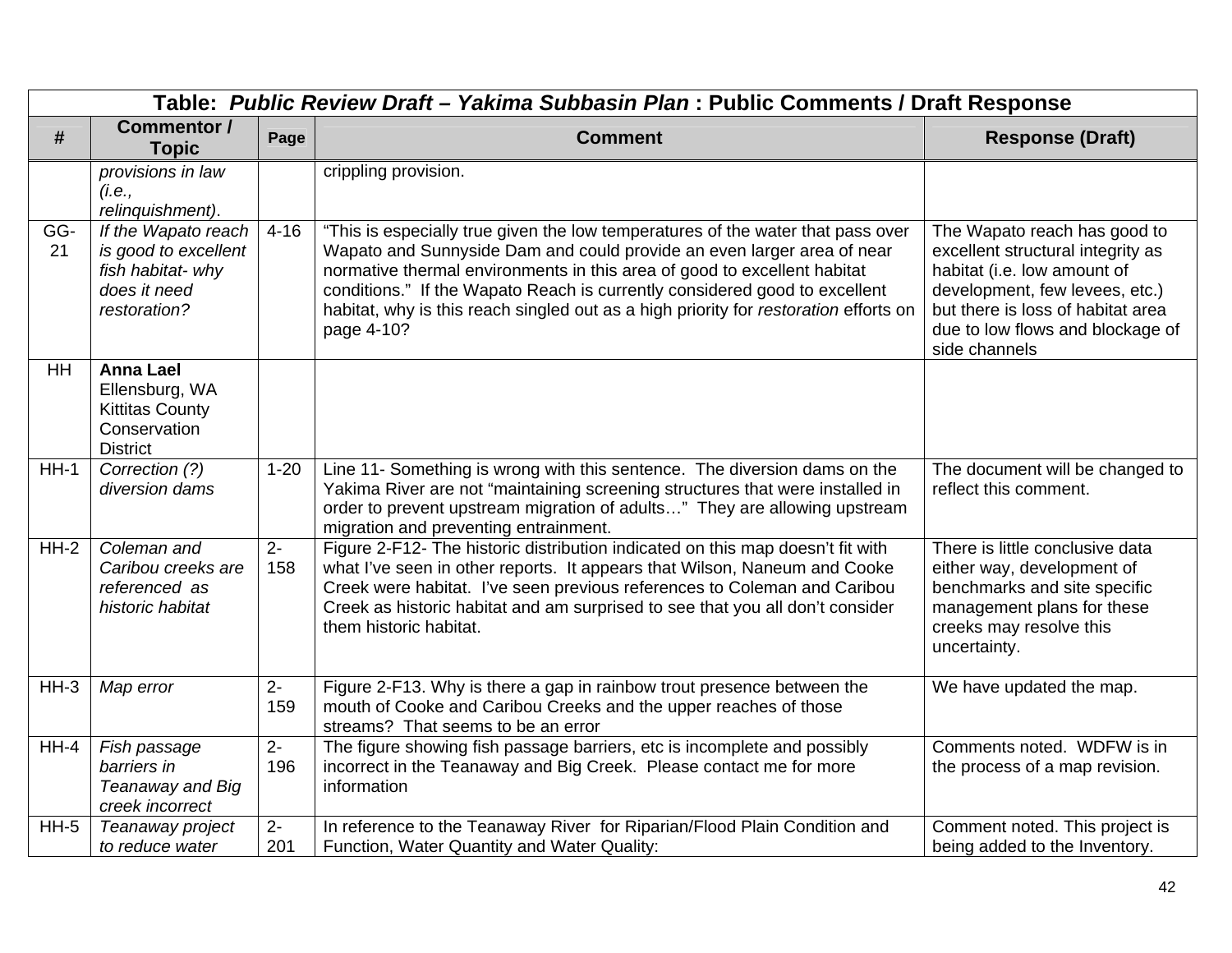|           | Table: Public Review Draft - Yakima Subbasin Plan : Public Comments / Draft Response |                       |                                                                                                                                                                                                                                                                                                                                                                                                                                                                                                                                                                                                                                                                                                                                                                                                                                                                                                                                                                                                                                                                                                |                                            |  |
|-----------|--------------------------------------------------------------------------------------|-----------------------|------------------------------------------------------------------------------------------------------------------------------------------------------------------------------------------------------------------------------------------------------------------------------------------------------------------------------------------------------------------------------------------------------------------------------------------------------------------------------------------------------------------------------------------------------------------------------------------------------------------------------------------------------------------------------------------------------------------------------------------------------------------------------------------------------------------------------------------------------------------------------------------------------------------------------------------------------------------------------------------------------------------------------------------------------------------------------------------------|--------------------------------------------|--|
| #         | <b>Commentor /</b><br><b>Topic</b>                                                   | Page                  | <b>Comment</b>                                                                                                                                                                                                                                                                                                                                                                                                                                                                                                                                                                                                                                                                                                                                                                                                                                                                                                                                                                                                                                                                                 | <b>Response (Draft)</b>                    |  |
|           | temps                                                                                | 203                   | The project referenced in the middle of page 201 (DOE granted funds to<br>implement actions to reduce water temperatures) was subcontracted by<br>Ecology to the KCCD. For a copy of the final report see:<br>http://www.kccd.net/Current%20Projects/Teanaway%20Monitoring/Teanaway<br>.pdf<br>That project (Implement Actions to Reduce Water Temperatures in<br>Teanaway) will be completed in the next month. It included tree planting in<br>riparian and floodplain areas, water quality monitoring (sediment, flow and<br>temperature) and on-farm irrigation improvements. Ballard ditch is no longer<br>a gravity diversion. The landowners have converted to ring wells or other<br>pump systems and all but one are sprinkle irrigating.  There is only one other<br>small ditch, that I am aware of that has not converted to a pump system and<br>sprinklers in the Teanaway.<br>There is a follow-up project, the Teanaway Basin Restoration Project, that will<br>continue water quality monitoring, involve more tree planting, and include<br>installation of bank revetments. |                                            |  |
| $HH-6$    | Stafford creek is on<br>north fork of<br>Teanaway                                    | $2 -$<br>203          | Stafford Creek is a tributary of the North Fork Teanaway- not the Middle Fork<br>Teanaway                                                                                                                                                                                                                                                                                                                                                                                                                                                                                                                                                                                                                                                                                                                                                                                                                                                                                                                                                                                                      | Correction made.                           |  |
| $HH-7$    | <b>Wilson Creek group</b>                                                            | $2-$<br>206           | Does the Wilson Creek group also include Reecer, Currier and Dry Creeks                                                                                                                                                                                                                                                                                                                                                                                                                                                                                                                                                                                                                                                                                                                                                                                                                                                                                                                                                                                                                        | Yes, correction made.                      |  |
| $HH-8$    | Number of<br>structures in the<br>Wilson and<br>Manastash creek<br>systems           | $\overline{2}$<br>209 | This figure does not begin to portray the number and location irrigation<br>diversions and other structures in the Wilson Creek or Manastash systems.<br>We can provide some of the structure locations, but data is not yet final. At<br>the very least, the text should mention the stream assessments currently<br>underway in North Yakima and Kittitas Counties. We have logged over 160<br>miles of streams. Please contact me for additional information                                                                                                                                                                                                                                                                                                                                                                                                                                                                                                                                                                                                                                | Comment noted and changes<br>made to text. |  |
| $HH-9$    | <b>Additional creeks</b><br>for Wilson and<br>Cherry groups                          | $2-$<br>212           | Table 2-F13. The Wilson Creek system should include mention of Parke,<br>Cooke and Caribou Creeks. They are tribs to Cherry, but should be<br>mentioned anyway- especially considering Cooke is listed as historic habitat.<br>Also if Dry, Reecer and Currier Creeks are part of this group, they should be<br>mentioned                                                                                                                                                                                                                                                                                                                                                                                                                                                                                                                                                                                                                                                                                                                                                                      | Comment noted                              |  |
| HH-<br>10 | Missing decimal                                                                      | $2 - 13$              | A decimal point appears to be missing in the $2^{nd}$ paragraph. Should be lower<br>2.4 miles, not 24 miles                                                                                                                                                                                                                                                                                                                                                                                                                                                                                                                                                                                                                                                                                                                                                                                                                                                                                                                                                                                    | Correction made.                           |  |
| HH-       | Wilson creek                                                                         | $2 -$                 | The Wilson Creek group riparian zones are affected by development and                                                                                                                                                                                                                                                                                                                                                                                                                                                                                                                                                                                                                                                                                                                                                                                                                                                                                                                                                                                                                          | Correction made.                           |  |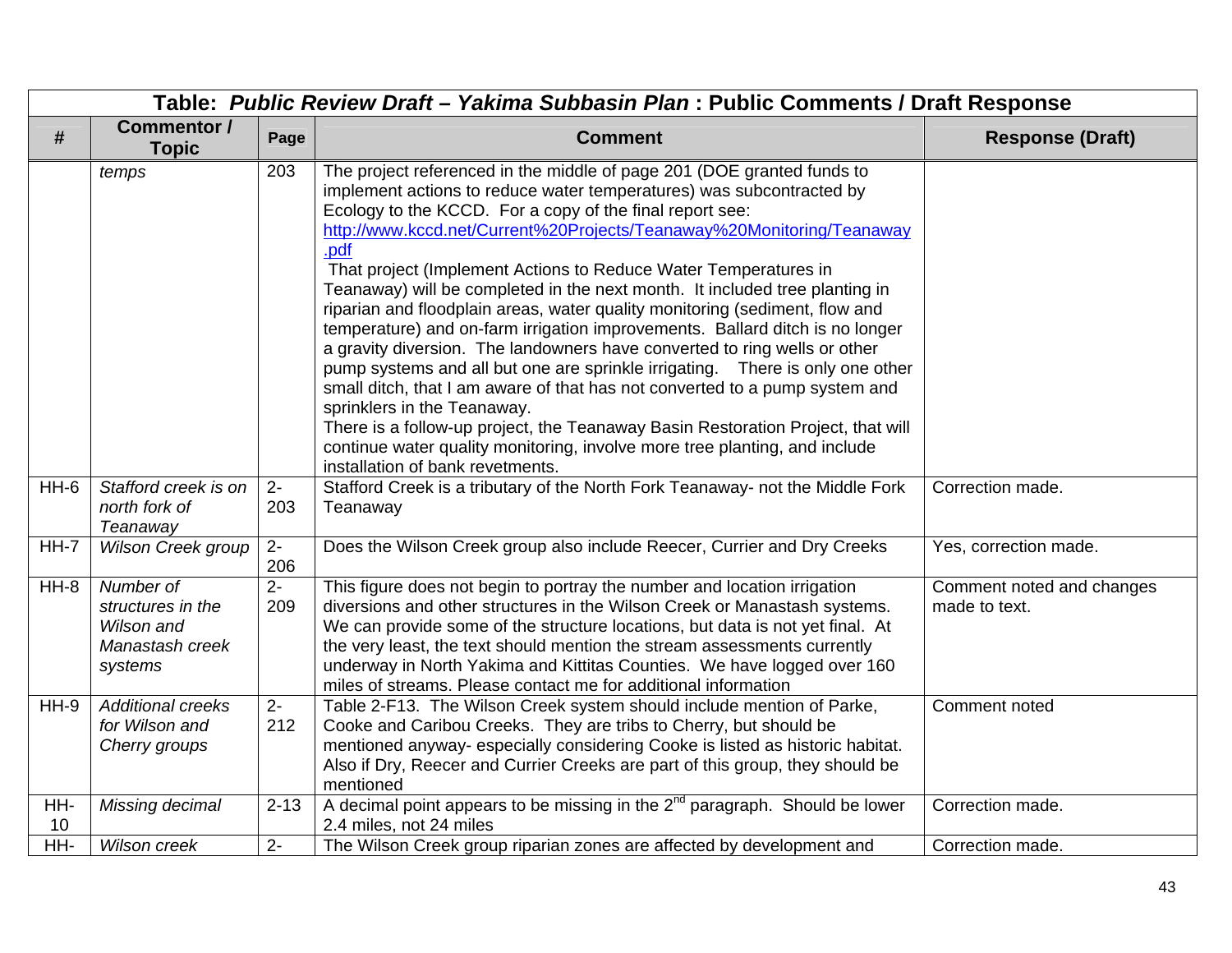|           | Table: Public Review Draft - Yakima Subbasin Plan : Public Comments / Draft Response                                |                |                                                                                                                                                                                                                                                                                                                                                                                                                                                                                                                                                       |                                                                                                                                                                                                                                                                                                                                                                         |  |
|-----------|---------------------------------------------------------------------------------------------------------------------|----------------|-------------------------------------------------------------------------------------------------------------------------------------------------------------------------------------------------------------------------------------------------------------------------------------------------------------------------------------------------------------------------------------------------------------------------------------------------------------------------------------------------------------------------------------------------------|-------------------------------------------------------------------------------------------------------------------------------------------------------------------------------------------------------------------------------------------------------------------------------------------------------------------------------------------------------------------------|--|
| #         | <b>Commentor /</b><br><b>Topic</b>                                                                                  | Page           | <b>Comment</b>                                                                                                                                                                                                                                                                                                                                                                                                                                                                                                                                        | <b>Response (Draft)</b>                                                                                                                                                                                                                                                                                                                                                 |  |
| 11        | impactst                                                                                                            | 215            | roads, as well as agriculture                                                                                                                                                                                                                                                                                                                                                                                                                                                                                                                         |                                                                                                                                                                                                                                                                                                                                                                         |  |
| HH-<br>12 | Incorrect flow data<br>on Manastash crk                                                                             | $2 -$<br>216   | The discussion of Manastash Creek and where it goes dry in the summer<br>months doesn't appear to be correct. Please contact us for more information                                                                                                                                                                                                                                                                                                                                                                                                  | Contact made.                                                                                                                                                                                                                                                                                                                                                           |  |
| HH-<br>13 | <b>Big Creek passage</b><br>barrier has been<br>corrected                                                           |                | The last two sentences of this page do not account for the project ongoing in<br>Big Creek. The fish passage barrier has been corrected and fish screens<br>installed by WDFW with funding from BPA. The KCCD is working with the Big<br>Creek irrigators to install piping and sprinklers. Saved water will be dedicated<br>to the water trust.                                                                                                                                                                                                      | Correction made.                                                                                                                                                                                                                                                                                                                                                        |  |
| HH-<br>14 | Update water<br>quality project data<br>in upper Yakima<br>-no mention of<br>wildlife and urban<br>bacteria sources | $2 -$<br>219   | The water quality section should reference the current and pending TMDL<br>activities. The Upper Yakima River Suspended Sediment and Pesticide<br>TMDL is in the implementation phase with the first goal set for 2006. The<br>Wilson Creek Bacteria TMDL is being developed. A temperature TMDL is<br>proposed for next year.<br>The bacteria discussion under the Wilson creek Group does not reference<br>wildlife or urban runoff, both major potential sources. Substantial work is<br>underway to identify bacteria sources and potential BMPs. | Correction made.                                                                                                                                                                                                                                                                                                                                                        |  |
| HH-<br>15 | EDT not applicable<br>to Wilson system                                                                              | $2 -$<br>297   | EDT analysis mentioned in the first paragraph is likely not applicable to the<br>Wilson system because the current model lacks data for the Wilson group.<br>KCCD staff are working or trying to work with YN folks responsible for EDT in<br>order to provide data                                                                                                                                                                                                                                                                                   | EDT data sets were not the only<br>information used in making the<br>conclusions in this paragraph.                                                                                                                                                                                                                                                                     |  |
| HH-<br>16 | Inventory has lots<br>of errors                                                                                     | 3              | This inventory has LOTS of errors- projects are listed multiple times, projects<br>that were proposed but are now essentially dead are listed, some projects that<br>are complete are listed at NYS. It would take too much time to list them all in<br>these comments. If you'd like my input, please call me                                                                                                                                                                                                                                        | Comment noted, major changes<br>to inventory have occurred.                                                                                                                                                                                                                                                                                                             |  |
| HH-<br>17 | Using "pre-<br>settlement as<br>benchmark is not<br>realistic                                                       | $\overline{4}$ | The repeated references to pre-settlement conditions is troubling. While the<br>need for a benchmark is understood, using pre-settlement as the benchmark<br>and goal is not realistic. Reconnecting all the floodplain side channels is not<br>possible- that would require removal of major interstates and other<br>infrastructure                                                                                                                                                                                                                 | Use of pre-settlement conditions<br>as a benchmark is warranted,<br>and inclusion of objectives<br>relative to such benchmarks is a<br>necessary component of<br>objectives if progress toward<br>conditions which favor native<br>species is to be documented.<br>Using these conditions as a<br>benchmark for comparison does<br>not imply that fully attaining these |  |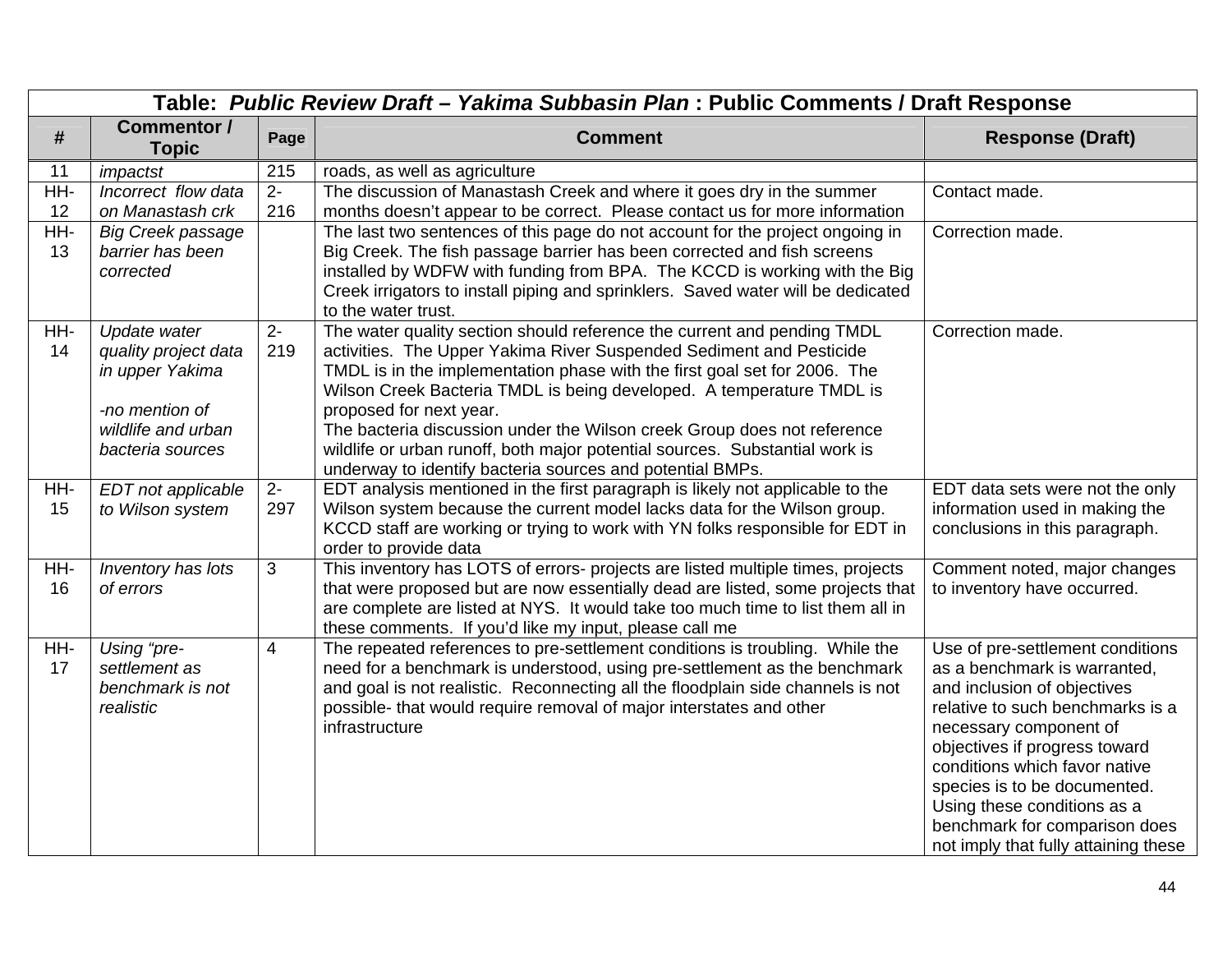|           | Table: Public Review Draft - Yakima Subbasin Plan : Public Comments / Draft Response               |          |                                                                                                                                                                                                                                                                                                                                                                                                                                                                                                                                                                                                     |                                                                                                                                                                                                                                                                                                                                                                                                                                                                                                                                                                                                                                                                                          |  |  |
|-----------|----------------------------------------------------------------------------------------------------|----------|-----------------------------------------------------------------------------------------------------------------------------------------------------------------------------------------------------------------------------------------------------------------------------------------------------------------------------------------------------------------------------------------------------------------------------------------------------------------------------------------------------------------------------------------------------------------------------------------------------|------------------------------------------------------------------------------------------------------------------------------------------------------------------------------------------------------------------------------------------------------------------------------------------------------------------------------------------------------------------------------------------------------------------------------------------------------------------------------------------------------------------------------------------------------------------------------------------------------------------------------------------------------------------------------------------|--|--|
| #         | Commentor /<br><b>Topic</b>                                                                        | Page     | <b>Comment</b>                                                                                                                                                                                                                                                                                                                                                                                                                                                                                                                                                                                      | <b>Response (Draft)</b>                                                                                                                                                                                                                                                                                                                                                                                                                                                                                                                                                                                                                                                                  |  |  |
|           |                                                                                                    |          |                                                                                                                                                                                                                                                                                                                                                                                                                                                                                                                                                                                                     | conditions is the goal of the plan.<br>The Mission Statement and<br>Guiding Principles adopted by the<br>Board explicitly acknowledge the<br>role of the modern economy in<br>the subbasin. We have changed<br>the terminology in the document<br>to reflect these concerns.<br>Reconnection of off-channel<br>habitats would not necessarily<br>require the removal of major<br>interstates and other<br>infrastructure, although it would<br>require reconfiguration of those<br>severed connections. For<br>example, a section of !-90 in<br>Kittitas Co,. is being revamped<br>and in concert major historic<br>floodplain connnections are being<br>re-established as a part of the |  |  |
| HH-<br>18 | Storm water is an<br>issue, grazing is a<br>useful tool, 50'<br>buffer is arbitrary,<br>remove MWH | $4 - 57$ | Stormwater runoff- Is an issue in Kittitas, as well as Ellensburg<br>Loss of Riparian Zone in creek from grazing - Fencing of the riparian areas is<br>a useful tool for re-establishing vegetation, but grazing should not be<br>restricted as it too is a useful tool in managing those areas. Also, the 50'<br>buffer is an arbitrary choice that does not allow flexibility based on the specific<br>conditions at a site.<br>The last row of this table references working with BPA and MWH. MWH<br>should be removed as they are not the only engineering option for addressing<br>diversions | project.<br><b>Comment Noted.</b><br>Unrestricted grazing would not be<br>a useful management tool, We<br>are unaware of scientific data that<br>indicates the utility of buffers less<br>than 50 feet in width for fish and<br>wildlife habitat, which is the<br>purpose of this plan. Lesser<br>buffers could be funded from<br>other funding sources.                                                                                                                                                                                                                                                                                                                                 |  |  |
| Ш         | J. Eric Glover<br>Yakima, WA                                                                       |          |                                                                                                                                                                                                                                                                                                                                                                                                                                                                                                                                                                                                     |                                                                                                                                                                                                                                                                                                                                                                                                                                                                                                                                                                                                                                                                                          |  |  |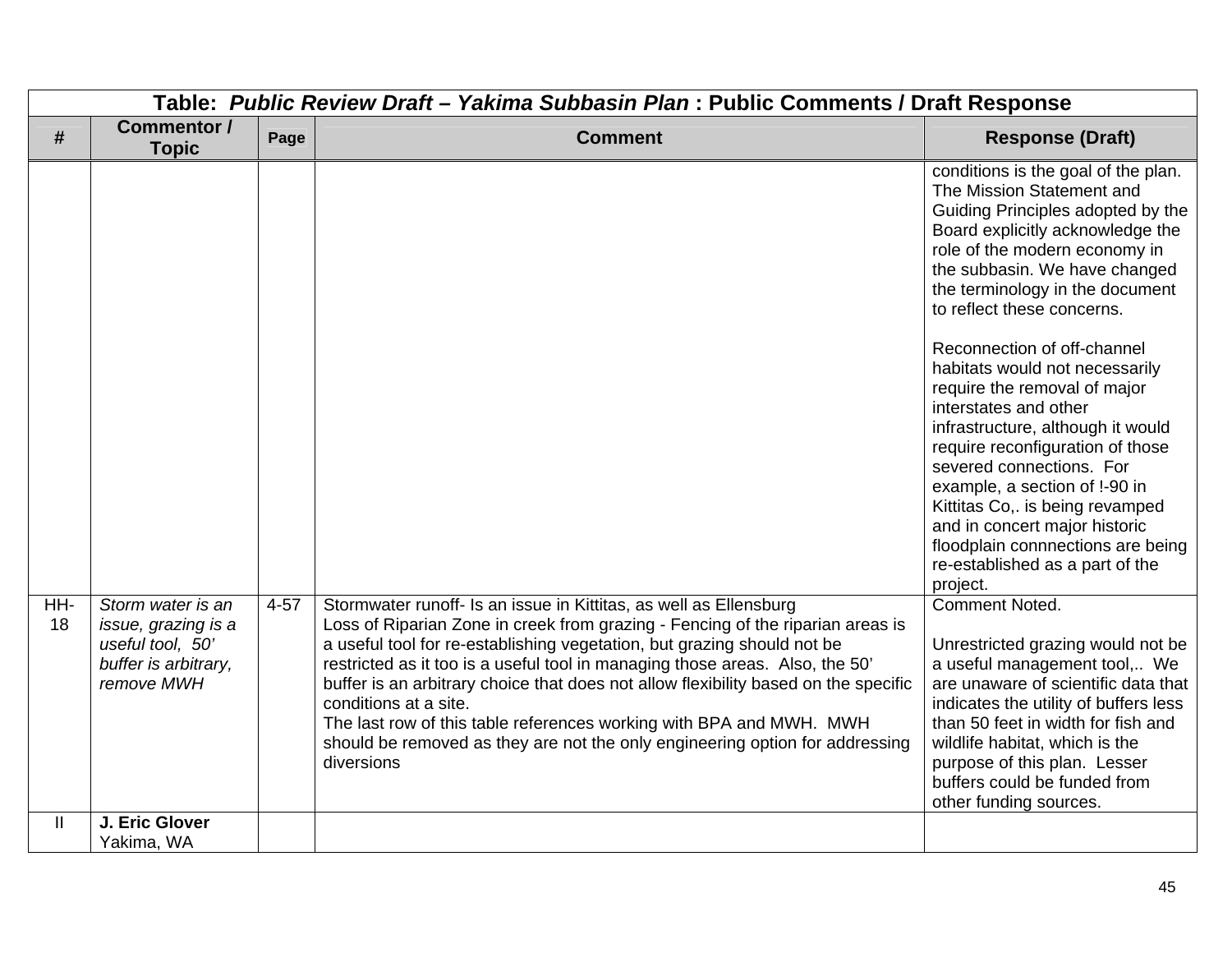|        | Table: Public Review Draft - Yakima Subbasin Plan : Public Comments / Draft Response |      |                                                                                                                                                                                                                                                                                                                                                                                                                                                                                                                                                                                                                                                                                                                                                                                                                                                                                                                                                                                                                                                                                                                                                                                                                                                                                                                                                                                                                                                                                                                                                                                             |                                                                                                                                                                                                |  |
|--------|--------------------------------------------------------------------------------------|------|---------------------------------------------------------------------------------------------------------------------------------------------------------------------------------------------------------------------------------------------------------------------------------------------------------------------------------------------------------------------------------------------------------------------------------------------------------------------------------------------------------------------------------------------------------------------------------------------------------------------------------------------------------------------------------------------------------------------------------------------------------------------------------------------------------------------------------------------------------------------------------------------------------------------------------------------------------------------------------------------------------------------------------------------------------------------------------------------------------------------------------------------------------------------------------------------------------------------------------------------------------------------------------------------------------------------------------------------------------------------------------------------------------------------------------------------------------------------------------------------------------------------------------------------------------------------------------------------|------------------------------------------------------------------------------------------------------------------------------------------------------------------------------------------------|--|
| #      | <b>Commentor /</b><br><b>Topic</b>                                                   | Page | <b>Comment</b>                                                                                                                                                                                                                                                                                                                                                                                                                                                                                                                                                                                                                                                                                                                                                                                                                                                                                                                                                                                                                                                                                                                                                                                                                                                                                                                                                                                                                                                                                                                                                                              | <b>Response (Draft)</b>                                                                                                                                                                        |  |
|        | <b>BOR</b>                                                                           |      |                                                                                                                                                                                                                                                                                                                                                                                                                                                                                                                                                                                                                                                                                                                                                                                                                                                                                                                                                                                                                                                                                                                                                                                                                                                                                                                                                                                                                                                                                                                                                                                             |                                                                                                                                                                                                |  |
| $II-1$ | <b>General Comments</b>                                                              |      | The Yakima Subbasin Plan often discusses the concept of restoring<br>"normative flows" or "a more normative hydrograph" in describing its overall<br>ecosystem recovery strategy or vision. Reclamation would like to emphasize<br>the point that the term "normative" should be viewed from both a natural and a<br>cultural standpoint. For example, the Independent Scientific Group (ISG)<br>convened by the Northwest Power Planning Council (NPPC) recommended<br>that normative ecosystems be viewed from a natural-cultural perspective and<br>suggested that human development and its consequences be considered<br>integral parts of the ecosystem (ISG 1999). Reclamation, therefore,<br>recommends that any discussion of normative ecosystems consider this<br>natural-cultural perspective that balances the needs of natural resources with<br>the needs of human development and public interests.<br>There are several statements in your document like the following: "Manage<br>the system differently" or "change flip-flop". It might be reasonable to add a<br>statement somewhere that indicates that Reclamation would need to effect<br>such changes if these changes are related to the Yakima Project. Before<br>such changes could occur, analyses would be required to evaluate effects on<br>project operations and current Reclamation obligations. Federal laws and<br>regulations would also apply prior to any such changes (e.g., NEPA).<br>Normally, such a process would not begin without a formal request to<br>Reclamation for the proposed change | Comment noted. See the Vision<br>and Guiding Principles in Chapter<br>4 for references to normative<br>flows and maintenance of the<br>culture, customs and economy of<br>the Yakima Subbasin. |  |
| $II-2$ | Perhaps the YSPB                                                                     | ES-  | Guiding Principle 6 states that "alternatives that achieve the highest                                                                                                                                                                                                                                                                                                                                                                                                                                                                                                                                                                                                                                                                                                                                                                                                                                                                                                                                                                                                                                                                                                                                                                                                                                                                                                                                                                                                                                                                                                                      | Restoration of this reach would                                                                                                                                                                |  |
|        | should factor in the                                                                 | 3,   | benefit/cost ratio are preferred." Does the Yakima Subbasin Plan intend to                                                                                                                                                                                                                                                                                                                                                                                                                                                                                                                                                                                                                                                                                                                                                                                                                                                                                                                                                                                                                                                                                                                                                                                                                                                                                                                                                                                                                                                                                                                  | have the largest impact on the                                                                                                                                                                 |  |
|        | status of                                                                            |      | give equal weight to all species of salmon and steelhead when determining                                                                                                                                                                                                                                                                                                                                                                                                                                                                                                                                                                                                                                                                                                                                                                                                                                                                                                                                                                                                                                                                                                                                                                                                                                                                                                                                                                                                                                                                                                                   | overall abundance and                                                                                                                                                                          |  |
|        | threatened species<br>in their cost/benefit                                          |      | the cost/benefit ratio of proposed projects or will threatened species be given<br>additional consideration even though cost/benefit ratios may not be as high for                                                                                                                                                                                                                                                                                                                                                                                                                                                                                                                                                                                                                                                                                                                                                                                                                                                                                                                                                                                                                                                                                                                                                                                                                                                                                                                                                                                                                          | productivity of anadromous fish in<br>the Yakima Basin. This is                                                                                                                                |  |
|        | analysis of                                                                          |      | these species? An example of this can be illustrated by the Ecosystem                                                                                                                                                                                                                                                                                                                                                                                                                                                                                                                                                                                                                                                                                                                                                                                                                                                                                                                                                                                                                                                                                                                                                                                                                                                                                                                                                                                                                                                                                                                       | primarily due the large number of                                                                                                                                                              |  |
|        | proposed projects                                                                    |      | Diagnosis and Treatment (EDT) analysis of restoration value or production                                                                                                                                                                                                                                                                                                                                                                                                                                                                                                                                                                                                                                                                                                                                                                                                                                                                                                                                                                                                                                                                                                                                                                                                                                                                                                                                                                                                                                                                                                                   | life histories which use this reach,                                                                                                                                                           |  |
|        | so that additional                                                                   |      | value of modeled reaches in the Yakima River Basin. In the EDT analysis the                                                                                                                                                                                                                                                                                                                                                                                                                                                                                                                                                                                                                                                                                                                                                                                                                                                                                                                                                                                                                                                                                                                                                                                                                                                                                                                                                                                                                                                                                                                 | and the environmental conditions                                                                                                                                                               |  |
|        | consideration is                                                                     |      | reach with the highest restoration value is one of the lower Yakima River                                                                                                                                                                                                                                                                                                                                                                                                                                                                                                                                                                                                                                                                                                                                                                                                                                                                                                                                                                                                                                                                                                                                                                                                                                                                                                                                                                                                                                                                                                                   | within the reach with restrict or                                                                                                                                                              |  |
|        | given to potential                                                                   |      | mainstem reaches. According to this analysis, restoration of this reach would                                                                                                                                                                                                                                                                                                                                                                                                                                                                                                                                                                                                                                                                                                                                                                                                                                                                                                                                                                                                                                                                                                                                                                                                                                                                                                                                                                                                                                                                                                               | eliminate the full expression of                                                                                                                                                               |  |
|        | projects that will<br>benefit these                                                  |      | produce the greatest percentage increase in returning adult salmon when<br>compared to all other reaches. However, the majority of fish produced in this                                                                                                                                                                                                                                                                                                                                                                                                                                                                                                                                                                                                                                                                                                                                                                                                                                                                                                                                                                                                                                                                                                                                                                                                                                                                                                                                                                                                                                    | those life histories in this reach.<br>So the benefit of restoring this                                                                                                                        |  |
|        | critical stocks in the                                                               |      | reach as a result of restoration activities are thought to be fall Chinook, a                                                                                                                                                                                                                                                                                                                                                                                                                                                                                                                                                                                                                                                                                                                                                                                                                                                                                                                                                                                                                                                                                                                                                                                                                                                                                                                                                                                                                                                                                                               | reach is large across several                                                                                                                                                                  |  |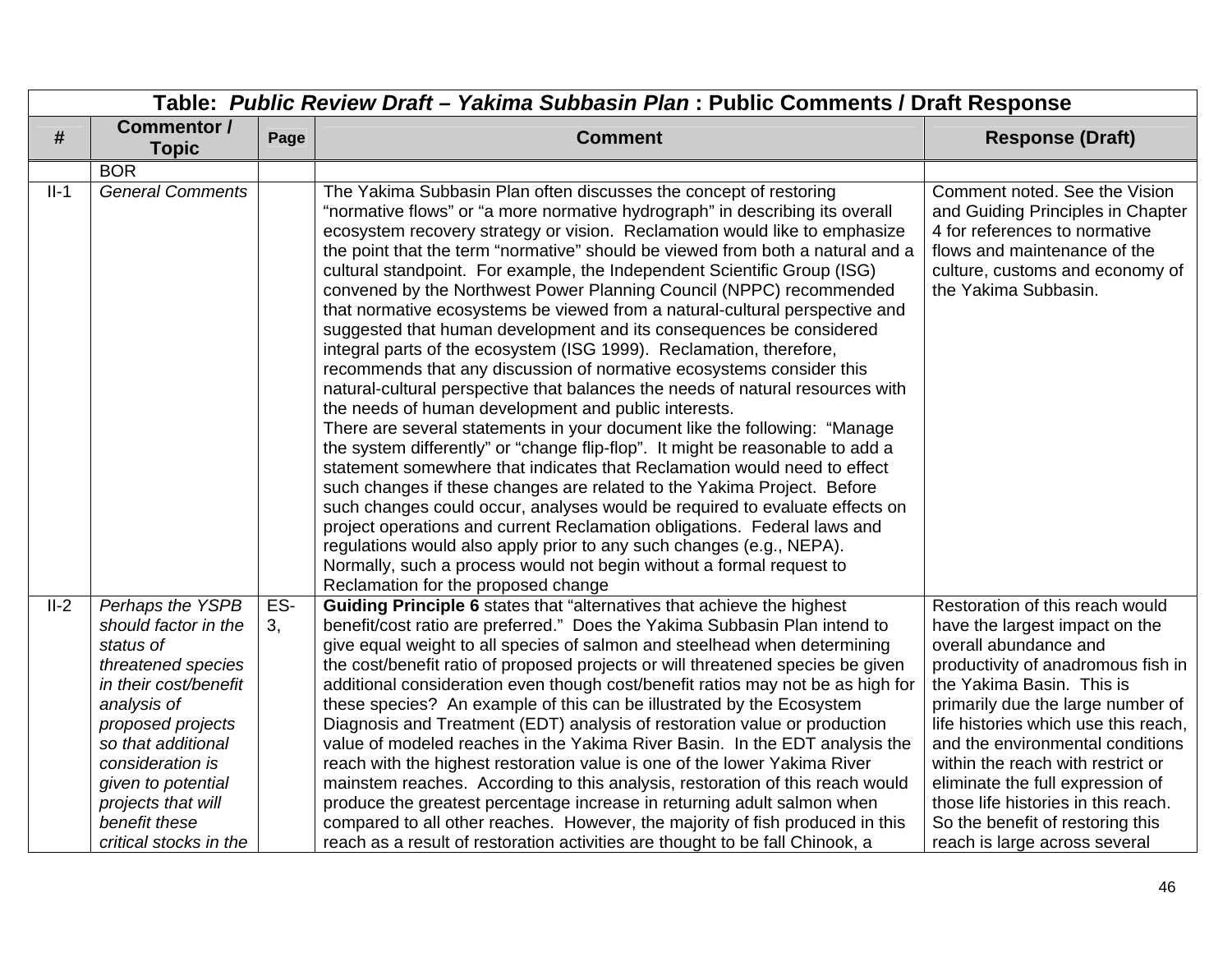|        | Table: Public Review Draft - Yakima Subbasin Plan : Public Comments / Draft Response            |                      |                                                                                                                                                                                                                                                                                                                                                                                                                                                                                                                                                                                                                                                                                                                                          |                                                                                                                                    |  |
|--------|-------------------------------------------------------------------------------------------------|----------------------|------------------------------------------------------------------------------------------------------------------------------------------------------------------------------------------------------------------------------------------------------------------------------------------------------------------------------------------------------------------------------------------------------------------------------------------------------------------------------------------------------------------------------------------------------------------------------------------------------------------------------------------------------------------------------------------------------------------------------------------|------------------------------------------------------------------------------------------------------------------------------------|--|
| #      | Commentor /<br><b>Topic</b>                                                                     | Page                 | <b>Comment</b>                                                                                                                                                                                                                                                                                                                                                                                                                                                                                                                                                                                                                                                                                                                           | <b>Response (Draft)</b>                                                                                                            |  |
|        | Yakima River Basin                                                                              |                      | species that is currently doing fairly well in this basin. Restoration of this<br>reach will do little to improve the status of steelhead, which are listed as<br>threatened. Perhaps the YSPB should factor in the status of threatened<br>species in their cost/benefit analysis of proposed projects so that additional<br>consideration is given to potential projects that will benefit these critical stocks<br>in the Yakima River Basin.                                                                                                                                                                                                                                                                                         | species. Increasing survival in<br>this reach can be expected to<br>benefit the watershed as a whole,<br>including listed species. |  |
| $II-3$ | Consider habitat<br>"blocking" give<br>priority to Key<br>habitat areas with<br>willing sellers | $ES-3$               | Guiding Principles: Consideration should be given for habitat "blocking" to<br>increase the likelihood of achieving proper function. Key areas with many<br>willing sellers of high value habitat should probably be given higher priority<br>than areas with few willing sellers.                                                                                                                                                                                                                                                                                                                                                                                                                                                       | Comment noted                                                                                                                      |  |
| $II-4$ | <b>Clarify statements</b>                                                                       | $ES=$<br>5           | Scientific Conceptual Foundation of the Yakima Subbasin Plan: The<br>Yakima Subbasin Plan states that "Suitable ecosystem attributes can be<br>achieved by managing human interference in the natural habitat forming<br>processes and by use of technology to support those processes. The use of<br>technology to circumvent natural ecological processes should be avoided, if<br>possible." These two sentences appear to be contradictory and the term "use<br>of technology" is not defined. The meaning and purpose of these sentences<br>are very unclear and confusing to the reader as currently worded. By "use of<br>technology" are you referring to artificial production from hatcheries? Please<br>clarify this section. | The language has been modified<br>to reduce the confusion.                                                                         |  |
| $II-5$ | Clarify statement                                                                               | $ES-6$               | Scientific Conceptual Foundation of the Yakima Subbasin Plan: Principle<br>11 states, "A thorough threats assessment separates the stresses or factors<br>impinging on target viability from the sources of stress or anthropogenic<br>This statement is poorly worded and needs<br>causes of impairment."<br>clarification.                                                                                                                                                                                                                                                                                                                                                                                                             | This statement has been<br>modified.                                                                                               |  |
| $II-6$ | Do a sockeye pilot<br>project on one<br>reservoir first                                         | ES-<br>14            | The objective to reintroduce sockeye to two reservoir systems by 2007 does<br>not appear to be realistic. A pilot project on one reservoir before work<br>commences on a second reservoir may be preferred. Making possible<br>mistakes during the implementation on two reservoirs at once may not be the<br>best approach given the high cost of this type of project.                                                                                                                                                                                                                                                                                                                                                                 | This objective has been changed<br>to reflect this comment.                                                                        |  |
| $II-7$ | More balanced<br>discussion on<br>human impacts to<br>fishery                                   | $1 - 11$<br>$1 - 14$ | A more balanced discussion of the wide variety of human impacts to the<br>fishery is needed. This discussion should include a lengthy review of diking,<br>highway development and disconnection of side-channel habitat, gravel<br>mining impacts, railroad development, and home construction and other                                                                                                                                                                                                                                                                                                                                                                                                                                | This section of the document is<br>the overview of the subbasin and<br>describes the general<br>characteristics of the basin, and  |  |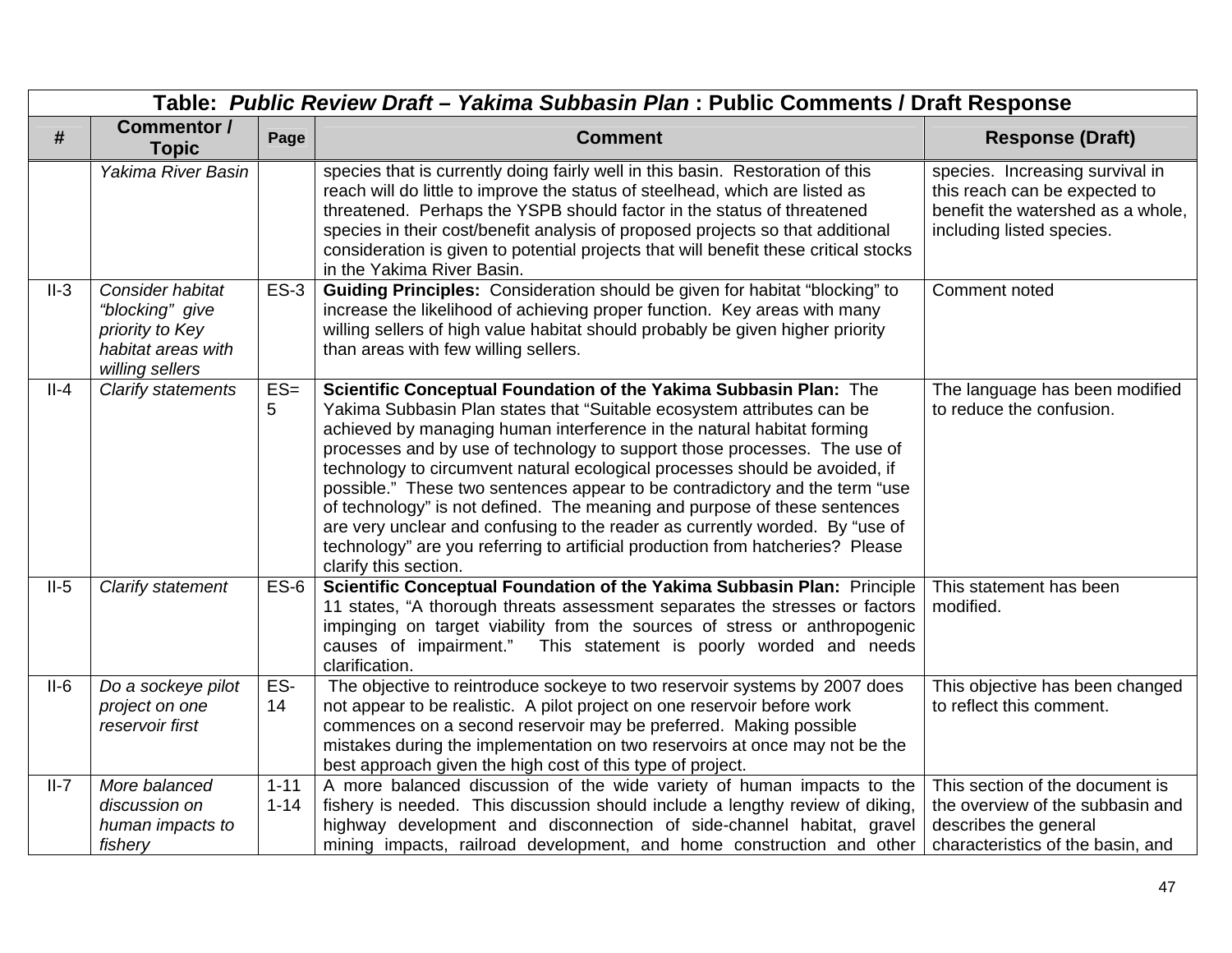|         | Table: Public Review Draft - Yakima Subbasin Plan : Public Comments / Draft Response                                                          |             |                                                                                                                                                                                                                                                                                                                                                                                                                                                                                                                                                                                                                                                                                                                                                                                                                                                                                                                                                                                                                                   |                                                                                                                                                       |  |
|---------|-----------------------------------------------------------------------------------------------------------------------------------------------|-------------|-----------------------------------------------------------------------------------------------------------------------------------------------------------------------------------------------------------------------------------------------------------------------------------------------------------------------------------------------------------------------------------------------------------------------------------------------------------------------------------------------------------------------------------------------------------------------------------------------------------------------------------------------------------------------------------------------------------------------------------------------------------------------------------------------------------------------------------------------------------------------------------------------------------------------------------------------------------------------------------------------------------------------------------|-------------------------------------------------------------------------------------------------------------------------------------------------------|--|
| #       | <b>Commentor /</b><br><b>Topic</b>                                                                                                            | Page        | <b>Comment</b>                                                                                                                                                                                                                                                                                                                                                                                                                                                                                                                                                                                                                                                                                                                                                                                                                                                                                                                                                                                                                    | <b>Response (Draft)</b>                                                                                                                               |  |
|         |                                                                                                                                               |             | development in the floodplains. Data exists and can be found in Eitemiller et.<br>al. (2002)                                                                                                                                                                                                                                                                                                                                                                                                                                                                                                                                                                                                                                                                                                                                                                                                                                                                                                                                      | is not a discussion of the causal<br>factors for fish decline.                                                                                        |  |
| $II-8$  | Sockeye-changes<br>in reservoir<br>operations in most<br>cases cannot<br>correct access<br>problems<br>associated with low<br>tributary flows | $2-$<br>205 | Key Findings: The findings suggest that for sockeye introduction to be<br>successful, access to tributary habitat is essential, and that management of<br>reservoir water levels can create obstructions to access of tributaries for bull<br>trout spawning migrations. It should be noted that under most conditions bull<br>trout migrate into the spawning tributaries. Problems have arisen at some<br>sites during drought years when reservoirs are drawn down and flows in the<br>spawning tributaries are quite low. Changes in reservoir operations could not<br>correct possible access problems associated with low tributary flows. Given<br>that sockeye spawning run timing is May through August, a thorough<br>discussion of possible reservoir management issues associated with<br>reintroduction of sockeye should be included earlier in Chapter 2. (See also<br>Page 2-202.) More detail is needed regarding specific management<br>modifications that might be needed for successful sockeye introduction. | Sockeye reintroduction and the<br>associated impacts are<br>recognized as a Key Uncertainty<br>in the plan and will be the focus<br>of further study. |  |
| $II-9$  | Need more detail<br>on flow<br>augmentation                                                                                                   | $2 - 20$    | <b>Findings:</b><br>Key<br>flow<br>reduces/eliminates<br>habitat<br>Low<br>availability/quality/diversity, including impacts to riparian plant community<br>maintenance and establishment. This finding needs additional detail.<br>According to our records, several reaches in the assessment unit have higher<br>than natural flows during seasons of the year, and flow augmentation in those<br>areas would not likely constitute a normative implementation measure. More<br>detail on specific areas, or reaches is needed and more detail on which<br>months of the year flow augmentation measures are desirable should be<br>determined. Similar information is needed for both the Naches and Yakima<br>Rivers.                                                                                                                                                                                                                                                                                                        | Such information and additional<br>maps have been added to<br>Chapter 2.                                                                              |  |
| $II-10$ | <b>Higher predation</b><br>risk at Wanawish<br>dam than at<br>Prosser dam                                                                     | $2-$<br>247 | Key Findings: Predation risk to salmonids is high at Prosser Diversion Dam.<br>Our understanding has been that the risk is even higher at Wanawish Dam.<br>Clarification is needed here.                                                                                                                                                                                                                                                                                                                                                                                                                                                                                                                                                                                                                                                                                                                                                                                                                                          | Read the text for clarification of<br>the issues at Prosser Dam.                                                                                      |  |
| $II-11$ | <b>INVENTORY</b><br>SECTION (Chap 3)                                                                                                          | $3 - 7$     | Yakima River Basin Water Enhancement Project is ongoing and will continue<br>for several more years (2015 and beyond). Funding is provided by<br>Reclamation and Washington State, and not by BPA at least at this point in                                                                                                                                                                                                                                                                                                                                                                                                                                                                                                                                                                                                                                                                                                                                                                                                       | Comment noted                                                                                                                                         |  |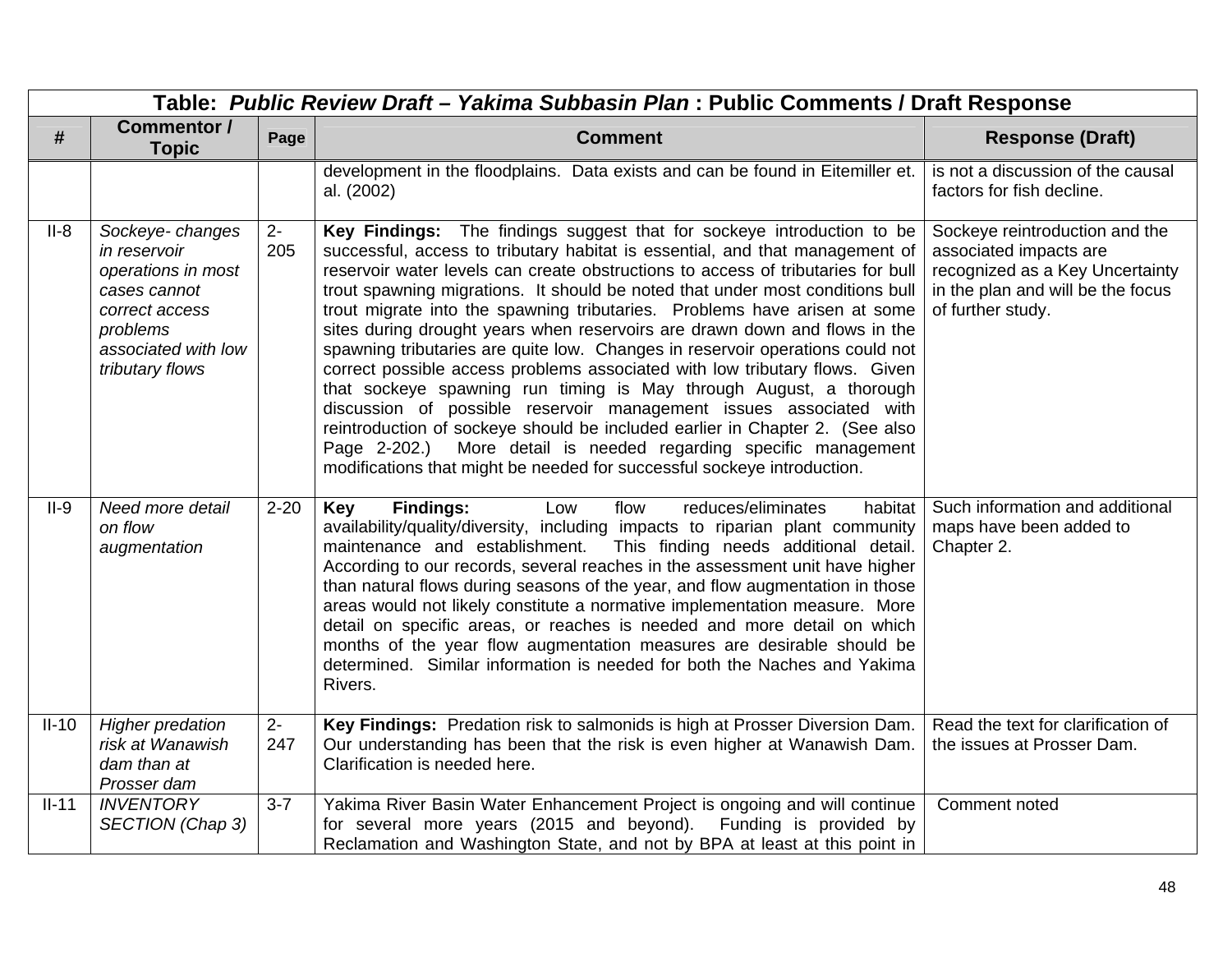|         | Table: Public Review Draft - Yakima Subbasin Plan : Public Comments / Draft Response                                                                                               |                         |                                                                                                                                                                                                                                                                                                                                                                                                                                                                                                                                                                                                                                                                                                                                                                                                                                                                                                                                                                                                                                                                             |                                                                                                                                                                                                                                       |  |  |
|---------|------------------------------------------------------------------------------------------------------------------------------------------------------------------------------------|-------------------------|-----------------------------------------------------------------------------------------------------------------------------------------------------------------------------------------------------------------------------------------------------------------------------------------------------------------------------------------------------------------------------------------------------------------------------------------------------------------------------------------------------------------------------------------------------------------------------------------------------------------------------------------------------------------------------------------------------------------------------------------------------------------------------------------------------------------------------------------------------------------------------------------------------------------------------------------------------------------------------------------------------------------------------------------------------------------------------|---------------------------------------------------------------------------------------------------------------------------------------------------------------------------------------------------------------------------------------|--|--|
| #       | Commentor /<br><b>Topic</b>                                                                                                                                                        | Page                    | <b>Comment</b>                                                                                                                                                                                                                                                                                                                                                                                                                                                                                                                                                                                                                                                                                                                                                                                                                                                                                                                                                                                                                                                              | <b>Response (Draft)</b>                                                                                                                                                                                                               |  |  |
|         |                                                                                                                                                                                    |                         | time.                                                                                                                                                                                                                                                                                                                                                                                                                                                                                                                                                                                                                                                                                                                                                                                                                                                                                                                                                                                                                                                                       |                                                                                                                                                                                                                                       |  |  |
| $II-12$ | <b>MANAGEMENT</b><br>PLAN (Chapter 4)<br>Re: the reduction of<br>peak flows on the<br>Natches during flip<br>flop                                                                  | $4 - 16$<br>$\tilde{?}$ | Background on Subbasin-specific Aquatic Objectives and Strategies: In<br>this section the document indicates that water conserved below Union Gap<br>would reduce peak flows on the Naches River during flip-flop. This would only<br>occur as a result of conservation between Parker Diversion Dam and the<br>mouth of the Naches River and the benefit could be moderated by the need to<br>meet increased target flows over Parker Diversion Dam due to the same<br>conservation actions.                                                                                                                                                                                                                                                                                                                                                                                                                                                                                                                                                                               | By reducing demand from the<br>WIP and SVID diversions, the<br>flows required to be routed<br>through the Naches to meet<br>demand would necessarily be<br>reduced, regardless of<br>conservation measures upstream<br>of that point. |  |  |
| $II-13$ | There are legal<br>considerations and<br>implications related<br>to moderating flip<br>flop, as well as, in<br>any current year,<br>considerations<br>regarding the<br>coming year | $4 - 17$                | "Flip-flop" flow management was historically developed in response to Federal<br>Court Rulings (Quackenbush) and was endorsed in certain State Court<br>Rulings (Acquavella). Legal considerations and implications with respect to<br>the modification of "flip-flop" are necessary in this discussion. In the<br>discussion about moderating flip/flop based on Total Water Supply Available<br>(TWSA) estimates it should be recognized that the flip/flop operation was<br>developed to address concerns about refilling the reservoirs while protecting<br>spring Chinook redds. As such it is basically a "forward" looking operation<br>and the risks associated with moderating flip/flop in any one year are more<br>associated with precipitation and runoff in the coming winter than TWSA<br>estimates for the current year. While a good TWSA estimate in the spring<br>may indicate lower risk to refill the following winter, the risk associated with<br>not being able to predict the next winter's precipitation still needs to be taken<br>into account. | The discussion of "flip flop" has<br>been greatly expanded to provide<br>many different perspectives on<br>this flow management regime.                                                                                               |  |  |
| $II-14$ | Modifying river<br>operations for<br>cottonwood<br>regeneration                                                                                                                    | $4 - 17$                | There is a discussion of the potential for modifying river operations in<br>excellent water years to enhance cottonwood regeneration on the Naches<br>River. It is suggested that this modification could occur on the order of once<br>every 20 years to maintain cottonwood regeneration. The modification is<br>described as a reduction in flip/flop but flows during the flip/flop period in<br>September and October would not apparently be altered on either the Naches<br>or Yakima arms of the system. Rather the proposal calls for flows on the<br>Naches arm to be higher in the early summer than flows would be during the<br>subsequent September/October flip/flop period. It should be noted that flows<br>in the lower Naches River, below the mouth of the Tieton River, are generally                                                                                                                                                                                                                                                                  | The proposal calls for managing<br>the pattern of flows in the spring<br>to allow for cottonwood<br>establishment, which may require<br>minor modifications in flow<br>management.                                                    |  |  |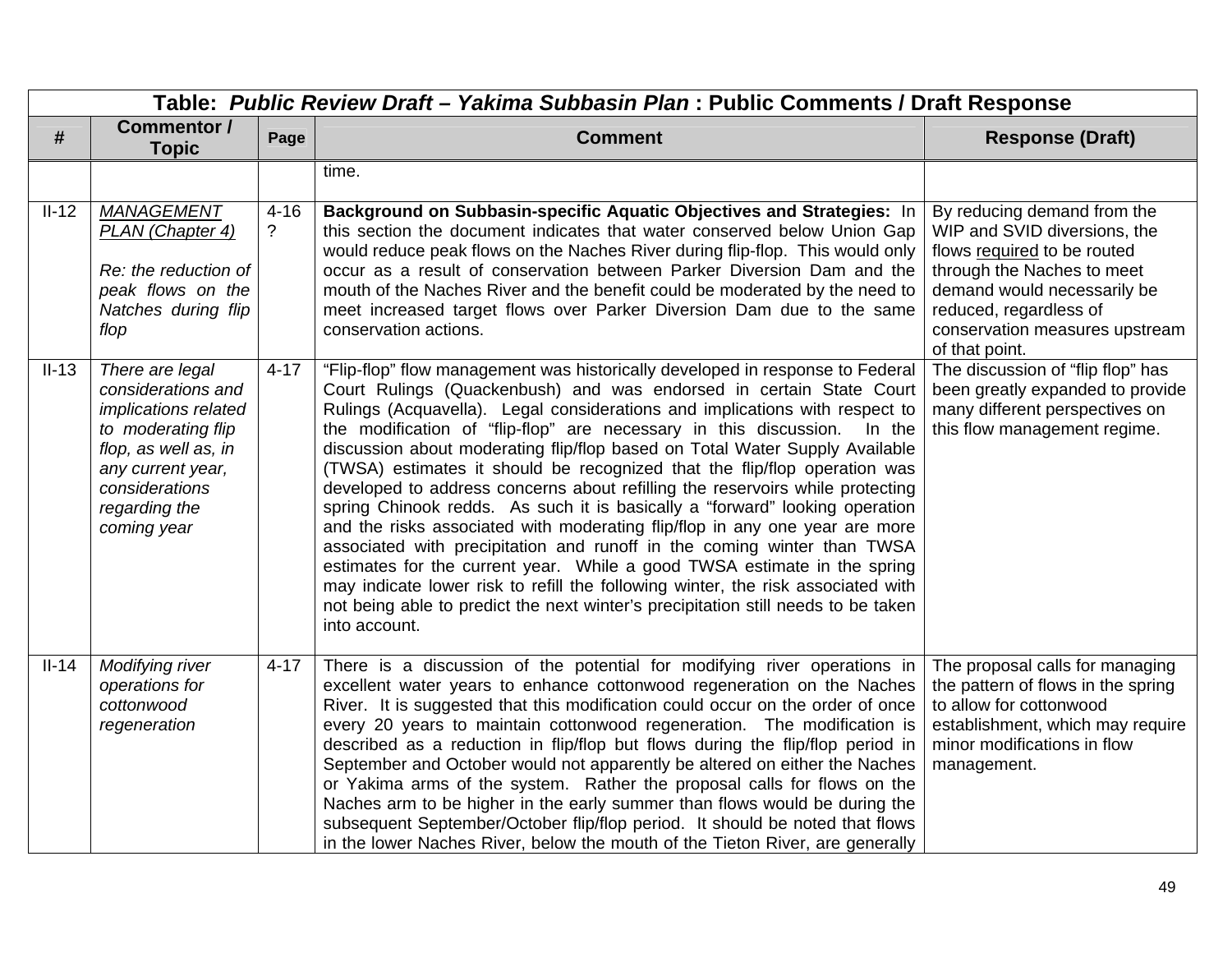|         | Table: Public Review Draft - Yakima Subbasin Plan : Public Comments / Draft Response                                          |          |                                                                                                                                                                                                                                                                                                                                                                                                                                                                                                                                                                                                                                                                                                                                                                                   |                                                                                                                                                                                                            |  |  |
|---------|-------------------------------------------------------------------------------------------------------------------------------|----------|-----------------------------------------------------------------------------------------------------------------------------------------------------------------------------------------------------------------------------------------------------------------------------------------------------------------------------------------------------------------------------------------------------------------------------------------------------------------------------------------------------------------------------------------------------------------------------------------------------------------------------------------------------------------------------------------------------------------------------------------------------------------------------------|------------------------------------------------------------------------------------------------------------------------------------------------------------------------------------------------------------|--|--|
| #       | <b>Commentor /</b><br><b>Topic</b>                                                                                            | Page     | <b>Comment</b>                                                                                                                                                                                                                                                                                                                                                                                                                                                                                                                                                                                                                                                                                                                                                                    | <b>Response (Draft)</b>                                                                                                                                                                                    |  |  |
|         |                                                                                                                               |          | higher in the spring and early summer than flip/flop flows that fall. This<br>appears to always be the case in excellent water years when TWSA is high.<br>By late spring to early summer the lower Naches is only minimally regulated<br>and high flows exist above those seen during September until natural runoff<br>subsides. As such it appears that no modification in river operations would be<br>needed to meet the outlined goal for black cottonwood regeneration                                                                                                                                                                                                                                                                                                     |                                                                                                                                                                                                            |  |  |
| $II-15$ | It appears incorrect<br>to conclude that<br>steelhead passage<br>was blocked at<br>Roza for an<br>extended period             | $4 - 19$ | It is stated that "that the Upper Yakima was blocked to Steelhead passage for<br>several (fish) generations" but no citation is provided. While there has been<br>speculation to that effect, Reclamation is unaware of any data that is definitive<br>with respect to this issue. There is some salmon passage data available for<br>Roza Dam from the early 1950's that shows that steelhead did pass Roza<br>Dam after the end of the irrigation season as well as in the early spring.<br>These data indicate that steelhead were, at most, blocked to passage for<br>short periods each year, and were not blocked completely for several<br>successive years. As such it appears incorrect to conclude that steelhead<br>passage was blocked at Roza for an extended period | Text has been modified to reflect<br>this.                                                                                                                                                                 |  |  |
| $II-16$ | "Gap to Gap"                                                                                                                  | $4 - 25$ | Specific mention of the ongoing Gap-to-Gap improvement project is justified<br>here. Parties may need funding assistance from BPA in the future for project<br>improvements                                                                                                                                                                                                                                                                                                                                                                                                                                                                                                                                                                                                       | The Yakima River Basin Water<br>Enhancement Project (YRBWEP)<br>is mentioned in the Inventory<br>section.                                                                                                  |  |  |
| $II-17$ | <b>COMMENTS ON</b><br><b>SPECIFIC</b><br><b>FINDINGS</b><br>Perform a sockeye<br>pilot project on just<br>one reservoir first | $4 - 24$ | Key Finding - Basin Wide Watershed and Ecosystem Processes (KS 2)<br>The objective to reintroduce sockeye to two reservoir systems by 2007 does<br>not appear to be realistic. A pilot project on one reservoir before work<br>commences on a second reservoir may be preferred. Making possible<br>mistakes during the implementation on two reservoirs at once may not be the<br>best approach given the high cost of this type of project                                                                                                                                                                                                                                                                                                                                      | See above.                                                                                                                                                                                                 |  |  |
| $II-18$ | Set TWSA targets<br>for elimination of<br>flip flop.                                                                          | $4 - 24$ | Key Finding - Basin Wide Watershed and Ecosystem Processes (BW):<br>Set TWSA targets for reduction/elimination of flip-flop. TWSA targets are<br>currently formulated and allocated as ordered under the federal 1945 Consent<br>Decree. This allocation and formulation process was endorsed under the<br>Acquavella Adjudication process by the Yakima County Superior Court                                                                                                                                                                                                                                                                                                                                                                                                    | Comment noted. The Plan<br>anticipates that a water<br>availability event that satisfies all<br>needs for TWSA and increased<br>flexibility for flow management<br>would be a relatively rare<br>occasion. |  |  |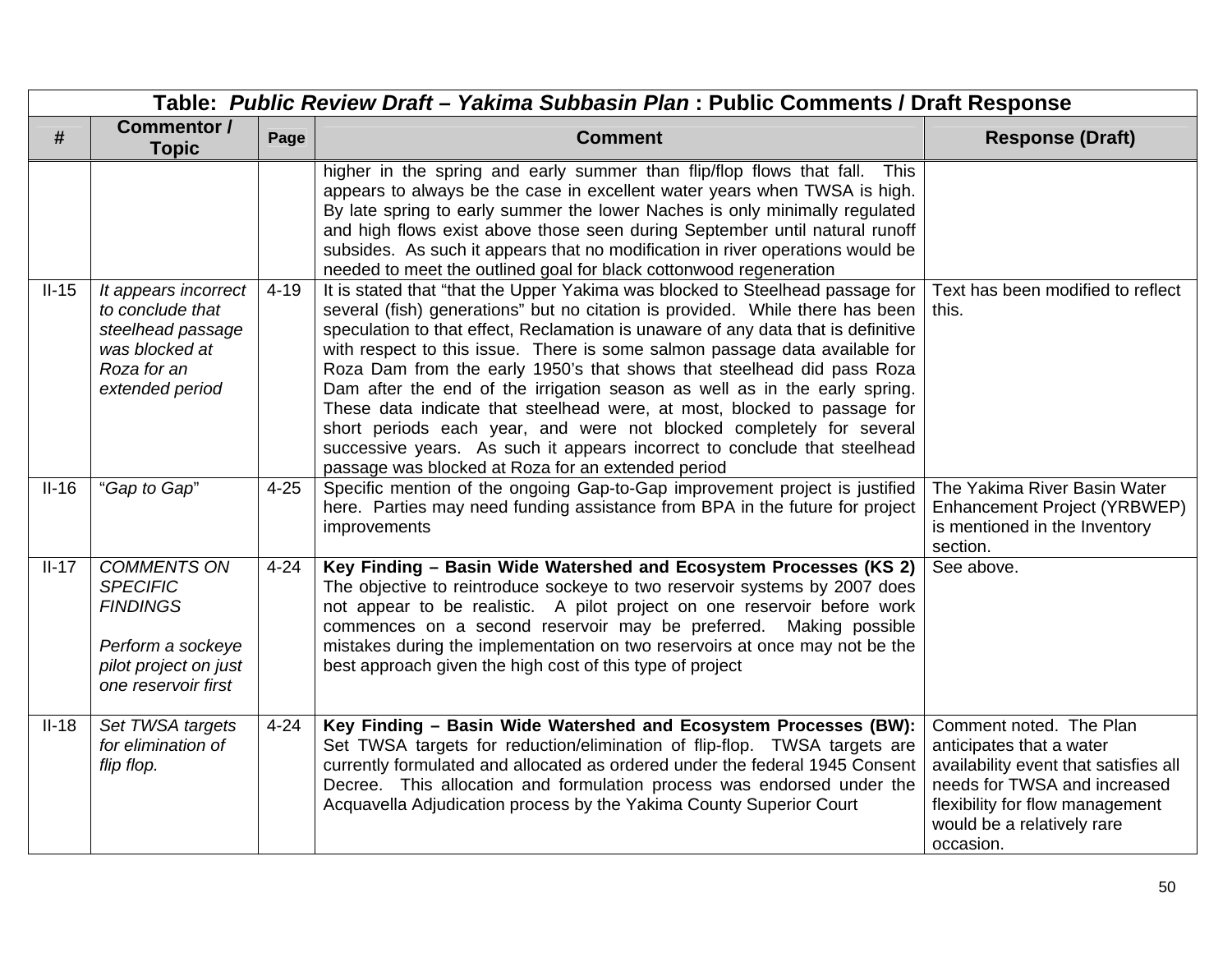|         | Table: Public Review Draft - Yakima Subbasin Plan : Public Comments / Draft Response                                       |          |                                                                                                                                                                                                                                                                                                                                                                                                                                                                                                                                                                                                                                                                                                                                                                                                                                |                                                                                                                                                                                                                                                                     |  |
|---------|----------------------------------------------------------------------------------------------------------------------------|----------|--------------------------------------------------------------------------------------------------------------------------------------------------------------------------------------------------------------------------------------------------------------------------------------------------------------------------------------------------------------------------------------------------------------------------------------------------------------------------------------------------------------------------------------------------------------------------------------------------------------------------------------------------------------------------------------------------------------------------------------------------------------------------------------------------------------------------------|---------------------------------------------------------------------------------------------------------------------------------------------------------------------------------------------------------------------------------------------------------------------|--|
| #       | <b>Commentor /</b><br><b>Topic</b>                                                                                         | Page     | <b>Comment</b>                                                                                                                                                                                                                                                                                                                                                                                                                                                                                                                                                                                                                                                                                                                                                                                                                 | <b>Response (Draft)</b>                                                                                                                                                                                                                                             |  |
| $II-19$ | Which flow<br>fluctuations:<br>hourly, diurnal, or<br>longer ? Examine<br>fluctuations to see<br>if they are a<br>problem. | $4 - 31$ | Key Finding - Lower Yakima Habitat (F4) : Does this refer to a reduction in<br>the hourly (or even shorter) flow fluctuations, diurnal fluctuations, or<br>fluctuation which occur on a longer periodicity? Hydrographs for the lower<br>Yakima River should be examined to determine to what extent fluctuations are<br>a potential problem. As noted elsewhere in the table, SOAC (SOAC 1999) did<br>examine fluctuations at Parker Dam and found them to be significant relative<br>to the base flows. At Granger, however, fluctuations on a daily basis are<br>relatively minor (Reclamation 2000), generally on the order of 1-2%.                                                                                                                                                                                       | The text refers to daily or weekly<br>flow fluctuations.                                                                                                                                                                                                            |  |
| $II-20$ | <b>Fluctuations at</b><br>Parker appear to<br>be from upstream<br>reaches rather than<br>at Wapato                         | $4 - 36$ | Key Finding - Mid Yakima Floodplain (F4): Fluctuations at Parker appear<br>to be generated in upstream reaches of the river rather than as a result of<br>Wapato and Sunnyside Diversion operations. Fluctuations of a magnitude<br>similar to what is seen at Parker are in evidence at Umtanum and Roza<br>(Reclamation 2000).                                                                                                                                                                                                                                                                                                                                                                                                                                                                                               | The text has been changed.                                                                                                                                                                                                                                          |  |
| $II-21$ | Take care when<br>extrapolating bull<br>trout studies from<br>steeper gradient<br>streams to the<br>Yakima tribs           | $4 - 41$ | Key Finding - Mid Yakima Floodplain Biological: Key Uncertainties (BT<br>6) : Care should be taken in extrapolating results from other north central<br>Washington mid-Columbia tributary bull trout studies to the Yakima. Streams<br>like the Wenatchee River and Methow River are considerably steeper than the<br>Yakima River. For example, Lake Wenatchee, which contains adfluvial bull<br>trout, is located at about river mile 54 on the Wenatchee River. River mile 54<br>on the Yakima River is near the Yakima-Benton County line, about 60-70<br>miles downstream of the closest bull trout spawning area. In fact, on the<br>Wenatchee River, most of the identified bull trout spawning areas are less<br>than 100 miles from the Columbia River while on the Yakima they are mostly<br>150-200 miles upstream. | Comment noted. Determining<br>the relationship between use of<br>the lower river and distance to<br>spawning habitat would be<br>accomplished by implementation<br>of the recommended study.                                                                        |  |
| $II-22$ | Why not a fish<br>ladder on Wenas<br>dam instead of dam<br>removal?                                                        | $4 - 45$ | Key Finding - L Elevation Tributaries Habitat - Key Uncertainties (A4):<br>Does Wenas Creek have sufficient annual flow above Wenas Dam to support<br>steelhead? Why not a fish ladder alternative rather than or as well as dam<br>removal?                                                                                                                                                                                                                                                                                                                                                                                                                                                                                                                                                                                   | We have changed this objective.<br>Evidence indicates that Wenas<br>does have sufficient flow (i.e<br>longer flow duration than Satus<br>Creek which supports a healthy<br>population) to have supported<br>steelhead, and currently does<br>support rainbow trout. |  |
| $II-23$ | Clarify the finding                                                                                                        | $4 - 49$ | Key Finding - H Elevation Yakima - Biological (BT4): It is unclear                                                                                                                                                                                                                                                                                                                                                                                                                                                                                                                                                                                                                                                                                                                                                             | Text has been changed.                                                                                                                                                                                                                                              |  |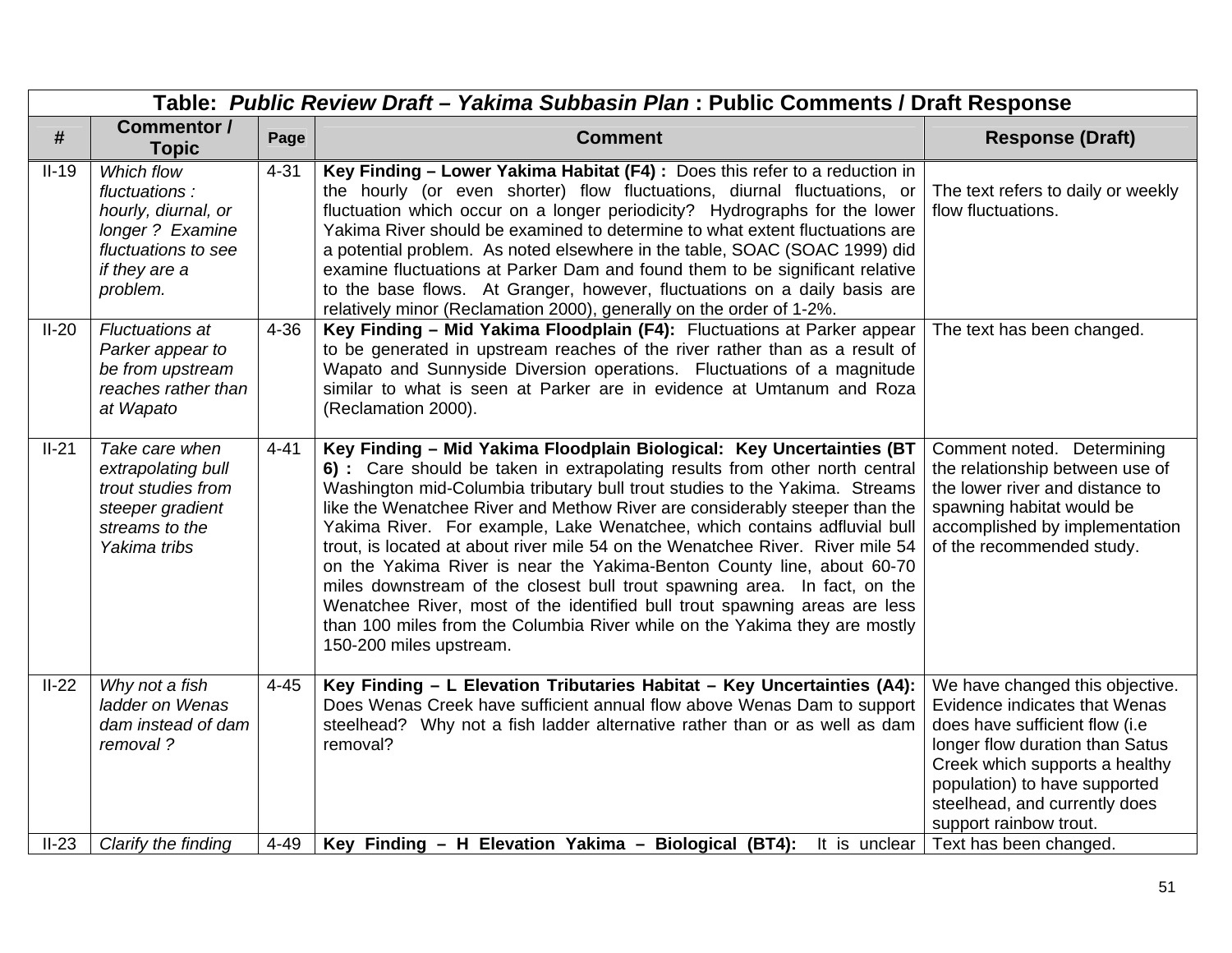|         | Table: Public Review Draft - Yakima Subbasin Plan: Public Comments / Draft Response                                                            |                                  |                                                                                                                                                                                                                                                                                                                                                                                                                                                                                                                                                                                                                                                                                                                                                                                                                                                                                                                                                                                                                                                                                                                                                                                                                                 |                                                                                                                                                                                                    |  |
|---------|------------------------------------------------------------------------------------------------------------------------------------------------|----------------------------------|---------------------------------------------------------------------------------------------------------------------------------------------------------------------------------------------------------------------------------------------------------------------------------------------------------------------------------------------------------------------------------------------------------------------------------------------------------------------------------------------------------------------------------------------------------------------------------------------------------------------------------------------------------------------------------------------------------------------------------------------------------------------------------------------------------------------------------------------------------------------------------------------------------------------------------------------------------------------------------------------------------------------------------------------------------------------------------------------------------------------------------------------------------------------------------------------------------------------------------|----------------------------------------------------------------------------------------------------------------------------------------------------------------------------------------------------|--|
| #       | <b>Commentor /</b><br><b>Topic</b>                                                                                                             | Page                             | <b>Comment</b>                                                                                                                                                                                                                                                                                                                                                                                                                                                                                                                                                                                                                                                                                                                                                                                                                                                                                                                                                                                                                                                                                                                                                                                                                  | <b>Response (Draft)</b>                                                                                                                                                                            |  |
|         | re Box Canyon or<br><b>Gold Creek</b>                                                                                                          |                                  | whether this finding deals with Box Canyon Creek or Gold Creek.<br><b>The</b><br>hypothesis refers to the lack of connection between the Box Canyon Creek<br>populations and other bull trout populations outside of the Keechelus basin.<br>The Box Canyon Creek population of bull trout is connected to the<br>Mineral/Kachess River population in the Kachess Reservoir basin whereas<br>the Gold Creek population is the only population in Keechelus Reservoir basin                                                                                                                                                                                                                                                                                                                                                                                                                                                                                                                                                                                                                                                                                                                                                      |                                                                                                                                                                                                    |  |
| $II-24$ | Methods to<br>eliminate brook<br>trout from bull trout<br>habitat may result<br>in undue and<br>excessive harm to<br>bull trout<br>populations | $4 - 49$<br>$4 - 55$<br>$4 - 61$ | Key Finding - H Elevation Yakima - Biological (GEN1) - Page 4-49 (also<br>Mid and H Elevation Naches - Biological (Gen1) : Competition and<br>interbreeding with brook trout has reduced bull trout population viability. The<br>subbasin plan calls for eliminating brook trout from presently occupied or<br>suitable bull trout habitat. This biological objective and strategy (selective<br>removal) is not likely feasible without further damaging sympatric bull trout<br>populations. Methods to eliminate brook trout from bull trout habitat may<br>result in undue and excessive harm to bull trout populations in these areas                                                                                                                                                                                                                                                                                                                                                                                                                                                                                                                                                                                      | Comment noted. This action was<br>based on discussion with Yakima<br>Basin bull trout Management Unit<br>Team as the least invasive<br>method of brook trout removal.                              |  |
| $II-25$ | Sockeye<br>reintroduction?                                                                                                                     | $4 - 55$                         | Key Finding - Mid Elevation Naches Biological - Key Uncertainties<br>(Gen3): Kokanee genetics could interact with reintroduced sockeye salmon<br>in Rimrock Reservoir. Sockeye salmon are not to our knowledge, planned for<br>reintroduction into Rimrock Reservoir. Passage facilities at Tieton Dam have<br>never been planned or suggested at this location                                                                                                                                                                                                                                                                                                                                                                                                                                                                                                                                                                                                                                                                                                                                                                                                                                                                 | This concern is more related to<br>the known escape of kokanee<br>from Rimrock and the potential<br>effect of these fish interbreeding<br>with introduced sockeye<br>populations in the watershed. |  |
| $II-26$ | Regarding rainbow<br>young of the year<br>growth rates                                                                                         | $4 - 60$                         | Key Finding - Mid Elevation Yakima - Biological (St14): This refers to<br>young- of-the-year growth rates for juvenile rainbow trout. Pearsons and<br>Leider (1994) looked at the abundance of rainbow trout in the upper Yakima<br>basin and compared the Yakima rainbow trout densities to other streams in<br>the region. They found that the rainbow trout densities in the Yakima were<br>lower than in other streams and speculated, due the low numbers of young-of-<br>the-year fish captured in their sampling, that this could be due to poor young-<br>of-the-year survival, although they did not actually measure survival rates.<br>They speculated that the lower survival might be due to flow related factors<br>but cautioned that "further research needs to be conducted prior to any<br>statements about carrying capacity of limiting factors can be adequately<br>addressed or discussed." They also reported that the difference in rainbow<br>trout densities between the Yakima River and the other rivers included in their<br>review may be explained by the relatively low productivity in the Yakima River.<br>They reported that total dissolved solid levels, to which productivity is directly | Comment noted. The plan calls<br>for further research on the<br>productivity of the Upper Yakima,<br>especially for young of the year<br>fish.                                                     |  |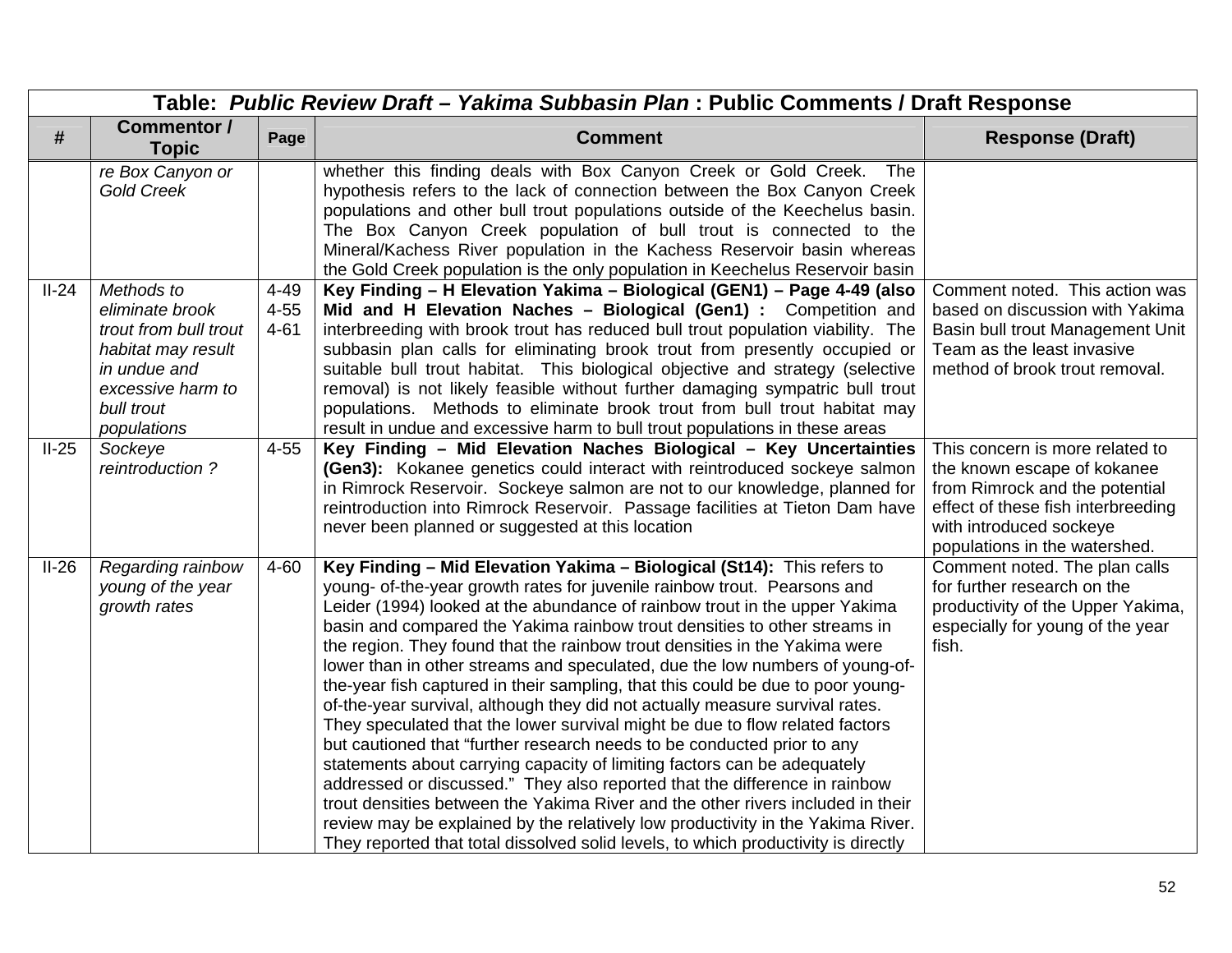|         | Table: Public Review Draft - Yakima Subbasin Plan : Public Comments / Draft Response                                          |          |                                                                                                                                                                                                                                                                                                                                                                                                                                                                                                                                                                                                                                         |                                                                                                                                                                                                                                                                                                                                                                                         |  |  |
|---------|-------------------------------------------------------------------------------------------------------------------------------|----------|-----------------------------------------------------------------------------------------------------------------------------------------------------------------------------------------------------------------------------------------------------------------------------------------------------------------------------------------------------------------------------------------------------------------------------------------------------------------------------------------------------------------------------------------------------------------------------------------------------------------------------------------|-----------------------------------------------------------------------------------------------------------------------------------------------------------------------------------------------------------------------------------------------------------------------------------------------------------------------------------------------------------------------------------------|--|--|
| #       | <b>Commentor /</b><br><b>Topic</b>                                                                                            | Page     | <b>Comment</b>                                                                                                                                                                                                                                                                                                                                                                                                                                                                                                                                                                                                                          | <b>Response (Draft)</b>                                                                                                                                                                                                                                                                                                                                                                 |  |  |
|         |                                                                                                                               |          | related, were higher in the other river basins by a factor of 2 to 6 times in<br>comparison to the Yakima.                                                                                                                                                                                                                                                                                                                                                                                                                                                                                                                              |                                                                                                                                                                                                                                                                                                                                                                                         |  |  |
| $II-27$ | <b>BOR</b> disagrees that<br>habitat availability<br>limits spring<br>Chinook<br>productivity                                 |          | Key Finding - Mid Elevation Yakima - Biological - Key Uncertainties (P0P1b)<br>- Page 4-60: Spring Chinook population is currently limited by habitat<br>availability. Reclamation disagrees with this assertion. In addition, the<br>YSPB should further identify which life stage they are referring to in<br>relation to this assertion.                                                                                                                                                                                                                                                                                             | Spring Chinook populations have<br>not expanded as anticipated in<br>the design of the CESRF<br>supplementation plan. The plan<br>recognizes that habitat availability<br>is a possible reason for this lack<br>of response and suggests further<br>study. All Key Uncertainties in the<br>plan, such as in this case, call for<br>further study prior to<br>implementation of actions. |  |  |
| $II-28$ | To save \$\$, can<br>trial introduction be<br>completed without<br>committing to<br>passage facilities?                       | $4 - 16$ | Key Finding - H Elevation Naches Habitat - Key Uncertainties (NE2):<br>Habitat surveys, trial introduction to tributaries to determine spawning<br>success. Can trial introduction be completed without committing to passage<br>facilities? This could allow the testing of viability of reintroduction without the<br>loss of millions of taxpayer dollars for possibly ineffective passage facilities.                                                                                                                                                                                                                               | Yes, trap and haul operations or<br>involuntary spawning of adults in<br>selected reaches would allow this<br>type of assessment prior to<br>investing in passage facilities.                                                                                                                                                                                                           |  |  |
| JJ      | <b>Jim Milton</b><br>Coordinator<br><b>TCWRA</b>                                                                              |          |                                                                                                                                                                                                                                                                                                                                                                                                                                                                                                                                                                                                                                         |                                                                                                                                                                                                                                                                                                                                                                                         |  |  |
| $JJ-1$  | Include previous<br><b>PowerPoint</b><br>diagrams showing<br>how documents<br>such as YWP,<br>LFA, SBP etc. are<br>integrated |          | The July 1, 2002 contract between BPA and the Council to implement<br>Subbasin Planning was based upon the 2000 amendments to the NW Power<br>Act. These amendments included expanding the role of local governments,<br>interest groups and stakeholder and other state and federal land and water<br>resources managers over traditional planning efforts by fish and wildlife co-<br>managers.<br>The DRAFT Plan reflects the fact that the Yakima Subbasin Fish and Wildlife<br>Planning Board has benefited from the participation of members who were<br>also active in development of the Watershed Management Plan Yakima River | Comment noted We are working<br>on such a diagram for inclusion.                                                                                                                                                                                                                                                                                                                        |  |  |
|         |                                                                                                                               |          | Basin, January 2003. These members have provided a broad understanding<br>of both efforts and how they are integrated and can complement each other.<br>The same may not be true of others who might read this plan without the<br>same background. Others might not appreciate how much these plans                                                                                                                                                                                                                                                                                                                                    |                                                                                                                                                                                                                                                                                                                                                                                         |  |  |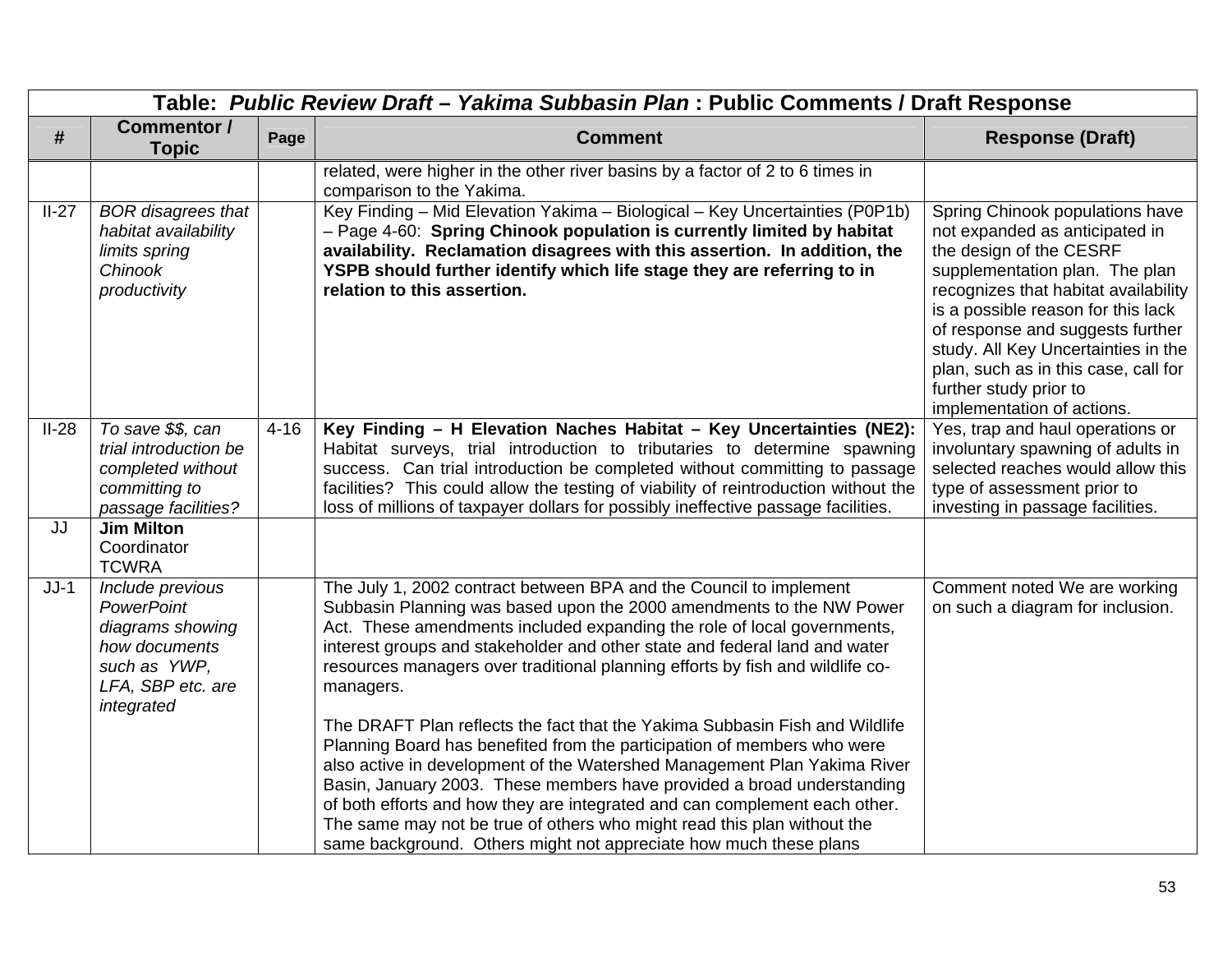|        | Table: Public Review Draft - Yakima Subbasin Plan: Public Comments / Draft Response |          |                                                                                                                                                                                                                                                                                                                                                                                                                                                                                                                                                                                                                                                                                                                                                                                                                                                                                                                                                                                                                                                                                                                                                                                                                                                                                                                                                                                                                                                                                                                                                                   |                                        |  |
|--------|-------------------------------------------------------------------------------------|----------|-------------------------------------------------------------------------------------------------------------------------------------------------------------------------------------------------------------------------------------------------------------------------------------------------------------------------------------------------------------------------------------------------------------------------------------------------------------------------------------------------------------------------------------------------------------------------------------------------------------------------------------------------------------------------------------------------------------------------------------------------------------------------------------------------------------------------------------------------------------------------------------------------------------------------------------------------------------------------------------------------------------------------------------------------------------------------------------------------------------------------------------------------------------------------------------------------------------------------------------------------------------------------------------------------------------------------------------------------------------------------------------------------------------------------------------------------------------------------------------------------------------------------------------------------------------------|----------------------------------------|--|
| #      | Commentor /<br><b>Topic</b>                                                         | Page     | <b>Comment</b>                                                                                                                                                                                                                                                                                                                                                                                                                                                                                                                                                                                                                                                                                                                                                                                                                                                                                                                                                                                                                                                                                                                                                                                                                                                                                                                                                                                                                                                                                                                                                    | <b>Response (Draft)</b>                |  |
|        |                                                                                     |          | complement each other and help provide broad based citizen support for the<br>Subbasin Plan.<br>Others have raised concern, about the "balance" of this Subbasin Plan with<br>respect to trade-offs in water use and the resultant social or economic<br>impacts. Furthermore how this Plan might impact the future of the basin given<br>such planning terms as "pre-settlement conditions" and the desire for more<br>"normative flows." Together the Watershed Plan and Subbasin Plan provide<br>not just for fish and wildlife enhancement but also for future municipal and<br>industrial water supply, and for reliability of irrigation water supply and for<br>water quality<br>Past presentations to the TCWRA Board, by Subbasin Plan participants, have<br>included a power point presentation with diagrams of how the Watershed<br>Plan, which addresses water supply, water quality and habitat, and the<br>Subbasin Plan fit together. Also included were other related planning efforts,<br>such as Limiting Habitat Factors Analysis, and related funding provided by the<br>Salmon Recovery Board. It would be very helpful to include such a diagram<br>in the Subbasin Plan and an explanation on how the various planning and<br>implementation efforts complement each other and are integrated. This might<br>not only help public understanding of how these planning efforts work together<br>but how, together, they provide a degree of "balance" in providing a better<br>future for the citizens and fish and wildlife of the basin. |                                        |  |
| KK     | <b>Pat Monk</b><br>Ellensburg, WA<br><b>Fisheries Biologist</b>                     |          |                                                                                                                                                                                                                                                                                                                                                                                                                                                                                                                                                                                                                                                                                                                                                                                                                                                                                                                                                                                                                                                                                                                                                                                                                                                                                                                                                                                                                                                                                                                                                                   |                                        |  |
| $KK-1$ | General                                                                             |          | Thank you for the opportunity to comment on the report. Overall the report is<br>well organized and readable. The approach of segregating the basin in to<br>more or less homogeneous environments, and choosing key species to<br>represent those environments, is well done and makes sense. In some cases<br>the report appeared to rely on dated sources, with little emphasis on gathering<br>new information. Following are comments on specific portions of the report                                                                                                                                                                                                                                                                                                                                                                                                                                                                                                                                                                                                                                                                                                                                                                                                                                                                                                                                                                                                                                                                                     |                                        |  |
| $KK-2$ | RSJBOC-TMDLs                                                                        | $1 - 17$ | The lower Yakima suspended sediment and pesticide TMDL has been<br>implemented by the Roza-Sunnyside Board of Joint Control. The project has                                                                                                                                                                                                                                                                                                                                                                                                                                                                                                                                                                                                                                                                                                                                                                                                                                                                                                                                                                                                                                                                                                                                                                                                                                                                                                                                                                                                                      | Comment noted, the text is<br>changed. |  |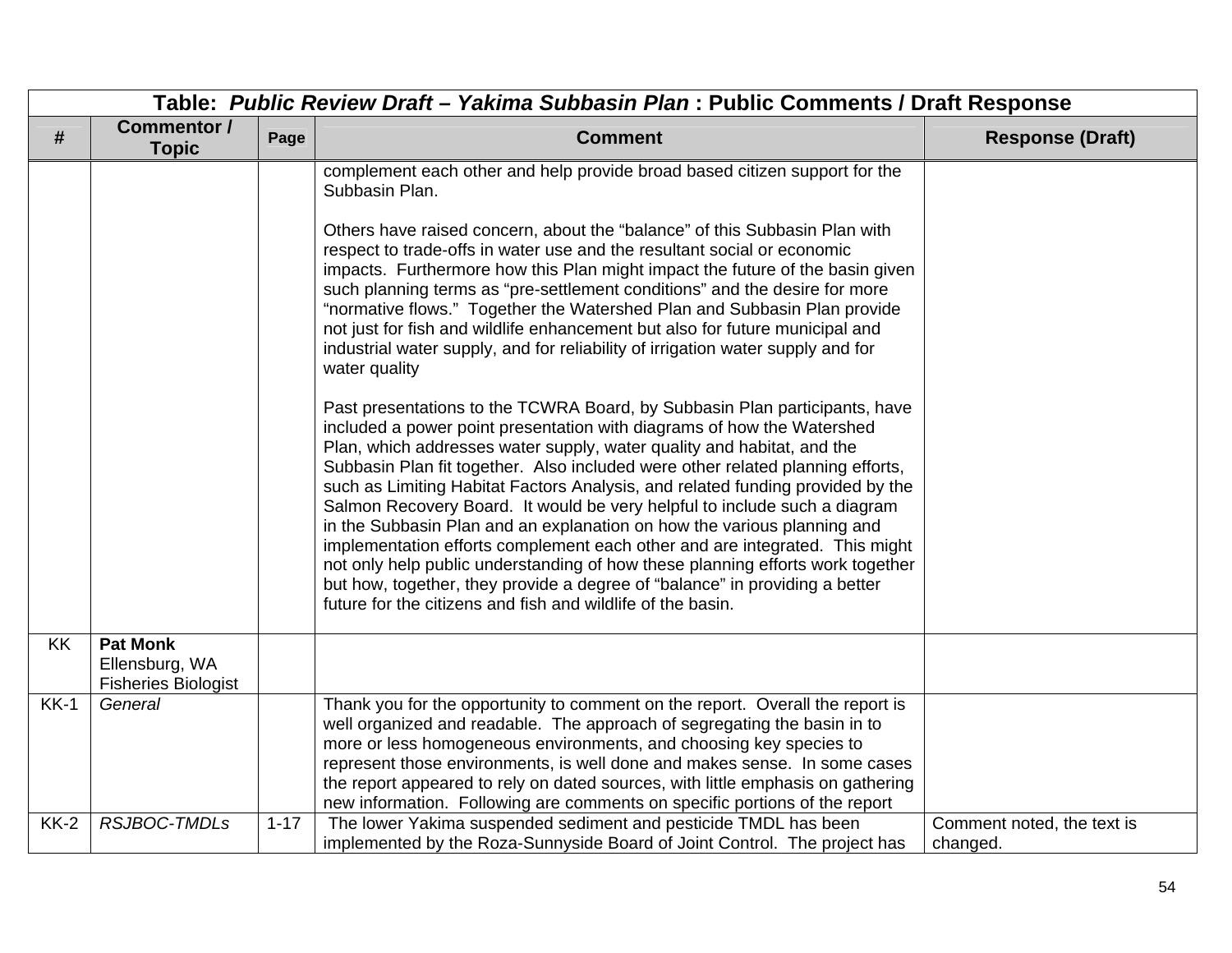|        | Table: Public Review Draft - Yakima Subbasin Plan : Public Comments / Draft Response |          |                                                                                                                                                                                                                                                                                                                                                                                                                                                                                                                                                                                                                                                                                                                                                                                                                                                                                                                                                                                                                                                                                                                                                                                                                                                                                                                                                                                        |                                                                                                                                                                                                                                                                                                                                                                                                                                                                                                                                                                                                                                                                                                                                                                                                                                                                                                                                             |  |  |
|--------|--------------------------------------------------------------------------------------|----------|----------------------------------------------------------------------------------------------------------------------------------------------------------------------------------------------------------------------------------------------------------------------------------------------------------------------------------------------------------------------------------------------------------------------------------------------------------------------------------------------------------------------------------------------------------------------------------------------------------------------------------------------------------------------------------------------------------------------------------------------------------------------------------------------------------------------------------------------------------------------------------------------------------------------------------------------------------------------------------------------------------------------------------------------------------------------------------------------------------------------------------------------------------------------------------------------------------------------------------------------------------------------------------------------------------------------------------------------------------------------------------------|---------------------------------------------------------------------------------------------------------------------------------------------------------------------------------------------------------------------------------------------------------------------------------------------------------------------------------------------------------------------------------------------------------------------------------------------------------------------------------------------------------------------------------------------------------------------------------------------------------------------------------------------------------------------------------------------------------------------------------------------------------------------------------------------------------------------------------------------------------------------------------------------------------------------------------------------|--|--|
| #      | <b>Commentor /</b><br><b>Topic</b>                                                   | Page     | <b>Comment</b>                                                                                                                                                                                                                                                                                                                                                                                                                                                                                                                                                                                                                                                                                                                                                                                                                                                                                                                                                                                                                                                                                                                                                                                                                                                                                                                                                                         | <b>Response (Draft)</b>                                                                                                                                                                                                                                                                                                                                                                                                                                                                                                                                                                                                                                                                                                                                                                                                                                                                                                                     |  |  |
|        |                                                                                      |          | resulted in improved water temperatures (http://www.svid.org/wcwq.htm                                                                                                                                                                                                                                                                                                                                                                                                                                                                                                                                                                                                                                                                                                                                                                                                                                                                                                                                                                                                                                                                                                                                                                                                                                                                                                                  |                                                                                                                                                                                                                                                                                                                                                                                                                                                                                                                                                                                                                                                                                                                                                                                                                                                                                                                                             |  |  |
| $KK-3$ | Water temp from<br>reservoir releases<br>not from<br>hypolimnion                     | $1 - 19$ | The discussion on water temperature is based on a false premise. Yakima<br>Basin storage reservoirs do not release water from the hypolimnion<br>(except Rimrock).<br>It's not clear the author uses the correct definition of hypolimnion: The layer of<br>water in a thermally stratified lake that lies below the thermocline, is<br>noncirculating, and remains perpetually cold.<br>Yakima basin reservoirs were constructed on the top of old lakes. Basically<br>the dams were built right at the lake outlets, putting a layer of water on top of<br>the old lake. The dams release water from about 30-100 feet below the water<br>surface, and the water surface is constantly drawn down while releases are<br>being made. The hypolimnion remains in the old lake, below the level of the<br>release gates. There is no ability to release cold water from the deepest<br>levels of the reservoirs (excepting Rimrock).<br>Your conceptualization of water temperatures, and factors affecting them, is<br>highly speculative and it should not directly form the basis for any<br>management actions. The speculative water temperature scenarios you<br>describe inspire low confidence. A review of water quality studies, and a new<br>water temperature modeling effort, are appropriate activities given the lack of<br>certainty regarding the current information. | We believe that at least two of<br>the three reservoirs, Cle Elum<br>and Kechellus, include areas<br>downstream of the old lake<br>outlets, and the lake outlets were<br>modified and deepened to<br>maximize the amount of<br>drawdown available for these<br>reservoirs. Otherwise these<br>reservoirs would have low pool<br>levels which approximate the<br>natural lake levels prior to dam<br>construction, which they do not<br>have. The text has been altered<br>to reflect a better description of<br>the release patterns, but for at<br>least part of the year, water<br>temperature at depths of 30-100<br>feet below the surface would be<br>significantly colder that the<br>natural lake outlet temperature.<br>We agree that a new water<br>temperature modeling effort is<br>warranted, and should be<br>performed prior to<br>implementation of any further<br>management actions to modify<br>existing thermal regimes. |  |  |
| $KK-4$ | Accurate est. of<br>historic runs                                                    | $1 - 26$ | Historic runs to the Yakima Basin were estimated from 200,000 +. The<br>previous subbasin summary discussed a number of historic abundance<br>estimates for each run, recognizing the speculative nature of the figures. The<br>subbasin summary prepared by Berg (2001) is recommended as a source for<br>a more comprehensive treatment of this subject.                                                                                                                                                                                                                                                                                                                                                                                                                                                                                                                                                                                                                                                                                                                                                                                                                                                                                                                                                                                                                             | The text has been clarified,<br>species specific numbers can be<br>found in Chapter 2.                                                                                                                                                                                                                                                                                                                                                                                                                                                                                                                                                                                                                                                                                                                                                                                                                                                      |  |  |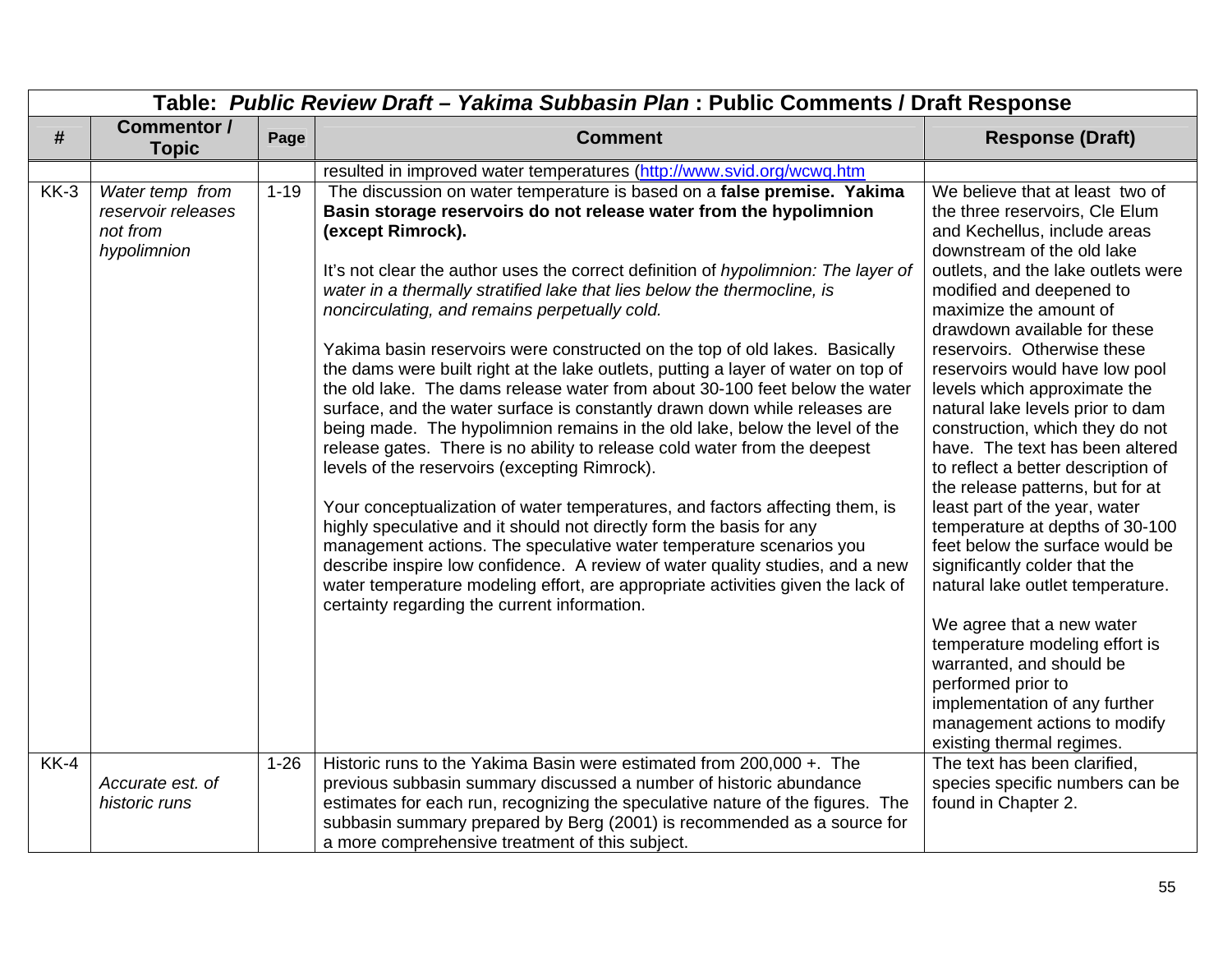|             |                                                                                                                                                                                                        | Table: Public Review Draft - Yakima Subbasin Plan : Public Comments / Draft Response |                                                                                                                                                                                                                                                                                                                                                                                                                                                                                                                                                                                                                                                                                                                                                                                                                                                                                                                                                                                                                                                                                       |                                                                                                                                                                                                                                                                                                                                       |
|-------------|--------------------------------------------------------------------------------------------------------------------------------------------------------------------------------------------------------|--------------------------------------------------------------------------------------|---------------------------------------------------------------------------------------------------------------------------------------------------------------------------------------------------------------------------------------------------------------------------------------------------------------------------------------------------------------------------------------------------------------------------------------------------------------------------------------------------------------------------------------------------------------------------------------------------------------------------------------------------------------------------------------------------------------------------------------------------------------------------------------------------------------------------------------------------------------------------------------------------------------------------------------------------------------------------------------------------------------------------------------------------------------------------------------|---------------------------------------------------------------------------------------------------------------------------------------------------------------------------------------------------------------------------------------------------------------------------------------------------------------------------------------|
| #           | <b>Commentor /</b><br><b>Topic</b>                                                                                                                                                                     | Page                                                                                 | <b>Comment</b>                                                                                                                                                                                                                                                                                                                                                                                                                                                                                                                                                                                                                                                                                                                                                                                                                                                                                                                                                                                                                                                                        | <b>Response (Draft)</b>                                                                                                                                                                                                                                                                                                               |
| <b>KK-5</b> | Vague judgment re<br>"dev/natural<br>balance since<br>1850"                                                                                                                                            | $1 - 34$                                                                             | It's really unclear what is meant by a statement such as "Development since<br>1850 has not produced a balance in the natural and cultural elements of the<br>ecosystem" This is vague, purely a value judgment, not a scientific<br>concept. What is meant by balance? Is there some ideal human population<br>density, or some appropriate amount of water appropriation (just enough, not<br>too much), or some okay numbers of ponderosa pines per acre of riparian<br>zone?                                                                                                                                                                                                                                                                                                                                                                                                                                                                                                                                                                                                      | Comment noted, the text has<br>been altered.                                                                                                                                                                                                                                                                                          |
| $KK-6$      | It is very unlikely<br>that the statement<br>"the historical<br>spawning distribut-<br>ion of summer<br>steelhead included<br>virtually all<br>accessible portions<br>of the Yakima<br>Basin" is true. |                                                                                      | The issue of environmental gradients (1-36) is well described in the report,<br>and while the overview of steelhead (2-157) is very good, the concept is<br>dropped when discussing historic distribution of steelhead. For example, in<br>many places in the report (example on 2-157, 2-262), the following phrase<br>appears: "the historical spawning distribution of summer steelhead included<br>virtually all accessible portions of the Yakima Basin" This makes absolutely<br>no sense. Yakima Basin streams range from over 4,000 down to 400 feet in<br>elevation above sea level. With all of the geologic, hydrologic, and climatic<br>changes that occur over such a wide range of habitat types, steelheads,<br>which have specific habitat requirements, would not be found spawning or<br>rearing throughout a watershed with such a variety of habitats.<br>Your maps of historic steelhead distribution also reflect this problem, putting<br>steelhead in to bull trout spawning and early rearing habitat, waters that are<br>too cold for steelhead production. | Comment noted. The historic<br>distribution of steelhead does<br>present special problems in that it<br>would not be unexpected for the<br>resident forms of rainbow trout to<br>occupy the upper range of the<br>species. The text in the map and<br>body of the document has been<br>changed.<br>Comment noted.                     |
| KK-7        | Mid-December bull                                                                                                                                                                                      | $\overline{2}$                                                                       | Table 2-F4. These numbers are not steelhead redds, but adult escapement<br>I don't believe there's evidence of Yakima bull trout stocks spawning as late                                                                                                                                                                                                                                                                                                                                                                                                                                                                                                                                                                                                                                                                                                                                                                                                                                                                                                                              | Comment noted, the text has                                                                                                                                                                                                                                                                                                           |
|             | trout spawning ? ?                                                                                                                                                                                     | 175                                                                                  | as mid-December.                                                                                                                                                                                                                                                                                                                                                                                                                                                                                                                                                                                                                                                                                                                                                                                                                                                                                                                                                                                                                                                                      | been changed.                                                                                                                                                                                                                                                                                                                         |
| KK-8        | <b>Bull trout not limited</b><br>by spawning<br>habitat availablity                                                                                                                                    | $2 -$<br>178                                                                         | Key Findings For Bull Trout. Bull trout are not limited by spawning habitat<br>availability. You have not demonstrated bull trout are spawning habitat<br>limited, or provided any references to support the assertion, which appears in<br>many places throughout the report. The factor limiting bull trout production is<br>typically juvenile rearing habitat. There's an enormous amount of literature on<br>this topic. Spawning habitat rarely limits salmonids with a long term (1-2)<br>years), stream-obligate rearing phase, such as bull trout, rainbow trout, spring<br>chinook, or coho. Rather, juvenile rearing habitat typically limits such<br>populations. This is a fundamental concept in salmonid ecology.                                                                                                                                                                                                                                                                                                                                                      | We agree that, in general, bull<br>trout populations are limited by<br>juvenile rearing habitat, but that<br>does not preclude the possibility<br>that a specific population (as<br>mentioned in the text) can be<br>spawning habitat limited,<br>especially where that habitat is<br>also subjected to high levels of<br>harassment. |